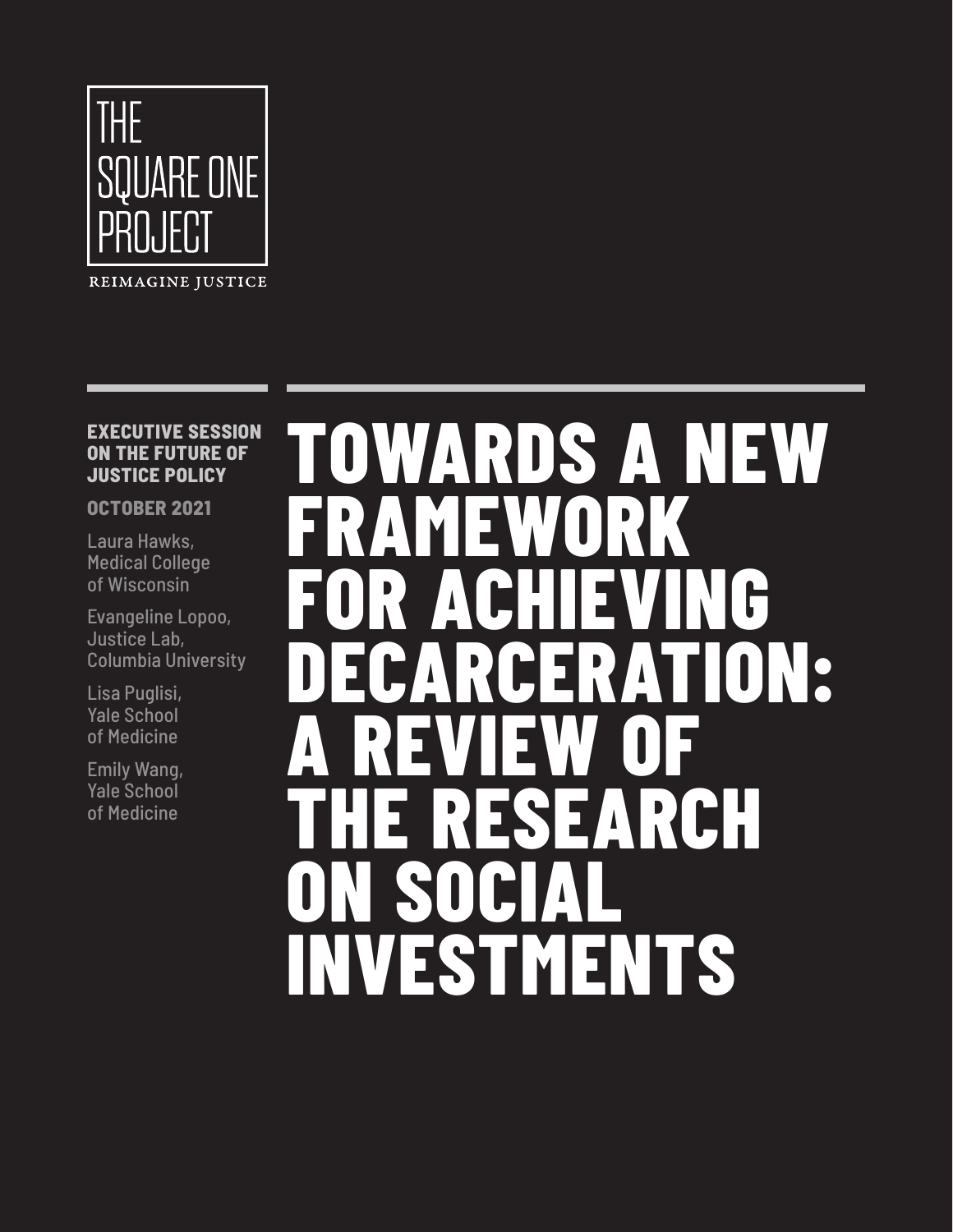**The Square One Project aims to incubate new thinking on our response to crime, promote more effective strategies, and contribute to a new narrative of justice in America.**

**Learn more about the Square One Project at [squareonejustice.org](http://squareonejustice.org)**

**The Executive Session was created with support from the John D. and Catherine T. MacArthur Foundation as part of the Safety and Justice Challenge, which seeks to reduce over-incarceration by changing the way America thinks about and uses jails.**



Supported by the John D. and Catherine T. MacArthur Foundation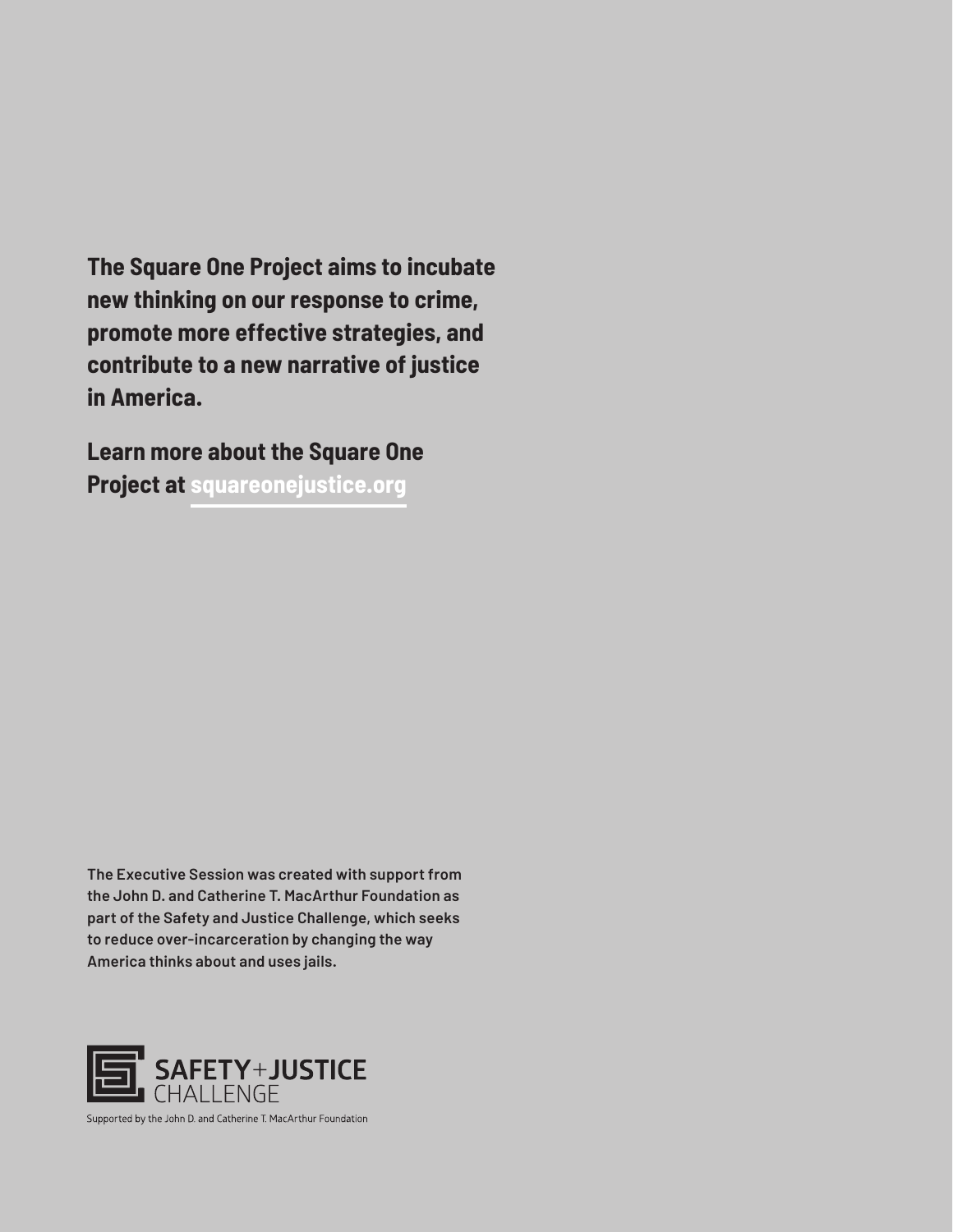

**[METHODOLOGY](#page-10-0)**

**[DOMAIN 1:](#page-15-0)  [EDUCATION](#page-15-0)**



**[DOMAIN 2:](#page-25-0)  [HOUSING](#page-25-0)**



**[DOMAIN 3:](#page-32-0)  [HEALTHCARE](#page-32-0)**



**[DOMAIN 4:](#page-41-0)  [EMPLOYMENT](#page-41-0)**



**[DOMAIN 5:](#page-48-0)  [SOCIAL SUPPORT](#page-48-0)  [PROGRAMS](#page-48-0)**





**[OVERARCHING THEMES](#page-59-0)  [AND TAKE-AWAYS](#page-59-0)**

**CONCLUSION**

**[ENDNOTES](#page-71-0)**

**[72](#page-71-0)**



**[REFERENCES](#page-72-0)**



**[ACKNOWLEDGEMENTS](#page-81-0)**

**AUTHOR NOTES**



**[MEMBERS OF THE](#page-82-0)  [EXECUTIVE SESSION](#page-82-0)  [ON THE FUTURE OF](#page-82-0)  [JUSTICE POLICY](#page-82-0)**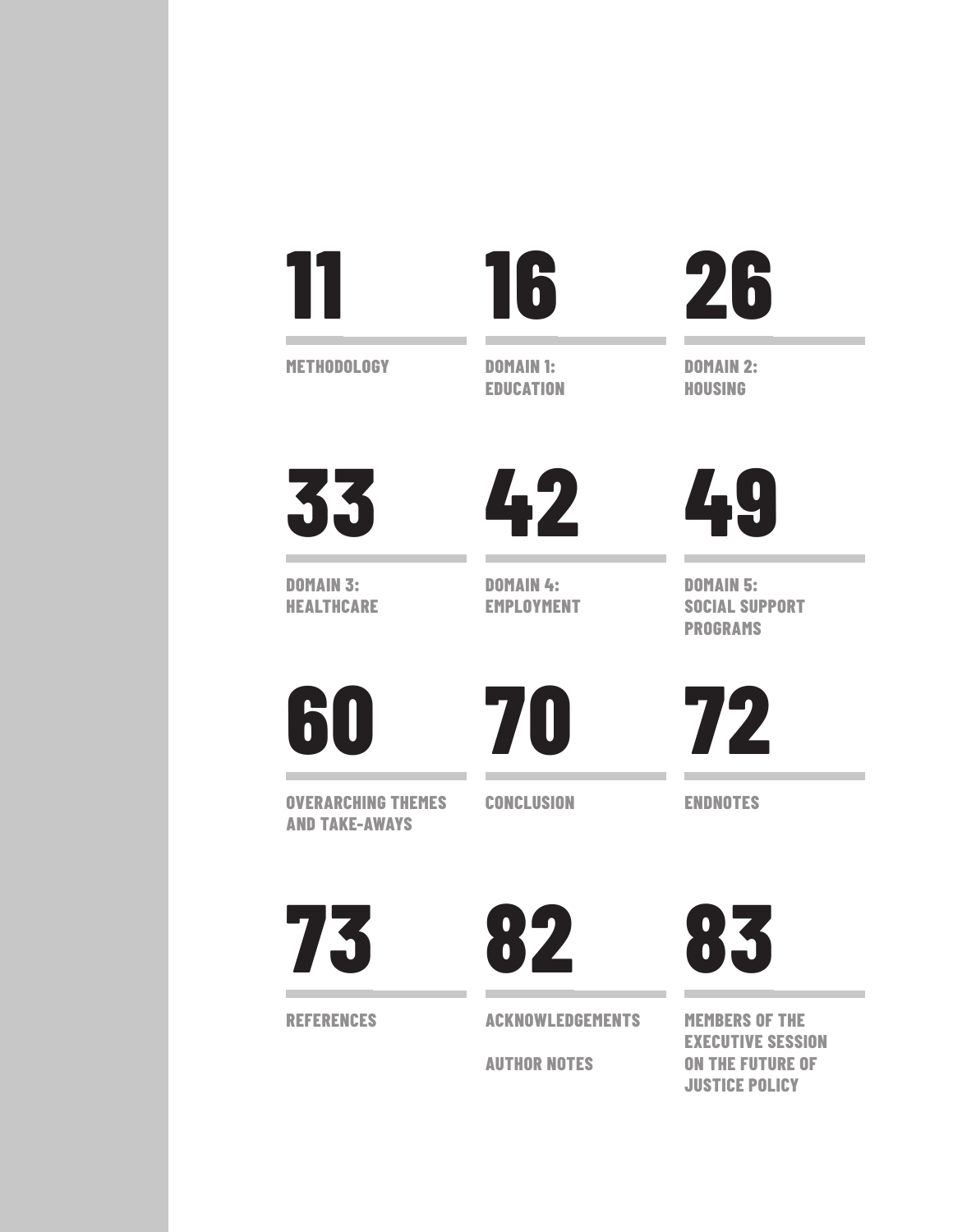**There is a rare bipartisan agreement that American's modern criminal legal policies are a failure of unprecedented proportion. From Kim Kardashian to Mariame Kaba to Charles Koch, advocates of disparate ideologies decry both the inhumanity and inordinate expense of the vast criminal legal system.**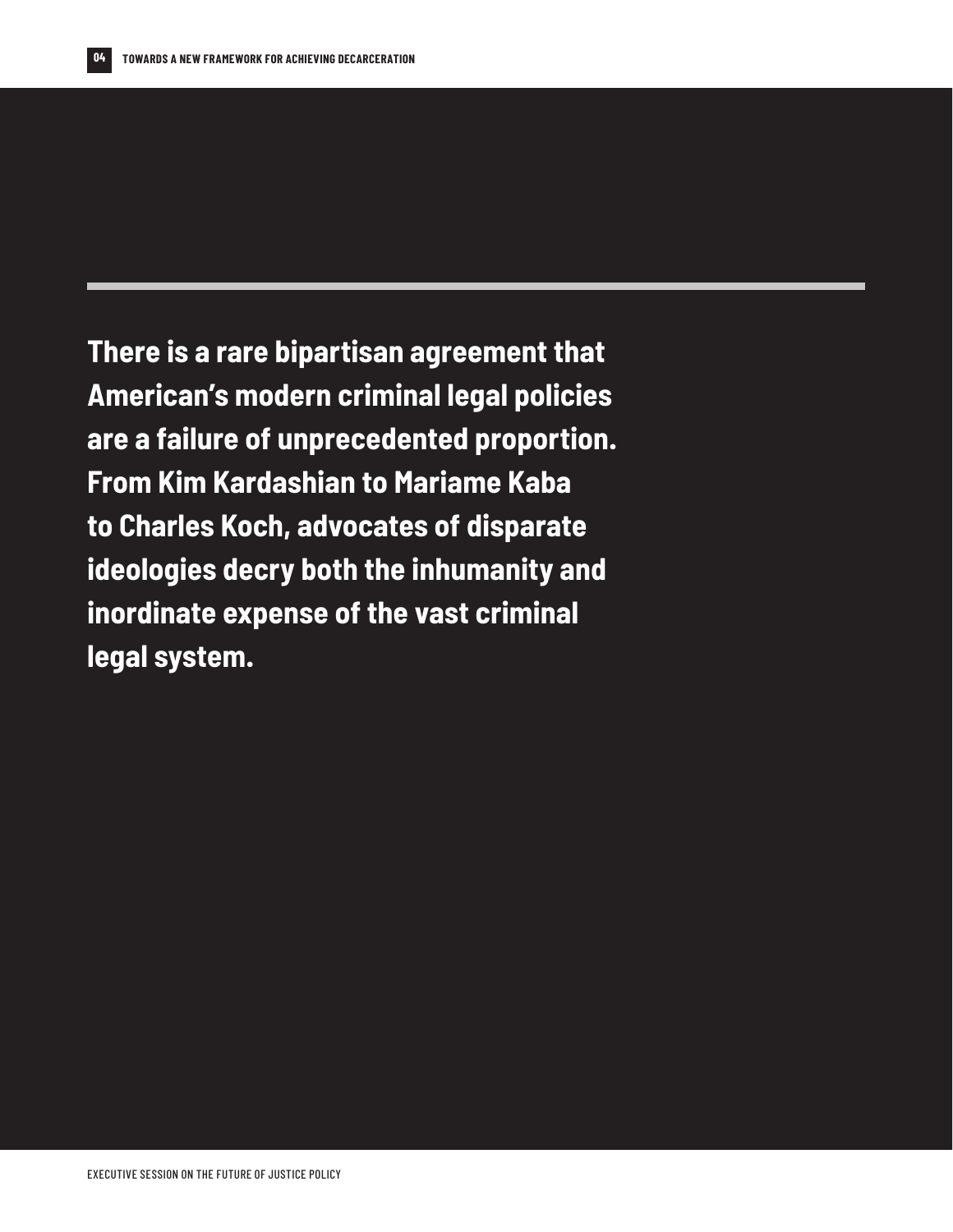The last year has seen a surge in general public interest in the topic, as racially disparate abuses at every level of the legal system ignited nationwide organizing and demonstrating. People outside of the criminal legal system—community leaders, public health experts, and physicians—are often among those advocating for a new way. Such calls are well-founded, with mounting evidence that exposure to the criminal legal system imposes lasting threats to physical and mental health at both the individual and community level (Binswanger, Stern, Deyo, Heagerty, Cheadle, Elmore, and Keopsell 2007; Sugie and Turney 2017; Nosrati, Kang-Brown, Ash, McKee, Marmot, and King 2021).

The COVID-19 pandemic has amplified these harms. Early in the pandemic, physicians, public health experts, and incarcerated people were quick to raise alarm that the virus would spread rapidly within the walls of carceral buildings and leave those incarcerated, correctional officers, and the facilities' surrounding communities vulnerable to infection (Hawks, Woolhandler, and McCormick 2020; Reinhart and Chen 2020). Indeed, by the fall of 2020, prisons, jails, and detention centers would make up over 90 of the top 100 outbreaks in the country.

The community-carceral connection was demonstrated by the effects of the first federal prison outbreak at the Federal Correctional Complex (FCC) in Oakdale, Louisiana. Ultimately, eight incarcerated people died and hundreds of people both incarcerated and employed by the facility fell ill, sparking fear and confusion for the entire surrounding community (Reitman 2020). Another study in Chicago, Illinois attributed as many as five additional cases of community spread per person jailed in the Cook County Jail System (Reinhart and Chen 2021). Public attention on this catastrophe and others led to calls for dramatic reduction of population density within prisons and jails *decarceration*—to prevent further public health crises (Wang, Western, and Berwick 2020).

When the pandemic ends, the urgent mandate to decarcerate will remain. Some level of decarceration is likely, given the current political tides. However, the best approach to reduce the scope of the correctional control system permanently, not just temporarily, remains unclear. Sustained decarceration will require a comprehensive approach which centers community supports, unattached to the correctional control system, alongside criminal legal reform. However, which societal investments and what

**SUSTAINED DECARCERATION WILL REQUIRE A COMPREHENSIVE APPROACH WHICH CENTERS COMMUNITY SUPPORTS, UNATTACHED TO THE CORRECTIONAL CONTROL SYSTEM, ALONGSIDE CRIMINAL LEGAL REFORM.**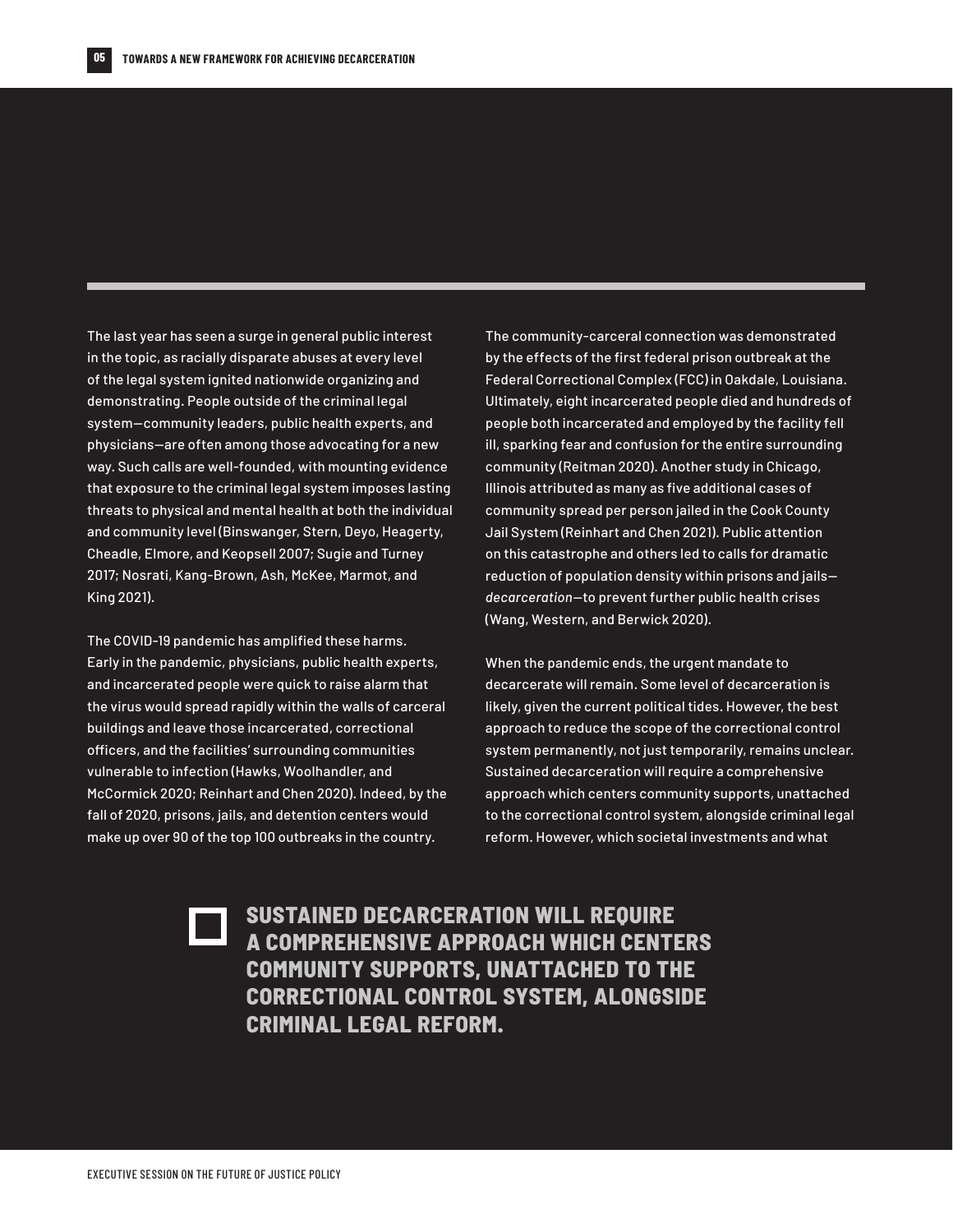"dose" of such investments will best complement ongoing and future policy reforms to reduce prison populations have not been systematically described.

Historical precedent suggests that decarceration without careful consideration of the necessary community supports could have unintended consequences. The movement which led to the deinstitutionalization of the seriously mentally ill bears multiple similarities to current efforts toward decarceration. First, the deinstitutionalization movement was driven by both ethical concerns for the conditions within state mental hospitals as well as the financial burden of maintaining them (Yohanna 2013; Chettiar and Raghavan 2019). Secondly, the effort to deinstitutionalize state mental hospitals was not accompanied by sufficient investment in community resources needed to care for patients as they reentered the community. The deinstitutionalization of the seriously mentally ill is widely cited as a failed effort: instead of providing a more humane, communitybased experience for those with mental health needs, it resulted in unprecedented rates of incarceration and homelessness in this population. This has rendered healthcare providers and the healthcare system at large unable to optimize the health and livelihood of many seriously mentally ill individuals (Braslow and Messac 2018). Similarly, public discourse on criminal legal system reform has focused on ways to reduce the prison population but fails to center the lifeblood of permanent decarceration: how to support a safe and thriving community.

In medicine, we have systematically built a vast evidence base for how to improve health outcomes. For example, driven to decrease the negative impacts of disease, we obsess over *how* to best to accomplish it. In the 1980s, alarmed by high rates of death from stroke and heart disease in the United States, public health agencies invested billions of dollars to test strategies to improve outcomes for these conditions. These ranged from large-scale prevention efforts (smoking cessation and prevention campaigns) to wide-ranging clinical randomized control trials to test new drugs and invasive interventions which can prevent heart disease or treat attacks. Based on research proving that *response time* is as important as any medication or interventional skill in treating a heart attack, every hospital in the country has streamlined their approach to get patients into cardiac catherization labs as soon as a clogged artery is suspected. To optimize prescribing practices for breakthrough cholesterol medications called statins, medical researchers conducted over 5,600 randomized control trials, nearly 1,000 systematic reviews, and, adjusting to new data, overhauled prescribing guidelines on several occasions.<sup>1</sup> The costs for such precision research amounts to billions of dollars. As a result, physicians can calculate the precise likelihood our patient will benefit from taking a statin before prescribing one.<sup>2</sup> Even community interventions that reduce risk factors for cardiovascular disease have been evaluated using randomized trials, including community education and physical fitness classes (Paschal, Lewis, Martin, Dennis Shipp, and Sanders Simpson 2006; Resnick, Shaughnessy, Galik, Scheve, Fitten, Morrison, Michael, and Agness 2009). As a result of this exacting science, national cardiovascular disease mortality has plummeted by over 50 percent from 336 per 100,000 in 1980 to 161 per 100,000 in 2019 (National Center for Health Statistics 1985; National Center for Health Statistics 2020).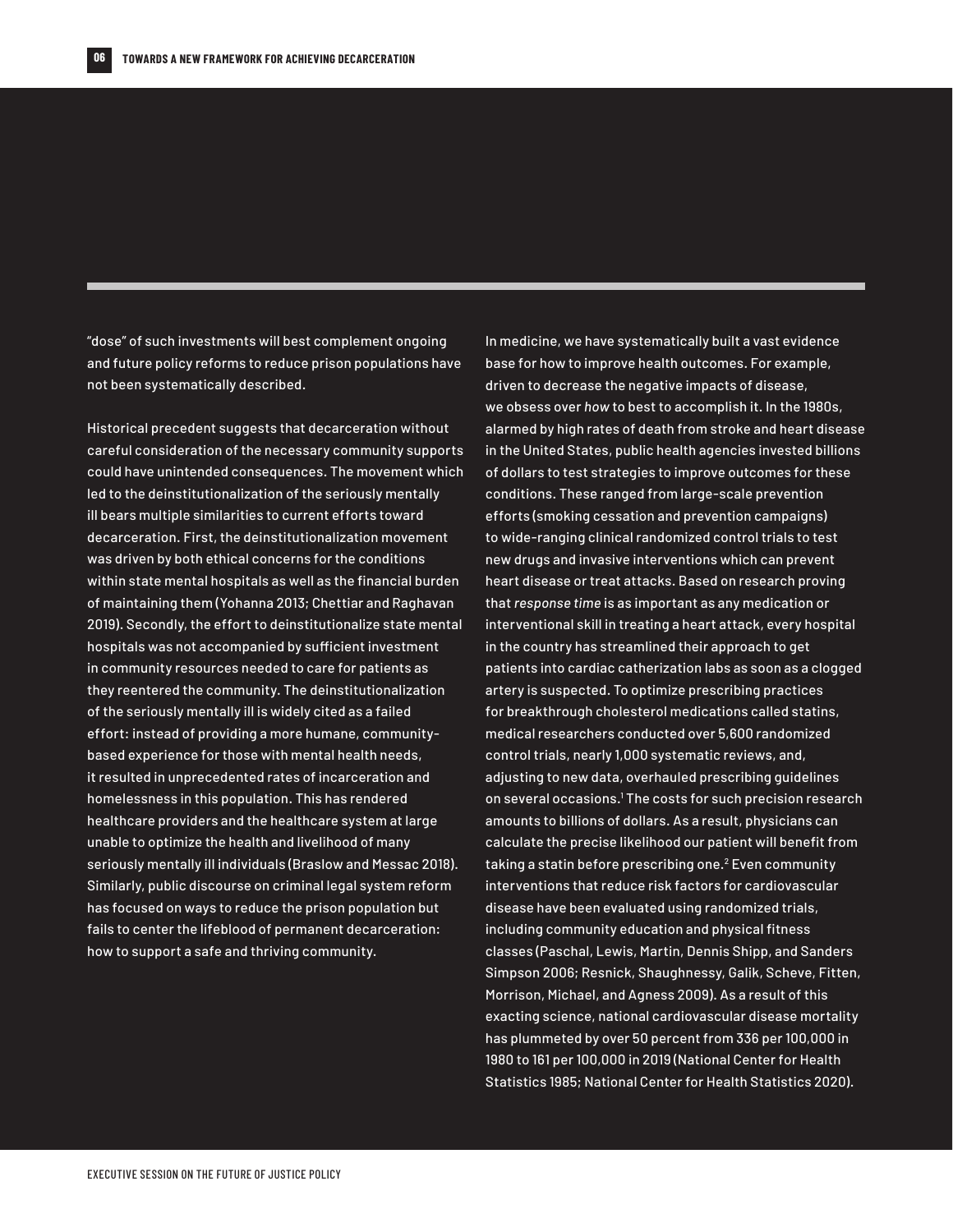We have not, however, applied the same resources nor scientific rigor to the vital intersection of social needs and population health. Instead, social behavioral interventions are often developed using trial and error, rather than formative science. Health systems develop de novo and intuitive programs to address patients' unmet social needs and promote healthy behavior which are funded, implemented, and scaled without strong evidence—or sometimes even despite evidence demonstrating lack of effectiveness (Berkowitz and Kangovi 2020). For example, multidisciplinary care teams whose purpose is to reduce healthcare costs for "super-utilizers" (people who are often in the hospital given their extreme vulnerability to poor health outcomes) are common, in spite of studies failing to demonstrate their intended effect (Finkelstein, Zhou, Taubman, and Doyle 2020). Ride-sharing interventions are implemented to address transportation barriers but have had null findings in relation to health (Chaiyachati, Hubbard, Yeager, Mugo, Lopez, Asch, Shi, Shea, Rosin, and Grande 2018). And at the same time, health policy can be influenced by other considerations unrelated to health outcomes, including political expediency and cost savings. Examples of such policy include mandated work requirements for Medicaid recipients. These work requirements are politically popular with some policymakers and voters, despite studies showing that they neither reduced unemployment nor saved costs but did contribute to higher uninsurance rates (Goldman and Sommers 2018; Sommers, Goldman, Blendon, Orav, and Epstein 2019). Even less scientific rigor has been applied to the effect of criminal legal system involvement when conceiving of how best to improve the health of individuals, families, and community impacted by said system.

Consideration of this science is especially important in light of recent localized attempts at decarceration in the United States. For example, as a consequence of the 2011 Supreme Court case *Brown v. Plata* and the consequent federal court proceedings, California was mandated to reduce its prison population. This decarceral effort was required by the federal government due to overcrowding so severe the Supreme Court deemed it unconstitutional under the Eighth Amendment clause forbidding cruel and unusual punishment (Ghandnoosh 2021). In order to decarcerate effectively, California had to do more than modify its sentencing laws; it had to direct more funds to community resources. Shortly thereafter, Californians for Safety and Justice successfully organized for the passage of California Proposition 47, "The Safe Neighborhoods and Schools Act," which both reclassified certain theft and drug possession offenses from felonies to misdemeanors and reapportioned between 150 and 200 million dollars annually to mental health, substance abuse, and case planning services (Pew Research Center 2014; Californians for Safety and Justice 2020). Programs funded by Proposition 47 in various

> **SOCIAL BEHAVIORAL INTERVENTIONS ARE OFTEN DEVELOPED USING TRIAL AND ERROR, RATHER THAN FORMATIVE SCIENCE.**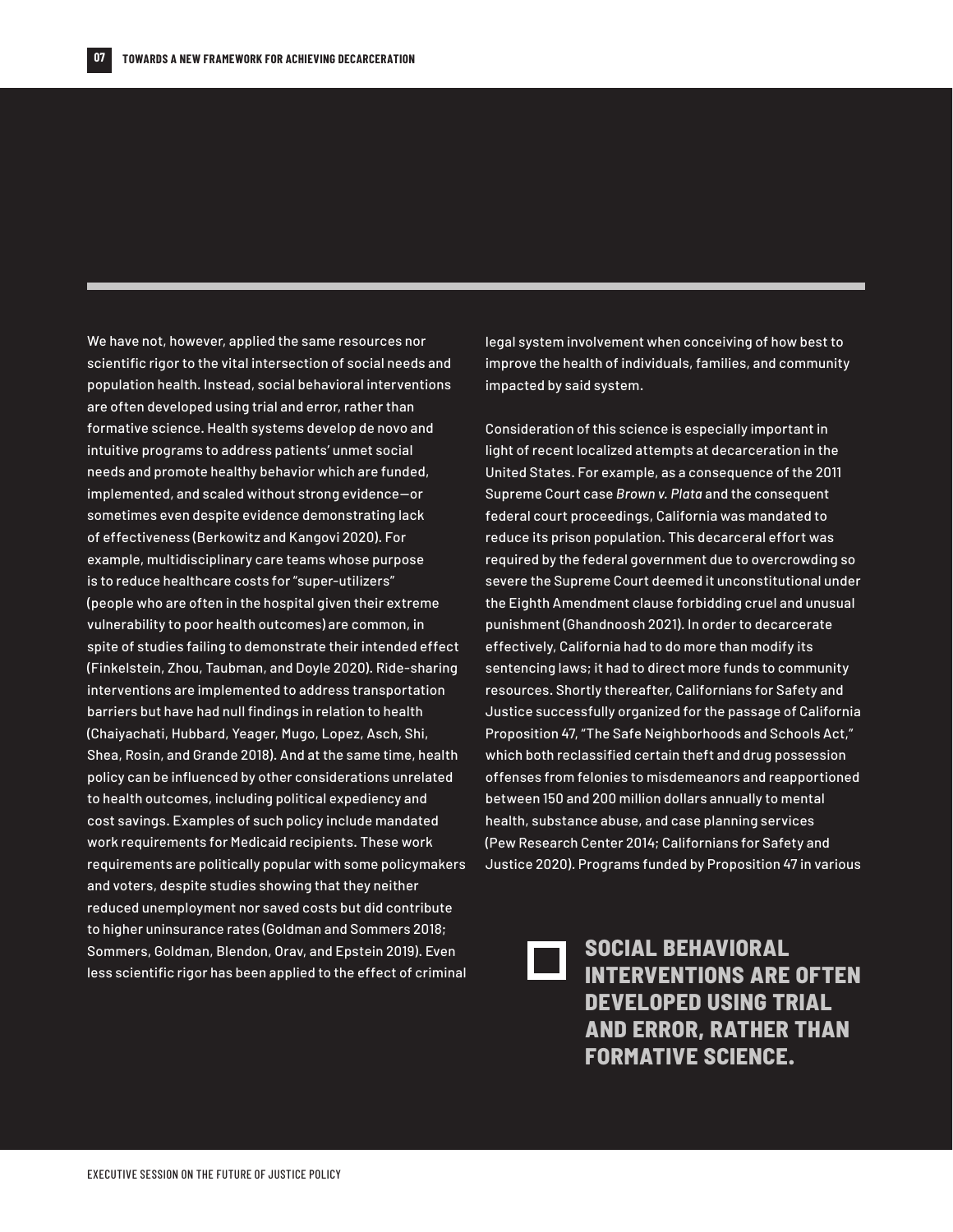jurisdictions report recidivism rates around 12–14 percent, in comparison to the non-programmatic control average of 40.5 percent (Californians for Safety and Justice 2020:2; RAND Corporation and KH Consulting Group 2019:25–29). This legislation, along with the Public Safety Realignment Act of 2011 which transferred supervision responsibilities to local jurisdictions and limited the amount of time one could spend incarcerated for technical violations of probation, aided the state of California in reducing its prison population by a modest 30 percent in five years (Lofstrom and Martin 2015).

Other jurisdictions around the country have heeded calls to reallocate government spending to reflect this new policy priority to decarcerate, and the number of initiatives seem to be increasing. In 2014, the Colorado Criminal Justice Reform Coalition successfully advocated for the Colorado State Legislature to pass HB14–1355, the first community-based grant program from the Department of Corrections to support reentry efforts throughout Colorado. This fund, managed by Latino Coalition for Community Leadership, apportions (to date) nine million dollars annually to organizations like the Second Chance Center in Aurora, which provides employment services, housing and transportation, and fitness training to paroled individuals (Colorado Criminal Justice Reform Coalition 2021; Public Welfare Foundation 2021; Second Chance Center 2020).

In this vein, this paper aims to examine the science behind sustainable decarceration—and the extent to which there is scientific support for how community organizations and societal entities can lead decarceration efforts in concert with continued legal reforms to descale facility-based and community corrections populations. To be sure, academics of disparate ideology have previously studied sections of this road map. Some support the need for improving correctional programming, including a *risk-needs-responsivity* model of correctional programming, which aims to optimize resources within correctional systems to rehabilitate those incarcerated. Others, including Professors Angela Davis and Ruth Wilson Gilmore, conceptually reject reforms within the correctional sector and propose a framework for dismantling the prison industrial complex that emphasizes investments in alternate sectors, prioritizing economic and political liberation of the historically oppressed (Davis 2005; Wilson Gilmore 2007). With this paper, we intend to add to this latter school of thought by systematically cataloguing community investments detached from the criminal legal system which promote decarceration. We then highlight what academics have not yet sought to study. We undertake this study with the belief that decarceration is as worthy of careful study and investment as the prevention of cardiovascular disease and warrants experimentally designed studies at the individual and community level which tests the short and long-term benefits of intervention, dose of intervention, and the costs and benefits to society.

To our knowledge, no review has identified and synthesized the experimental evidence to determine which community investment efforts effectively support ongoing decarceration efforts and which do not. To fill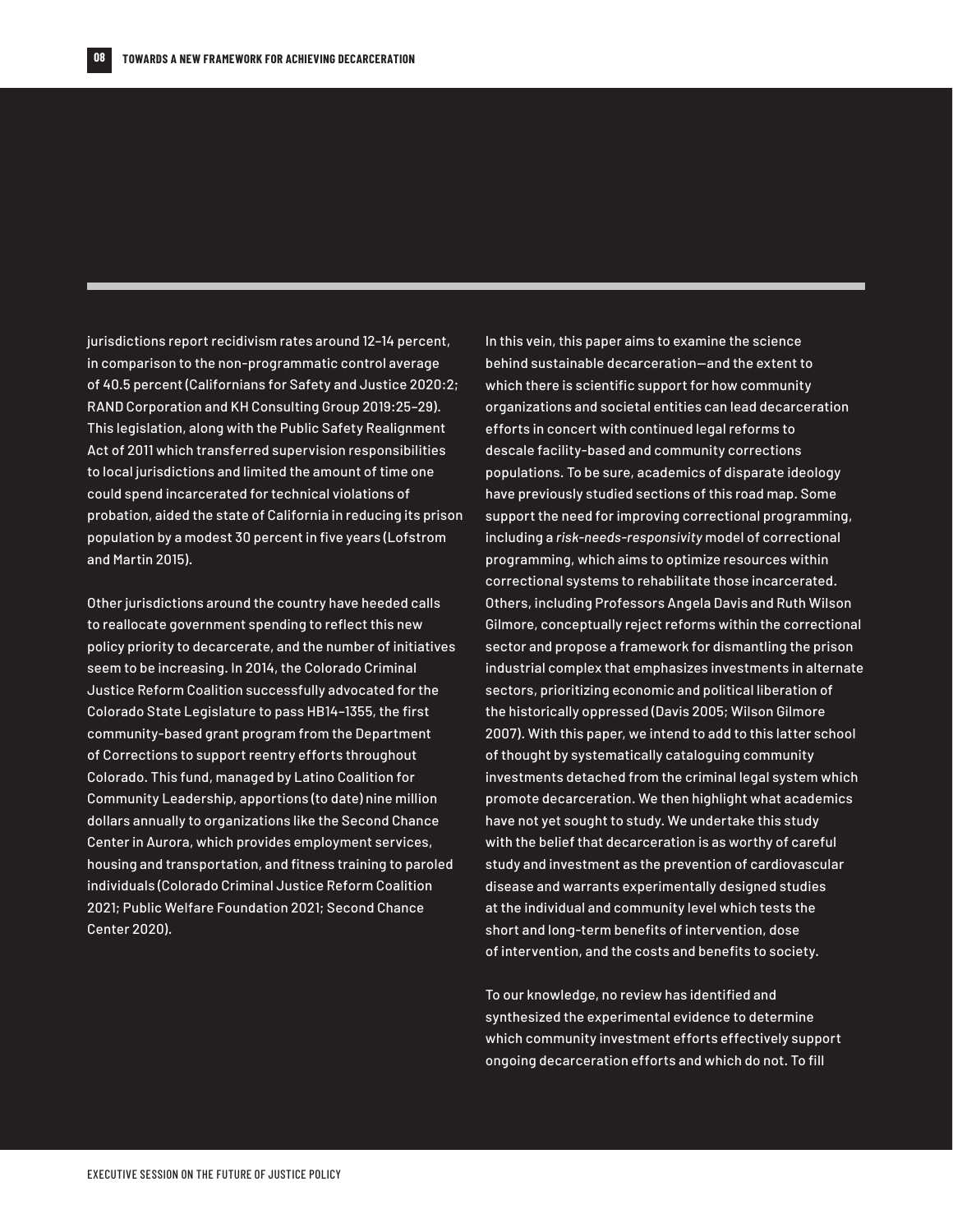this gap, we have conducted a scoping review to identify interdisciplinary interventions, detached from the correctional control system, in the domains of education, housing, healthcare, employment, and social support programs that help reduce incarceration by reducing likelihood of becoming involved in the criminal legal system (referred to in this paper as **incident incarceration**) or repeat involvement in the criminal legal system (referred to in this paper as **recidivism**). We centered our review on the following research question:

*Which interventions (including social policies) grounded in community investment have been shown to achieve decarceration as measured by reduced incident incarceration or reduced recidivism?*

The results of our scoping review identify a few important themes for evidence-based community investments which will reduce societal reliance on the correctional control system. An equally important finding of this review is the lack of attention investigators have dedicated to understanding this question. A summary of our findings is as follows:

**•** Interventions with intergenerational impact support decarceration.

- **•** Interventions which promote income stability lead to decarceration and, when studied, are essentially always cost-saving programs.
- **•** Dose matters: higher impact interventions are consistently more effective.
- **•** Too few studies have focused on decarceration.
- **•** Interventions which even inadvertently increase contact with community corrections may perpetuate the cycle of recidivism.
- **•** Funding structures do not support long-term studies of decarceration.
- **•** Efficacious interventions have not been implemented at scale.
- **•** Stakeholders, particularly system-impacted people, have not been included in either research design creation or funding decision-making for studies.

In framing a comprehensive approach to decarceration as a process of "rebuilding the human resources and physical infrastructure—schools, healthcare facilities, parks, and public areas—of neighborhoods devastated by high levels of incarceration," this scoping review sought to identify the building blocks needed to fortify a community (Frost, Clear, and Monteiro 2018). We recognize that many innovative ideas that have emerged from communities have not been properly resourced or are not appropriate for study with experimental trials. These interventions are no less worthy, valuable, or deserving of acknowledgement, resources, and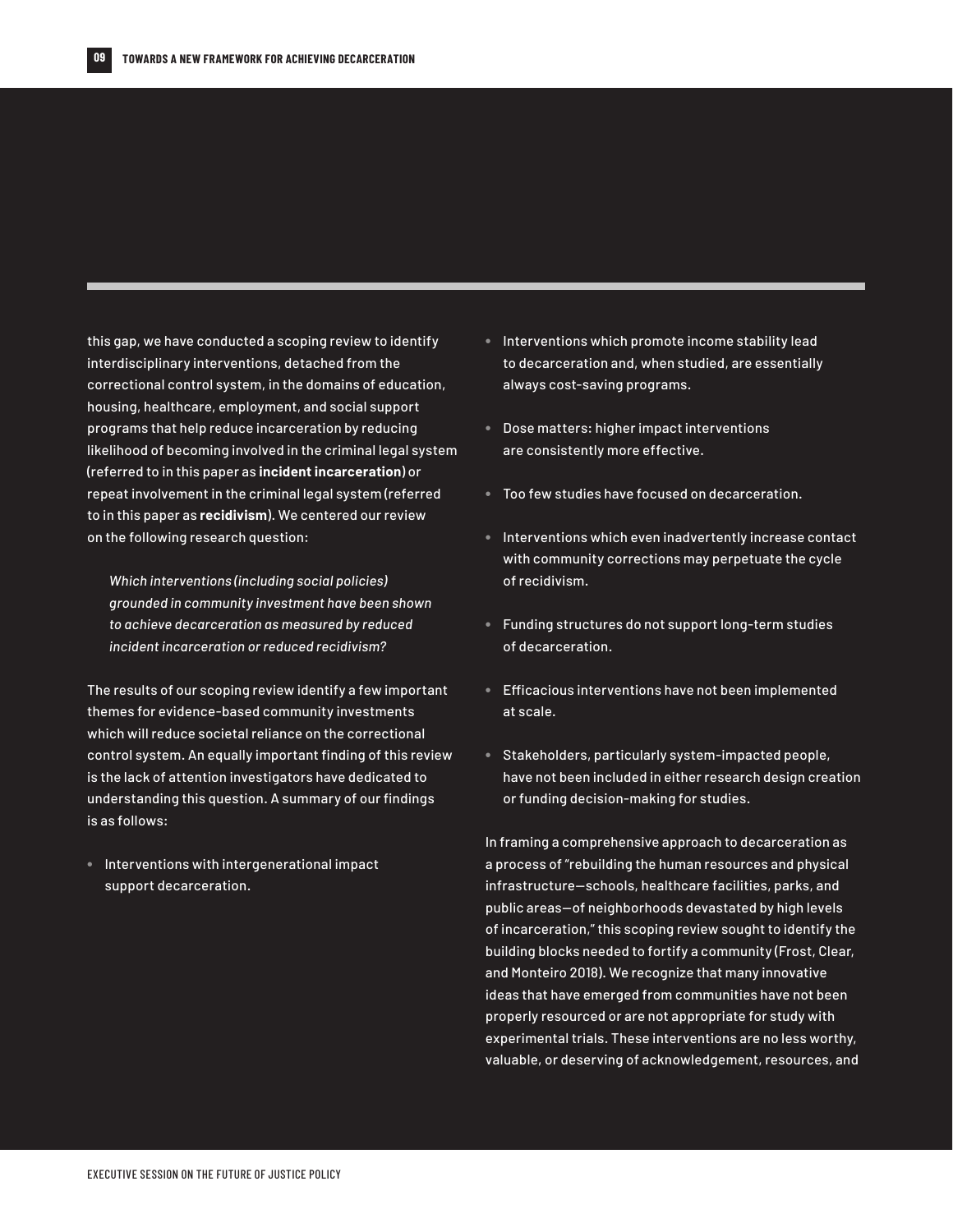further study. We also identified the extensive work yet to be done in understanding the interconnectivity of communitybased programs and incarceration. In doing so, we intended to contribute to a framework for decarceration policy and future research that has the potential to transform how we invest in and support communities and individuals that have long been targeted for resource disinvestment. In this paper, we seek to examine what existing research tells us—and to underscore the shocking dearth of research—about how to accomplish this by affirming health and livelihood. Our goal is to contribute to a new framework for decarceration, one that drives a deeper understanding of the ways in which

we can bolster existing community supports and create new ones focused on safety and wellbeing on our country's path to decarceration.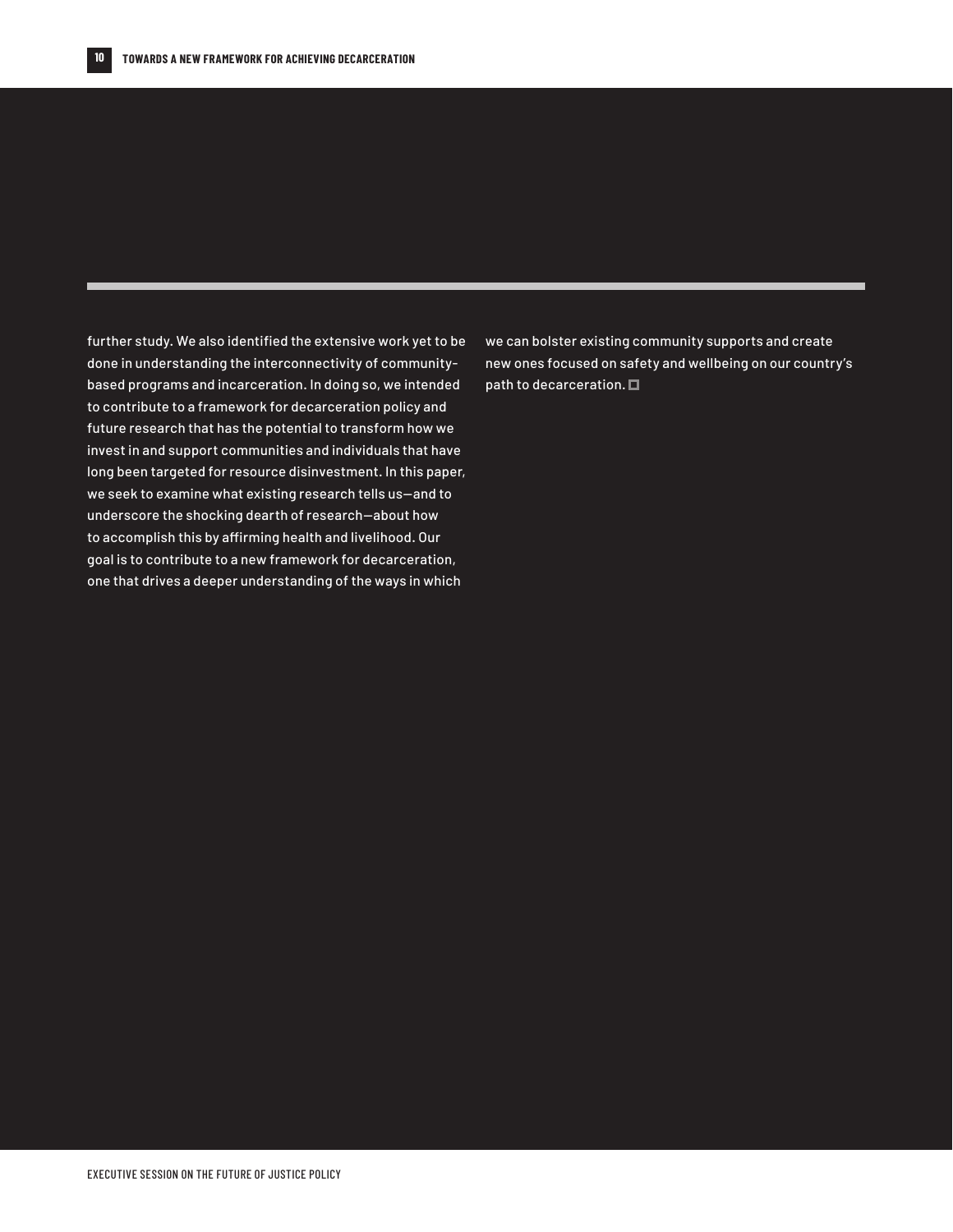# <span id="page-10-0"></span>**METHODOLOGY**

EXECUTIVE SESSION ON THE FUTURE OF JUSTICE POLICY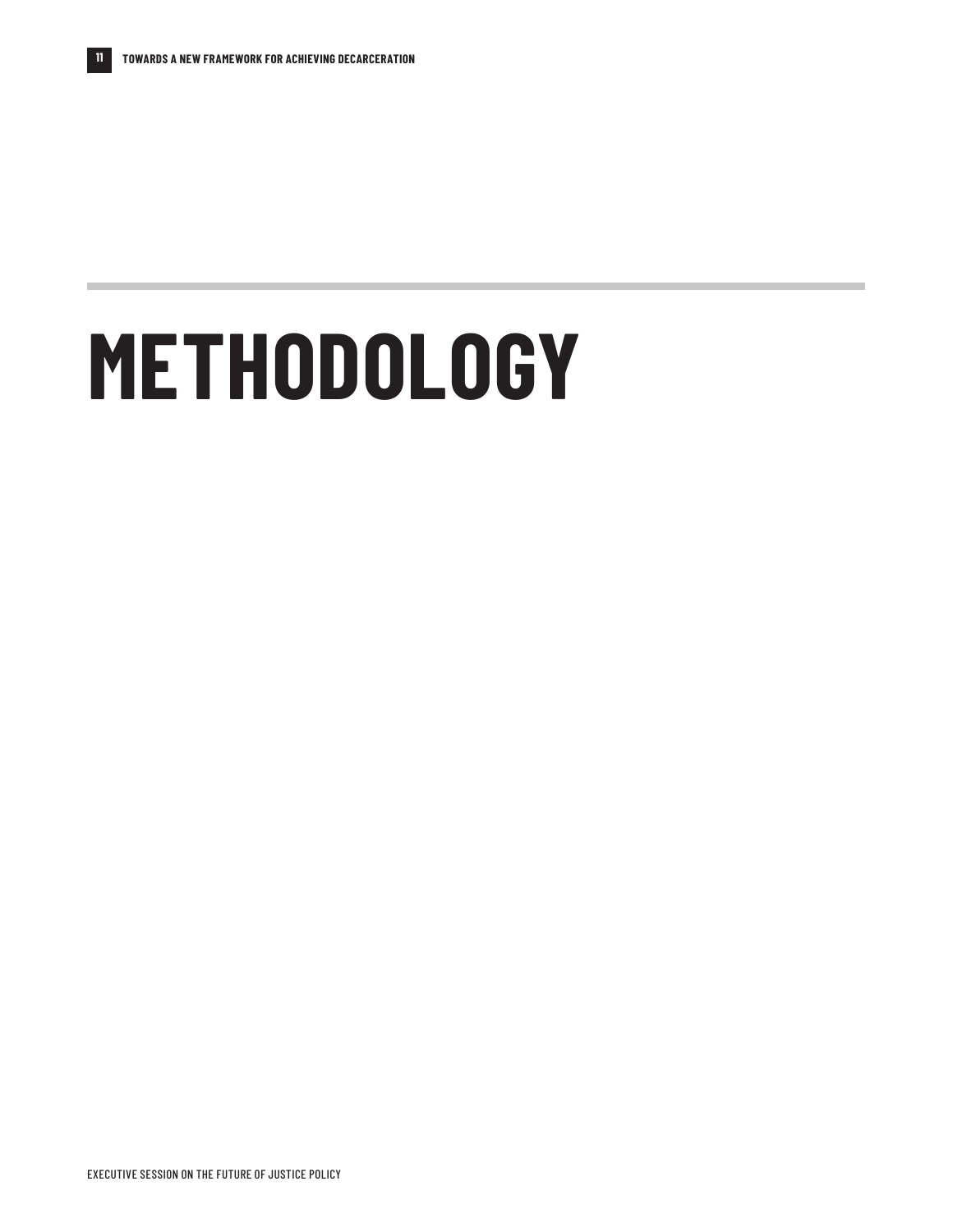### **Our research inquiry led us to conduct a scoping review.**

Through a systematic and transparent search and synthesis procedure, the purpose of a scoping review is "to map key concepts, types of evidence, and gaps in research related to a defined area or field" (Munn, Peters, Stern, Tufanaru, McArthur, and Aromataris 2018).

The objective of our review was to identify and synthesize peer-reviewed studies which considered the causal impact of communitybased interventions which reduced incident incarceration or recidivism. We considered the following societal domains: healthcare, housing, employment, education, or social support. The interventions in this review complement, rather than substitute, continued legal reform efforts to descale both facility-based and community corrections populations, such as sentence length reduction, alternative sentencing, and elimination of cash bail.

With the assistance of a university librarian, an official search was recorded using six databases including PubMed, Embase, three EBSCO databases (CINAHL, ERIC, PsycINFO), and Criminal Justice Abstracts with Full Text. Studies published between January 1990 and September 2019 (reflecting the time in which the related literature experienced an increase in academic interest through the initiation of this project) were considered for full text review. We included original research describing experimental or quasi-experimental trials, based in the five above domains, which reported criminal legal involvement outcomes. The included interventions could target individual-level programs or policies, or laws with broader impact. However, the outcome—incident incarceration or recidivism—was examined at the individual-level. Thus, studies examining community rates of crime were not included, which was necessary to narrow the focus of our study. Additional studies were identified in reference lists of included studies or relevant systematic reviews or by recommendation from an interdisciplinary field of experts, including those who participate in Square One efforts. We did not include studies evaluating the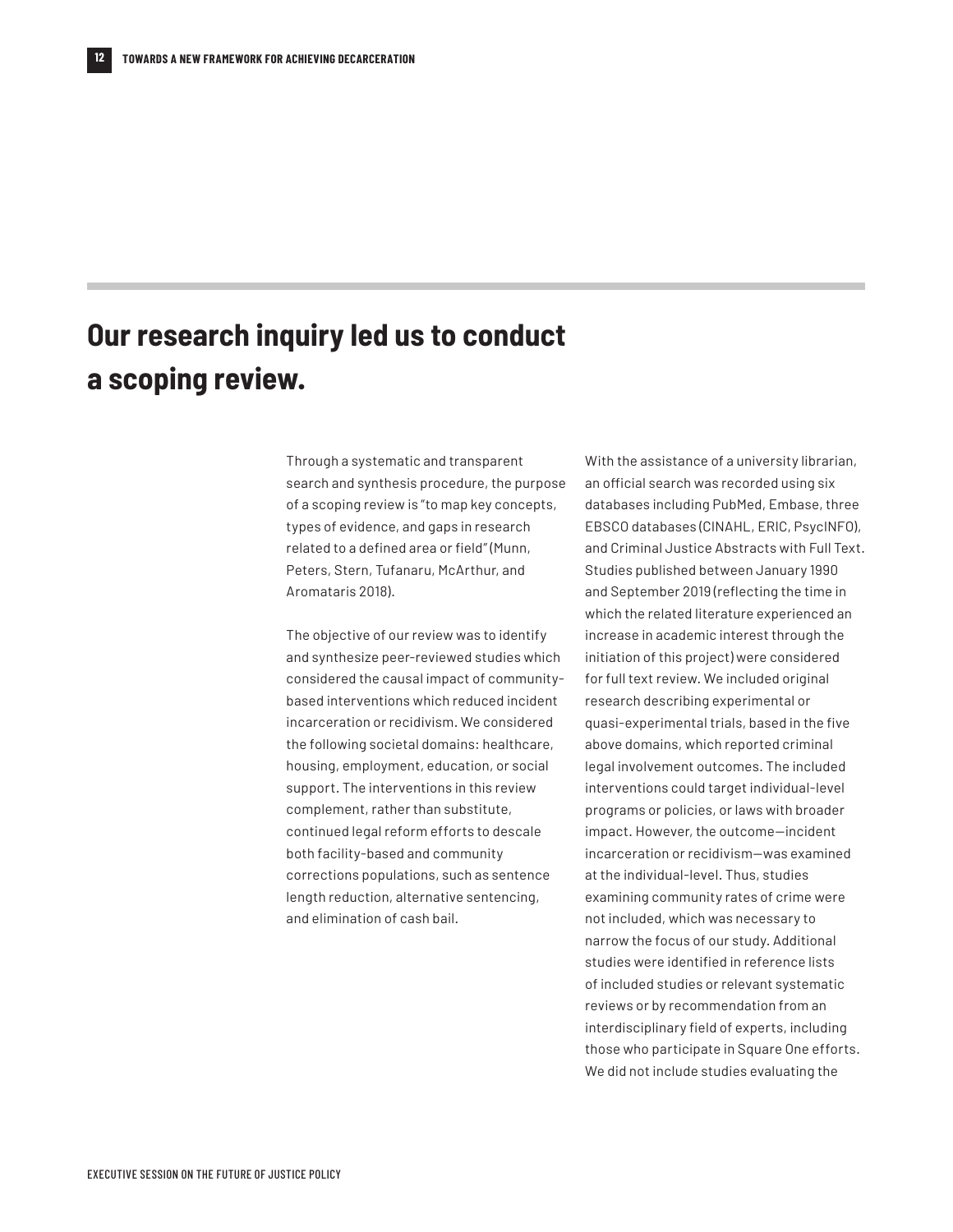role of pharmacotherapy for substance use disorders, or psychologic interventions (such as cognitive behavioral therapy) which have been studied elsewhere, unless they additionally provided services from one of our five included domains.

Both the assumptions inherent in our research question, as well as our chosen research method of a systematic scoping review, merit a discussion of some of its limitations. First, our research question presumes that community investments that have been successful at decarceration have experimental research undergirding these claims. This is not always the case, as many innovative and promising approaches have not—and sometimes cannot—be evaluated in an experimental manner. Such examples include trauma-based intensive support initiatives, which are common around the country but have no peer-reviewed experimental evaluations. Oftentimes these approaches are not studied because of the nature of research funding; communitybased programs have a harder time securing funding for program evaluation than government- or university-run counterpart programs. That our review cannot assess such interventions does not undermine their quality. Rather, it suggests both that funders, whether public or private, should be thinking creatively about future awards and how

community-led efforts can be resourced to the same (or greater) extent as traditional funding grantees.

Second, this project does not interrogate whether experimental research is actually as essential to determining efficacy as it is purported to be. The randomized controlled trial (RCT) is often considered the gold standard for study design, and the field of medicine is both expectant of and accustomed to RCTs and the implications of such methodology (Deaton and Cartwright 2018). However, many argue that its limitations are too often understated; for example, some community interventions cannot be measured on an individual scale, and so do not lend themselves to the "micro" level of study that is necessary for experimental metrics. While we did include studies of quasi-experimental design, each of these has its own limitations as well. Our study is confined by the implications inherent in our question and process, and was not intended to broach the question of how efficacy can be measured without overreliance on experimental methods.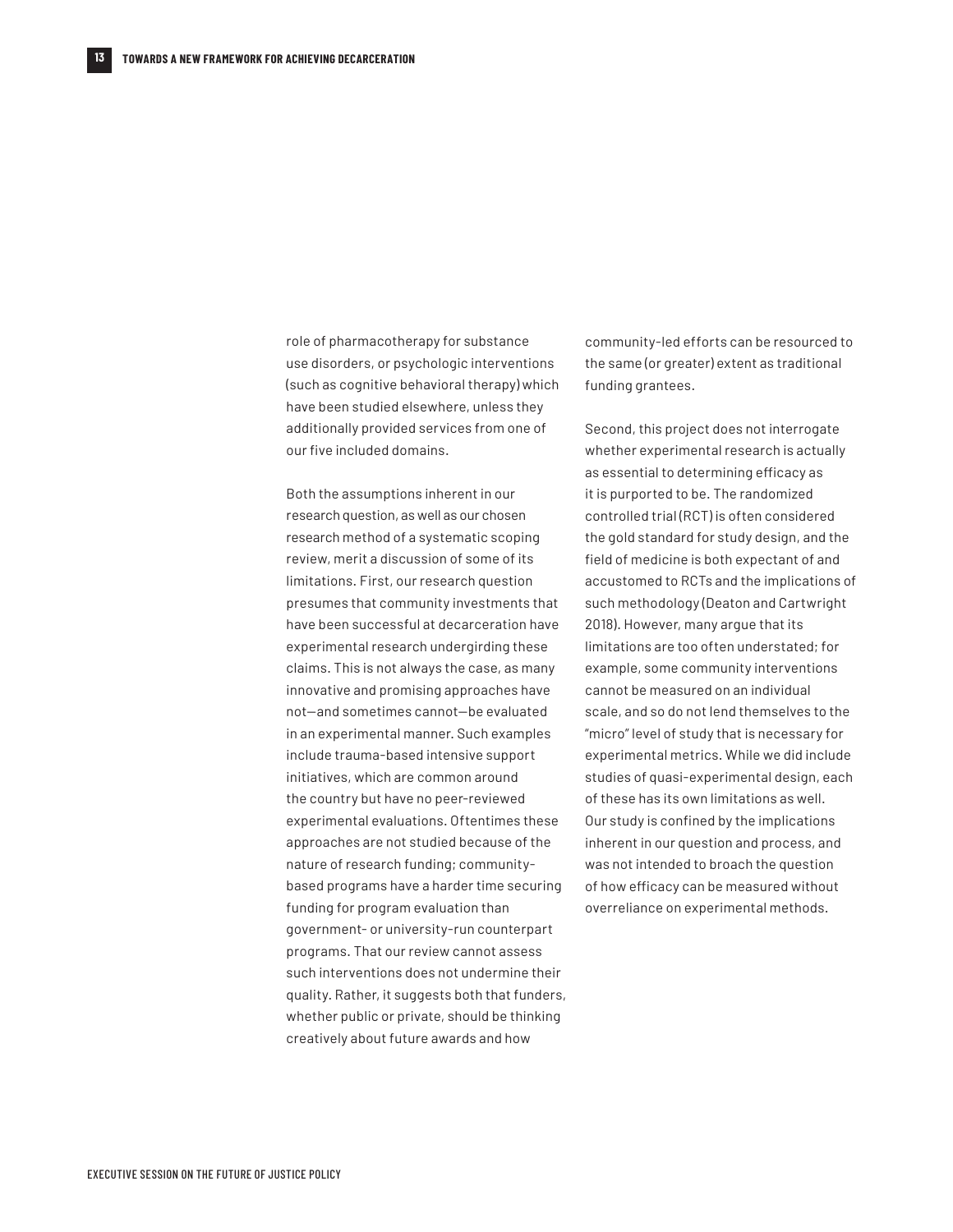Additionally, because we only included peerreviewed papers, a handful of high-quality working papers—particularly common in academic economics—are not included. These excluded papers included evaluations of youth employment programs and the impact of the earned income tax credit or Medicaid expansion on crime. We attempt to summarize these key reports—albeit less systematically—in our conclusion. We acknowledge these limitations.

To conduct the systematic scoping review in a rigorous fashion, we established the following process outlined *a priori* in a written protocol. A team of seven authors screened all 23,066 abstracts that resulted from our initial search terms, and then two authors independently conducted a full text review of 674 studies screened for possible inclusion. Of these, 53 studies describing 43 distinct interventions were considered eligible for inclusion in the scoping review. Any disputes were settled by discussion and consensus.

We grouped studies by intervention domain (education, housing, healthcare, employment, or social services) and by outcome (incident incarceration or recidivism).3 The following information was extracted and reviewed by at least two authors:

- **• Study description:** title, author, journal of publication, year of publication, year of intervention, type of study (randomized controlled versus quasi-experimental).
- **• Intervention description:** targets incident incarceration versus recidivism, intervention domain, census region, setting, funding source.
- **• Design description:** type of study (randomized controlled versus quasi-experimental), sample size, study population, follow-up duration.
- **• Outcomes description:** outcome measures, criminal legal involvement findings, other findings.

The results are presented in the following sections.  $\square$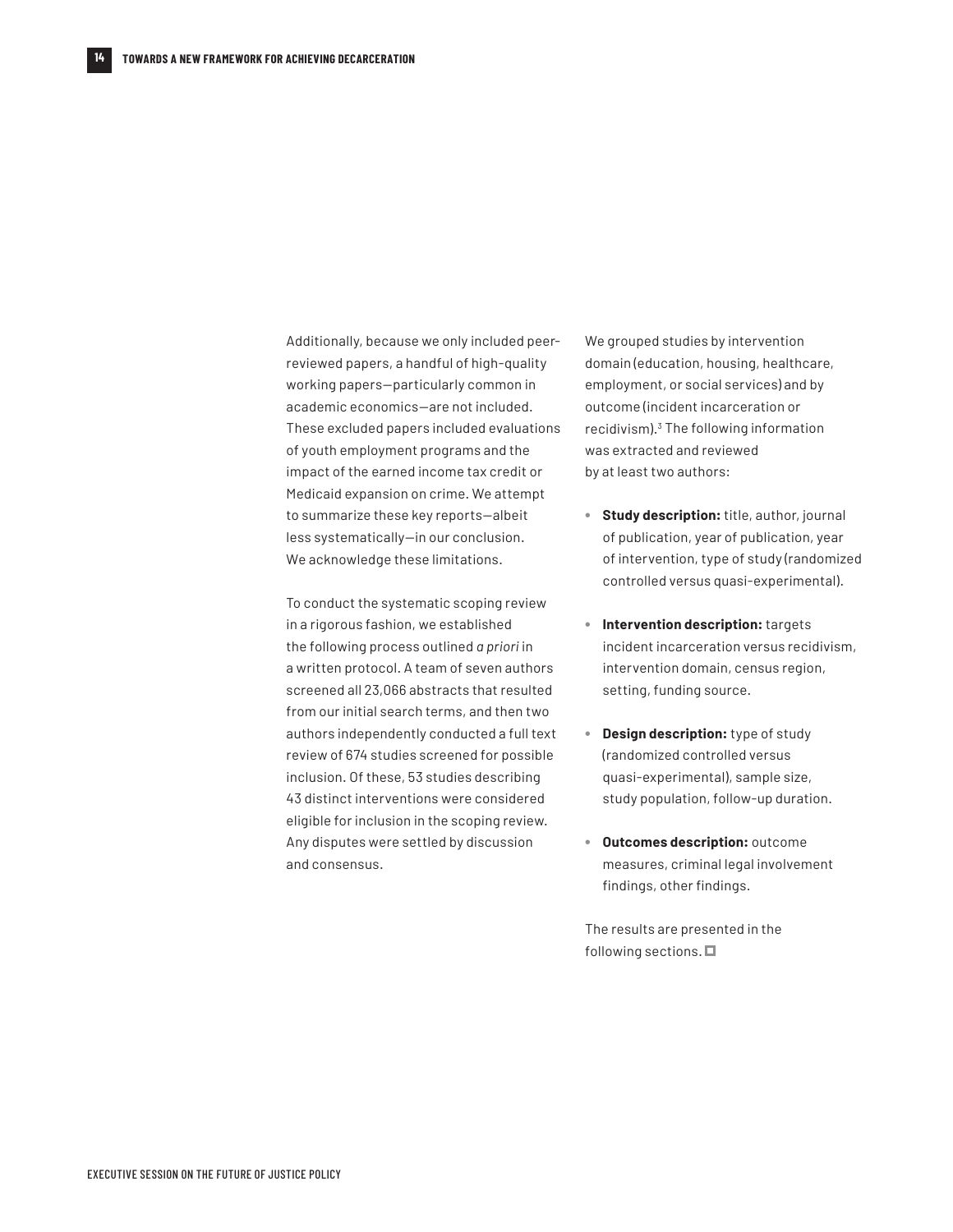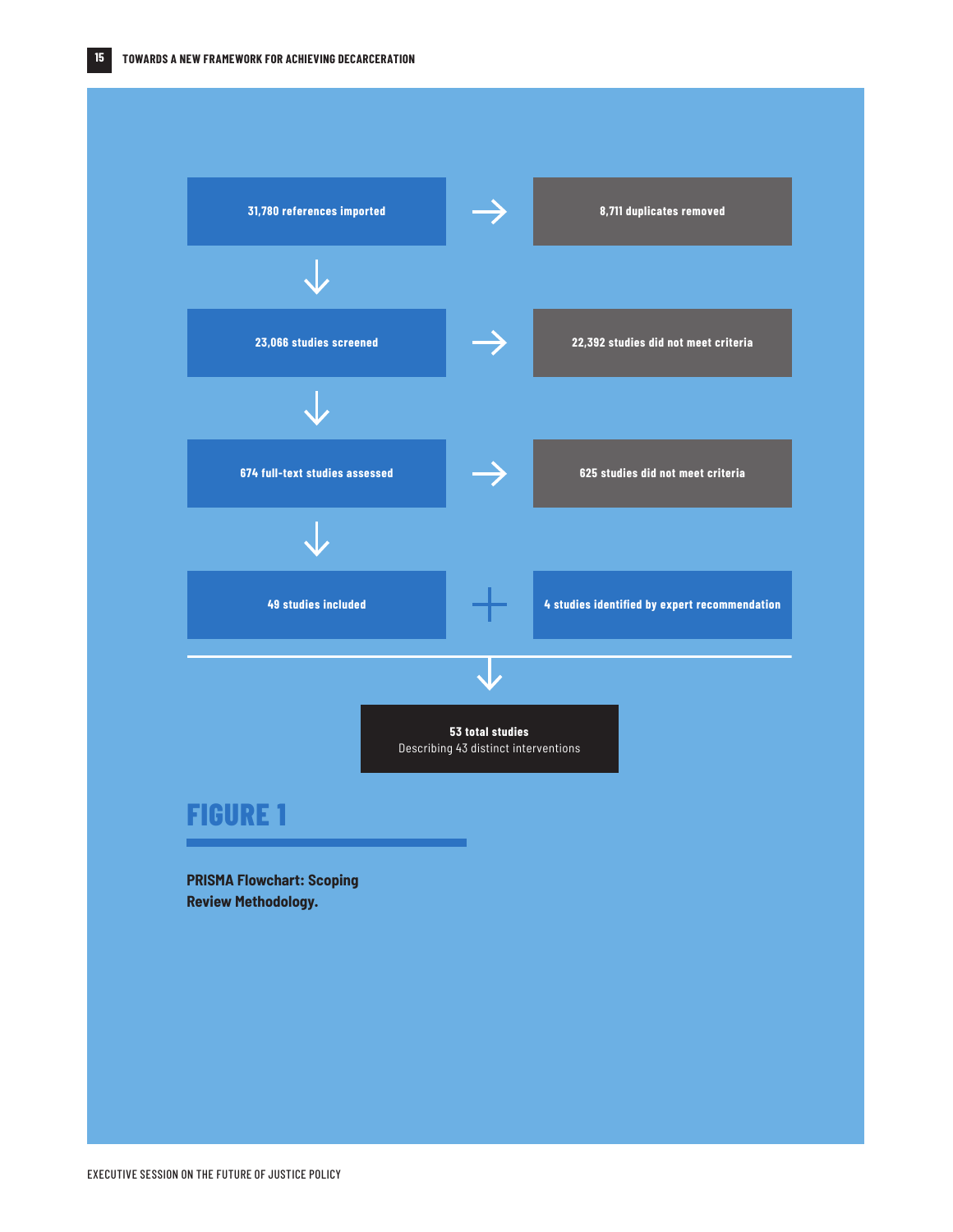# <span id="page-15-0"></span>**DOMAIN 1: EDUCATION**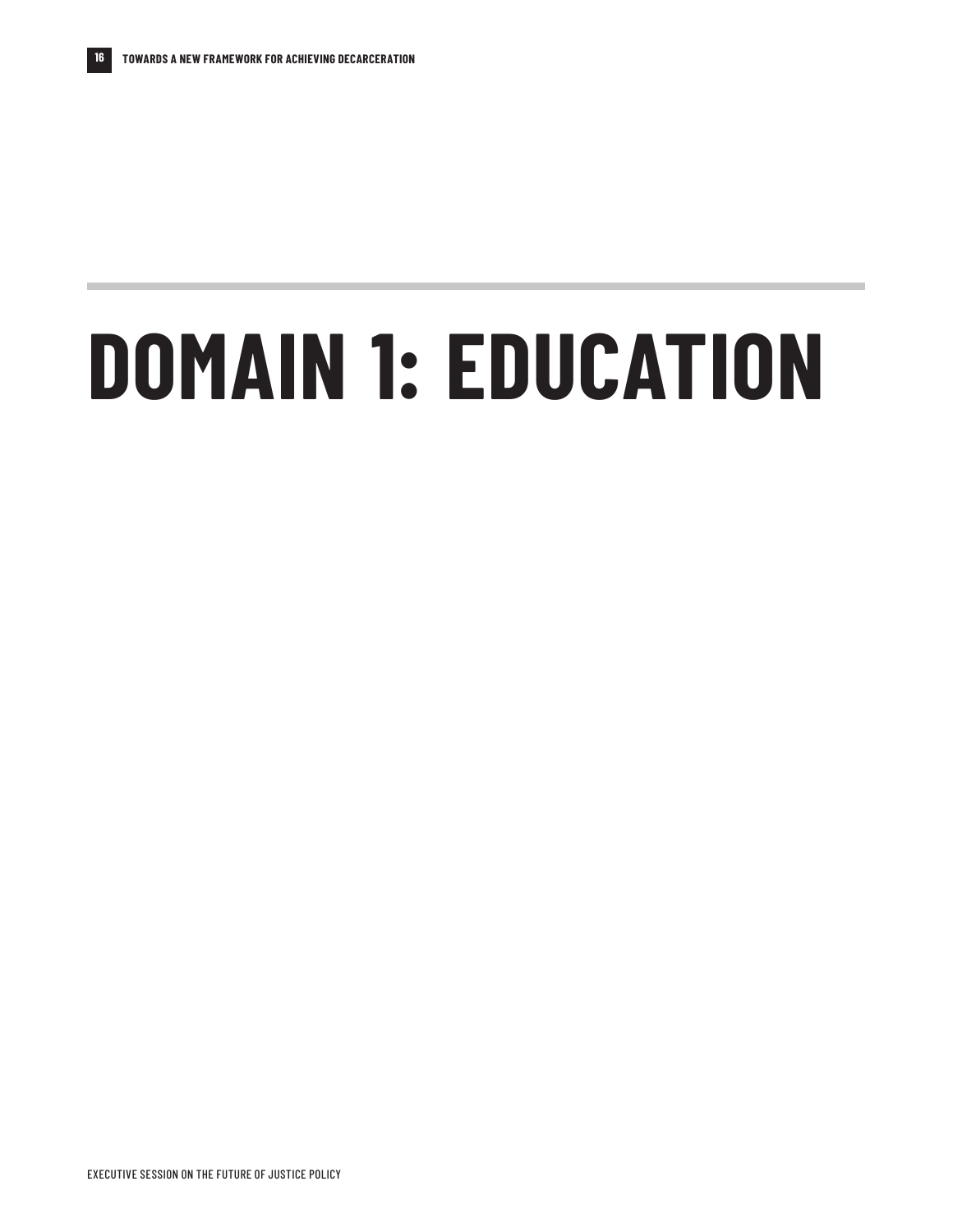### **INCIDENT INCARCERATION**

**Early interventions which provide intensive resources consistently and effectively reduce criminal legal system involvement, particularly among low-income children.**

Multiple studies (detailing four separate interventions) have employed well-designed experimental or quasi-experimental studies to test the efficacy of early childhood educational interventions on long-term criminal legal involvement (Schweinhart and Weikart 1997; Weikart 1998; Reynolds, Temple, Robertson, and Mann 2001; Dodge, Bierman, Coie, Greenberg, Lochman, McMahon, Pinderhughes, and Conduct Problems Prevention Group 2015; Giovanelli, Hayakawa, Englund, and Reynolds 2018). The interventions primarily provided services to low-income youth from infancy through four years old. Three of the four interventions showed significant reduction in criminal legal involvement in early adulthood; all three included a component of parental supports such as home visits and peer coaching. A fourth study, the Abecedarian project, which included no parental involvement, did not report significant differences in criminal convictions at age 30.

The High/Scope Perry project is perhaps the most well-known. It was implemented in the 1960s in Ypsilanti, Michigan, and the results, published in the 1990s, included decades of follow-up (Schweinhart and Weikart 1997; Weikart et al. 1998). The intervention in this randomized experiment consisted of three hours of "high-quality, active learning" preschool 5 days a week, plus a 1.5-hour home visit weekly, for 123 children of low socioeconomic status. At age 27, only 7 percent of intervention participants were found to have been arrested 5 times or more, compared to 35 percent of the control participants (Weikart et al. 1998). A secondary study including 68 children of the original 123 participants evaluated different preschool curricula, including the High/Scope Perry curriculum that emphasized child-initiated learning and focused on independent planning, conceptual development, and problem solving (Schweinhart and Weikart 1997). Compared to a "direct-instruction" model, which focused on learning academic skills measured by intelligence and achievement tests, children exposed to the High/ Scope Perry curriculum experienced fewer number of lifetime arrests. A full 20 years after the intervention, children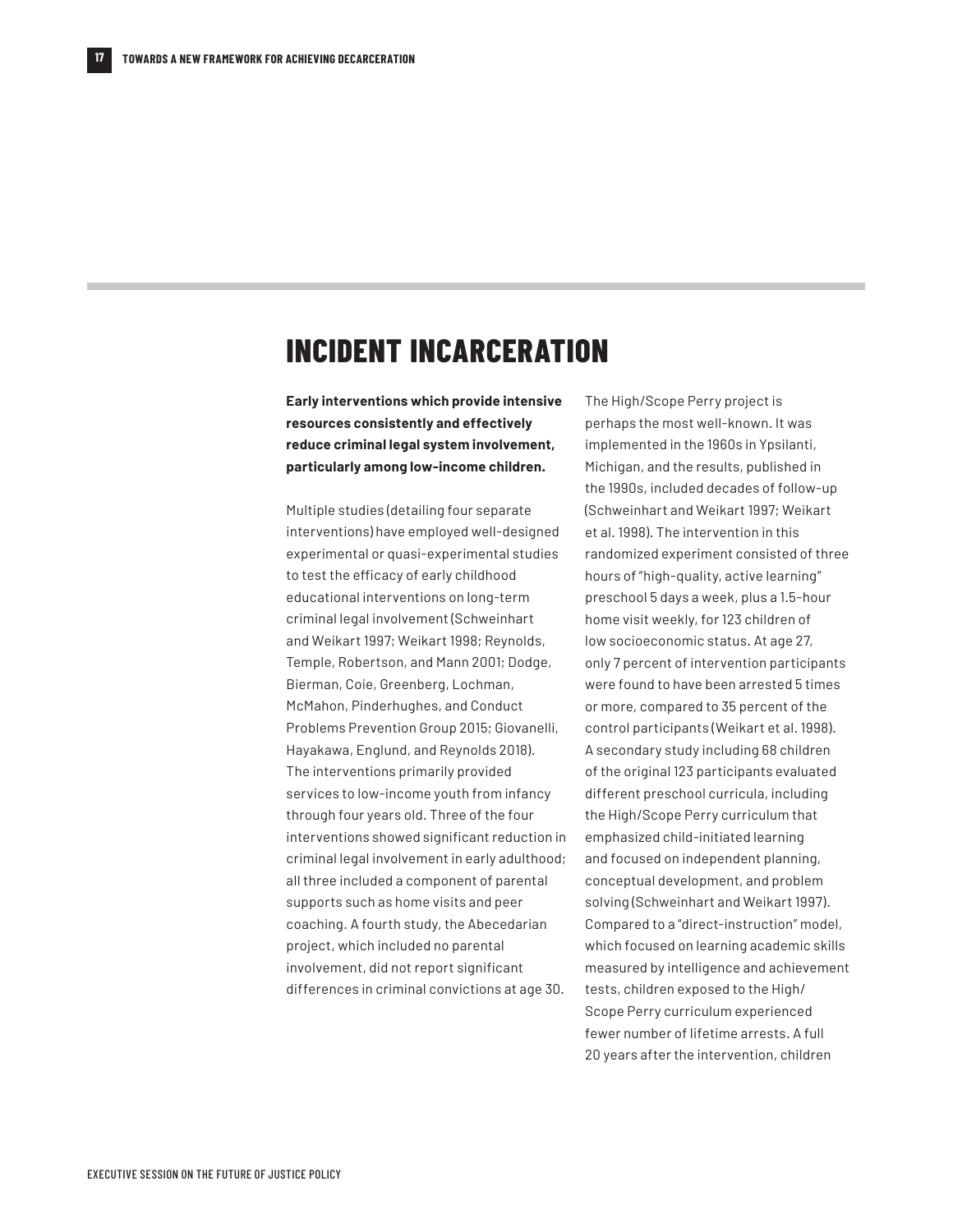exposed to the curriculum had experienced only 1/3 the number of arrests of direct-instruction students.

Two additional interventions included in our review reduced future criminal legal involvement– the Fast-Track Prevention program (implemented from 1991–1993) and the Children-Parent Center (implemented from 1983–1989, also known as the Chicago Longitudinal Study) (Dodge et al. 2015; Reynolds et al. 2001; Giovanelli et al. 2018). The Fast-Track program included social skills training, peer coaching for parents, and a social-emotional curriculum for 891 elementary school children screened for aggressive disruptive behavior in four communities: Durham, NC; Nashville, TN; rural Pennsylvania; and Seattle, WA (Dodge et al. 2015). The Fast-Track program found a 30 percent decrease in violent crime conviction and 35 percent decrease in drug conviction at 18-years-old for the

treatment group, as compared to the control group. There was no difference in property or public order conviction between the two groups. The Children-Parent Center provided wraparound services to 1,404 preschool-age Black, male children and their parents in Chicago and included support in the transition from preschool through third grade (Reynolds et al. 2001; Giovanelli et al. 2018). The program was in or near public elementary schools and emphasized "early intervention, parental involvement, a structured curriculum focusing on language and basic skills development, and continuity between preschool and early elementary school." The Children-Parent Center reported an 8 percent reduction in arrest rates at 18-years-old compared to the control group (17 percent versus 25 percent). A follow-up study using path analysis to study mediating factors suggested that increased parental involvement was directly related to reduction in violent arrest.

**AT AGE 27, ONLY 7 PERCENT OF [HIGH/SCOPE PERRY] INTERVENTION PARTICIPANTS WERE FOUND TO HAVE BEEN ARRESTED 5 TIMES OR MORE, COMPARED TO 35 PERCENT OF THE CONTROL PARTICIPANTS (WEIKART ET AL. 1998).**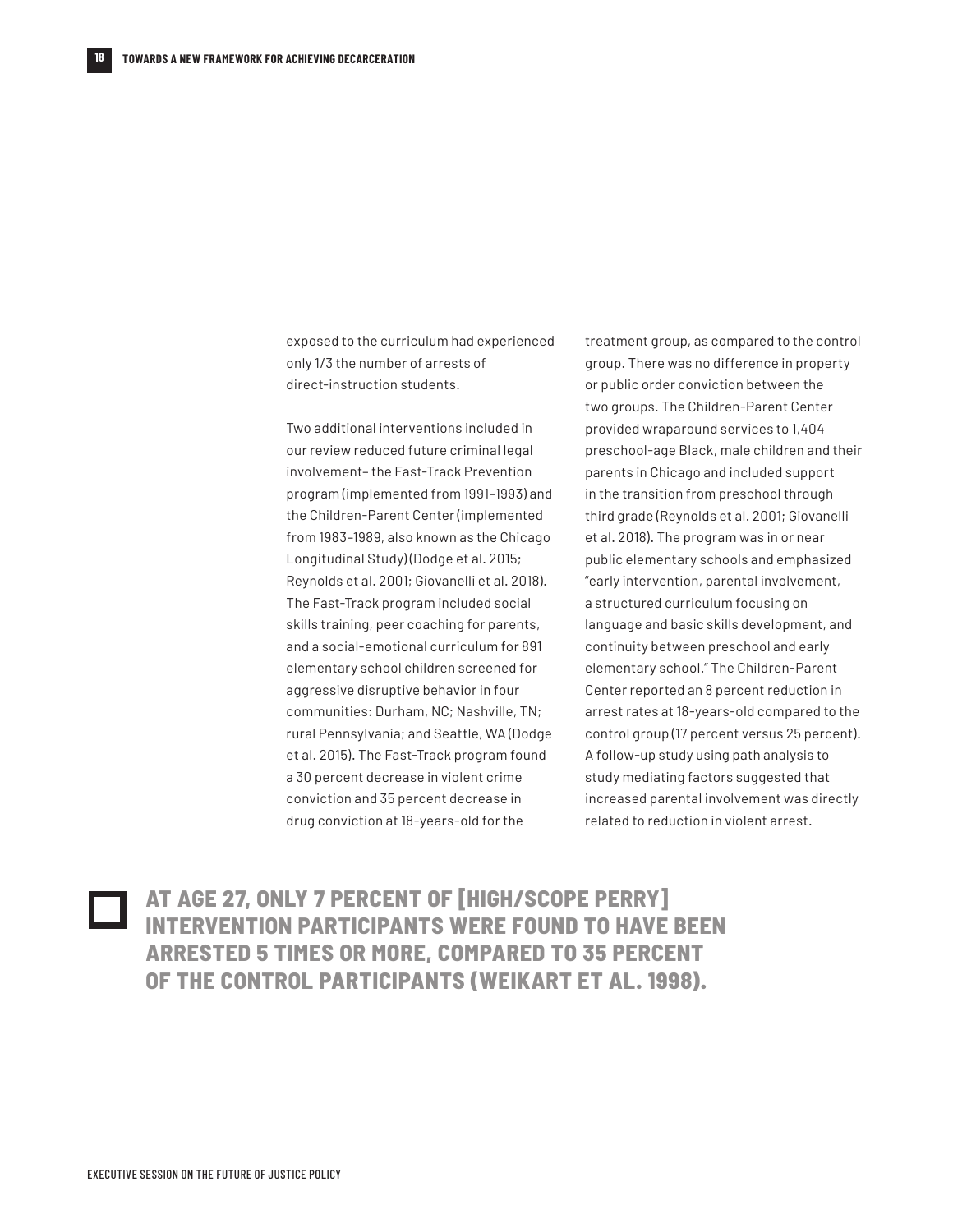Additionally, improved third grade reading level led to decreased "acting out" behavior, which the analysis found also contributed contributed to a reduction in violent crime arrest.

Only one early educational intervention study—the Abecedarian study—did not find significant improvement in criminal legal-related outcomes among youth in the treatment group (Campbell, Pungello, Burchinal, Kainz, Pan, Wasik, Barbarin, Sparling, and Ramey 2012). The Abecedarian intervention provided intensive educational activities to children as young as 6 weeks through 5 years who would otherwise be enrolled in full-time daycare. While there was no difference between the groups in likelihood of having any misdemeanor or felony conviction 30 years after the intervention, multiple benefits in cognitive development and academic achievement were documented.

**Natural experiments reinforce the importance of high-quality public elementary through high school options as a crime-reducing investment.**

Two studies—one Charlotte, NC, and another in Chicago, IL—studied the randomized lottery process for school choice in the public education system to examine

differences between those who received the opportunity to attend the public school of their choice, such as high performing magnet schools, compared to those who did not (Cullen, Jacob, and Levitt 2006; Deming 2011). Both studies found reduction in arrest and criminal activity among those who "won" the lottery. Deming found that those who won the lottery had fewer arrests, and that the effect was far greater among those deemed high-risk. Cullen et al. 2006 reported a nearly 60 percent relative reduction in arrest rates among those who won their lottery, despite no significant difference in traditional academic outcomes such as graduation rates or test scores. The authors separately hypothesize that peer influence may supersede other factors when it comes to behavior likely to lead to criminal legal involvement. In other words, such activity is a sort of "contagion": those who socialize in circles with low levels of criminal behavior (or are less likely to be criminalized) are less likely to become involved in the criminal legal system. The results of the school lottery studies underscore the importance of studying community-wide interventions (i.e., substantial investments in improving the quality of public schools in under-resourced neighborhoods) in addition to individual-level interventions.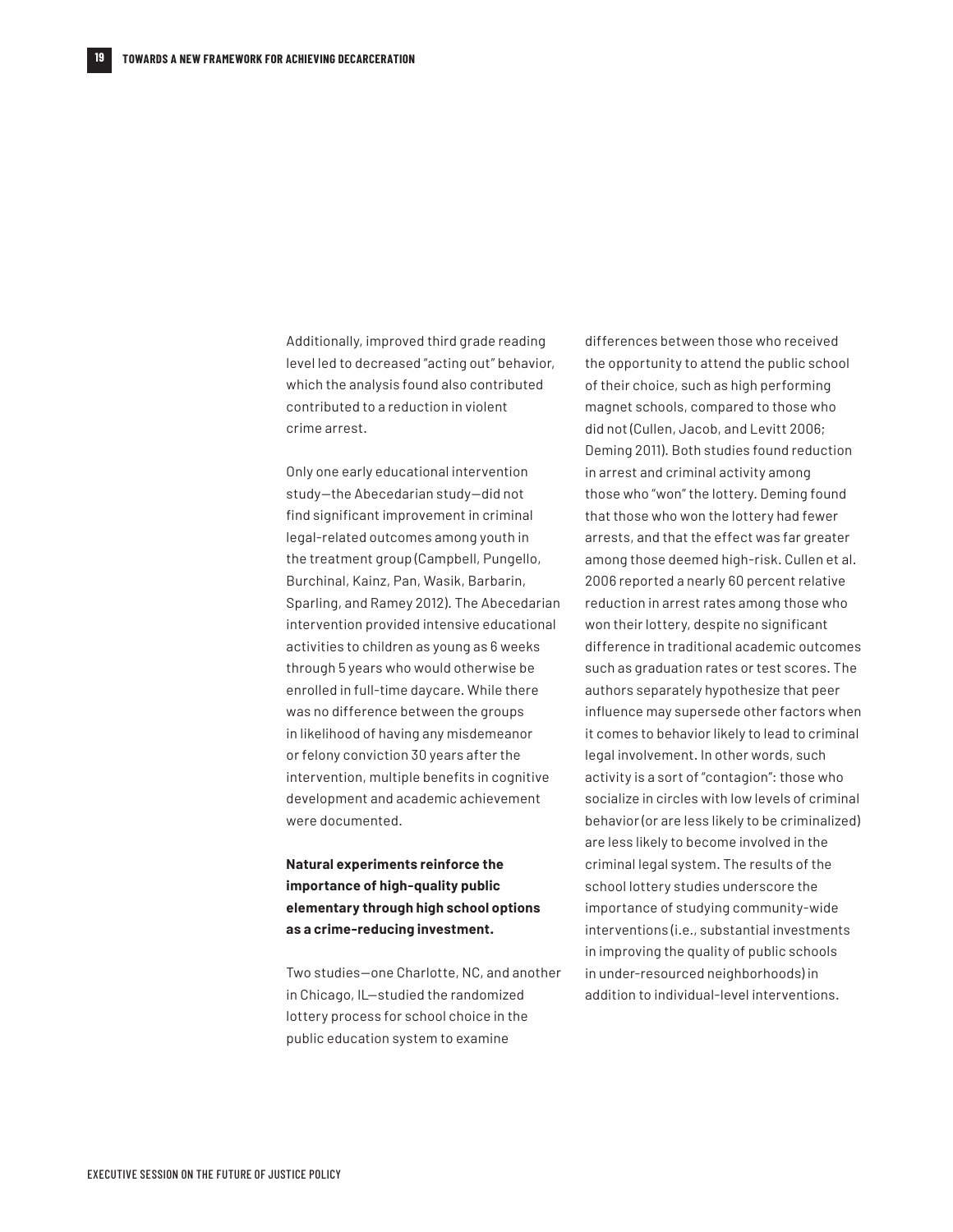### **REDUCED RECIDIVISM**

**Providing post-secondary degrees in prison increases likelihood of employment and decreases risk for return to prison.**

Two studies –both quasi-experimentally designed, using propensity score matching or quota sampling– examined the role of receiving educational degrees during incarceration (Kim and Clark 2013; Duwe and Clark 2014). A large study conducted from 2007–2008 looked at over 1,400 persons released from the Minnesota correctional system, comparing those who received their GED or a post-secondary degree during incarceration to those who did not (Duwe and Clark 2014). The results found the receipt of post-secondary degrees resulted in reduced rates of rearrest (by 14 percent), reconviction (by 16 percent),

and reincarceration for a new offense (by 24 percent). There was no difference in rates of technical violation. Additionally, those receiving a secondary degree reported significantly higher total wages during the three-year follow-up period. A similarly designed study was conducted in 2005–2008 and consisted of a sample of 680 people incarcerated in New York state. It found that those who received a post-secondary degree compared to matched controls were less likely to recidivate at three years (17.1 percent versus 9.4 percent) (Kim and Clark 2013).

**THE RESULTS [OF DUWE AND CLARK 2014] FOUND THE RECEIPT OF POST-SECONDARY DEGREES RESULTED IN REDUCED RATES OF REARREST (BY 14 PERCENT), RECONVICTION (BY 16 PERCENT), AND REINCARCERATION FOR A NEW OFFENSE (BY 24 PERCENT).**

T.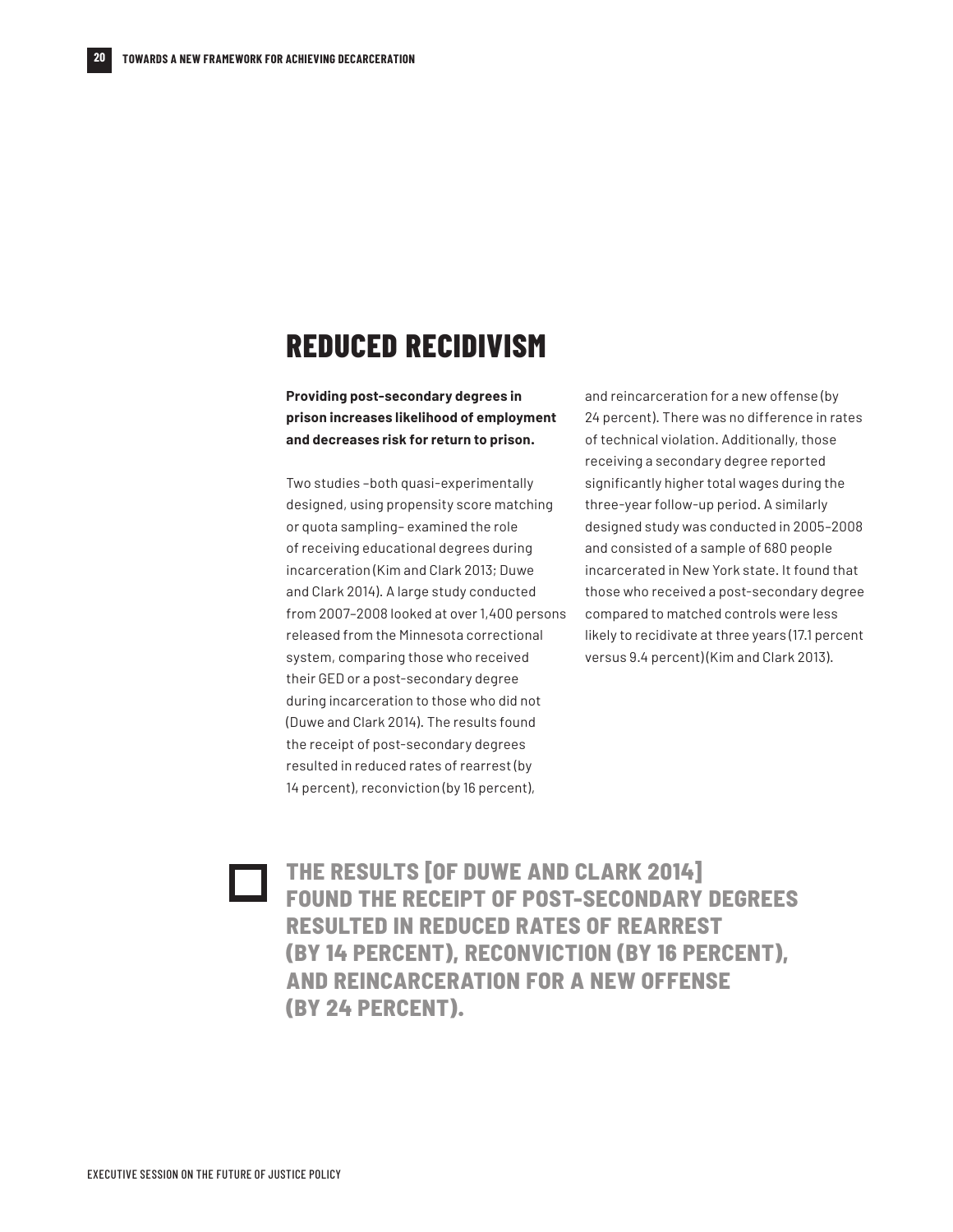### **WHAT DOESN'T WORK**

**Receiving only a GED while in prison, without access to higher education, does not impact the likelihood of recidivism.**

A study evaluating a sample population of 403 persons released from New Jersey corrections in 1999–2000 six to seven years following release found that those who received a GED alone during their incarceration experienced no difference in number of rearrests or time to rearrest when compared with those who were eligible for, but did not receive, a GED (Zgoba, Haugebrook, and Jenkins 2008). The authors hypothesized that having GED alone is not enough to overcome the stigma of prior incarceration. While a post-secondary degree can create an opportunity for wellpaying jobs, the jobs available to a person with a criminal record and a GED alone are unlikely to pay a living wage. A working paper by the economists Tyler and Kling supports this hypothesis, finding that the economic

impact of receiving a GED is modest, about \$200 per quarter, and completely attenuated by the second year after release (Tyler and Kling 2006). Such conclusions underscore the necessity of strong labor policy (including frequent renewal of the minimum wage to keep up with inflation) to complement a strong, well-resourced educational system in the community as a source of primary prevention. While the recent restoration of Pell grants for incarcerated students should improve access to higher education during incarceration, correctional policy makers must continue to invest resources into programing for continuing higher education.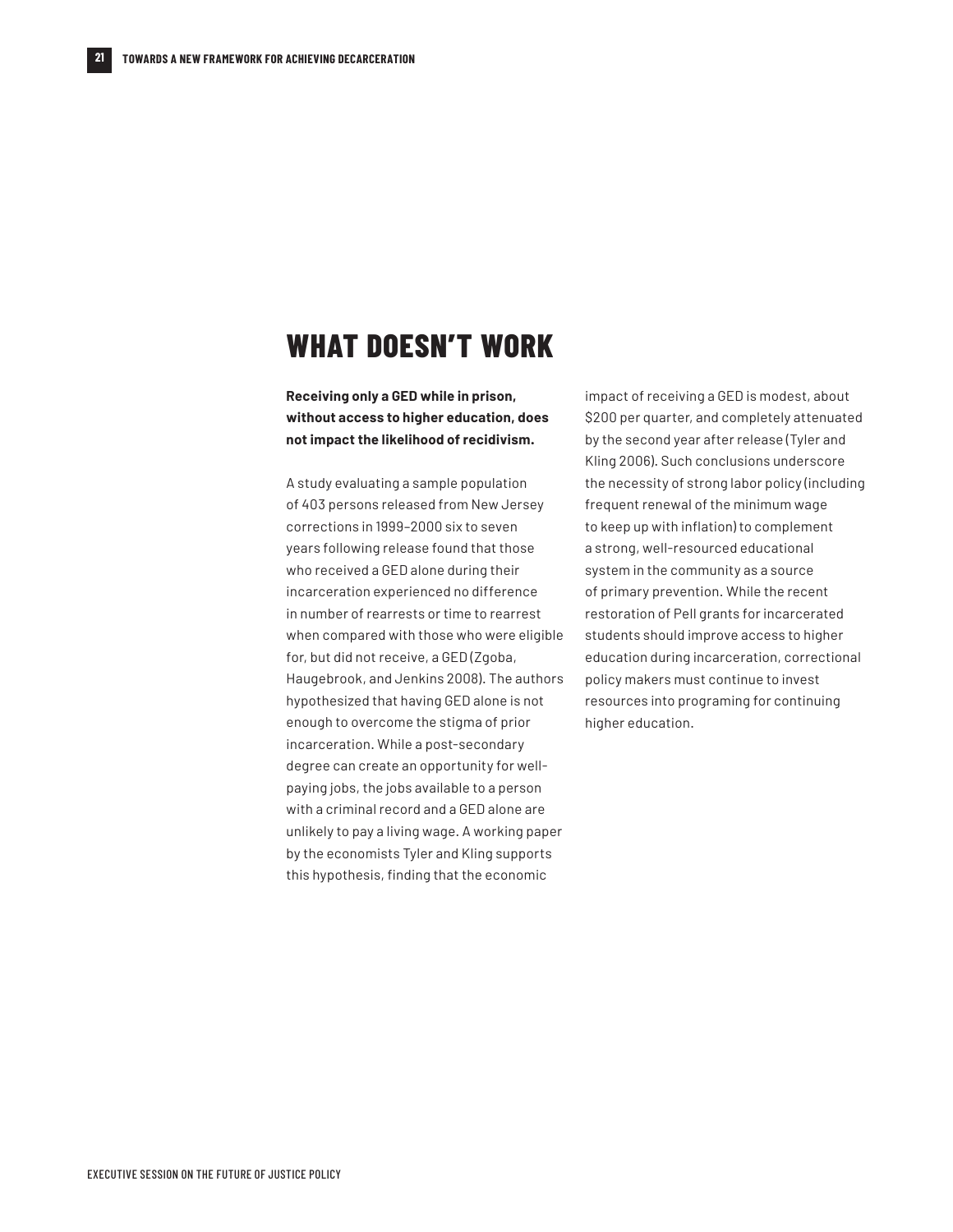### **RESEARCH FUNDING SOURCES (WHERE AVAILABLE)**

- **•** *High/Scope Perry Program:* Intervention and research funding provided by the Ford Foundation; US Administration for Children, Youth, and Families; and an anonymous donor.
- **•** *Fast-Track Prevention Program:* Funding provided by the National Institute for Mental Health (6 grants), the Department of Education (1 grant) and National Institute on Drug Abuse (4 grants).
- **•** *Children Parent Center:* Intervention funding through Title I of the Elementary and Secondary Education Act; research funding not stated.
- **•** *Abecedarian Project:*Initial project funded by the Mental Retardation and Developmental Disabilities Branch of the National Institutes of Child Health and Human Development and the State of North Carolina.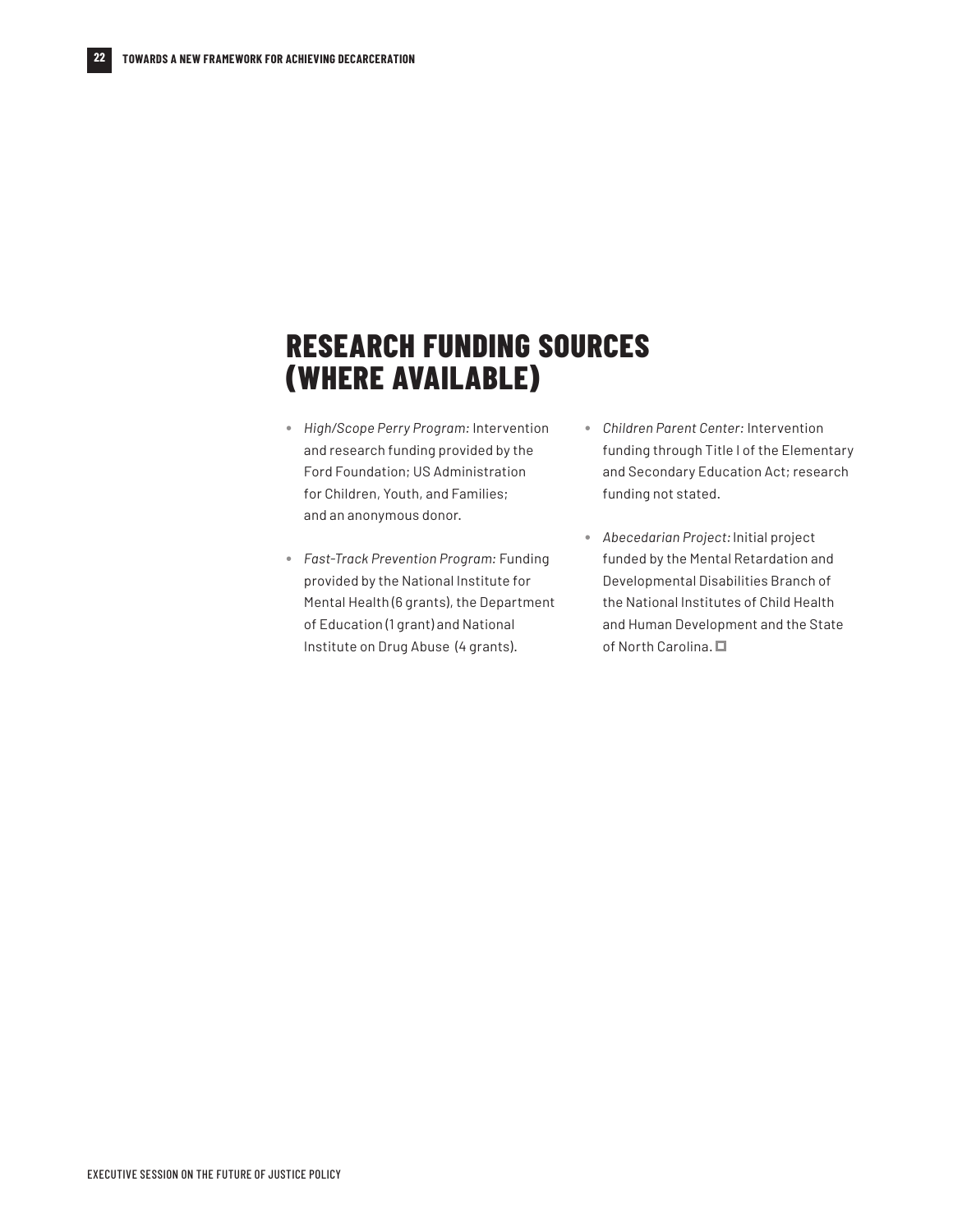### **TABLE 1**

#### **Education**

| <b>Reference</b>        | <b>RCT</b><br><b>VS</b><br><b>Ouasi</b> | Year(s) of<br><b>Intervention</b> | <b>Intervention</b>                                                                                                                        | <b>Sample</b>         | <b>Outcome</b><br>(Follow-up)                                 | <b>Reduce</b><br>CJI | <b>Detailed CJI Findings</b>                                                                                                                                                                 |
|-------------------------|-----------------------------------------|-----------------------------------|--------------------------------------------------------------------------------------------------------------------------------------------|-----------------------|---------------------------------------------------------------|----------------------|----------------------------------------------------------------------------------------------------------------------------------------------------------------------------------------------|
|                         |                                         |                                   | Detailed Description of Interventions Evaluating Incident Criminal Justice Involvement (CJI) Prevention                                    |                       |                                                               |                      |                                                                                                                                                                                              |
| Campbell<br>et al. 2012 | RCT                                     | 1972-1977                         | <b>Early Childhood</b><br>Intervention:<br>Abecedarian<br>Project: Intensive<br>early childhood<br>education,<br>no parental<br>component. | $N = 111$<br>Youth    | Felony/<br>Misdemeanor<br>Conviction<br>$(30 \,\text{years})$ | <b>No</b>            | No observed difference<br>between treatment<br>groups in risk of<br>criminal conviction.                                                                                                     |
| Cullen<br>et al. 2006   | <b>RCT</b>                              | 2000-2001                         | Attending school<br>of choice in<br>Chicago Public<br>School lottery<br>system.                                                            | $N = 19.520$<br>Youth | Arrests                                                       | Yes                  | Arrest: 60% reduction<br>for high-achieving school<br>lottery winners relative to<br>losing lottery (3.8% versus<br>$8.9\%$ )( $p<0.05$ ).                                                   |
| Deming 2011             | <b>RCT</b>                              | 2002                              | First-choice<br>middle or high<br>school enrollment<br>by random lottery<br>in Charlotte,<br>NC (all male<br>population).                  | $N = 44.028$<br>Youth | Arrests,<br>Incarcerations<br>$(7 \,\text{years})$            | Yes                  | Arrest: 45% reduction<br>(felony) & 70% reduction<br>(drug felony) for high-risk<br>HS winners.<br>Incarceration: 50%<br>shorter prison sentence<br>length for high-risk lottery<br>winners. |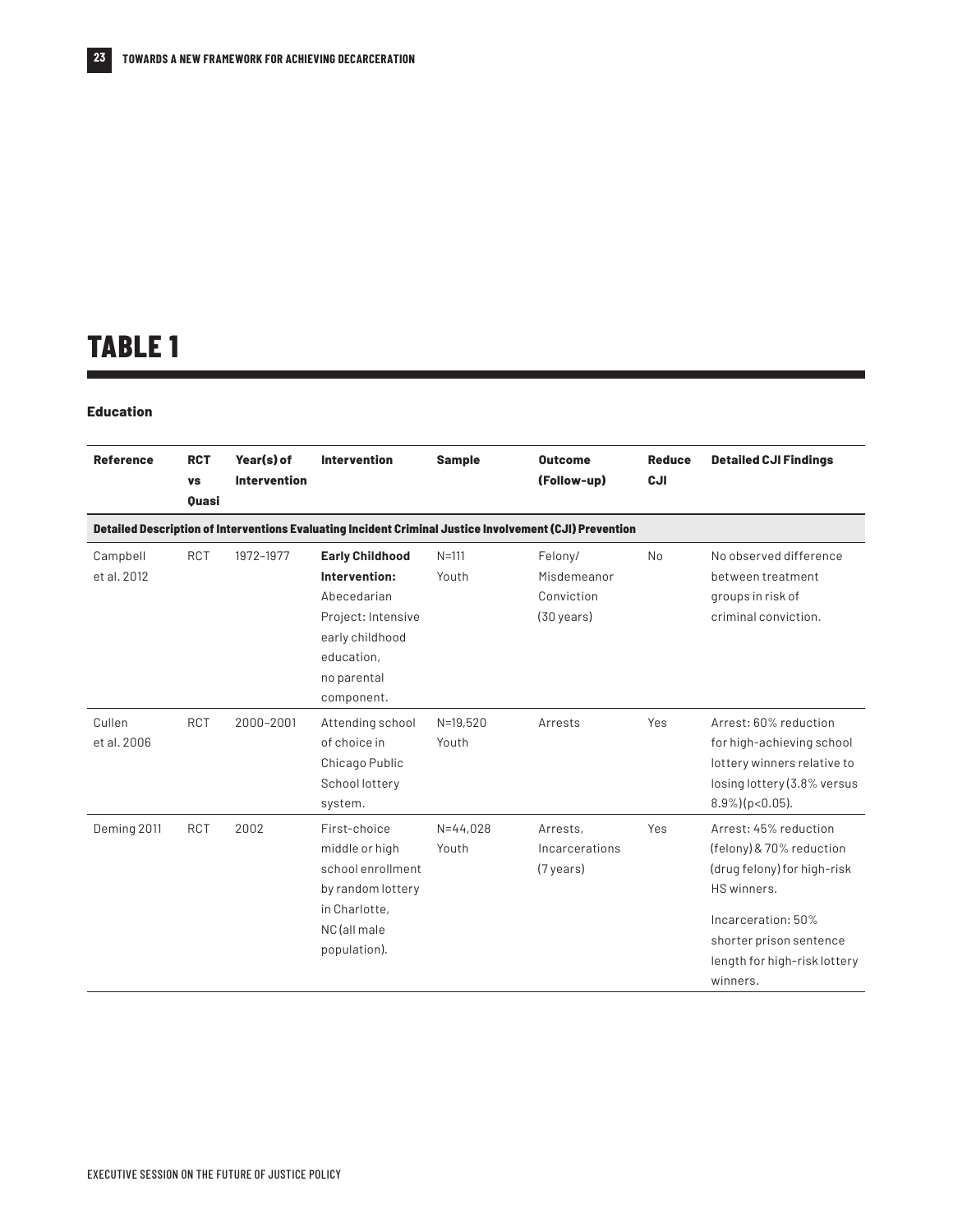| <b>Reference</b>                                     | <b>RCT</b><br><b>VS</b><br><b>Quasi</b> | Year(s) of<br><b>Intervention</b> | <b>Intervention</b>                                                                                                                                           | <b>Sample</b>      | <b>Outcome</b><br>(Follow-up) | <b>Reduce</b><br>CJI | <b>Detailed CJI Findings</b>                                                                                                                                                                             |
|------------------------------------------------------|-----------------------------------------|-----------------------------------|---------------------------------------------------------------------------------------------------------------------------------------------------------------|--------------------|-------------------------------|----------------------|----------------------------------------------------------------------------------------------------------------------------------------------------------------------------------------------------------|
| Dodge<br>et al. 2015                                 | <b>RCT</b>                              | 1991-1993                         | <b>Early Childhood</b><br>Intervention: Fast<br>Track program:<br>programming<br>including parents<br>& children for<br>kindergartners<br>deemed high-risk.   | $N = 891$<br>Youth | Conviction<br>$(20 + years)$  | Yes                  | Convictions (violent):<br>30.9% reduction (p=0.04);<br>Convictions (drug): 34.7%<br>reduction (p=0.03).<br>No difference property/<br>public order convictions.                                          |
| Reynolds<br>et al. 2001<br>Giovanelli<br>et al. 2018 | Quasi                                   | 1983-1989                         | <b>Early Childhood</b><br>Intervention:<br>Children-<br>Parent Center:<br>preschool-<br>third grade &<br>wraparound<br>services for<br>students &<br>parents. | $N = 677$<br>Youth | Arrest<br>$(15 + years)$      | Yes                  | Arrest (any): 8% reduction<br>(p<0.001); arrest (violent):<br>$5.2\%$ reduction (p<0.01).                                                                                                                |
| Schweinhart<br>and Weikart<br>1997                   | <b>RCT</b>                              | 1967                              | <b>Early Childhood</b><br>Intervention:<br>High Scope/<br>Perry Preschool<br>Curriculum.                                                                      | $N = 68$<br>Youth  | Arrest<br>(20 years)          | Yes                  | Arrest (mean): 0.2<br>treatment group versus<br>$0.9$ control(p= $0.04$ );<br>arrests (property): 0.0<br>treatment group versus<br>$0.9$ control (p=0.01); no<br>difference in violent<br>crime arrests. |
| Weikart<br>et al. 1998                               | <b>RCT</b>                              | 1967                              | <b>Early Childhood</b><br>Intervention:<br>High Scope/<br>Perry Preschool:<br>high quality<br>preschool with<br>focus on parental<br>involvement.             | $N = 123$<br>Youth | Arrest<br>(25 years)          | Yes                  | Arrest (5+): 28% absolute<br>reduction ( $p<0.05$ ).                                                                                                                                                     |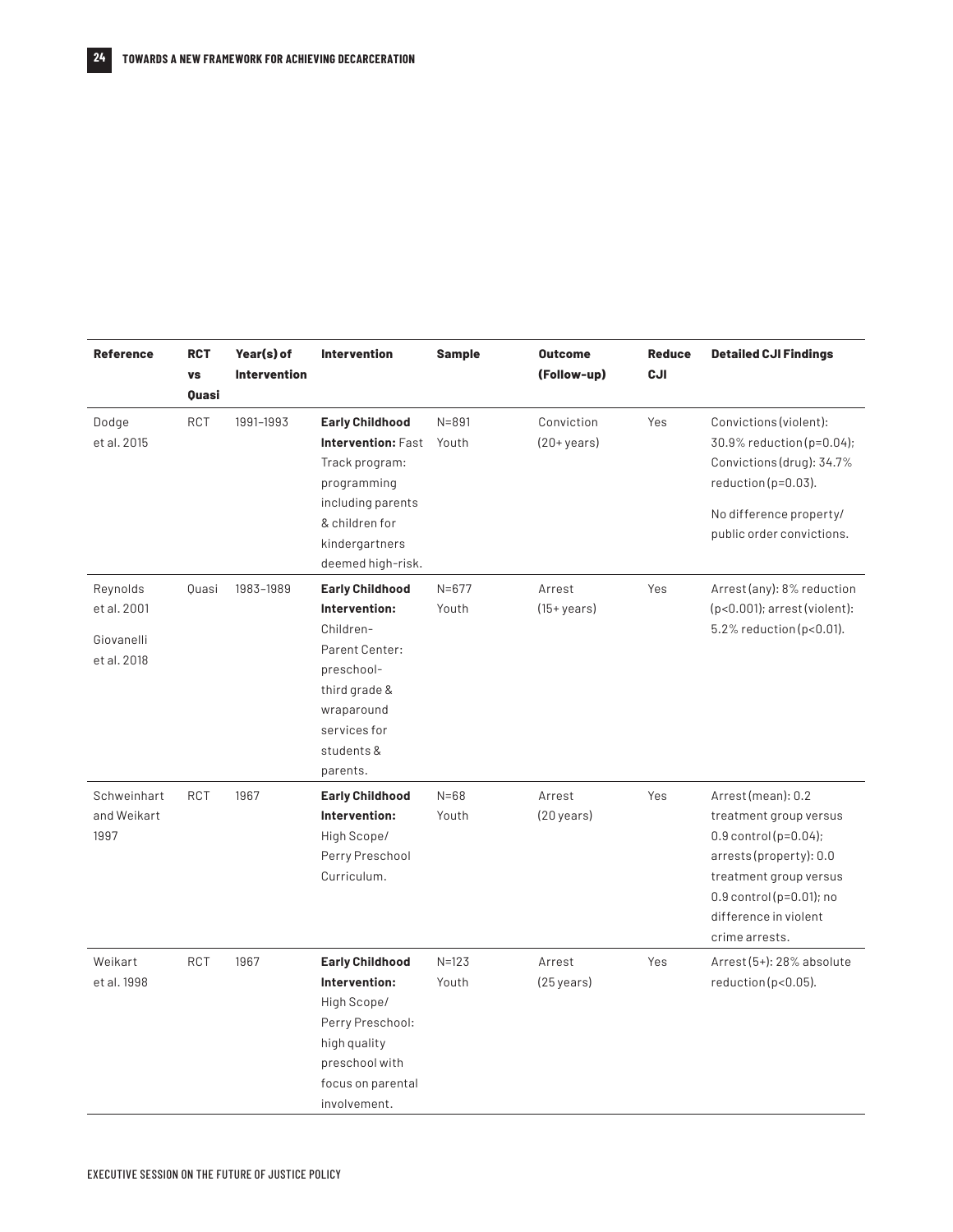| <b>Reference</b>              | <b>RCT</b><br><b>VS</b><br><b>Ouasi</b> | Year(s) of<br><b>Intervention</b> | <b>Intervention</b>                                                                          | <b>Sample</b>                       | <b>Outcome</b><br>(Follow-up)                                                         | <b>Reduce</b><br>CJI | <b>Detailed CJI Findings</b>                                                                                                                                                                        |
|-------------------------------|-----------------------------------------|-----------------------------------|----------------------------------------------------------------------------------------------|-------------------------------------|---------------------------------------------------------------------------------------|----------------------|-----------------------------------------------------------------------------------------------------------------------------------------------------------------------------------------------------|
|                               |                                         |                                   | <b>Detailed Description of Interventions Evaluating Recidivism Prevention</b>                |                                     |                                                                                       |                      |                                                                                                                                                                                                     |
| Duwe and<br><b>Clark 2014</b> | Quasi                                   | 2007-2008                         | Completion<br>of secondary<br>(GED/HS) or<br>post-secondary<br>degree.                       | $N=1,386$<br>Incarcerated<br>Adults | Rearrest/<br>Reconviction/<br>Reincarceration/<br>Revocation<br>$(2-3 \text{ years})$ | Yes                  | Post-secondary<br>Degree: Rearrest: 14%<br>reduction: Reconviction:<br>16% reduction;<br>Reincarceration:<br>24% reduction (p<0.01).<br>Secondary degree<br>alone: no difference<br>in any measure. |
| Kim and Clark<br>2013         | Ouasi                                   | 2005-2008                         | Earning a 1-year<br>certificate/<br>associates<br>degree/<br>bachelor's<br>degree in prison. | $N = 680$<br>Incarcerated<br>Adults | Rearrest<br>(3 years)                                                                 | Yes                  | Rearrest: 53% reduction<br>at $3$ years $p<0.001$ .                                                                                                                                                 |
| Zgoba<br>et al. 2008          | Quasi                                   | 1999-2000                         | GED receipt while<br>incarcerated.                                                           | $N = 403$<br>Reentering<br>Adults   | Rearrests/<br>Reconvictions/<br>Reincarceration<br>$(6-7 \, \text{years})$            | N <sub>0</sub>       | No difference between<br>treatment groups in<br>any measure.                                                                                                                                        |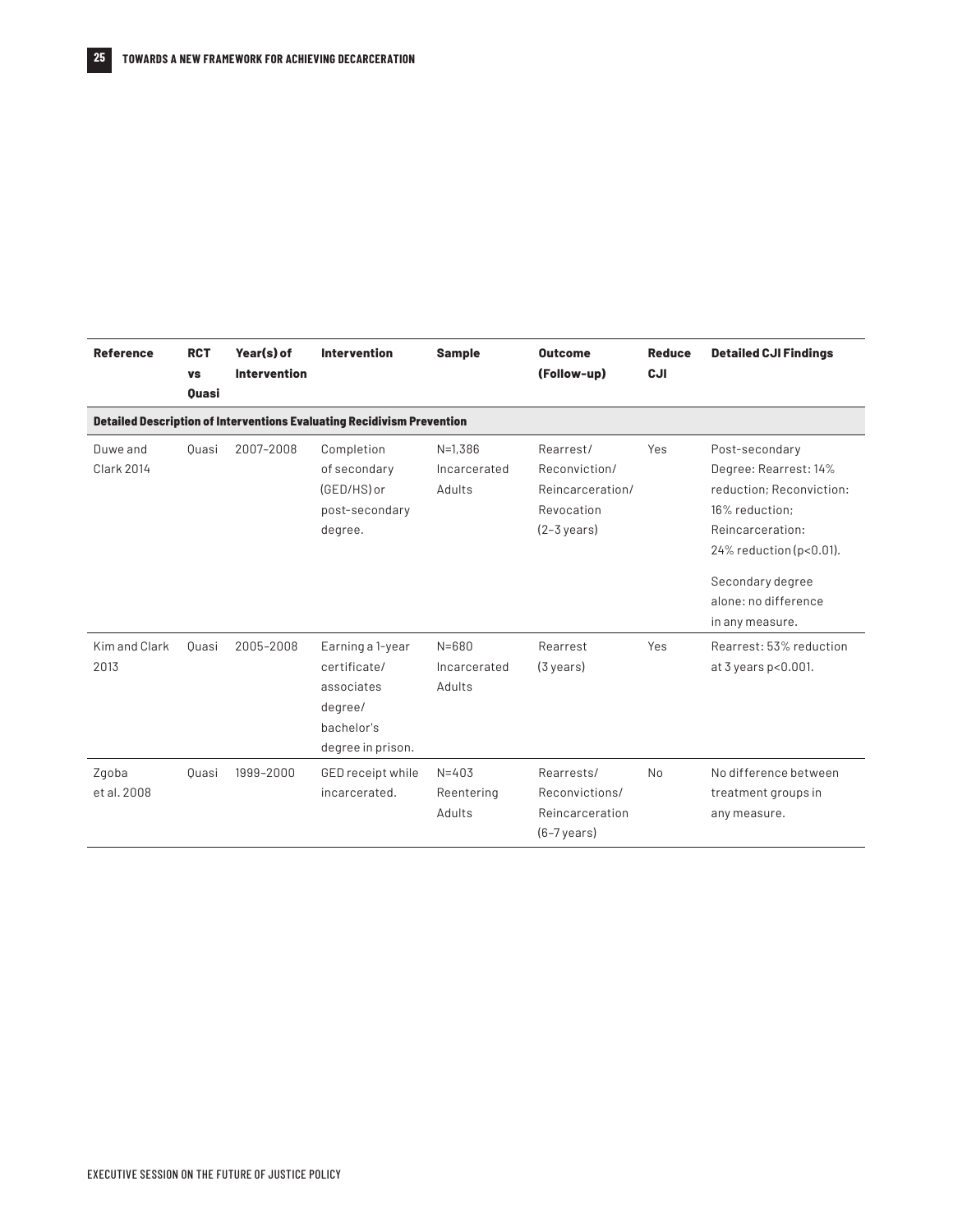# <span id="page-25-0"></span>**DOMAIN 2: HOUSING**

EXECUTIVE SESSION ON THE FUTURE OF JUSTICE POLICY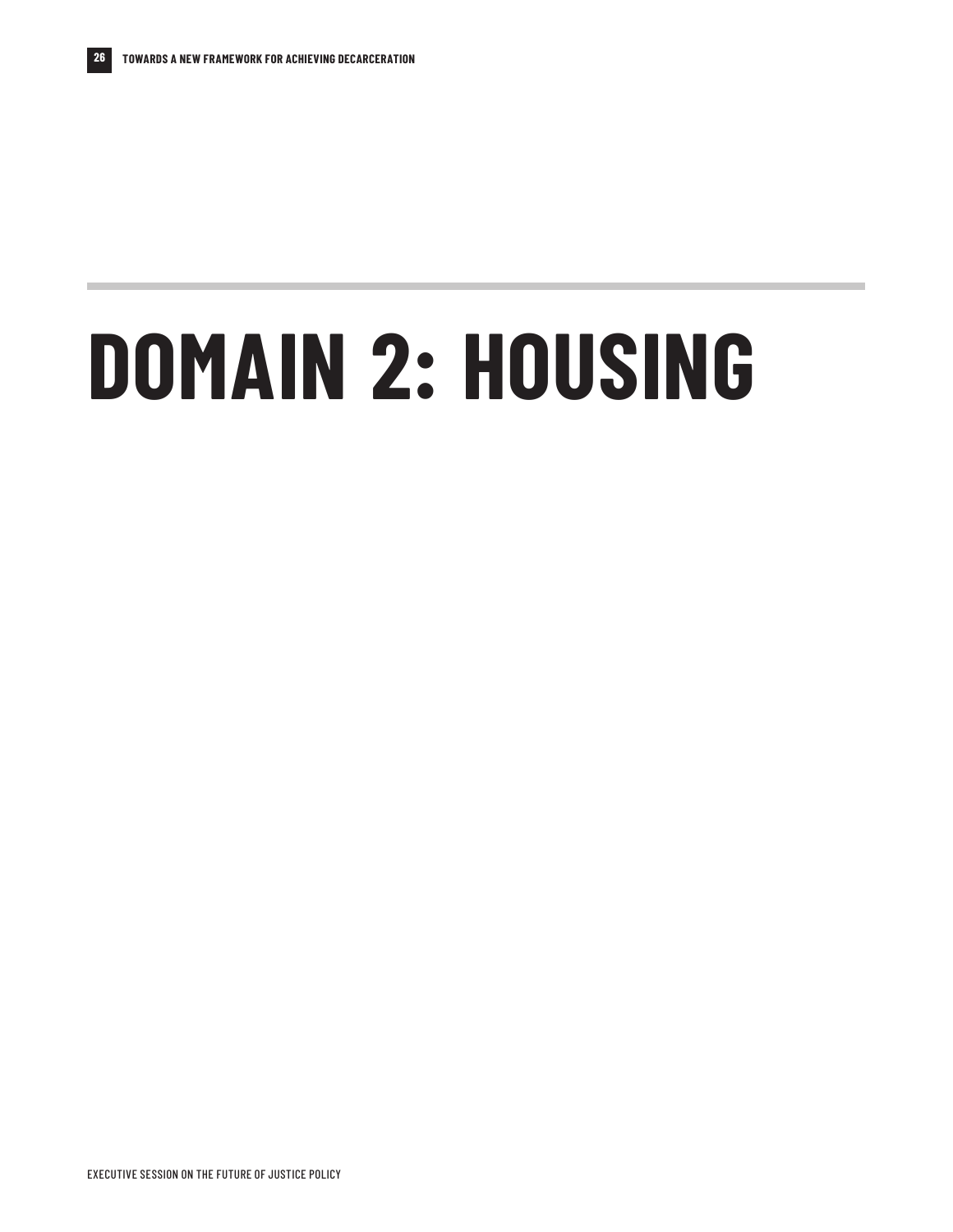### **INCIDENT INCARCERATION**

**One large government-funded study supports housing relocation as a means for reducing an individual's risk of criminal legal involvement, with some caveats.**

Our review found two peer-reviewed manuscripts analyzing one experimental intervention that explored the role mobility plays as a primary prevention of criminal legal involvement (Kling, Ludwig, and Katz 2005; Sciandra, Sanbonmatsu, Duncan, Gennetian, Katz, Kessler, Kling, and Ludwig 2013). The Moving to Opportunity (MTO) study was a large, well-designed randomized control trial funded by the Department of Housing and Urban Development, starting in 1994 in five large cities across the United States. The study involved families with young children randomized to three arms: 1) a housing voucher that could only be used within a low-poverty neighborhood, necessitating a family move; 2) a housing voucher that could be used anywhere, with which most stayed in their original neighborhood; or 3) a control group which received no housing voucher.

The two peer-reviewed studies included in our scoping review evaluated 4643 youth aged 15–25 at time of follow-up. The authors found that those who received a housing voucher to move to a low poverty neighborhood experienced reduced violent arrests in the short term for both males and females; in the long term, effects were attenuated, particularly as more participants returned to their original communities. Moreover, males in this experimental group demonstrated an increase in property crime arrests (females experienced a decrease), which also attenuated over time. There were consistently documented benefits to physical and mental health, decreased rates of substance use disorders, and higher educational achievement among the group of individuals who moved to lower-poverty neighborhoods. Follow-up working papers have suggested that families with the youngest children (less than age 13 at the time of move) saw the greatest and longest lasting impact across multiple domains from arrests to future income, suggesting potential intergenerational benefit (Chetty, Hendren, and Katz 2016).

Virtually all MTO evaluations focus on the effect of moving to a lower poverty neighborhood, and not on the availability of housing itself. As such, they augment our understanding of the impact of mobility to a much greater degree than that of housing. Unfortunately, while these studies suggest that low-poverty neighborhoods lead to lower individual-level crime rates,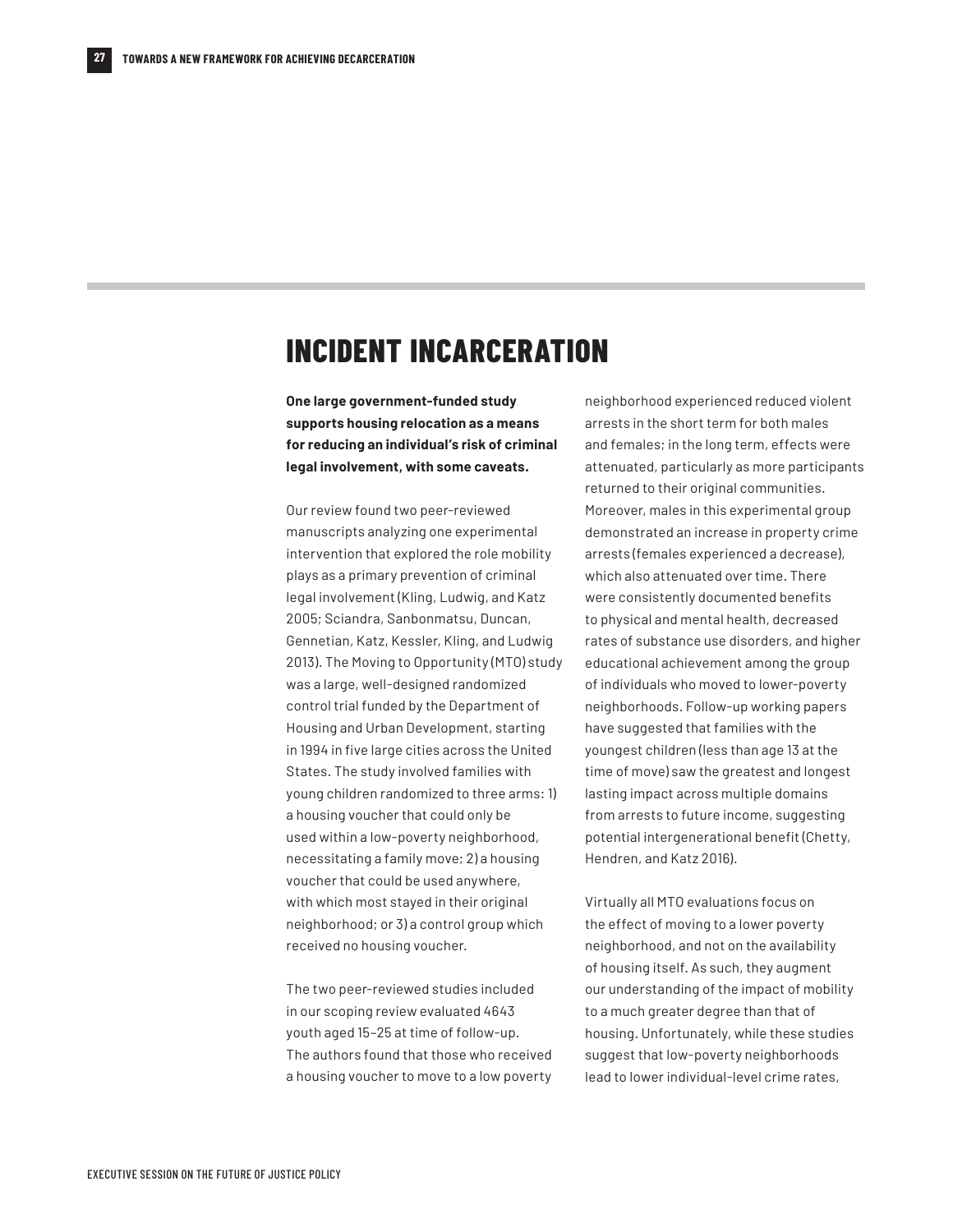it does little to inform us how to support population-level decarceration. These analyses (and the design of the program) fail to address important structural questions which are crucial in the context of racial residential segregation. They do not address the interpersonal and structural racism that creates high-crime neighborhoods composed of predominantly minoritized populations. According to Geronimus and Thompson, writing in 2004 for the *Du Bois Review*, "the MTO program skirts the basic and fundamental political issue of persistent popular racism that thwarts elevating

desegregation programs to meaningful levels" (Geronimus and Thompson 2004:264). This argument posits that the diminution of the intervention's effect on violent crime over time is less suggestive of the intervention failure, and more a reflection of the need for structural—not individual level—interventions. Other scholars find that forced serial displacement—the essence of MTO's intervention—is in fact one of the leading contributors to racially segregated, chaotic and economically depressed urban environments which laid the foundation of mass incarceration (Fullilove and Wallace 2011).

### **REDUCED RECIDIVISM**

**Housing vouchers may be a safe and cost-effective alternative to incarceration, especially for those whose release is delayed due to housing instability.**

We identified two studies evaluating housing vouchers as a means for reducing recidivism (Hamilton, Kigerl, and Hays 2015; Kirk, Barnes, Hyatt, and Kearley 2018). Neither study revealed a significant difference in recidivism rates, but both had noteworthy caveats. The first was a 2009 study examining the effects of a Washington state policy which resulted in the distribution of housing vouchers (covering three months of rent) to those whose release

from state prison was impeded by lack of housing (Hamilton et al. 2015). The vouchers were assigned to 1,586 returning adults in 2009 and outcomes were compared to 1,650 historical controls. The housing provided to the treatment group occurred when participants would have otherwise still been incarcerated due to lack of safe release plan. The quasi-experimental study found no difference in recidivism rates between those who received the voucher and those who did not. A cost-benefit analysis detected a substantial reduction in cost incurred for the treatment group, showing that those who did not receive a voucher incurred significantly more overall expense to society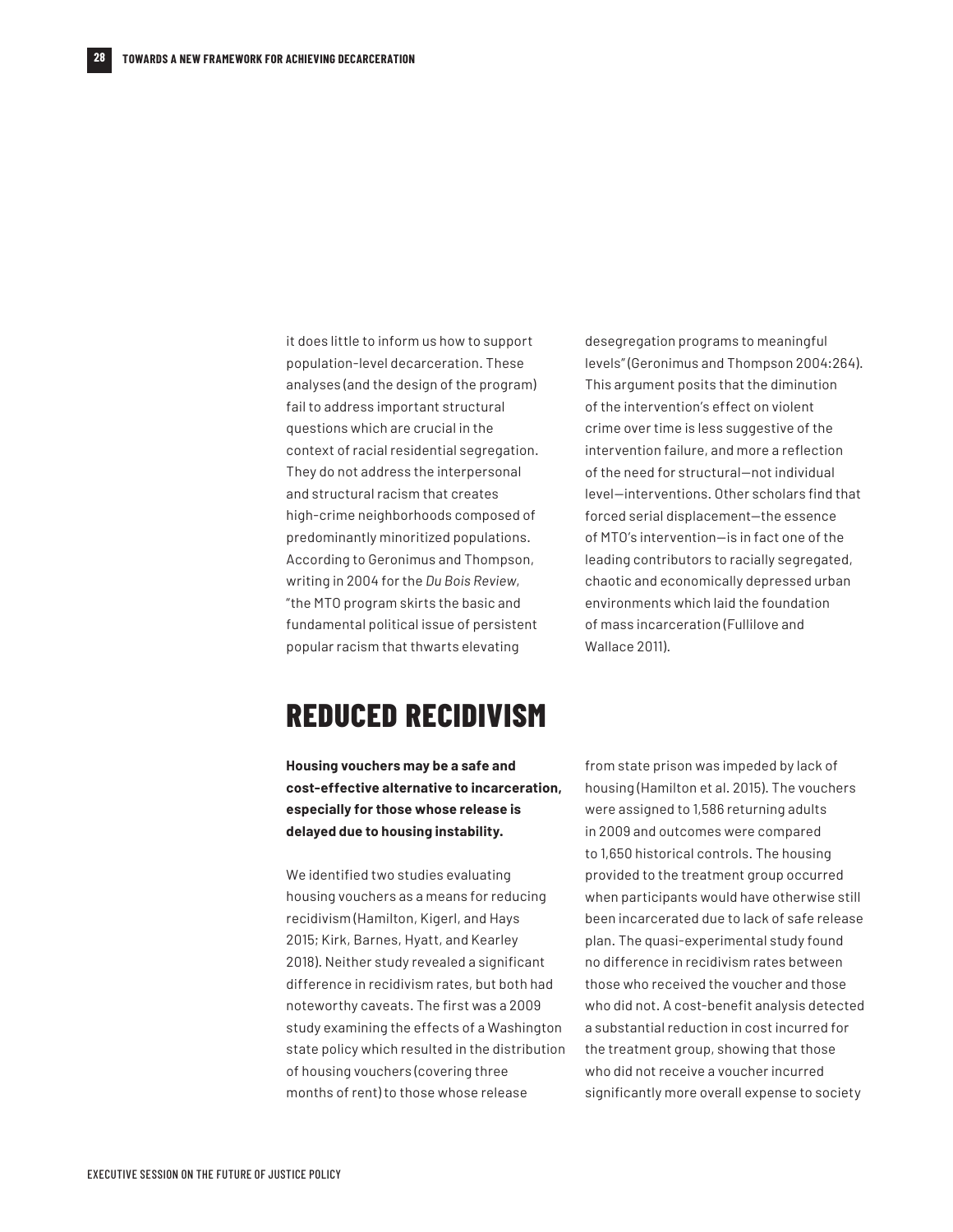(\$5,200/participant) due to number of days incarcerated, both at the beginning and throughout the one-year study period. This suggests a difference in re-incarceration rates or length of incarceration not picked up by a dichotomous variable of recidivism and that providing housing when needed upon release could decrease overall reliance on incarceration.

**THE DIMINUTION OF THE [MTO]**   $\Box$ **INTERVENTION'S EFFECT ON VIOLENT CRIME OVER TIME IS LESS SUGGESTIVE OF THE INTERVENTION FAILURE, AND MORE A REFLECTION OF THE NEED FOR STRUCTURAL—NOT INDIVIDUAL LEVEL—INTERVENTIONS.** 

The second study was a small pilot study whose design was similar to the MTO study discussed above, but whose study population included only 30 men returning from the Maryland prison system (Kirk et al. 2018). This study was designed to show the feasibility, not the efficacy, of providing U.S. Department of Housing and Urban Development Fair Market Rent housing vouchers to individuals upon release from the Maryland State Prison System plus or minus relocation to geographic areas located a significant distance from their prior residence. In the one year of follow-up, there were two arrests among the 21 participants who received any sort of housing (with or without relocation), compared to nine arrests among the 21 participants who did not. The study contained too few participants to draw firm conclusions but suggested any housing reduced reincarceration. To date, a larger scale study to test the efficacy of this intervention has not been funded and therefore not implemented, despite multiple attempts by the study author to acquire such funding.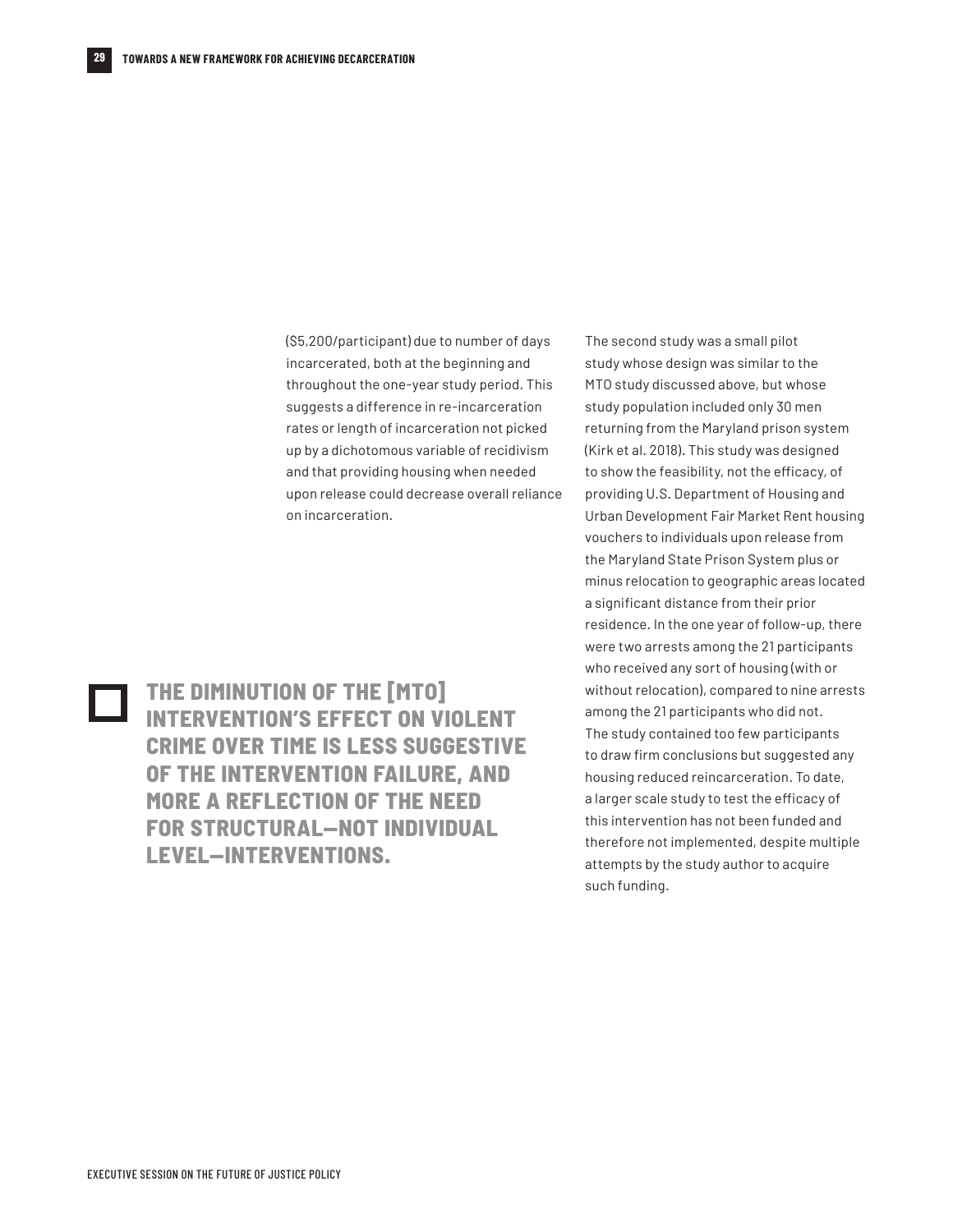### **WHAT DOESN'T WORK**

**Analyses of MTO—which revealed that adolescent boys and young men experienced increased legal system involvement as a result of their relocation sheds light on structural barriers which may prevent some individuals from benefitting from such investments.**

The MTO study found a significant increase in property crime arrests among males whose families received a voucher for housing in lower-poverty neighborhoods (Kling et al. 2005; Sciandra et al. 2013). Several theories have emerged for this finding: 1) the relative loss in social standing experienced by males moving from lower to higher affluence neighborhoods may cause disruptive behavior; 2) relatedly, perceived relative lower academic achievement may lead to an increased proclivity for engaging in property crime; or 3) Black and Latinx children in neighborhoods with higher proportions of white residents may experience increased rates of arrest compared to their counterparts in predominantly minority neighborhoods. These concerns highlight a flaw in the design of MTO: its design inherently overlooks the role of systemic racism in perpetuating blighted communities, and therefore cannot account for its root causes.

A significant finding in the Washington State house voucher natural experiment is that those in the voucher group had higher rates of technical violations (Hamilton et al. 2015). This may be because, as part of the intervention, receipt of the voucher required increased criminal legal system contact ("check-ins" with community supervision officers). This requirement likely undermined the effect of the intervention by creating additional incarcerations due to technical violations and may completely explain the study's overall negative finding on likelihood of reincarceration. We posit that further research on both housing vouchers and the effects of increased contact with community corrections mechanisms should be pursued.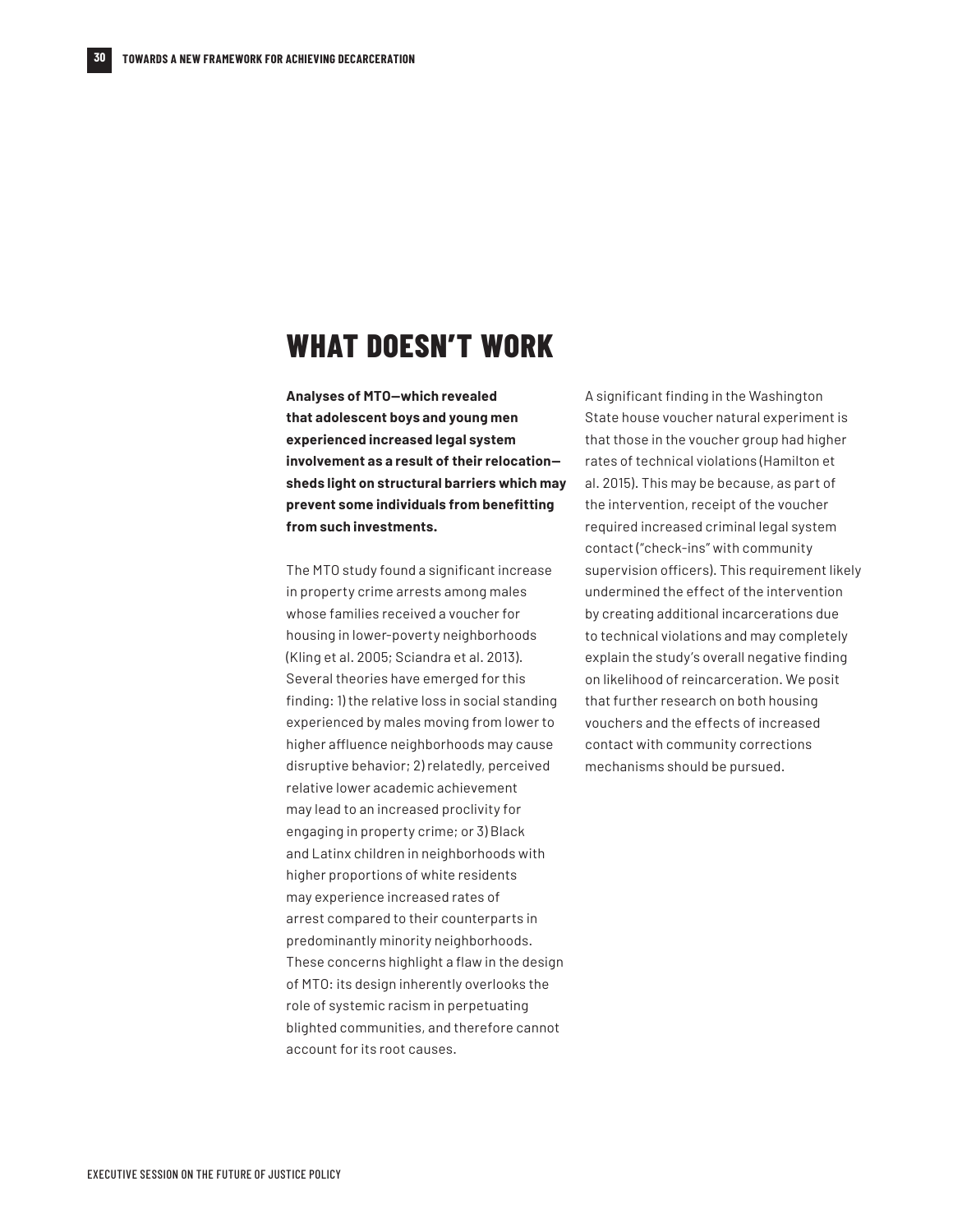### **RESEARCH FUNDING SOURCES (WHERE AVAILABLE)**

- **•** *Moving To Opportunity:* Intervention funded by the Department of Housing and Urban Development; research funded the National Science Foundation, National Institute for Child Health and Human Development, Centers for Disease Control, National Institute of Mental Health, National Institute for Aging, the National Opinion Research Center's Population Research Center, University of Chicago's Center for Health Administration Studies, U.S. Department of Education, Institute of Education Sciences, Bill & Melinda Gates Foundation, John D. and Catherine T. MacArthur Foundation, Russell Sage Foundation, Smith Richardson Foundation, Spencer Foundation, Annie E. Casey Foundation, and Robert Wood Johnson Foundation.
- **•** *Washington State Housing Vouchers:* Intervention funding provided by Washington State Department of Correction.
- **•** *Maryland MOVE Reentry Housing Pilot:*  Intervention funding provided by Institute of Child Health and Human Development.  $\square$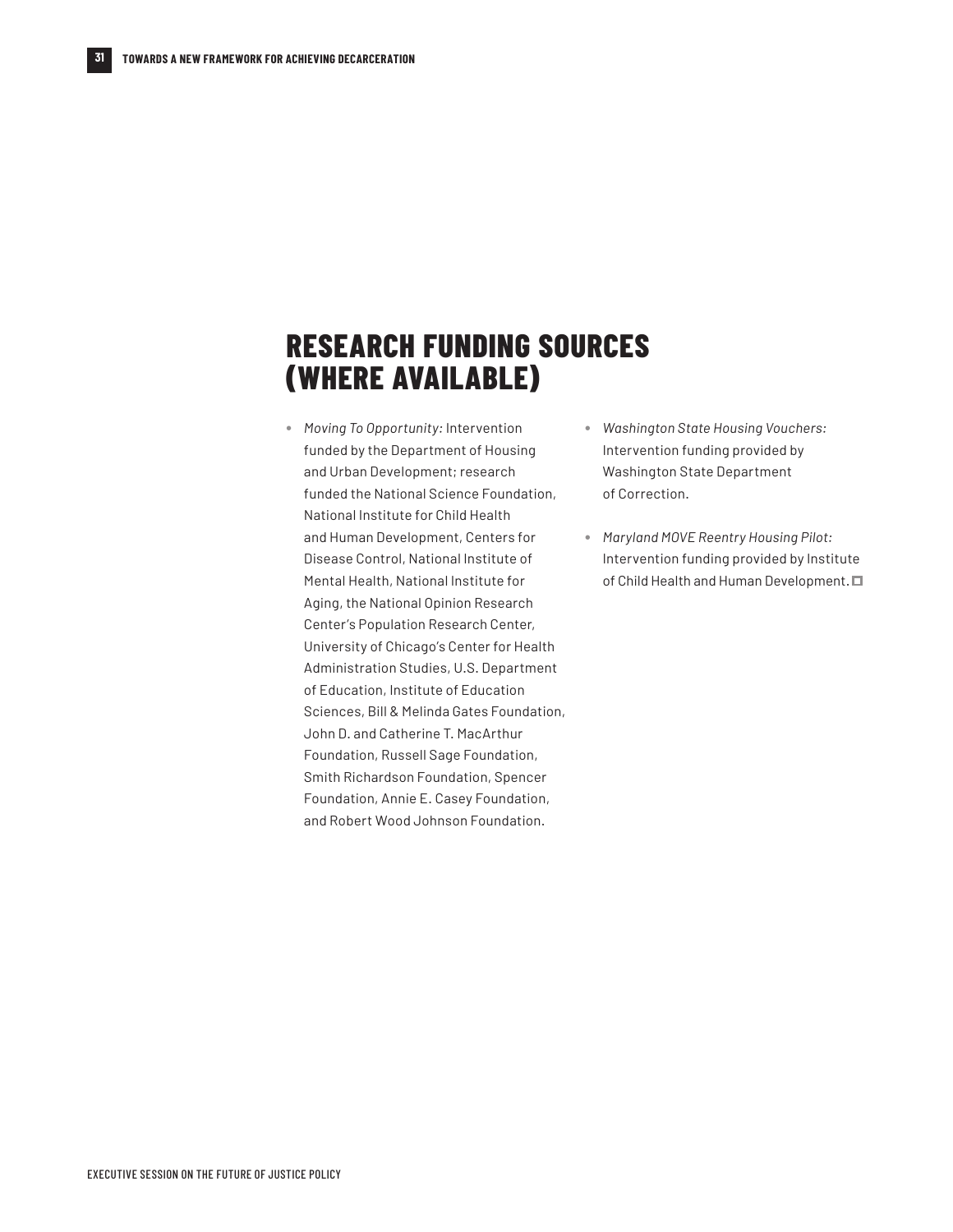### **TABLE 2**

#### **Housing**

| <b>Reference</b>                                | <b>RCT</b><br><b>VS</b><br><b>Quasi</b> | Year(s) of<br><b>Intervention</b> | <b>Intervention</b>                                                                                    | <b>Sample</b>                      | <b>Outcome</b><br>(Follow-up)                                                                           | <b>Reduce</b><br><b>CJI</b> | <b>Detailed CJI Findings</b>                                                                                                      |
|-------------------------------------------------|-----------------------------------------|-----------------------------------|--------------------------------------------------------------------------------------------------------|------------------------------------|---------------------------------------------------------------------------------------------------------|-----------------------------|-----------------------------------------------------------------------------------------------------------------------------------|
|                                                 |                                         |                                   |                                                                                                        |                                    | Detailed Description of Interventions Evaluating Incident Criminal Justice Involvement (CJI) Prevention |                             |                                                                                                                                   |
| Kling<br>et al. 2005<br>Sciandra<br>et al. 2013 | <b>RCT</b>                              | 1994-1998                         | <b>Moving to</b><br>Opportunity:<br>housing voucher<br>$+/-$ move to<br>lower poverty<br>neighborhood. | $N = 4643$<br>Youth                | Arrest<br>$(10 \text{ years})$                                                                          | Yes                         | Females: decreased<br>arrests (property<br>& violent).<br>Males: decreased arrests<br>(violent); increased<br>arrests (property). |
|                                                 |                                         |                                   | Detailed Description of Interventions Evaluating Recidivism Prevention                                 |                                    |                                                                                                         |                             |                                                                                                                                   |
| Hamilton<br>et al. 2015                         | Ouasi                                   | 2009                              | 3-month<br>housing voucher.                                                                            | $N = 3237$<br>Reentering<br>Adults | New charge/<br>Reincarceration/<br>Violation<br>$(1$ year $)$                                           | No                          | No statistically<br>significant differences<br>between rearrest or<br>reincarceration rates.                                      |
| Kirk et al. 2018                                | <b>RCT</b>                              | 2015-2016                         | MOVE: 6-month<br>housing<br>assistance-<br>Pilot Study.                                                | $N = 30$<br>Reentering<br>Adults   | Rearrest                                                                                                | No                          | No statistically significant<br>differences between<br>rearrest rates; study<br>was not powered to<br>detect differences.         |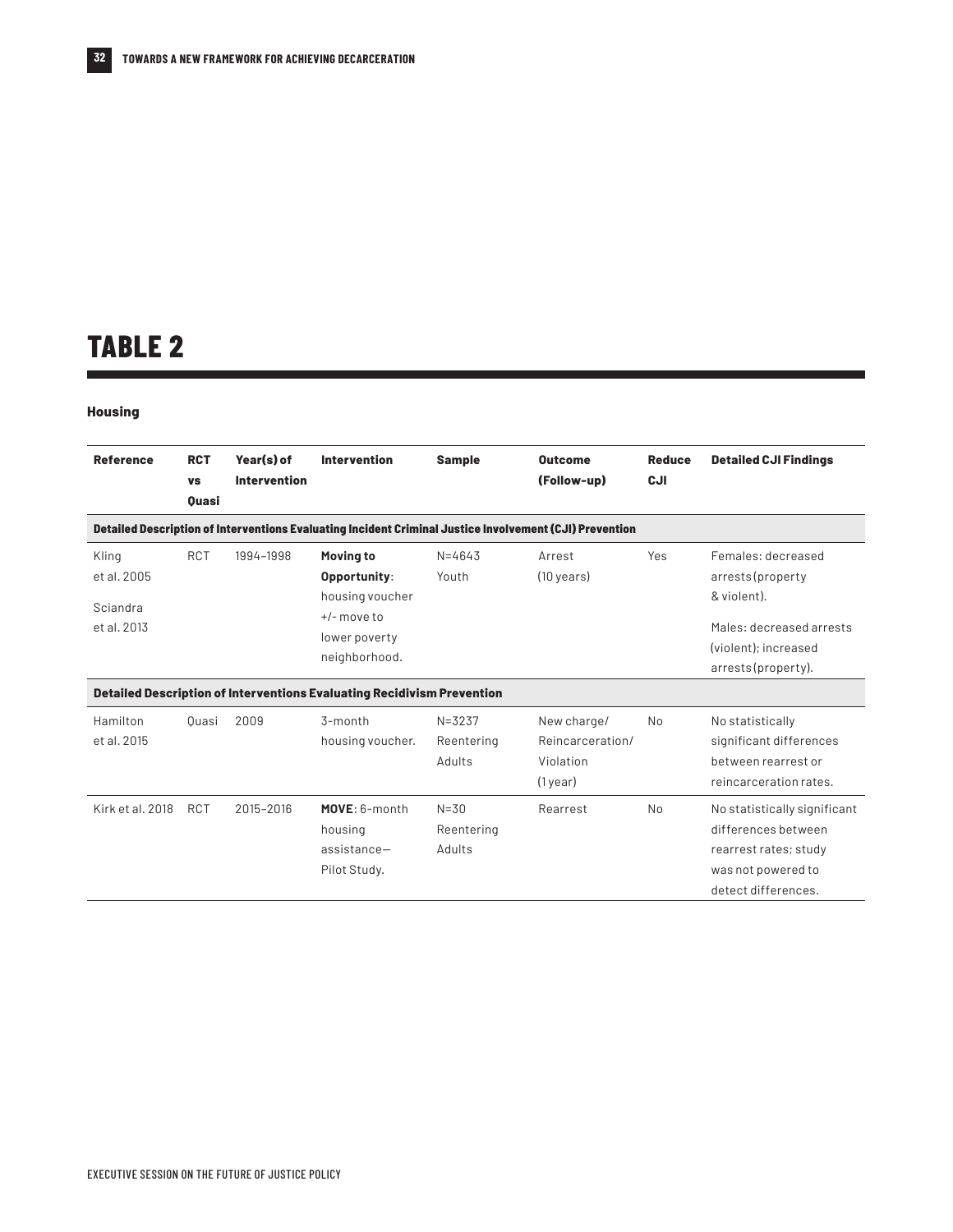# <span id="page-32-0"></span>**DOMAIN 3: HEALTHCARE**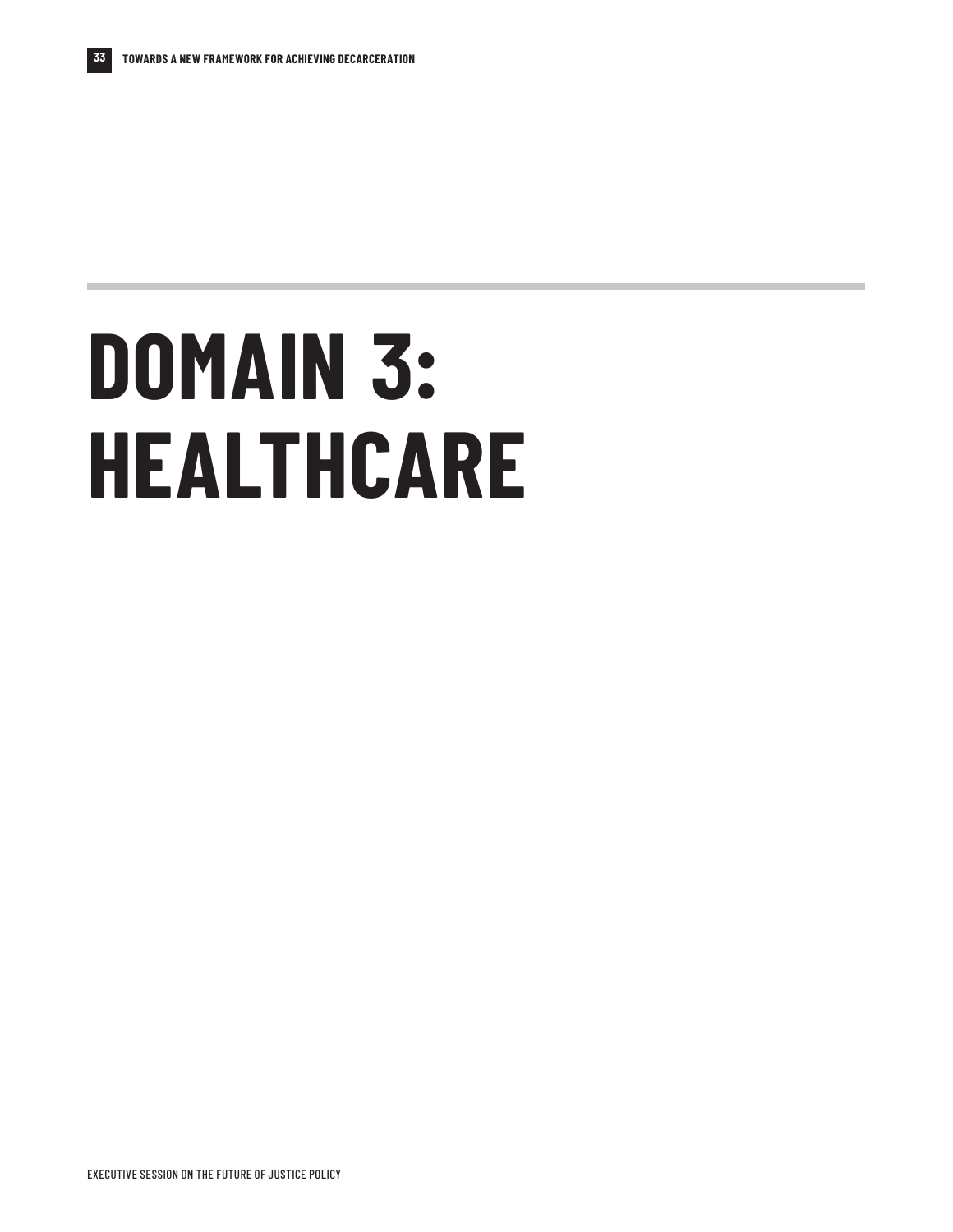### **INCIDENT INCARCERATION**

**Bringing nursing services into the homes of young pregnant women can serve as an important touchpoint for women and their families.**

Two high-quality randomized controlled trials in two different regions of the United States examined the effect of a nurse-family partnership intervention and produced impressive results. The first intervention conducted in Elmira, NY, from 1978 to 1980, compared three arms: 1) a control intervention of transportation and screening with no home visitation; 2) a home nurse visit through pregnancy alone; 3) a home nurse visit through pregnancy and the first two years of the child's life (Olds, Eckendrode, Henderson, Kitzman, Powers, Cole, Sidora, Morris, Pettit, and Luckey 1997; Olds, Henderson, Cole, Eckenrode, Kitzman, Luckey, Pettit, Sidora, Morris, and Powers 1998; Eckenrode, Campa, Luckey, Henderson, Cole, Kitzman, Anson, Sidora-Arcoleo, Powers, and Olds 2010). This study recruited about 400 predominantly white women of mixed income backgrounds, all of whom were under age 18 and less than 25 weeks pregnant (with no previous live births) at study recruitment. Follow-up revealed significant impacts on the life course of both mother and child in the subset of low-income women. At 15-year follow-up, the mothers from the low-income

treatment group experienced fewer arrests, fewer convictions, and fewer days spent incarcerated; decreased drug and alcohol use; and decreased rates of being identified as a perpetrator of child abuse or neglect. Moreover, on average, women in this group had a longer interval between their incident and next pregnancies and a lower total number of children. At this same 15-year follow-up point, their children reported fewer arrests, fewer convictions and violations of probation, and decreased alcohol and drug use. Findings were strongest among mothers and children randomized to nurse follow-ups through two years. A follow-up with the children in this group at 19 years of age found decreased arrests and convictions (incident risk ratio 0.43; 95 percent CI 0.23– 0.80); however, when stratified by sex, the findings persisted only among the female youth. A follow-up study explored mediators for another durable finding—decreased rates of child maltreatment (Eckenrode, Campa, Morris, Henderson, Bolger, Kitzman, and Olds 2017). The study found that enhanced family planning as well as increased financial stability provided by welfare support were the factors most strongly associated with positive outcomes among those in the treatment group.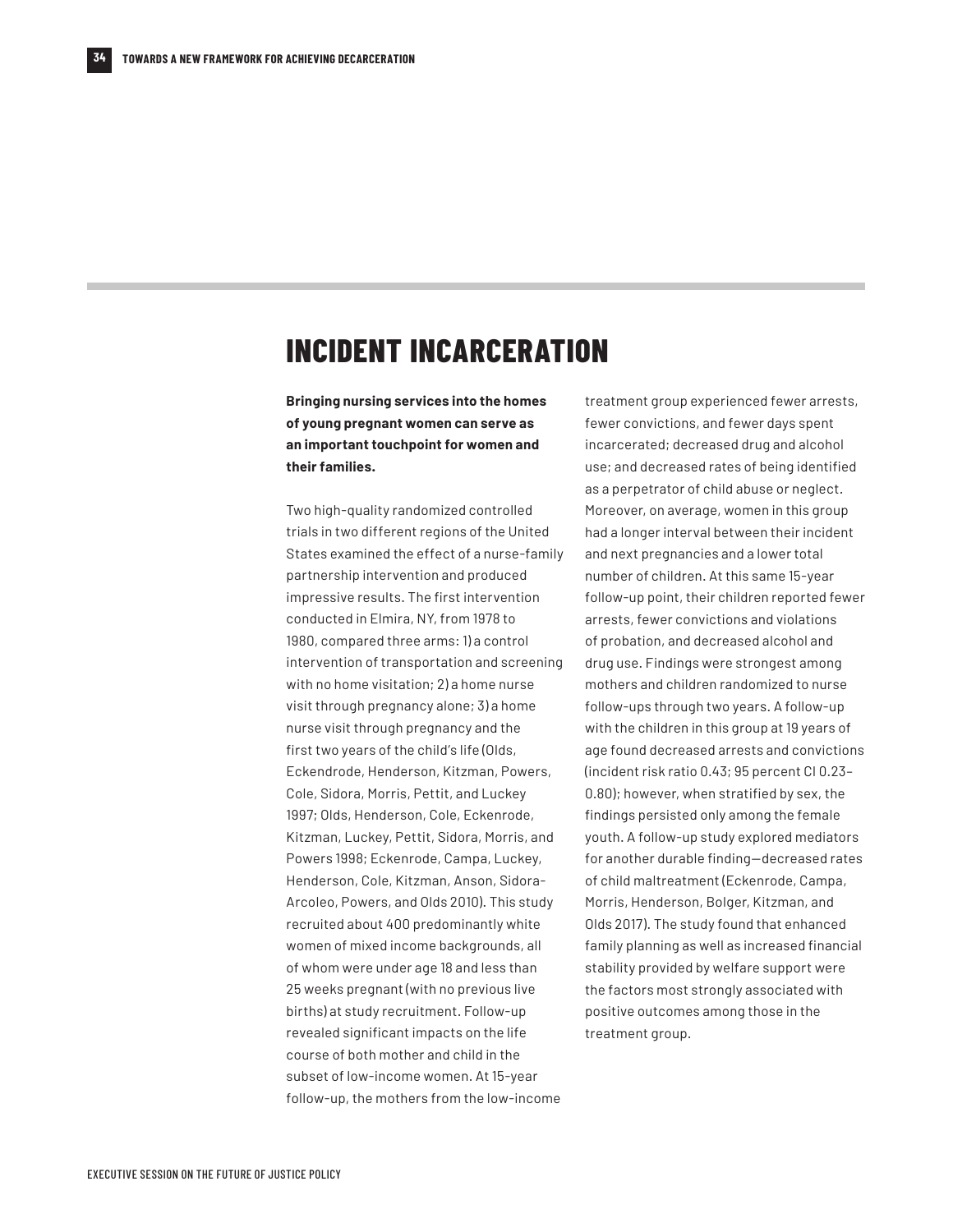The second nurse-family partnership study took place in Memphis, TN, from 1990 to 1991, which the authors documented as an effort to replicate the above findings in a different population. This study employed a very similar intervention with identical treatment arms (transportation alone, home nurse visits through pregnancy, home nurse visits through the infant's second birthday), recruiting over 700 low-income, predominantly Black and unmarried women in the first or second trimester of their first pregnancy with no previous live births (Kitzman, Olds, Knudtson, Cole, Anson, Smith, Fishbein, DiClemente, Wingood, Caliendo, Hopfer, Miller, and Conti 2019). The investigators followed the children through 18 years of age and found a trend toward decreased criminal convictions, but only among females (incident risk ratio 0.47, 95 percent CI 0.2–1.1). It is unclear why the intervention was more impactful for female

versus male children. Overall, both studies support a broad range of positive outcomes, including decreased criminal legal contact for both mom and child, attributed to the Nurse Family Partnership.

Another novel intervention, a hospitalbased violence prevention model, targeted reduced incident incarceration and took place from 1998–1999. It was a randomized controlled trial and looked at intensive case management among victims of interpersonal violence seeking care in Chicago emergency departments (Zun, Downey, and Rosen 2006). Participants were recruited if they were young (10–24 years old) and presented for emergency care after experiencing a violent assault. The young people were randomly assigned to five months of intensive case management for local resource referrals based on assessment for school, social, and safety needs or to the control arm which

**OVERALL, BOTH STUDIES [OLDS ET AL. 1997; OLDS ET AL. 1998; ECKENRODE ET AL. 2010; ECKENRODE ET AL. 2017; KITZMAN ET AL. 2019] SUPPORT THE FINDING OF PERSISTENT GAINS IN ACADEMIC ACHIEVEMENT AMONG THOSE IN THE NURSE FAMILY PARTNERSHIP TREATMENT GROUPS.**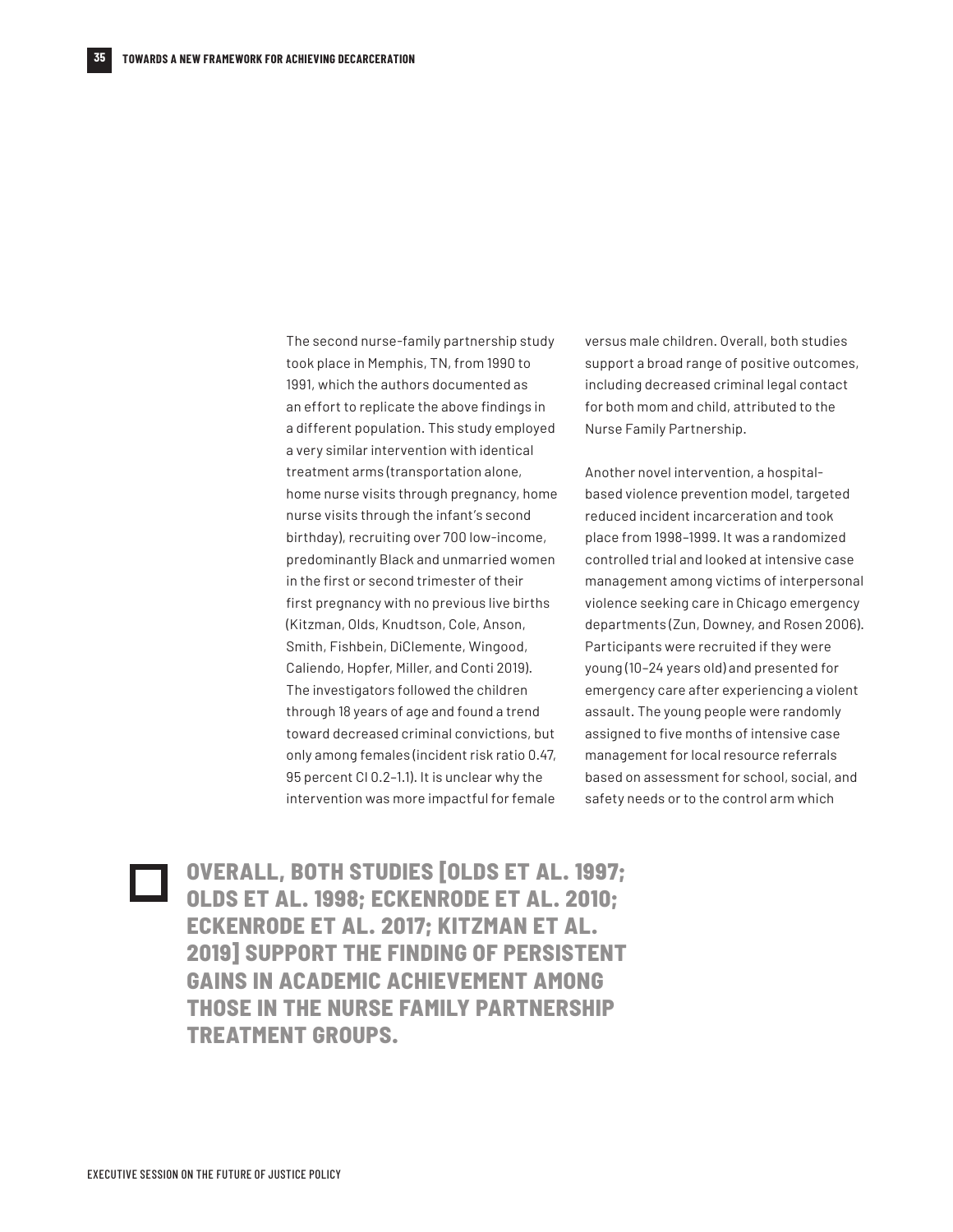consisted of a brochure containing the same area resources. While the study showed no difference between treatment groups for criminal legal outcomes (self-reported arrests or state-reported incarcerations) during both the 6- and 12-month follow-up periods, criminal legal involvement in both groups was low. However, the study did not reach its recruitment goals due to

### **REDUCED RECIDIVISM**

**The healthcare sector can have a stabilizing effect for people who have been involved in the legal system, potentially reducing risk of recidivism.**

Our review of healthcare interventions to prevent recidivism revealed three different categories of interventions: 1) hospitalbased violence prevention; 2) the Transitions Clinic Network, a primary care-based model with a peer community health worker (CHW) with a past history of incarceration; and 3) expedited Medicaid enrollment for those with serious mental illness. The results suggest that tailored healthcare-based interventions could provide stabilization for those involved in the criminal legal system but residing in the community.

funding cuts, meaning it may have been simply underpowered to show a difference. Additionally, it was not without any positive effect; youth in the treatment group were less likely to experience repeat violent injury (8.1 percent treatment group versus 20.3 percent control; p=0.05).

The emergency department-based randomized intervention, implemented from 1999 to 2001 in Baltimore, MD, was similar to the intervention described above in Chicago except that it recruited patients who were treated for a violent assault while on probation or parole (Cooper, Eslinger, and Stolley 2006). For those in the intervention group, the violence prevention program included an intensive social worker and an individualized treatment plan which could include addiction treatment, employment or education referrals, conflict resolution training, and family outreach. After participants were discharged from the hospital, social workers attended home visits and participated in an interdisciplinary meeting bearing resemblance to a "tumor board"—a standard-of-care approach in oncologic treatment by which members from multiple disciplines (medical, surgical, radiation oncology, as well as nursing, social workers, research staff, and others) convene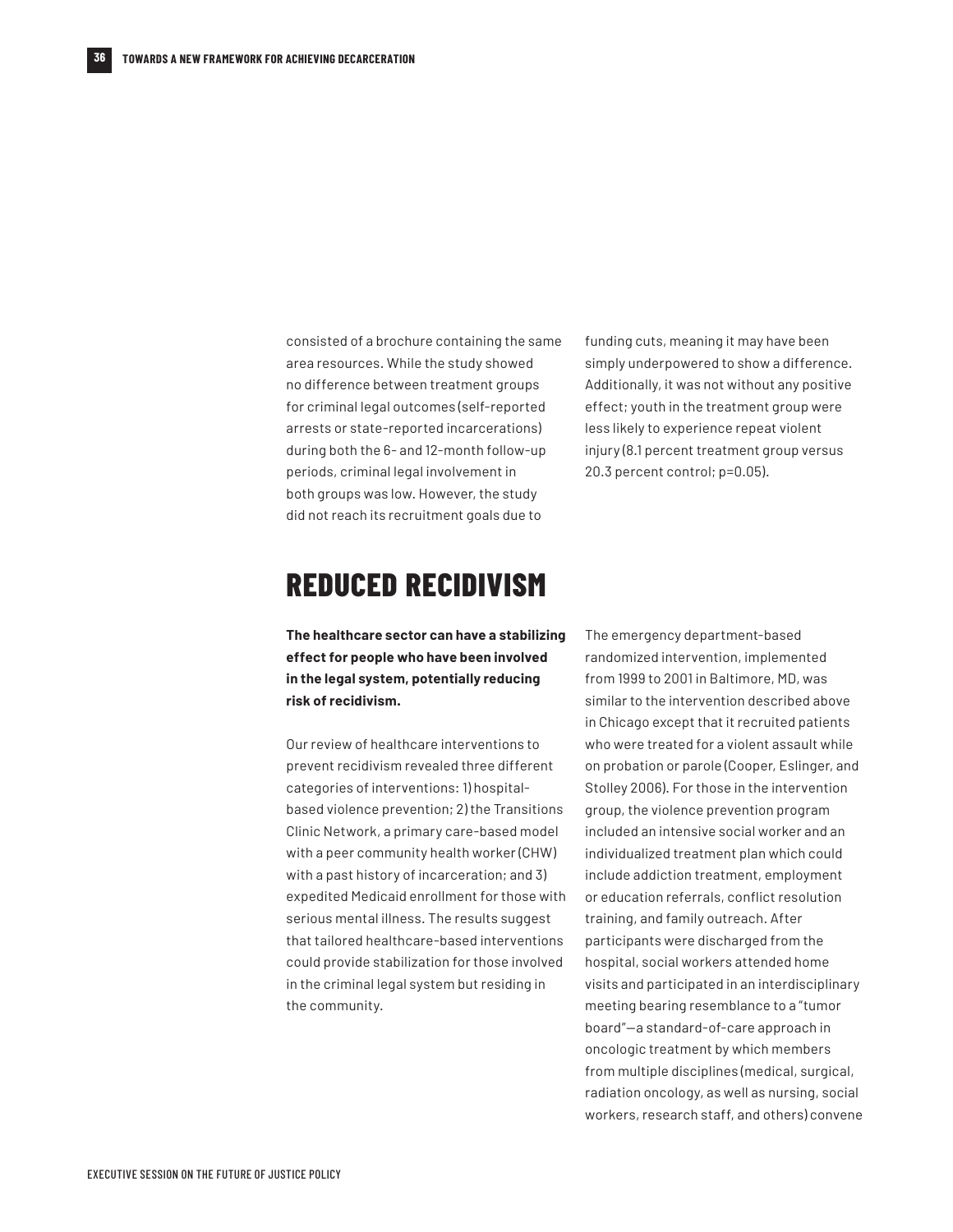#### **THE TRANSITIONS CLINIC NETWORK IS A GROWING NETWORK OF PRIMARY CARE CLINICS PROVIDING CARE TAILORED TO THOSE RETURNING TO THE COMMUNITY FROM INCARCERATION.**

to determine the best treatment approach for individual cases. Notably, the patient's probation or parole officer was involved in the planning process, but the study does not describe to what capacity. The results of this study found no difference in overall arrests but significant reduction in arrest for violent crime, any crime conviction, and conviction for a violent crime. The study authors calculated that "after the study period, the non-intervention group was sentenced to spend 50 more years in jail than the intervention group." A notable limitation of this manuscript is that while the authors provided p-values, statistical methods were not described.

The Transitions Clinic Network (TCN) is a growing network of primary care clinics providing care tailored to those returning to the community from incarceration. Importantly, it is centered on the role of a previously incarcerated community health worker, who serves as an advocate for the patients and a liaison between often weary patients and the healthcare system. Two experimental studies have examined the TCN model. The first, a randomized control trial based in San Francisco, CA, from 2007 to 2009, involved 200 participants recruited at weekly parole meetings; it compared the TCN treatment group to those referred to

a traditional safety-net primary care center (Wang, Hong, Shavit, Sanders, Kessell, and Kushel 2012). The study analyzed a dichotomous "any incarceration" variable and also performed a survival analysis. It found no difference in jail stays at 12 months; however, the treatment group did have significantly reduced emergency department visits. A second study, from 2013 to 2016, was a propensity-score matched analysis of 188 Transitions Clinic participants in New Haven, CT, compared to those released to a similar urban area in the state without a Transitions Clinic (Wang, Lin, Aminawung, Busch, Gallagher, Maurer, Puglisi, Shavit, and Frisman 2019). While there was no difference in the dichotomous reincarceration variable, those in the Transitions Clinic had fewer total days reincarcerated (101 versus 187 days; p<0.001) and fewer violations of probation or parole (17 percent versus 33 percent, p<0.05).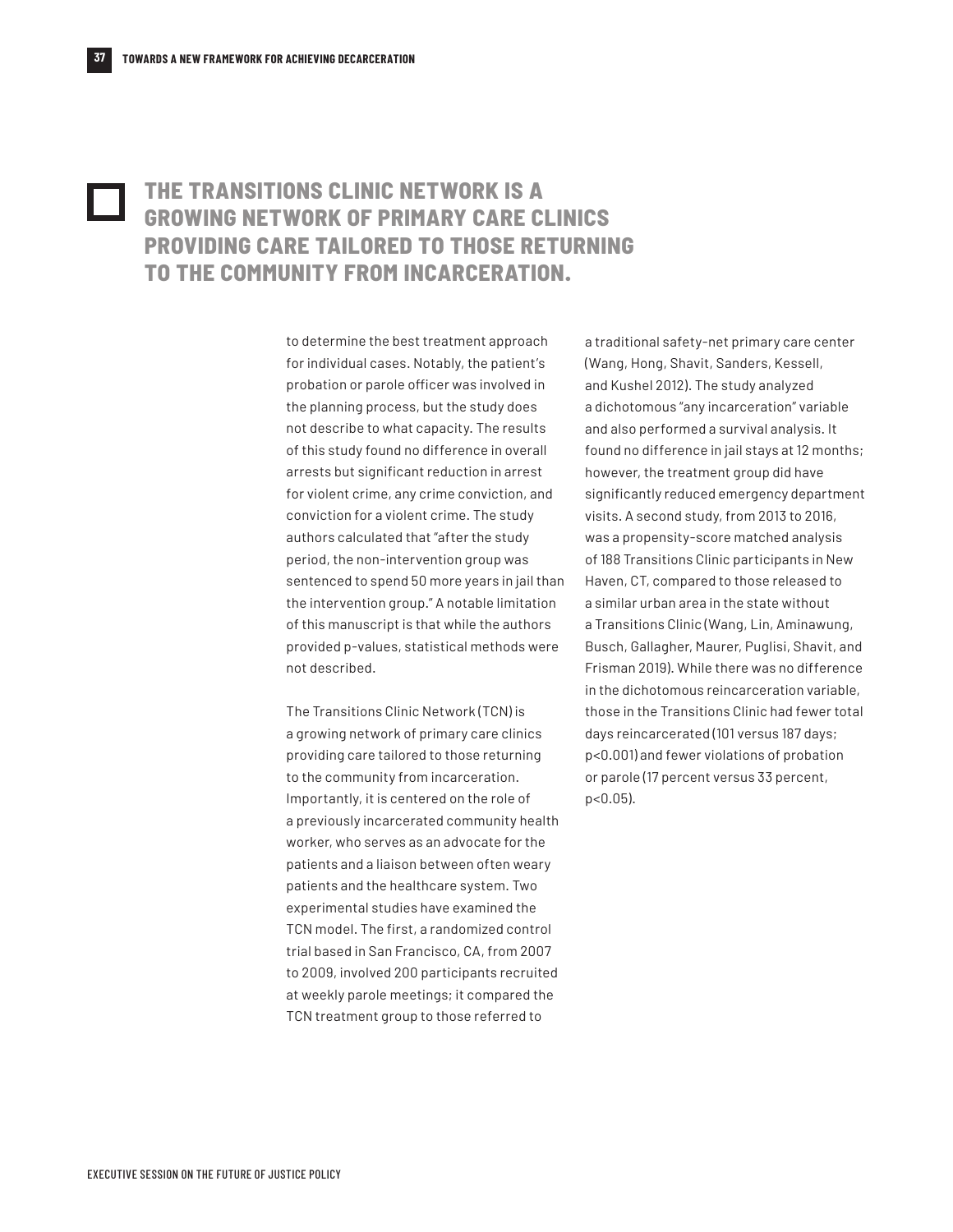#### **WHAT DOESN'T WORK**

**An intervention which successfully increased access to mental health care had the unexpected effect of increasing criminal legal involvement, possibly due to increased contact with the criminal legal system.**

The final healthcare intervention type was a natural experiment, exploiting the implementation of a new Washington State policy to expedite Medicaid referrals for persons with serious mental illness as they were preparing to leave incarceration, as well as provide them with a scheduled mental health appointment and pre-filled anti-psychotropic medication during reentry (Grabert, Gertner, Domino, Cuddeback, and Morrissey 2017; Domino, Gertner, Grabert, Cuddeback, Childers, and Morrissey 2019). The treatment group consisted of 3086 persons released from Washington state facilities between 2005–2006. This negative study found that participants in expedited referral experienced increased mental health treatment service use but no reduction in total reincarceration rates and an increase in total days incarcerated at up to three years of follow-up. A follow-up study looked specifically at those who actually received a timely mental health service appointment as a result of the expedited Medicaid referral, which confirmed that the receipt of services was leading to increased risk of incarceration for a technical violation.

That these studies demonstrated harmful effect despite leading to higher mental healthcare utilization demands additional scrutiny; this may represent an important example of a well-meaning public policy intervention which incurred unintended harmful effects. A plausible mechanism for these results is that this intervention fostered increased criminal legal system interaction by referral from mental health providers; supporting this hypothesis is the finding that treatment groups had higher likelihood of technical violations alone. It highlights the importance of severing ties between the healthcare sector and the criminal legal system to ensure the prioritization of patient health.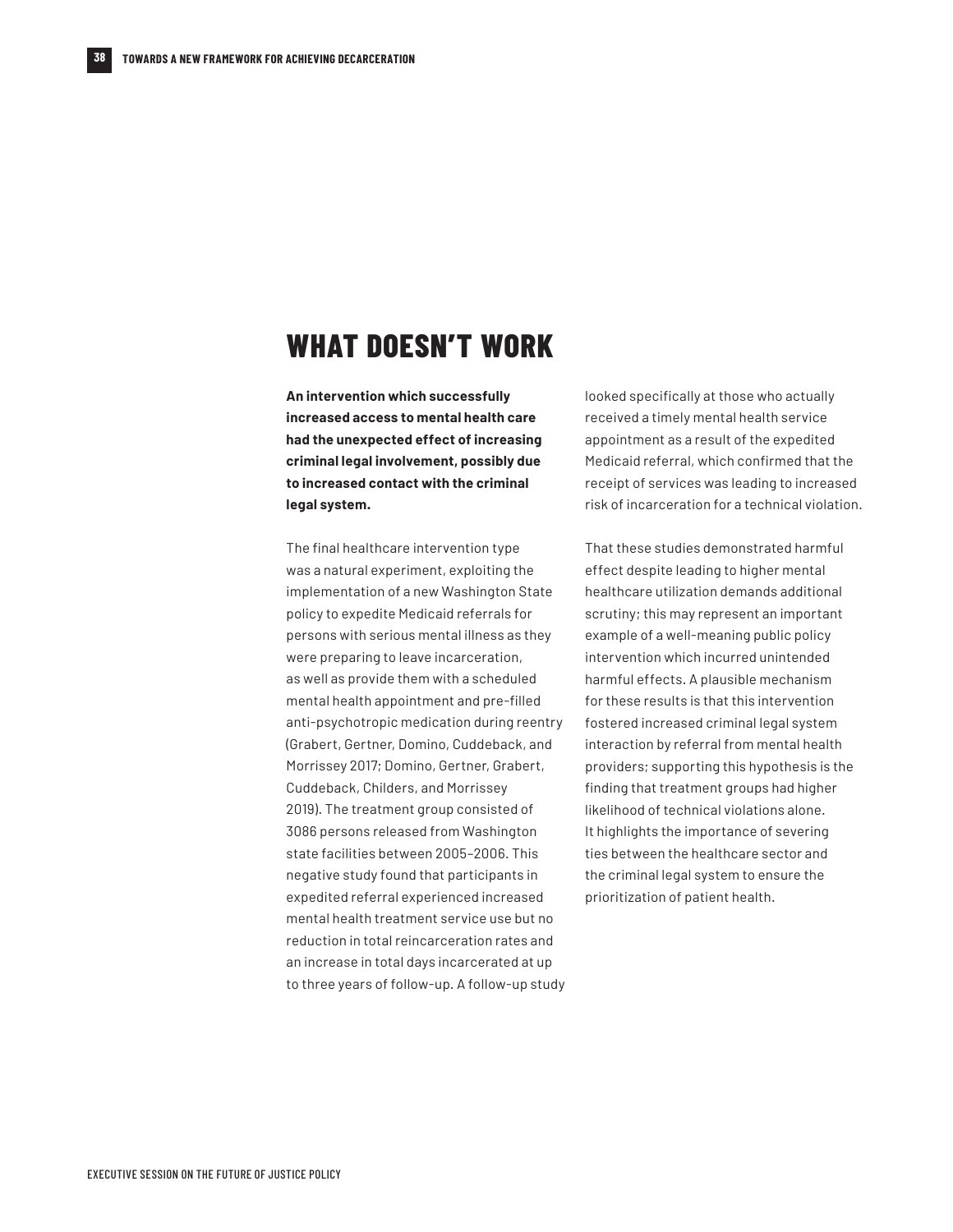# **RESEARCH FUNDING SOURCES (WHERE AVAILABLE)**

- **•** *Nurse-Family Partnership—Elmira:*  Funded by The Smith Richardson Foundation; the Prevention Research and Behavioral Medicine Branch of National Institute for Mental Health; the Robert J. Woods Foundation; the William T. Grant Foundation; the Ford Foundation; and the Commonwealth Fund. Intervention versus research funding not specified.
- **•** *Nurse-Family Partnership-Memphis:*  Intervention funded by the National Institute for Drug Abuse.
- **•** *ED-based Violence Intervention—Chicago:*  Funded by the Joyce Foundation; the Woods Fund of Chicago; the Michael Reese Health Trust; the Center on Crime, Communities, and Culture at the Open Society Institute; and Baxter International. Intervention versus research funding not specified.
- **•** *Transitions Clinic:* Funded by the California Endowment, California Wellness Foundation, California Policy Research Center, the Centers for Medicare and Medicaid Services, and the Bureau of Justice Assistance.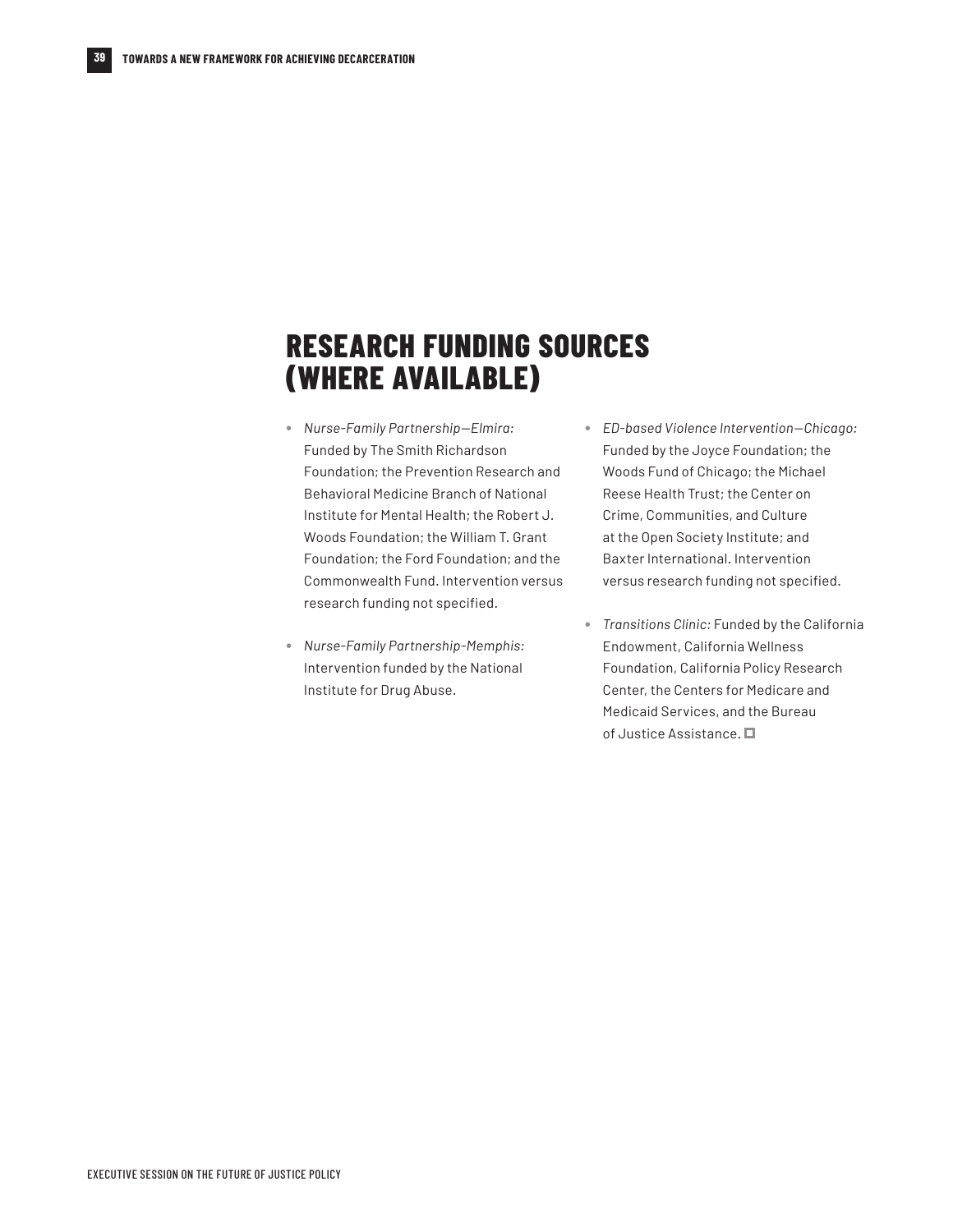# **TABLE 3**

#### **Healthcare**

| <b>Reference</b>                                                                                        | <b>RCT</b><br><b>VS</b><br><b>Ouasi</b> | Year(s) of<br><b>Intervention</b> | <b>Intervention</b>                                                                | <b>Sample</b>       | <b>Outcome</b><br>(Follow-up)                 | <b>Reduce</b><br>CJI | <b>Detailed CJI Findings</b>                                                                                                                                                                                                                 |  |  |  |
|---------------------------------------------------------------------------------------------------------|-----------------------------------------|-----------------------------------|------------------------------------------------------------------------------------|---------------------|-----------------------------------------------|----------------------|----------------------------------------------------------------------------------------------------------------------------------------------------------------------------------------------------------------------------------------------|--|--|--|
| Detailed Description of Interventions Evaluating Incident Criminal Justice Involvement (CJI) Prevention |                                         |                                   |                                                                                    |                     |                                               |                      |                                                                                                                                                                                                                                              |  |  |  |
| Kitzman<br>et al. 2019                                                                                  | <b>RCT</b>                              | 1990-1991                         | <b>Nurse Family</b><br>Partnership:<br>Prenatal Care via<br>Home Nurse.            | $N = 742$<br>Infant | Arrest/<br>Conviction<br>$(18 \text{ years})$ | Yes                  | Arrests (girls): no<br>differences detected.<br>Convictions (girls):<br>53% reduction among<br>female participants<br>$(p=0.08)$ .<br>No detectable differences<br>among boys.                                                               |  |  |  |
| Olds et al. 1997<br>Olds et al. 1998<br>Eckenrode<br>et al. 2010                                        | <b>RCT</b>                              | 1978-1980                         | <b>Nurse Family</b><br>Partnership:<br>Prenatal/<br>Infant Care via<br>Home Nurse. | $N = 400$<br>Infant | Arrest/<br>Conviction<br>(19 years)           | Yes                  | Arrests (girls): 77%<br>reduction ( $p<0.05$ ).<br>Convictions (girls): 80%<br>reduction (p<0.05).<br>No detectable differences<br>among boys.<br>Mothers also found to<br>have significantly fewer<br>arrests & convictions<br>$(p<0.10)$ . |  |  |  |
| Zun et al. 2006                                                                                         | <b>RCT</b>                              | 1998-1999                         | Hospital-based<br>violence<br>prevention:<br>intensive case<br>management.         | $N = 188$<br>Youth  | Incarceration/<br>Arrest<br>(12 months)       | No                   | No detectable<br>differences between the<br>treatment groups.                                                                                                                                                                                |  |  |  |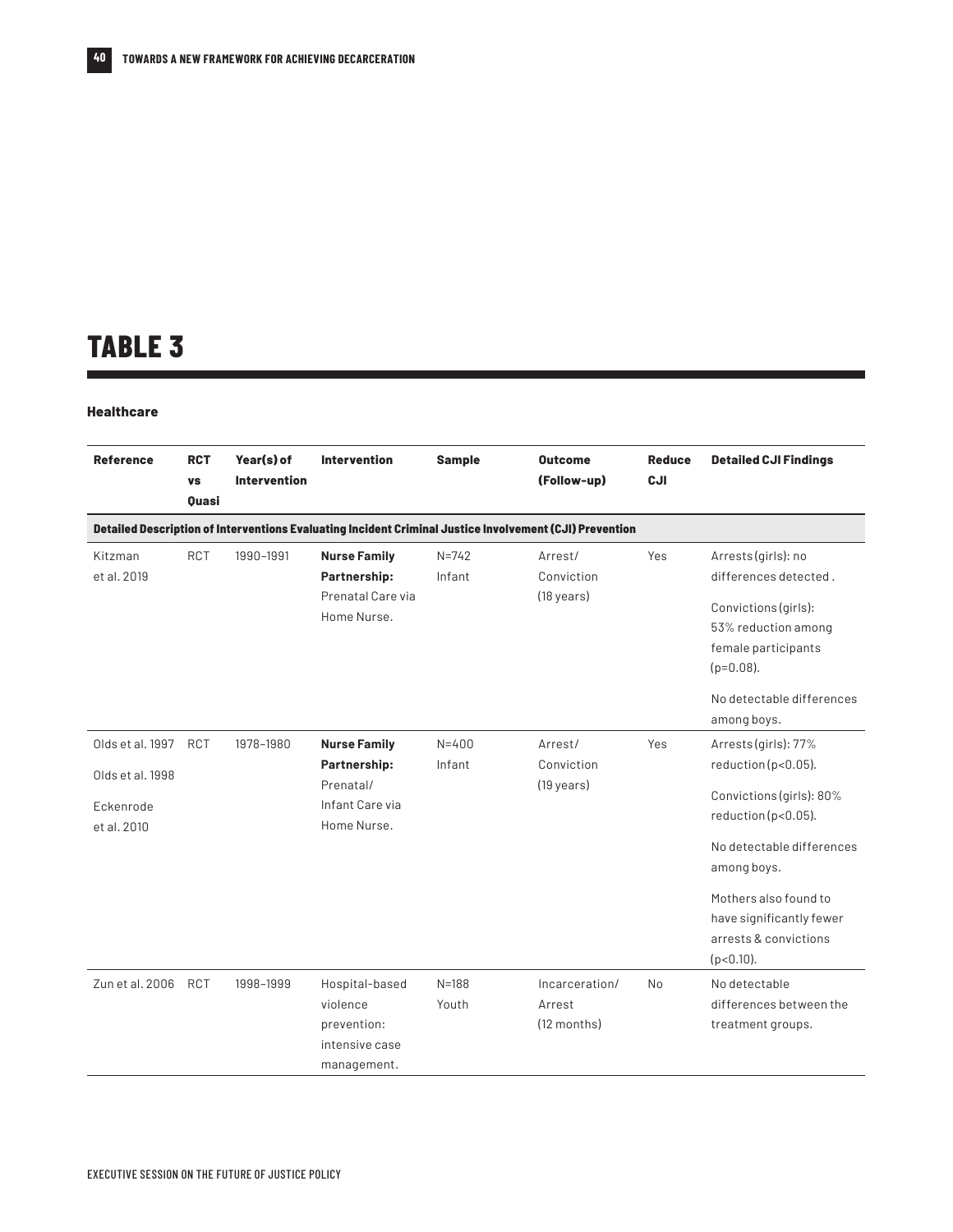| <b>Reference</b>                                | <b>RCT</b><br>VS<br><b>Quasi</b> | Year(s) of<br><b>Intervention</b> | <b>Intervention</b>                                                                                                                                              | Sample                                                                             | <b>Outcome</b><br>(Follow-up)                                                   | <b>Reduce</b><br><b>CJI</b> | <b>Detailed CJI Findings</b>                                                                                                                         |
|-------------------------------------------------|----------------------------------|-----------------------------------|------------------------------------------------------------------------------------------------------------------------------------------------------------------|------------------------------------------------------------------------------------|---------------------------------------------------------------------------------|-----------------------------|------------------------------------------------------------------------------------------------------------------------------------------------------|
|                                                 |                                  |                                   | Detailed Description of Interventions Evaluating Recidivism Prevention                                                                                           |                                                                                    |                                                                                 |                             |                                                                                                                                                      |
| Cooper<br>et al. 2006                           | <b>RCT</b>                       | 1999-2001                         | Hospital-based<br>violence<br>prevention:<br>social worker &<br>individualized<br>service plan.                                                                  | $N = 100$<br>Adults on<br>Supervision                                              | Rearrest/<br>Reconviction<br>$(1-2 \text{ years})$                              | Yes                         | Rearrest (violent<br>crime): 39% reduction;<br>conviction (violent crime):<br>40% reduction: conviction<br>(any): 43% reduction<br>p<0.001.          |
| Grabert<br>et al. 2017<br>Domino<br>et al. 2019 | Ouasi                            | 2005-2006                         | Grabert:<br>expedited<br>Medicaid.<br>Domino:<br>treatment group<br>plus timely<br>mental health<br>appointment<br>& filled anti-<br>psychotropic<br>medication. | $N = 3086$<br>Reentering<br>Adults-SMI                                             | Rearrest/<br>Reincarceration<br>$(3 \text{ years})$                             | No                          | No statistically<br>significant differences<br>between rearrest or<br>reincarceration rates.                                                         |
| Wang<br>et al. 2012                             | <b>RCT</b>                       | 2007-2009                         | <b>Transitions</b><br><b>Clinic Network:</b><br>Primary care &<br>case management<br>by a formerly<br>incarcerated<br>community<br>health worker.                | $N = 200$<br>Adults with<br>Chronic Health<br>conditions<br>or age>50<br>years old | Arrests<br>$(12$ months)                                                        | No                          | No statistically significant<br>differences between<br>reincarceration rates.                                                                        |
| Wang<br>et al. 2019                             | Quasi                            | 2013-2016                         | <b>Transitions</b><br><b>Clinic Network:</b><br>Primary care &<br>case management<br>by a formerly<br>incarcerated<br>community<br>health worker.                | $N = 188$<br>Adults with<br>Chronic Health<br>conditions or<br>age>50 years<br>old | Rearrest/<br>Reincarceration/<br>Revocation/Days<br>incarcerated<br>(12 months) | Yes                         | No difference in rearrest<br>or new conviction.<br>Violation: 16% reduction<br>$(p<0.05)$ ; Days<br>incarcerated: 86 day<br>reduction ( $p<0.001$ ). |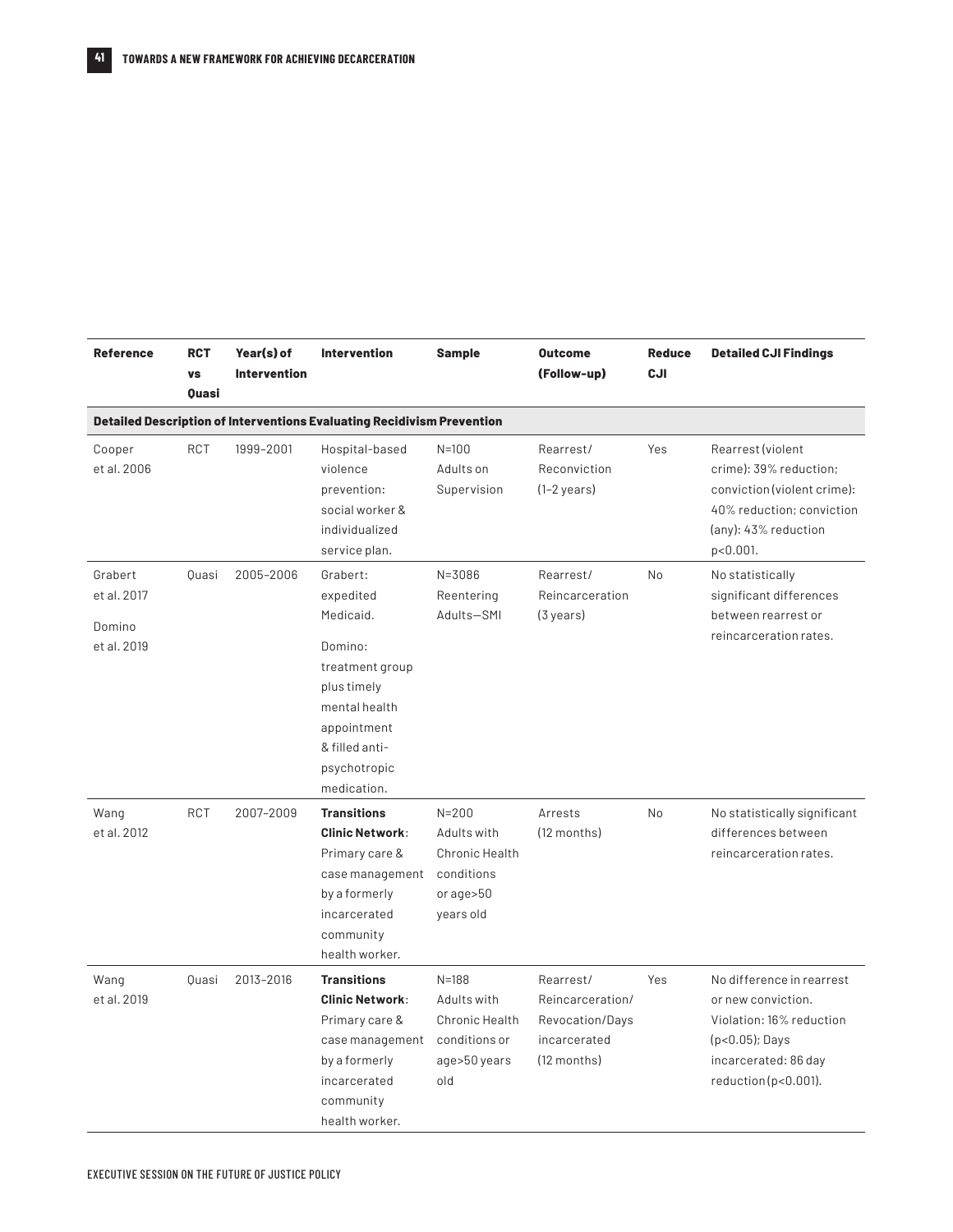# **DOMAIN 4: EMPLOYMENT**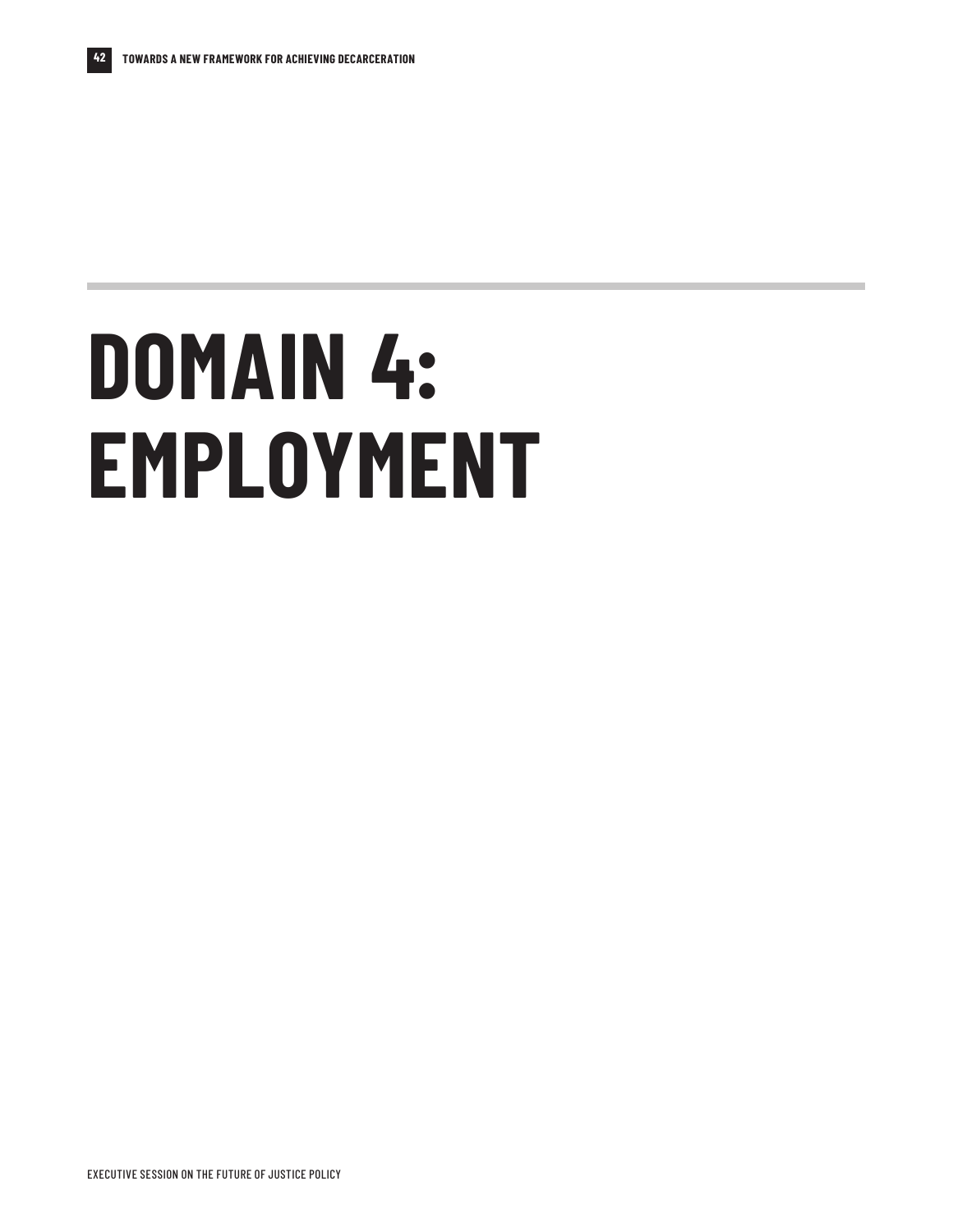# **INCIDENT INCARCERATION**

**A trial of summer employment for youth found durable reductions in arrest for violent crime.**

A single randomized controlled trial analyzed the effects of an 8-week summer program for 1634 8th- to 12th-grade students enrolled in 13 high-violence Chicago schools (Heller 2014). The program, called One Summer Plus (OSP), placed students in part-time, minimum wage jobs with local community organizations, including placements as community gardeners, camp counselors, or administrative assistants (Heller 2014). Half of those students participating in OSP also received socio-emotional learning (SEL), or soft skills training founded upon cognitive-behavioral therapy principles.

Researchers found that in a 16-month follow-up period, 43 percent fewer arrests for violent crime occurred within the OSP group versus the control group. In absolute terms, there were four fewer arrests per 100 youth for those who received OSP than those who did not. There was no significant difference between the decline in violent-crime arrest for those who participated only in OSP versus those who also received SEL. The researchers noted that the effects persisted well beyond the intervention period—meaning the effect of the program extended beyond simply participants' reduced capacity due to program participation obligations.

### **REDUCED RECIDIVISM**

**Intensive job support and vocational training which begins well before release and bridges through reentry increases the likelihood an individual stays in the community after release.**

Our review yielded seven secondary intervention studies in the employment domain, with mixed results depending on the nature of the employment program.

Two interventions with statistically significant reductions in recidivism implemented rigorous career training, guidance, and placement assistance throughout the job application process (Duwe 2015). Minnesota's EMPLOY program (note, not an acronym), which took place from 2006 to 2008, was available to incarcerated individuals within five years of sentence completion and with six or more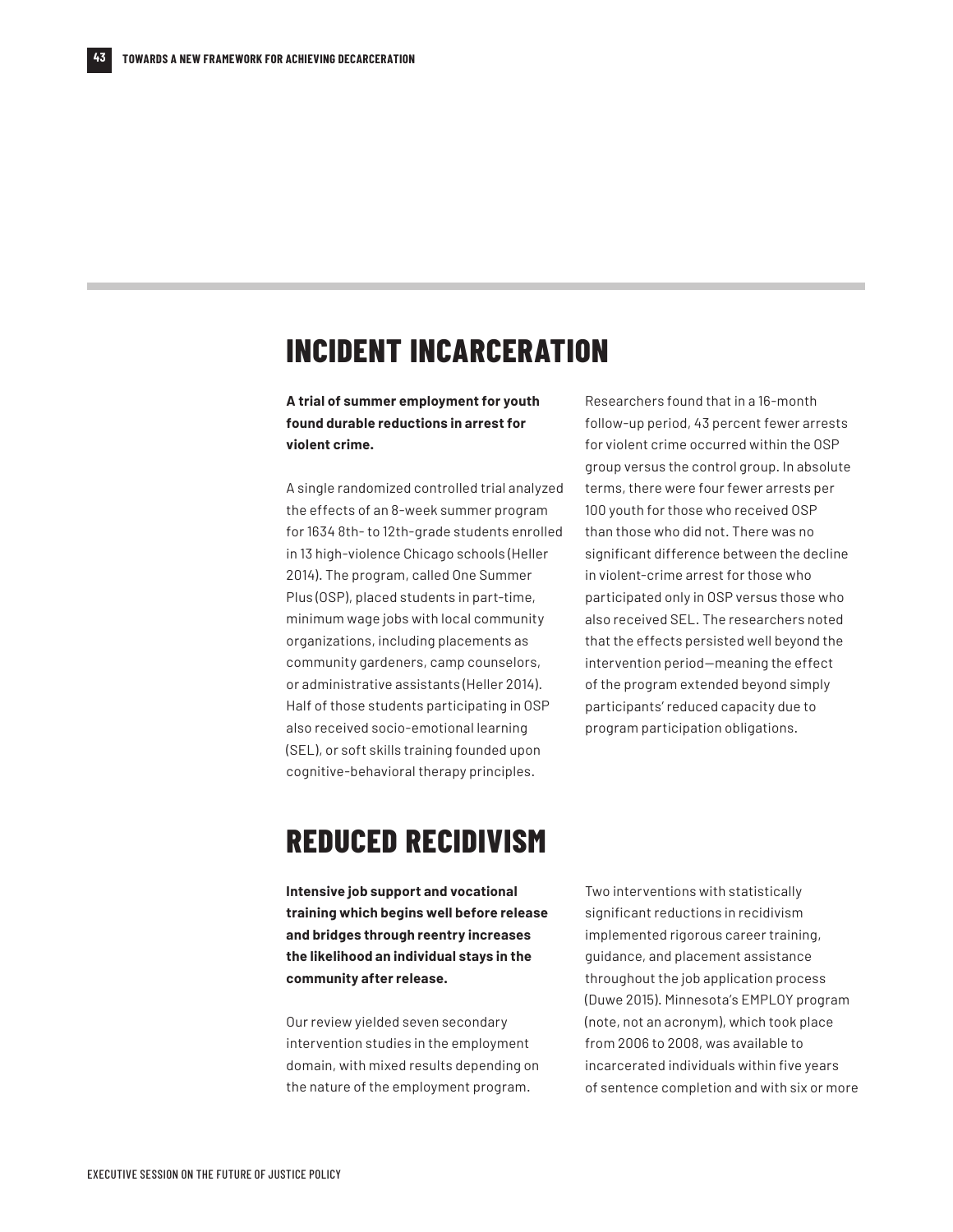#### **SUCCESSFUL REENTRY REQUIRES RIGOROUS VOCATIONAL TRAINING OR POST-INCARCERATION JOB SEARCH ASSISTANCE THAT PROVIDES MEANINGFUL CAREER DEVELOPMENT OPPORTUNITIES AND INCREASES THE LIKELIHOOD OF ATTAINING A LIVABLE WAGE.**

months of successful work history while incarcerated. It included pairing participants with a job development specialist who served as a liaison to available community jobs. Post-release, EMPLOY gave participants paper copies of resumes and certifications, bus fare, and interview clothing to support success during the interviewing process. The quasi-experimental analysis of EMPLOY's 464 participants found that rearrest (aHR:0.65, p<0.01), reconviction (aHR:0.68, p<.005), reincarceration (aHR:0.45, p<.01), and revocation (aHR:0.37, p<.01) were all substantially lower for the experimental group in the 2- to 4-year follow-up.

A 2008–2012 study evaluated the efficacy of Florida's Workplace and Community Transition Training for Incarcerated Individuals (WCTTII), which provided 300 hours of vocational training in fields like construction, plumbing, landscape irrigation, culinary arts, and web design through nearby community or technical colleges (Hill, Scaggs, and Bales 2017). Upon completion of this training and 100 hours of employability training, participants received a vocational certificate. Participants also attended reentry seminars, where they interacted with employers looking to recruit. The propensity-matched sample compared those who received the training to those who did not among a population of 3,792 men less than 35 years of age who held a high school

degree or GED. The study found significant decreases in all outcome measures for those in the program (66.1 percent versus 76.9 percent for any rearrest; 30.1 percent versus 43.5 percent for reconviction; and 29.6 percent versus 40.5 percent for reimprisonment; p<0.01 for all) at three years of follow-up.

The oldest intervention was a federally funded program called the National Supported Work Demonstration, which was active from 1975 to 1978 and provided minimum wage jobs in the construction industry (clarification is warranted that minimum wage was much closer to a living wage during this time; Uggen 2000). There was a significant reduction in rearrest rates at three years; but when stratified by age, the effect was only seen for those older than 26 at the time of release.

Several studies evaluating employment interventions to reduce recidivism were negative or inconclusive. Two negative studies analyzed adult employment programs that provided services that were less focused on career-building, sustained employment, and provision of a livable wage, while a third analyzed similar programming for a sample population of adolescents. A Minnesota study (1998–2005) used retrospective propensity-score matching to study the effects of a construction work program for incarcerated men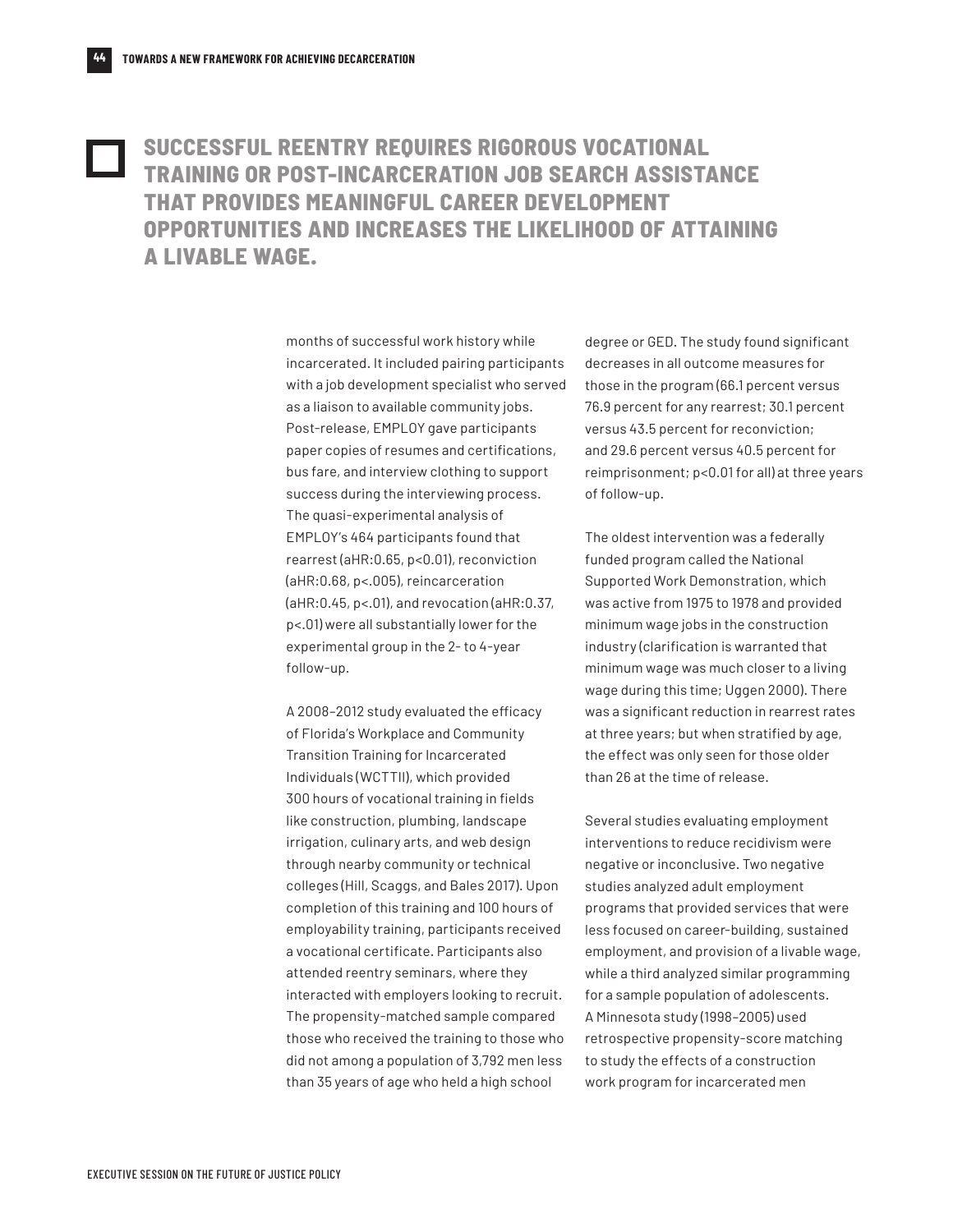(Northcutt Bohmert and Duwe 2012). About two hundred physically able adult men in a minimum-security correctional setting were paid an hourly wage of \$1.00 to \$1.50 an hour for four 10-hour days per week. The construction projects consisted of building housing for low-income families through the Affordable Homes Program. A 3- to 10-year follow-up found no significant differences in rearrests, felony convictions, or returns to prison for a new crime for those who participated in the study versus those who did not. A second study with no significant intervention was a natural experiment from 2008 to 2010 in Southern California (Farabee, Zhang, and Wright 2014). The intervention arm consisted of a reentry employment program model called "STRIVE," consisting of 120–160 hours of employment readiness training during the six months immediately preceding release. There was no difference between those who were in the STRIVE program and those who were not (a sample population of 217 adults) during the 2-year follow-up in terms of self-reported arrest, administrative arrest or reincarceration. Lastly, a study of a vocational training program for high-risk, justice-involved youth in the construction industry, called Community Restitution Apprenticeship-Focused

Training, or "CRAFT," had no effect on employment longevity or future criminality (Schaeffer, Henggeler, Ford, Mann, Chang, and Chapman 2014).

The final study of an intervention known as Individual Placement and Support (IPS) contained too few participants to draw final conclusions (Bond, Kim, Becker, Swanson, Drake, Krzos, Fraser, O'Neill, and Frounfelker 2015). It was conducted from 2011–2012 in several therapeutic settings through the Chicago area. The study included a smaller sample population (87 persons) and consisted only of people with severe mental illness. IPS is the best-known model of supported employment for those with severe mental illness and consists of assignment to a full-time employment specialist, job search assistance based on client preference, vocational assessment followed by a rapid job search, and support in interviews from trained specialists. The study found non-significant differences in arrests, convictions, and incarcerations after one year.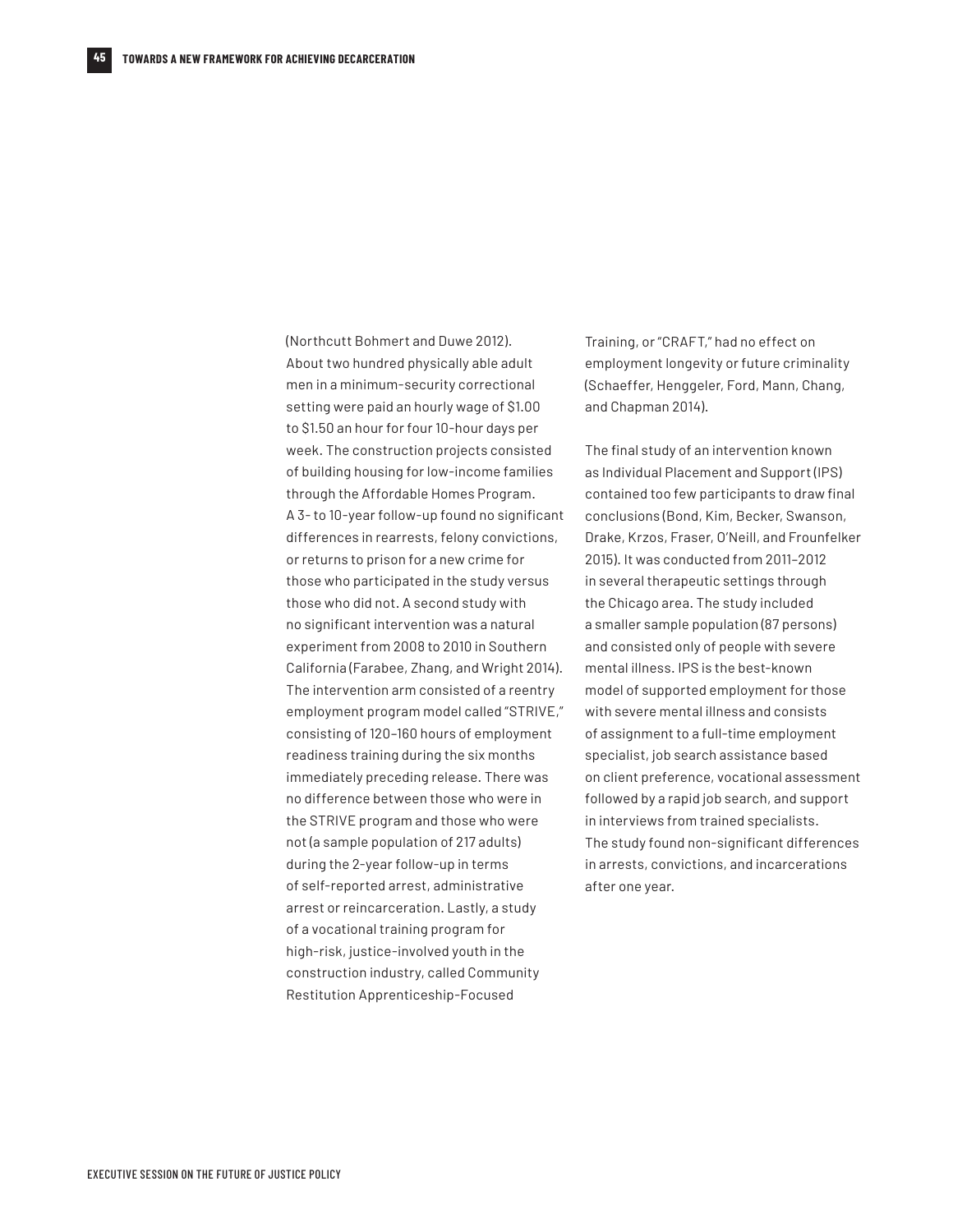#### **WHAT DOESN'T WORK**

**Without tangible social supports and employment assistance that leads to living wage, efforts in the employment sector to reduce criminal legal involvement appear to be ineffective.**

This review is supported by other which have found mixed evidence for employment support programs upon release from incarceration (Western 2008; Doleac 2018). Our analysis suggests common themes amongst the successful interventions. Successful reentry requires rigorous vocational training or post-incarceration job search assistance that provides meaningful career development opportunities and increases the likelihood of attaining a livable wage. First, formalized training and support starts well before release from incarceration. Secondly, well-resourced

support services bridge individuals into the community during reentry to connect them to community resources and social support. Finally, and perhaps most importantly, the intervention must provide opportunities to living wage work and career opportunities. As of 2021, American minimum wage policy leaves many working people living well below the poverty line; if the federal minimum wage had kept up with inflation, today it would be over \$20 instead of \$7.25. Economists have predicted that a modest increase in the minimum wage to a \$12 an hour would significantly reduce crime rates (The White House 2016). A reconsideration of this policy must be a part of any meaningful policies which support decarceration.

## **RESEARCH FUNDING SOURCES (WHERE AVAILABLE)**

- **•** *STRIVE-Southern California:* Research funded by the Smith-Richardson Foundation Program.
- **•** *Florida's Workplace and Community Transition Training for Incarcerated Individuals:* Intervention funded by a federal Specter grant.
- **•** *Individual Placement and Support:*  National Institute of Disability and Rehabilitation Research.  $\Box$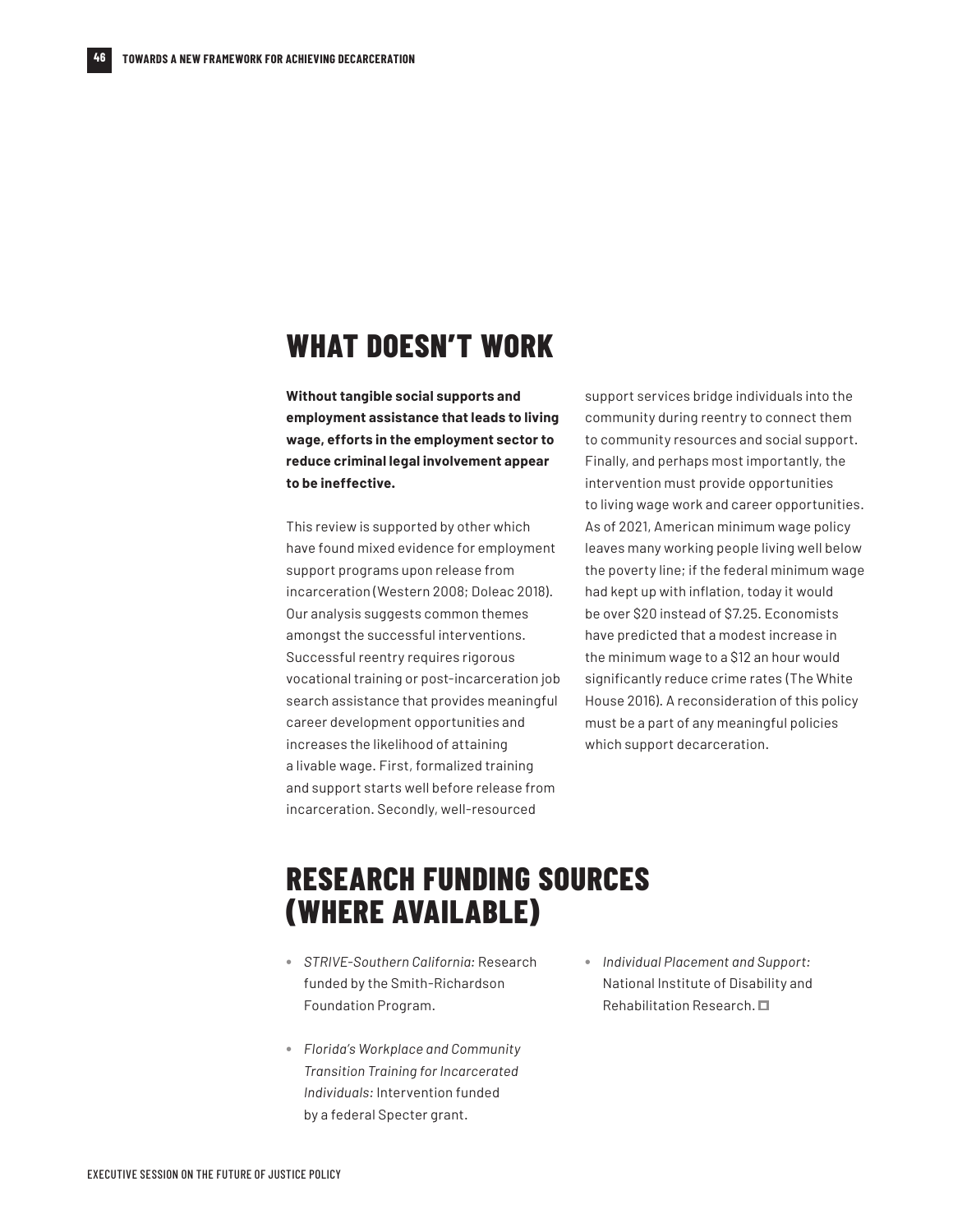## **TABLE 4**

#### **Employment**

| <b>Reference</b>                                                                                        | <b>RCT</b><br><b>VS</b><br><b>Ouasi</b> | Year(s) of<br><b>Intervention</b> | <b>Intervention</b>                                                                                                        | <b>Sample</b>                             | <b>Outcome</b><br>(Follow-up)                                                         | <b>Reduce</b><br><b>CJI</b> | <b>Detailed CJI Findings</b>                                                                                                       |  |  |
|---------------------------------------------------------------------------------------------------------|-----------------------------------------|-----------------------------------|----------------------------------------------------------------------------------------------------------------------------|-------------------------------------------|---------------------------------------------------------------------------------------|-----------------------------|------------------------------------------------------------------------------------------------------------------------------------|--|--|
| Detailed Description of Interventions Evaluating Incident Criminal Justice Involvement (CJI) Prevention |                                         |                                   |                                                                                                                            |                                           |                                                                                       |                             |                                                                                                                                    |  |  |
| Heller 2016                                                                                             | <b>RCT</b>                              | 2012                              | <b>One Summer</b><br>Plus: 8-week.<br>part-time<br>employment &<br>mentorship.                                             | $N = 1634$<br>Youth                       | Arrest<br>(16 months)                                                                 | Yes                         | Crime (violent):<br>43% relative reduction.                                                                                        |  |  |
|                                                                                                         |                                         |                                   | Detailed Description of Interventions Evaluating Recidivism Prevention                                                     |                                           |                                                                                       |                             |                                                                                                                                    |  |  |
| Bond et al.<br>2015                                                                                     | <b>RCT</b>                              | 2011-2012                         | "Individual<br>Placement<br>& Support":<br>specialized,<br>intensive<br>employment<br>assistance.                          | $N = 87$<br>Reentering<br>Adults with SMI | Rearrest/<br>Reconviction/<br>Reincarceration<br>$(1$ year)                           | No                          | No statistically<br>significant differences<br>between groups.                                                                     |  |  |
| <b>Duwe 2015</b>                                                                                        | Quasi                                   | 2006-2008                         | Pre-release<br>specialist helps<br>to find work based<br>on interest &<br>skills & frequent<br>follow-up after<br>release. | $N = 464$<br>Incarcerated<br>Adults       | Rearrest/<br>Reconviction/<br>Reincarceration/<br>Revocation<br>$(2 - 4 \text{ yrs})$ | Yes                         | Adjusted hazard<br>ratio: Rearrest: 0.65:<br>Reconviction: 0.68:<br>Reincarceration: 0.45:<br>Revocation: 0.37:<br>p<0.05 for all. |  |  |
| Farabee<br>et al. 2014                                                                                  | <b>RCT</b>                              | 2008-2010                         | <b>STRIVE</b> model:<br>soft-skills<br>"employment<br>readiness"<br>training & access<br>to computer lab.                  | $N = 217$<br>Reentering<br>Adults         | Rearrest/<br>Reincarceration<br>$(2 \text{ years})$                                   | <b>No</b>                   | No statistically significant<br>differences between<br>groups for rearrest or<br>reincarceration rates.                            |  |  |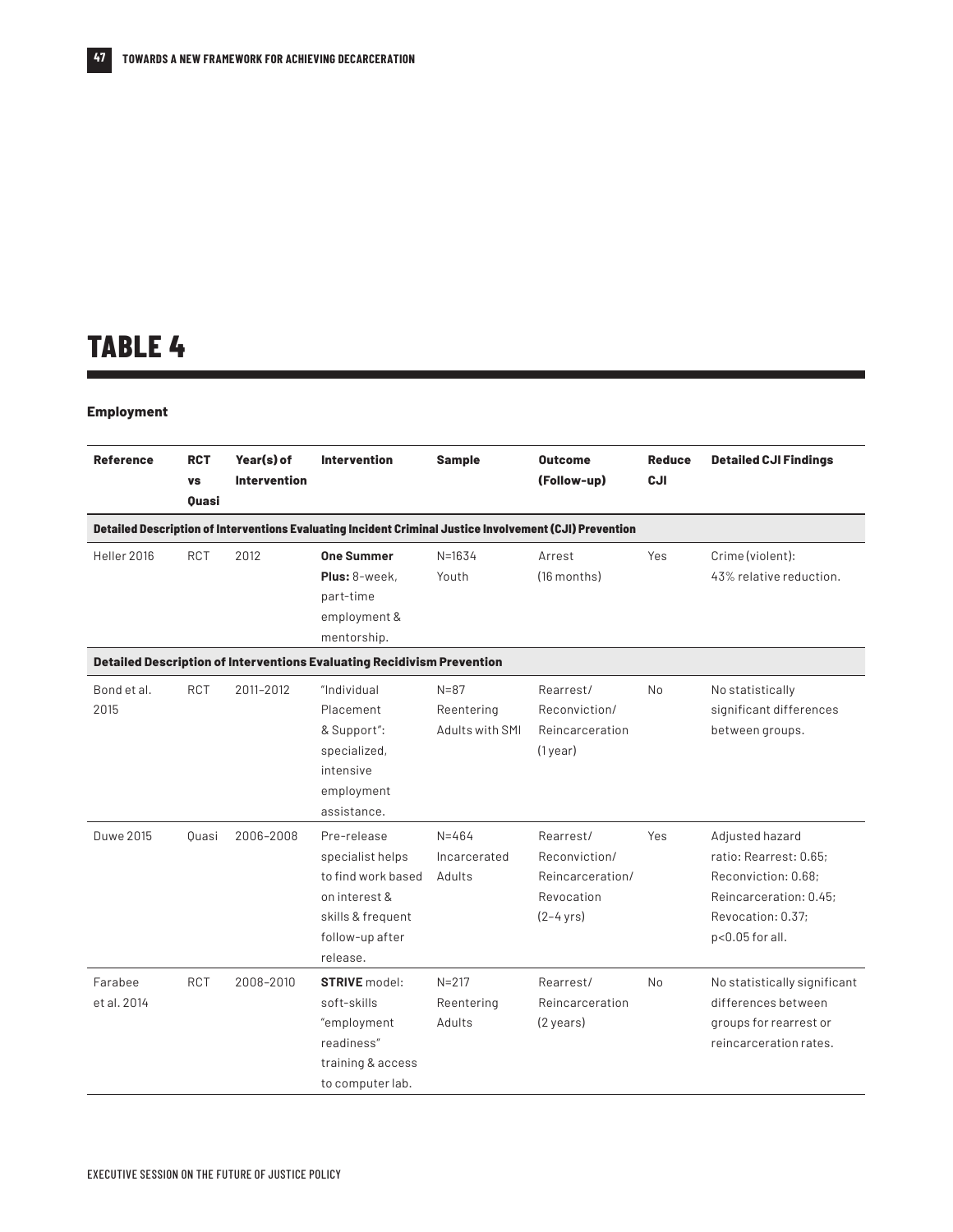| <b>Reference</b>         | <b>RCT</b><br><b>VS</b><br><b>Quasi</b> | Year(s) of<br><b>Intervention</b> | <b>Intervention</b>                                                                                                                 | <b>Sample</b>                                                 | <b>Outcome</b><br>(Follow-up)                                           | <b>Reduce</b><br><b>CJI</b> | <b>Detailed CJI Findings</b>                                                                                                                                                        |
|--------------------------|-----------------------------------------|-----------------------------------|-------------------------------------------------------------------------------------------------------------------------------------|---------------------------------------------------------------|-------------------------------------------------------------------------|-----------------------------|-------------------------------------------------------------------------------------------------------------------------------------------------------------------------------------|
| Hill et al. 2017         | Ouasi                                   | 2008-2012                         | $300$ hrs of<br>vocational<br>training,<br>transition<br>program, access<br>to recruitment<br>seminars,<br>& earned<br>certificate. | $N = 3792$<br>Incarcerated<br>Adults                          | Rearrest/<br>Reconviction/<br>Reincarceration<br>$(3 \text{ years})$    | Yes                         | Rearrest: 10.8%<br>reduction: Reconviction:<br>13.4% reduction:<br>Reincarceration: 10.9%<br>reduction. P<0.01 for all.                                                             |
| Northcutt<br>et al. 2012 | Quasi                                   | 1998-2005                         | Construction<br>trade jobs during<br>incarceration-<br>paid small<br>hourly wage,<br>full-time work.                                | $N = 448$<br>Incarcerated<br>Adults                           | Rearrest/<br>Reconviction/<br>Reincarceration<br>$(3-10 \text{ years})$ | No                          | No statistically significant<br>differences between<br>groups for any outcome.                                                                                                      |
| Schaeffer<br>et al. 2014 | <b>RCT</b>                              | 2007-2009                         | Community<br>Restitution<br>Apprentice-<br>Focused Training;<br>training/<br>placement in<br>construction<br>industry.              | $N = 97$<br>Youth-SUD&<br>criminal record                     | Rearrest<br>(30 months)                                                 | N <sub>o</sub>              | No statistically significant<br>differences between<br>groups for rearrest rates.                                                                                                   |
| Uggen 2000               | RCT                                     | 1975-77                           | <b>National</b><br><b>Support Work</b><br><b>Demonstration:</b><br>supervised<br>employment<br>in construction<br>sector.           | $N = 3,758$<br>Youth & adults<br>with recent<br>incarceration | Rearrest<br>(3 years)                                                   | Yes*                        | Arrest: 12% reduction<br>in self-reported arrest<br>(p<.05) for sample older<br>than 26;<br>Illegal earnings:<br>significant age x<br>participation interaction<br>in joint models. |

\* indicates soft positive findings, meaning that the intervention reduced CJI only for specific sub-samples.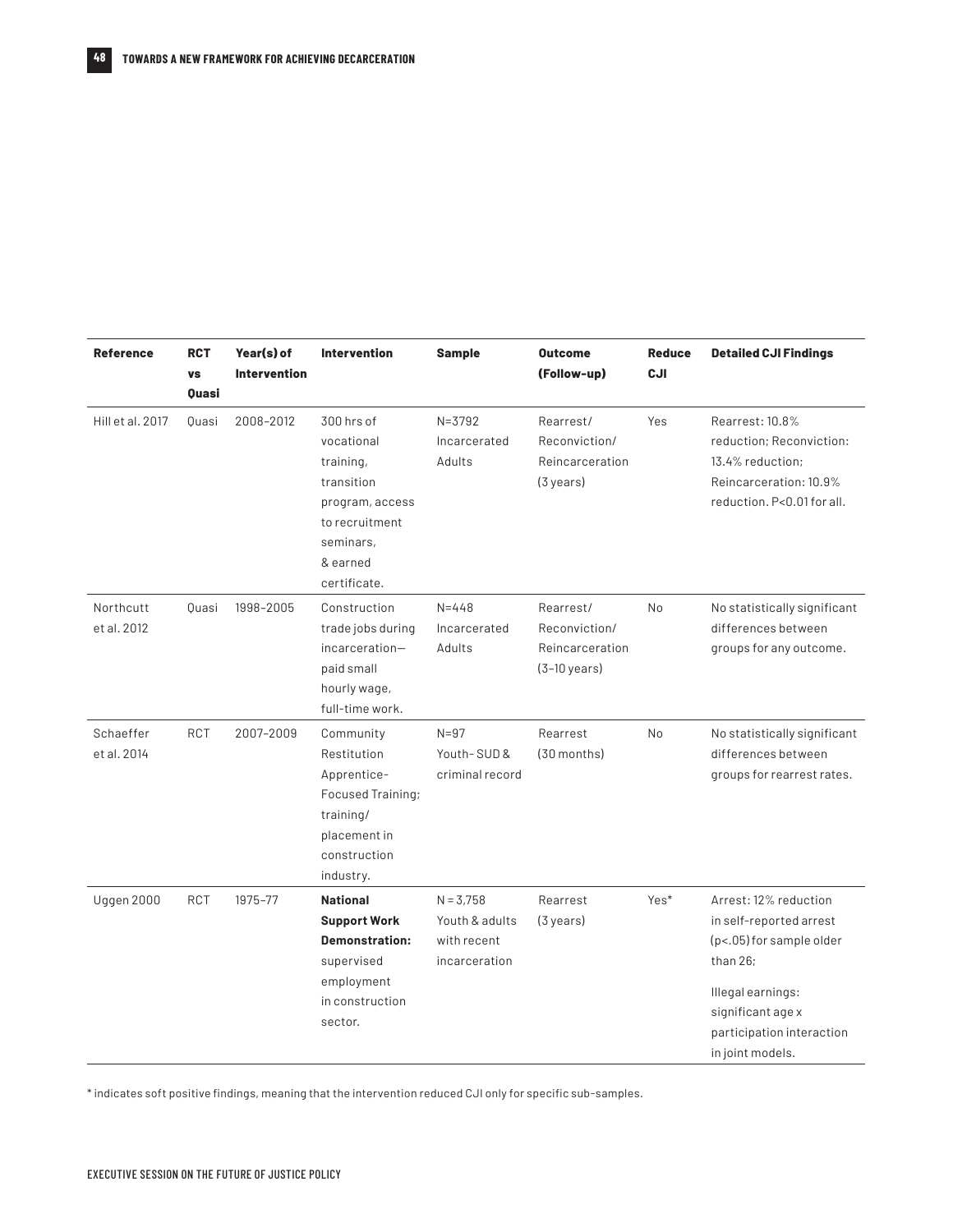# **DOMAIN 5: SOCIAL SUPPORT PROGRAMS**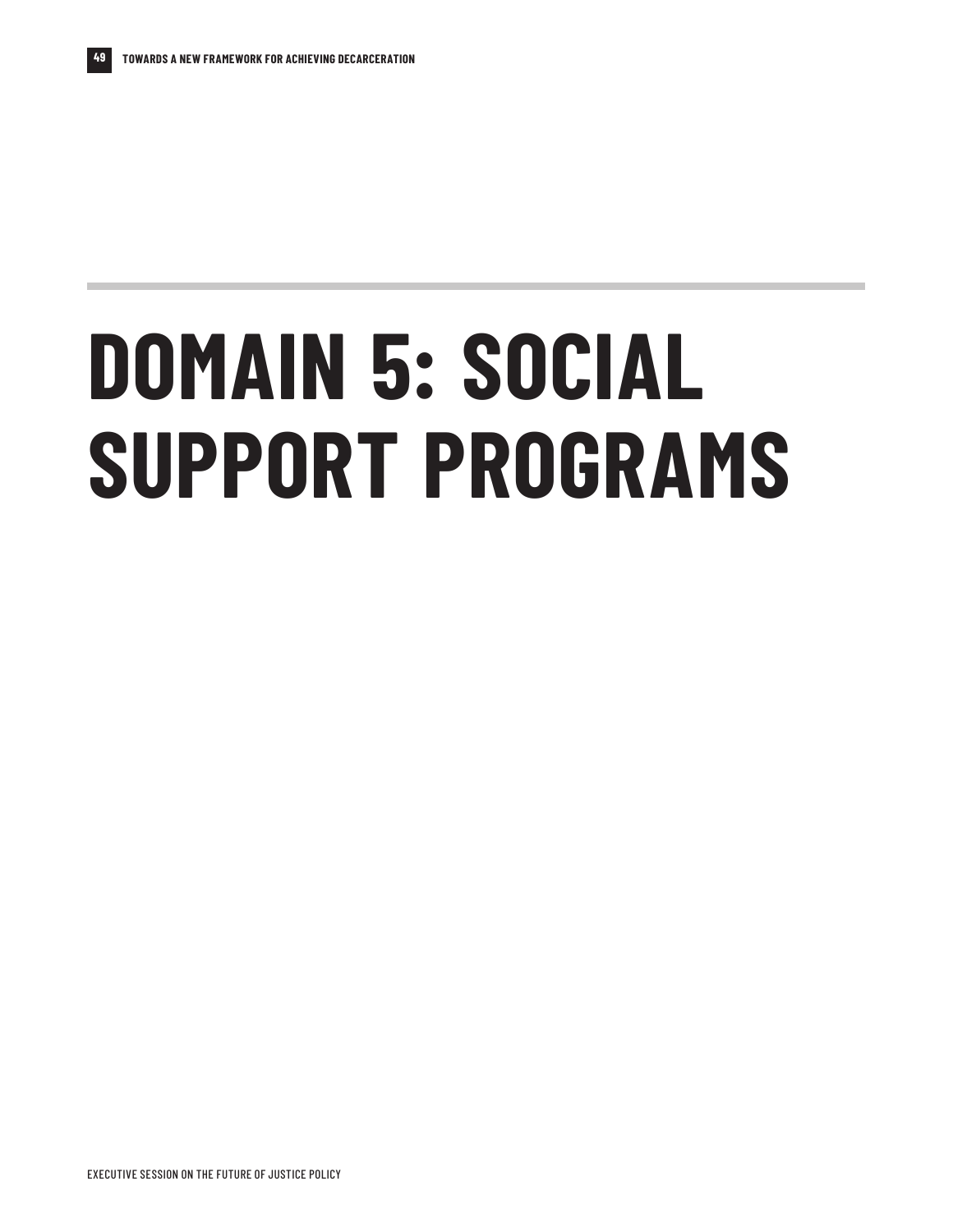## **INCIDENT INCARCERATION**

**Intensive family- and community-based supports did not result in significant reductions in primary arrests for a non-court-referred adolescent population; however, intensively supported guardianship for those with serious mental illness may promote safety and health for both guardians and patients.**

Overall, there were very few studies of experiment design examining the effect of social support programs on prevention of incident incarceration. Multisystemic therapy (MST) is an intensive family- and community-based intervention for young people under 18 years old involved in the criminal legal system. While we generally excluded behavioral health models from our review, we included MST due to the extensive social supports included in this intervention. As outlined below, MST is well-studied and proven effective at reducing future legal involvement in system-involved youth.

However, the only study of a sample of high-risk (but not yet system-involved) youth was negative (Weiss, Han, Harris, Catron, Ngo, Caron, Gallop, and Guth 2013). This small, randomized controlled trial found no differences in arrests in 2.5-years of follow-up.

A second study looked at intensive support for those with serious mental illness requiring guardianship (Levine, Jett, Johnson, and Connors 2020). In this intervention, the guardians, who were court appointed, were also provided with intensive case management support. The study found that intensive case management involving both patient and guardian reduced number of arrests and costs of incarceration, but not total days incarcerated. The study also reported reduced frequency of psychiatric hospitalization.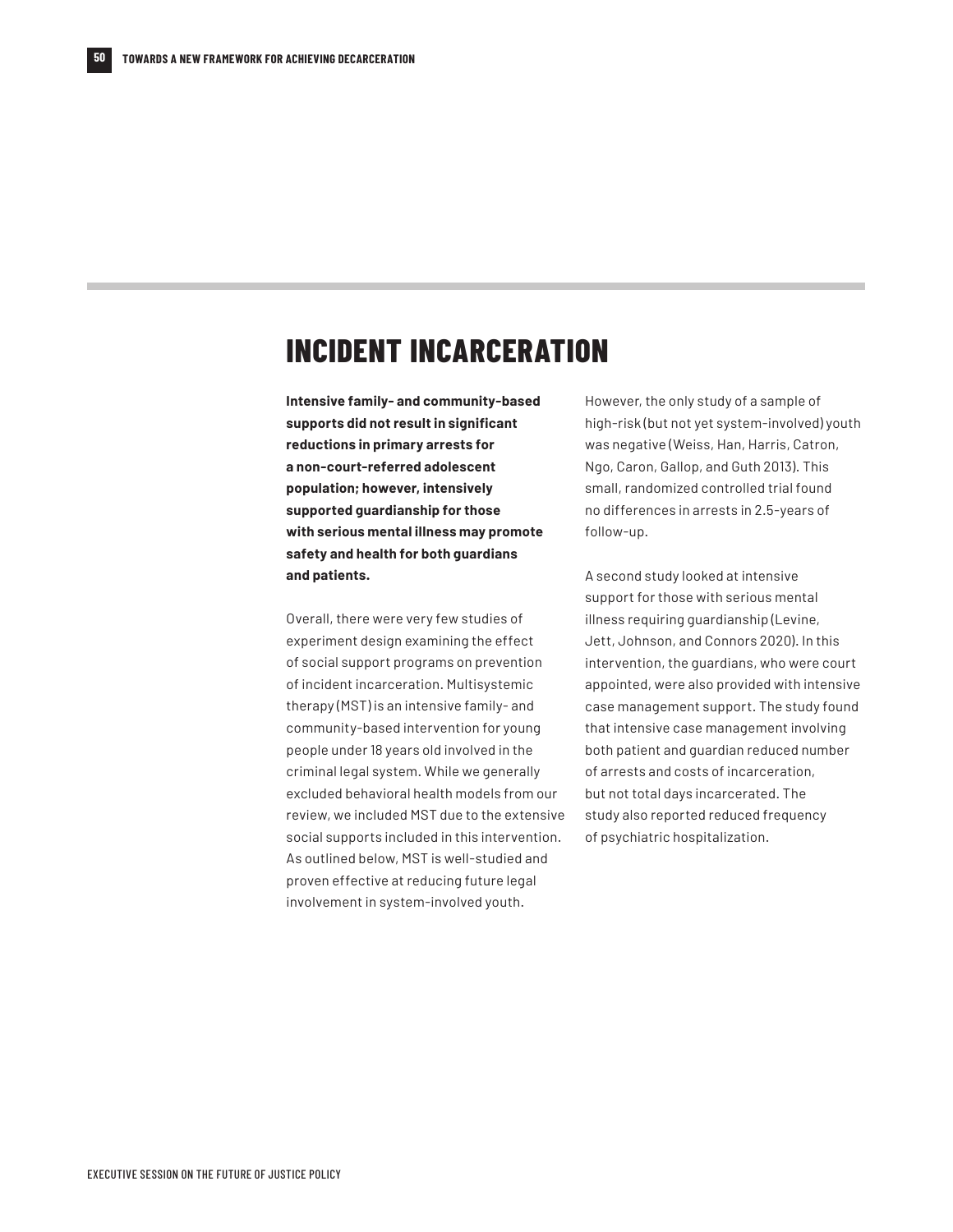### **REDUCED RECIDIVISM**

**Multisystemic therapy for system-involved youth reduces rates of future criminal legal contact. Intensive case management for adults transitioning home from incarceration shows promise for reducing recidivism.**

MST has been evaluated in several different populations of juveniles with prior legal system involvement with largely positive results. One study found that MST youth four years after participation had a 22.1 percent recidivism rate compared to 71.4 percent of those randomized to individual therapy (Borduin, Mann, Cone, and Henggeler 1995; Sawyer and Borduin 2011). Similarly, another study found that MST participants had 83 percent fewer arrests for sexual crimes and 70 percent fewer arrests for other crimes than their non-participating counterparts (Borduin, Schaeffer, and

**MST HAS BEEN EVALUATED IN SEVERAL DIFFERENT POPULATIONS OF JUVENILES WITH PRIOR LEGAL SYSTEM INVOLVEMENT WITH LARGELY POSITIVE RESULTS.**

Heiblum 2009). One study did find significant differences between participants and their counterparts, but to a smaller magnitude—participants had a 66 percent recidivism rate compared to 86.7 percent for the control group (Timmons-Mitchell, Bender, Kishna, and Mitchell 2006). The last study did not find a significant decline in recidivism for the treatment group; however, the treatment group self-reported less criminal behavior than the control group (Letourneau, Heggeler, Borduin, Schewe, McCart, and Chapman 2009; Letourneau, Henggeler, McCart, Borduin, Schewe, and Armstrong 2013).

In both adult and youth settings, studies report positive outcomes for similar forms of intensive case-management that bridge an individual's transition from incarceration into the community. Many were funded by a federally sponsored programs called the Serious Violent Offender Reentry Initiative (SVORI). In this review, we only included studies which implemented programs outside of the Department of Corrections. The Boston Reentry Initiative (BRI), an interagency initiative supported by SVORI funding, developed individualized plans designed to help those who have committed serious violent crimes to reenter society successfully (Braga, Piehl, and Hureau 2009).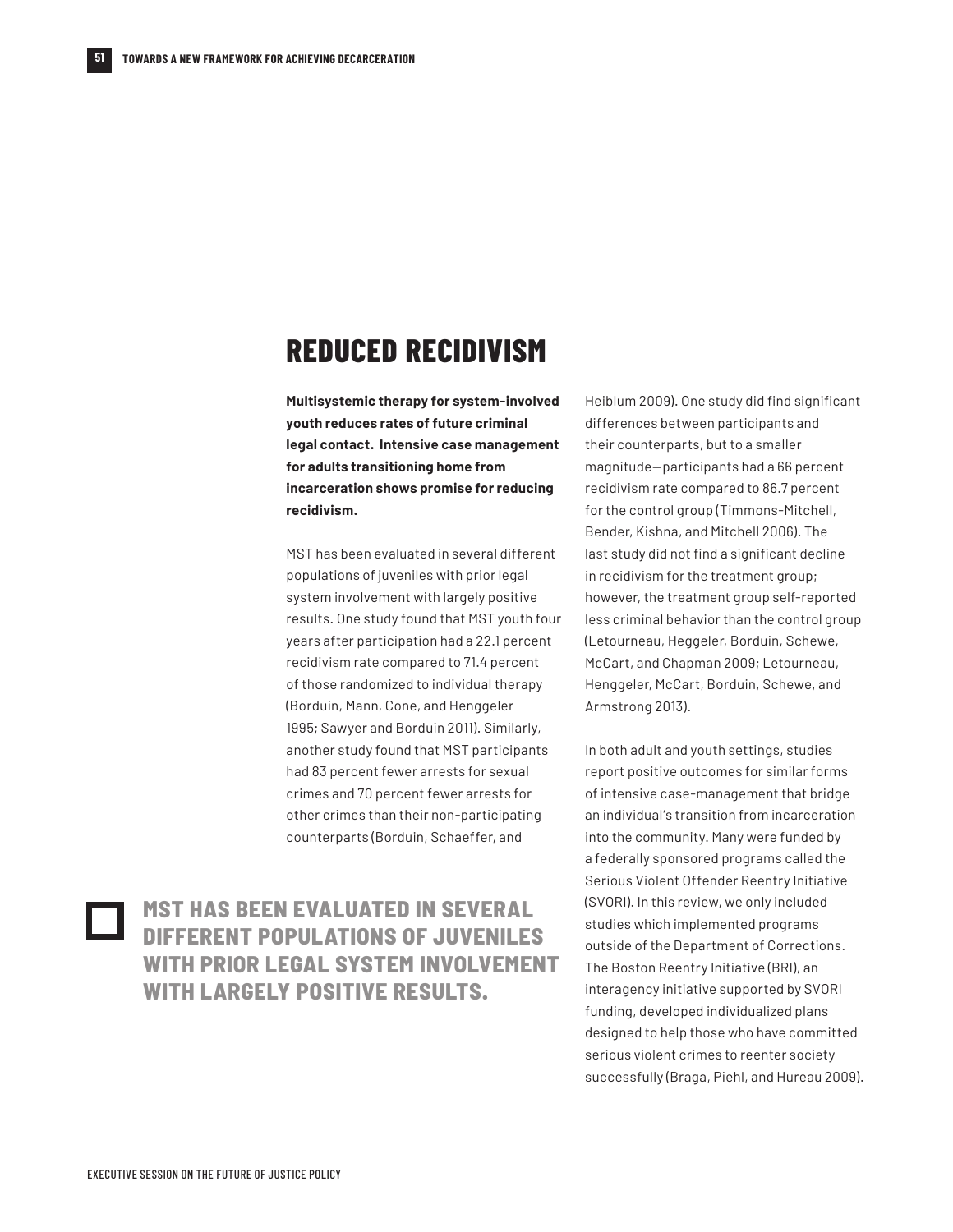Among the services provided through BRI, participants reentering the community were paired with mentors and caseworkers who act as mediators between their clients and other social services and vocational treatment. Results show BRI participants had 30 percent lower rates of recidivism. The Minnesota Comprehensive Offender Reentry Program (MCORP), a program very similar in nature to BRI, also led to reductions in rearrest, reconviction, and reincarceration for its participants (Duwe 2012). An additional study examined the impacts of an unidentified SVORI program, and concluded that SVORI participants were about half as likely as the control group to have a reconviction during the follow-up period (Veeh, Severson, and Lee 2017). Two studies of SVORI-funded programs included a component of subsidized employment in addition to intensive mentor and caseworker support, which seemed to enhance employability and wages in the post-incarceration period in addition to reducing recidivism rates (Clark 2015; Cook, Kang, Braga, Ludwig, and O'Brien 2015). Lastly, one study randomized participation in Orange County, California's Repeat Offender Prevention Project (ROPP) for a group of 327 young people under probation. ROPP, which was carried out by a community-based organization, provided services to these youth and their families through a collaboration of 13 communitybased agencies. A six-month follow-up

period showed that youth participating in ROPP were significantly less likely to commit new criminal offenses than their counterparts, but the effects attenuated after a year. There were no differences in technical violations of probation (Zhang and Zhang 2005).

We note that while the included peerreviewed experimental analyses that examined the impact of SVORI-funded interventions were consistently positive, one multisite evaluation included in our review, as well as other government reports of such programs, revealed more variable results (Lattimore and Visher 2013; National Institute of Justice 2013). We considered two explanations for this. It is possible, even likely, that publication bias resulted in publication of only positive findings in peer-reviewed papers. An additional explanation is that the published studies contained components of interventions which enabled them to be successful. Notable components found in successful interventions included case management with manageable caseload (20–30 clients per full-time employee), a focus on a broad range of social needs, efforts beginning during incarceration at least six months prior to release and continuing into the community, and the avoidance of sanction-based components to encourage participation.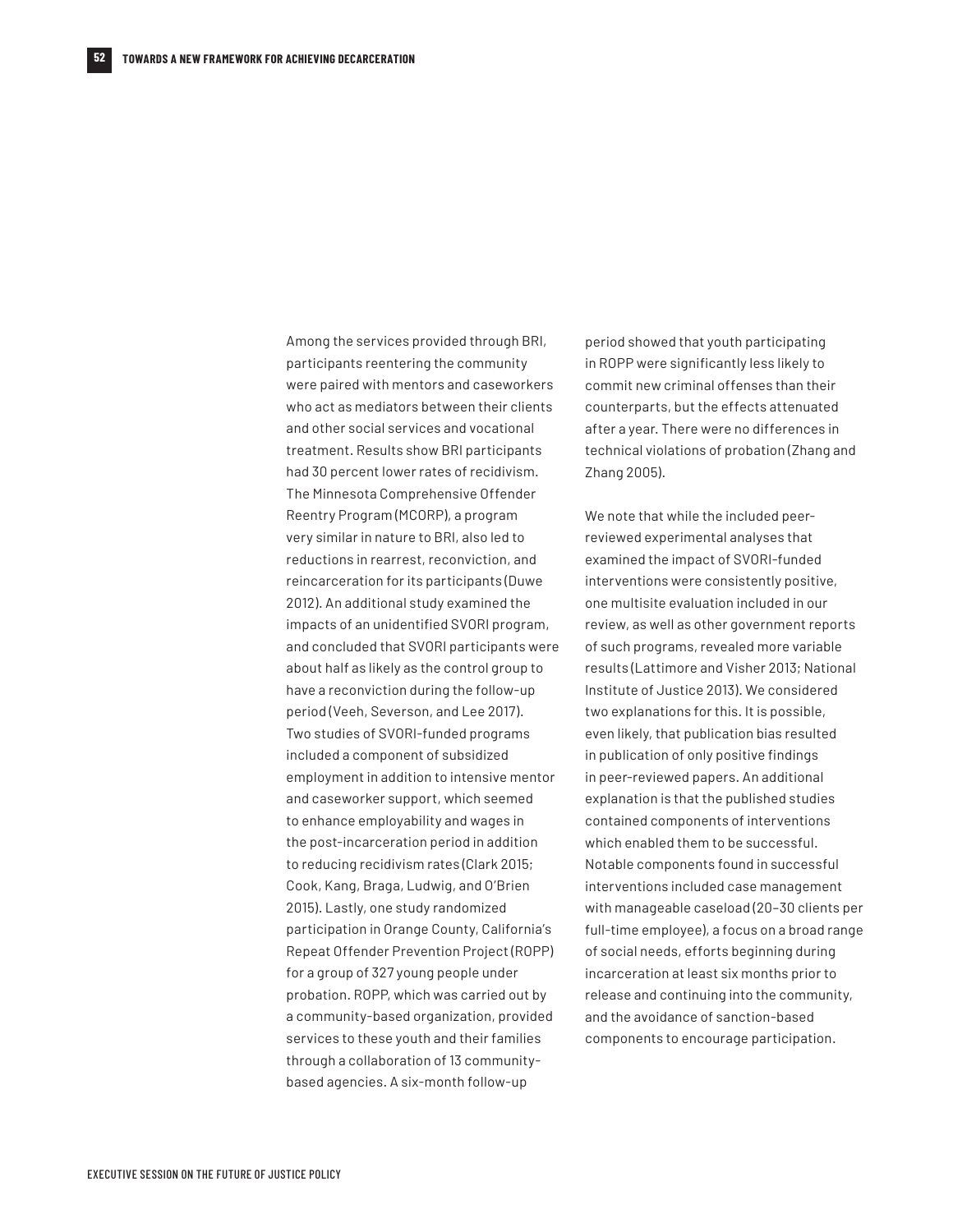### **WHAT DOESN'T WORK**

**A federal ban which barred access to income and food supports to those with drug felonies did not reduce future criminal behavior.**

A large quasi-experimentally designed study differed from other social services studies in that it utilized a natural experiment to see how the 1996 Personal Responsibility and Work Opportunity Reconciliation Act (PRWORA), which banned access to TANF (income supports) or SNAP (food stamp benefits) for those convicted of a drug felony, changed recidivism outcomes. The study found no differences pre- and post- enactment of PRWORA for those convicted of a drug felony, suggesting the ban did not generate its intended consequences of disincentivizing criminal behavior (Luallen, Edgerton, and Rabideau 2018).

We note a final study which found that youth wraparound services, which are defined by a "comprehensive model, which joins the efforts of significant individuals in the youth's life with the community… to build on the strengths of the youth and the family…" did not reduce future criminal offenses (Carney and Buttell 2003:558). However, it did show that youth who received wraparound services were less likely to be expelled, suspended, or get picked up by police. There is little detail written about the components of the wraparound services used in this study, so it is difficult to scrutinize which components of the intervention were unsuccessful and why.  $\square$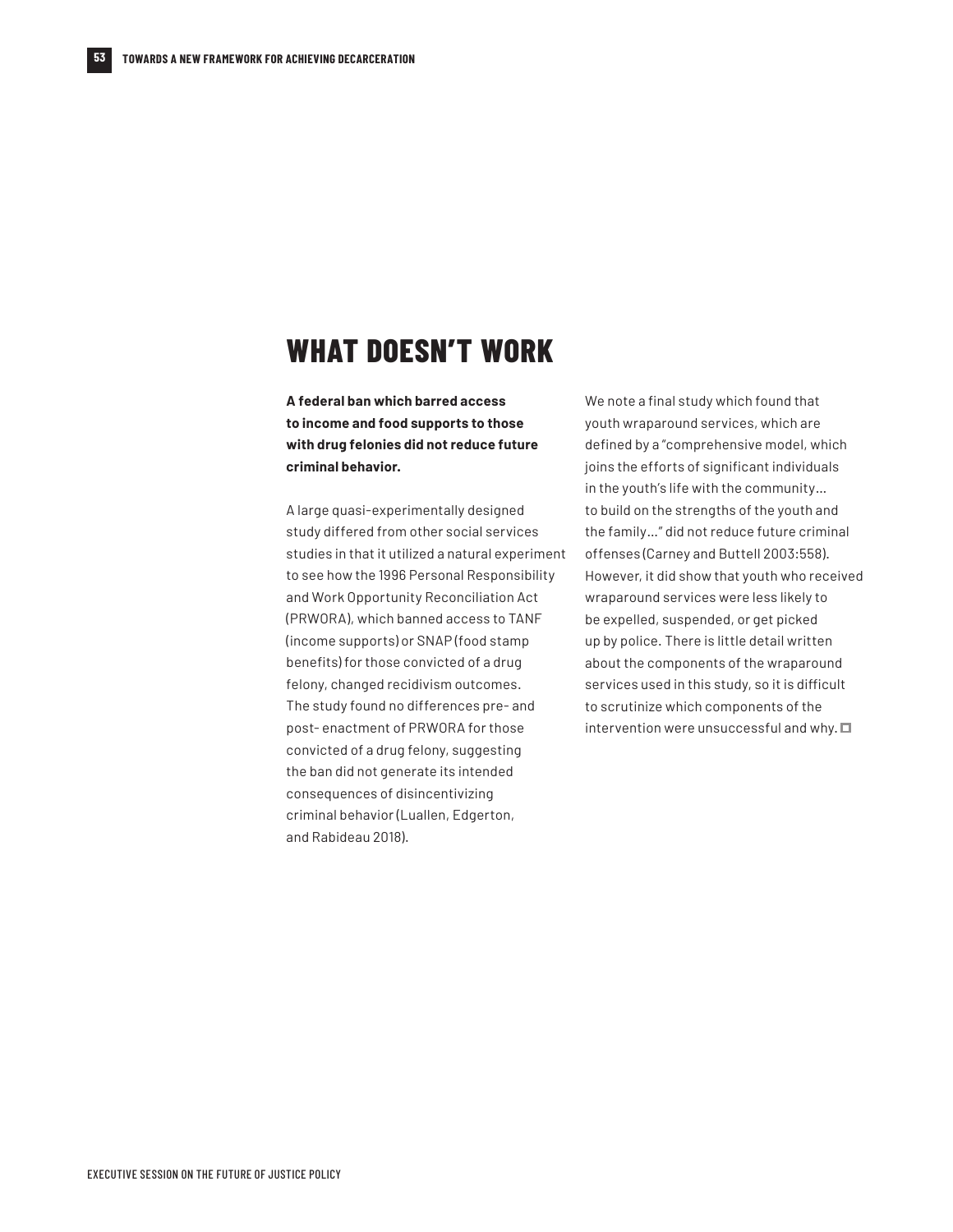# **TABLE 5**

#### **Social Support Programs**

| <b>Reference</b>                                                                                        | <b>RCT</b><br><b>VS</b><br><b>Ouasi</b> | Year(s) of<br><b>Intervention</b> | <b>Intervention</b>                                                                                                                                                          | <b>Sample</b>                              | <b>Outcome</b><br>(Follow-up)                        | <b>Reduce</b><br>CJI | <b>Detailed CJI Findings</b>                                                                                                                                                                                                                                                  |  |  |  |
|---------------------------------------------------------------------------------------------------------|-----------------------------------------|-----------------------------------|------------------------------------------------------------------------------------------------------------------------------------------------------------------------------|--------------------------------------------|------------------------------------------------------|----------------------|-------------------------------------------------------------------------------------------------------------------------------------------------------------------------------------------------------------------------------------------------------------------------------|--|--|--|
| Detailed Description of Interventions Evaluating Incident Criminal Justice Involvement (CJI) Prevention |                                         |                                   |                                                                                                                                                                              |                                            |                                                      |                      |                                                                                                                                                                                                                                                                               |  |  |  |
| Levine<br>et al. 2019                                                                                   | <b>Ouasi</b>                            | (2001)                            | Guardian Model:<br>intensive care<br>coordination for<br>client with severe<br>mental illness<br>(SMI) & quardian.                                                           | $N = 217$<br>Adults with SMI               | Incarceration/<br>Arrest<br>$(3 \text{ years})$      | Yes                  | Arrests: 0.25 reduction<br>in arrests ( $p$ <.001).                                                                                                                                                                                                                           |  |  |  |
| Weiss<br>et al. 2013                                                                                    | <b>RCT</b>                              | $(-)$                             | Multisystemic<br>Therapy<br>(MST)-cognitive<br>behavioral<br>therapy & family &<br>school support.<br>Detailed Description of Interventions Evaluating Recidivism Prevention | $N = 164$<br>Youth                         | Arrest<br>$(2.5 \, \text{years})$                    | <b>No</b>            | No detectable<br>differences between<br>the treatment groups.                                                                                                                                                                                                                 |  |  |  |
| Borduin<br>et al. 1995<br>Sawyer and<br>Borduin 2011                                                    | <b>RCT</b>                              | $(-)$                             | Multisystemic<br>therapy $-$<br>cognitive<br>behavioral<br>therapy & family &<br>school support.                                                                             | $N = 176$<br>Youth with<br>criminal record | Rearrest/<br>Reincarceration<br>$(20 + \gamma ears)$ | Yes                  | 4 yr fu: MST group had<br>fewer arrests (M=1.57)<br>than individual therapy (IT)<br>group (M=4.41, $p < .002$ );<br>rearrest for MST group<br>was significantly lower<br>than IT at 14 yr fu (50%<br>versus $81\%$ , $p < .01$ ) &<br>22 yr fu (35% versus 55%,<br>$p=.01$ ). |  |  |  |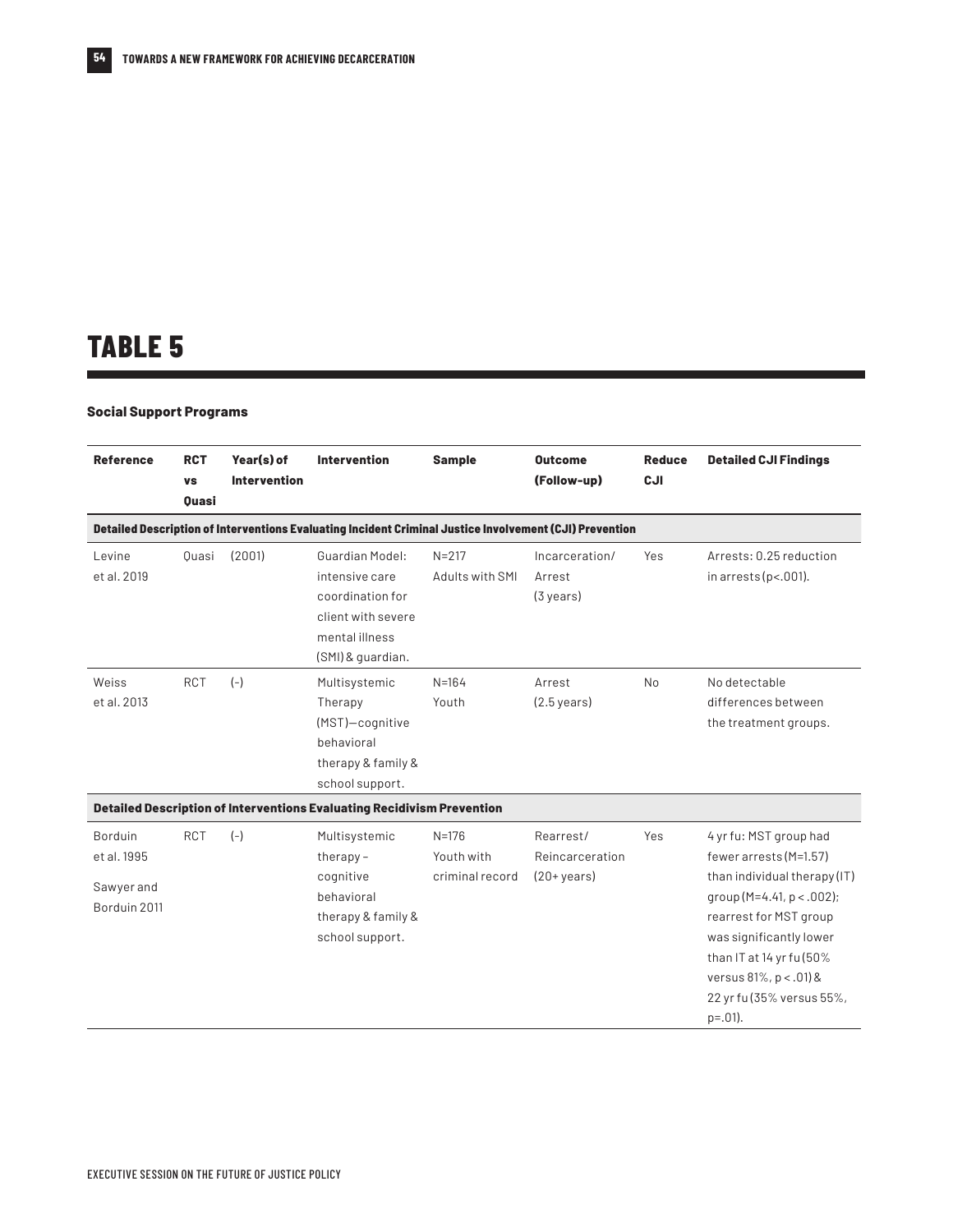| <b>Reference</b>           | <b>RCT</b><br>VS<br><b>Ouasi</b> | Year(s) of<br><b>Intervention</b> | <b>Intervention</b>                                                                                                   | <b>Sample</b>                                 | <b>Outcome</b><br>(Follow-up)                                                 | <b>Reduce</b><br>CJI | <b>Detailed CJI Findings</b>                                                                                                                                                                                                                                              |
|----------------------------|----------------------------------|-----------------------------------|-----------------------------------------------------------------------------------------------------------------------|-----------------------------------------------|-------------------------------------------------------------------------------|----------------------|---------------------------------------------------------------------------------------------------------------------------------------------------------------------------------------------------------------------------------------------------------------------------|
| Borduin<br>et al. 2009     | <b>RCT</b>                       | 1990                              | Multisystemic<br>therapy $-$<br>cognitive<br>behavioral<br>therapy & family &<br>school support.                      | $N = 48$<br>Youth convicted<br>of sex offense | Rearrest/<br>Reincarceration                                                  | Yes                  | 9 yr fu: MST participants<br>had 83% fewer arrests<br>for sexual crimes & 70%<br>fewer for other crimes<br>than usual community<br>services control group<br>(UCS)(p < .001); MST spent<br>less time incarcerated<br>than UCS (1,942.5 days<br>versus 3,121.04, p < .01). |
| Braga<br>et al. 2009       | Quasi                            | 2002                              | <b>Boston Reentry</b><br>Initiative:<br>Intensive<br>caseworker &<br>mentor from<br>faith-based org<br>while in jail. | $N = 417$<br>Incarcerated<br>Adults           | Rearrest,<br><b>Violent Rearrest</b><br>(3 years)                             | Yes                  | Rearrest: 31.1% reduction<br>(p=0.003); Violent<br>re-arrest 33.8% reduction<br>$(p=0.04)$ .                                                                                                                                                                              |
| Carney and<br>Buttell 2003 | <b>RCT</b>                       | $(-)$                             | Wraparound<br>services<br>teams provide<br>individualized<br>assessment.                                              | $N = 141$<br>Youth - criminal<br>record       | Rearrest/<br>Reincarceration<br>(18 months)                                   | No                   | No statistically significant<br>differences between<br>groups for rearrest or<br>reincarceration rates.                                                                                                                                                                   |
| <b>Clark 2015</b>          | <b>RCT</b>                       | 2011-2012                         | Case management<br>with increased<br>attention to social<br>service delivery.                                         | $N = 239$<br>Incarcerated<br>Adults           | Rearrest/<br>Reconviction/<br>Reincarceration/<br>Revocation<br>$(1-2)$ ears) | Yes                  | Revocation: 28.5%<br>reduction: Reconviction:<br>42% reduction<br>(p<0.05 for both). No<br>difference in rearrest,<br>reincarceration rates.                                                                                                                              |
| Cook<br>et al. 2015        | <b>RCT</b>                       | 2007                              | 6 months<br>programming<br>w/community<br>coordinator at<br>end of sentence.                                          | $N = 236$<br>Incarcerated<br>Adults           | Rearrest/<br>Reincarceration<br>$(1$ year)                                    | Yes                  | Rearrest: 30% reduction<br>(p<0.01); Reincarceration:<br>no difference.                                                                                                                                                                                                   |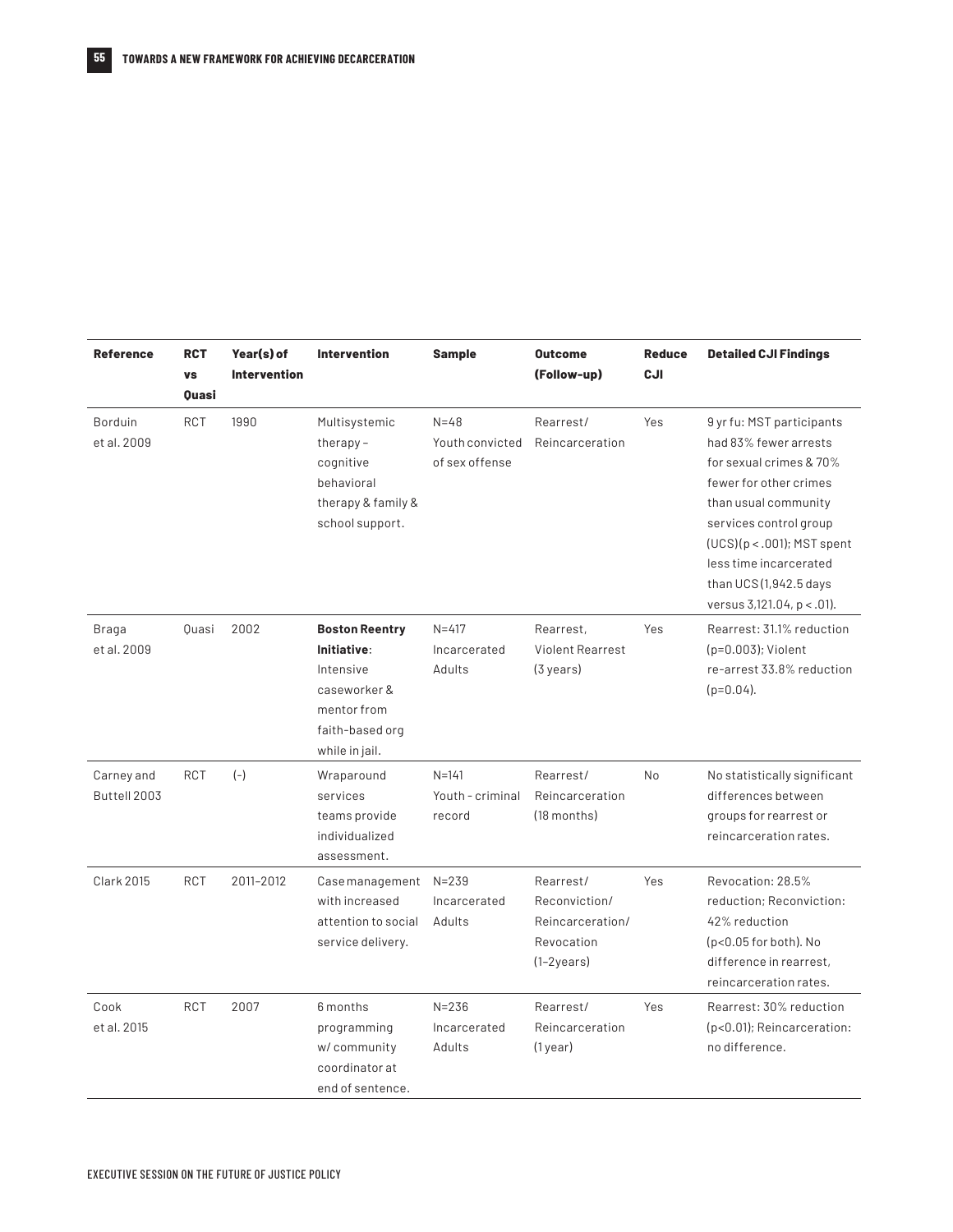| <b>Reference</b>                                       | <b>RCT</b><br><b>VS</b><br>Quasi | Year(s) of<br><b>Intervention</b> | <b>Intervention</b>                                                                                                                                       | <b>Sample</b>                                                                                   | <b>Outcome</b><br>(Follow-up)                                                   | <b>Reduce</b><br>CJI | <b>Detailed CJI Findings</b>                                                                                     |
|--------------------------------------------------------|----------------------------------|-----------------------------------|-----------------------------------------------------------------------------------------------------------------------------------------------------------|-------------------------------------------------------------------------------------------------|---------------------------------------------------------------------------------|----------------------|------------------------------------------------------------------------------------------------------------------|
| <b>Duwe 2012</b>                                       | <b>RCT</b>                       | 2008                              | <b>Minnesota</b><br>Comprehensive<br><b>Offender Reentry</b><br>Plan: Case-<br>management<br>focused on<br>connecting to<br>already-existing<br>services. | $N = 269$<br>Reentering<br>Adult                                                                | Rearrest/<br>Reconviction/<br>Reincarceration/<br>Violation<br>$(10-21$ months) | Yes                  | Rearrest: 37%<br>reduction; Reconviction:<br>43% reduction;<br>Reincarceration: 57%<br>reduction p<0.05 for all. |
| Lattimore<br>and Visher<br>2013                        | Quasi                            | 2004-2005                         | 12 SVORI-funded<br>programs.                                                                                                                              | $N = 1697$<br>Reentering<br>Adults                                                              | Rearrest/<br>Reincarceration<br>$(3 \text{ years})$                             | Yes*                 | Self-reported criminal<br>behavior: 8.14% reduction<br>(p=0.04). No difference in<br>administrative outcomes.    |
| Letourneau<br>et al. 2009<br>Letourneau<br>et al. 2013 | <b>RCT</b>                       | 2004-2007                         | Multisystemic<br>therapy-<br>cognitive<br>behavioral<br>therapy & family &<br>school support.                                                             | $N = 124$<br>Youth - sex<br>offense                                                             | Rearrest<br>(2 years)                                                           | N <sub>o</sub>       | No significant effect<br>on arrest likelihood<br>versus TAU.                                                     |
| Luallen<br>et al. 2017                                 | Quasi                            | 1996                              | Ban on provision<br>of SNAP or TANF<br>benefits after<br>drug felony<br>conviction.                                                                       | $\overline{a}$                                                                                  | Reincarceration                                                                 | No                   | The ban did not impact<br>recidivism rates.                                                                      |
| Timmons-<br>Mitchell et al.<br>2010                    | <b>RCT</b>                       | 1998-2001                         | Multisystemic<br>therapy-<br>cognitive<br>behavioral<br>therapy & family &<br>school support.                                                             | Multisystemic<br>therapy-<br>cognitive<br>behavioral<br>therapy &<br>family & school<br>support | Rearrest<br>(18 months)                                                         | Yes                  | Rearrest in the treatment<br>group 66% versus 86.7%<br>in the control ( $p<0.05$ ).                              |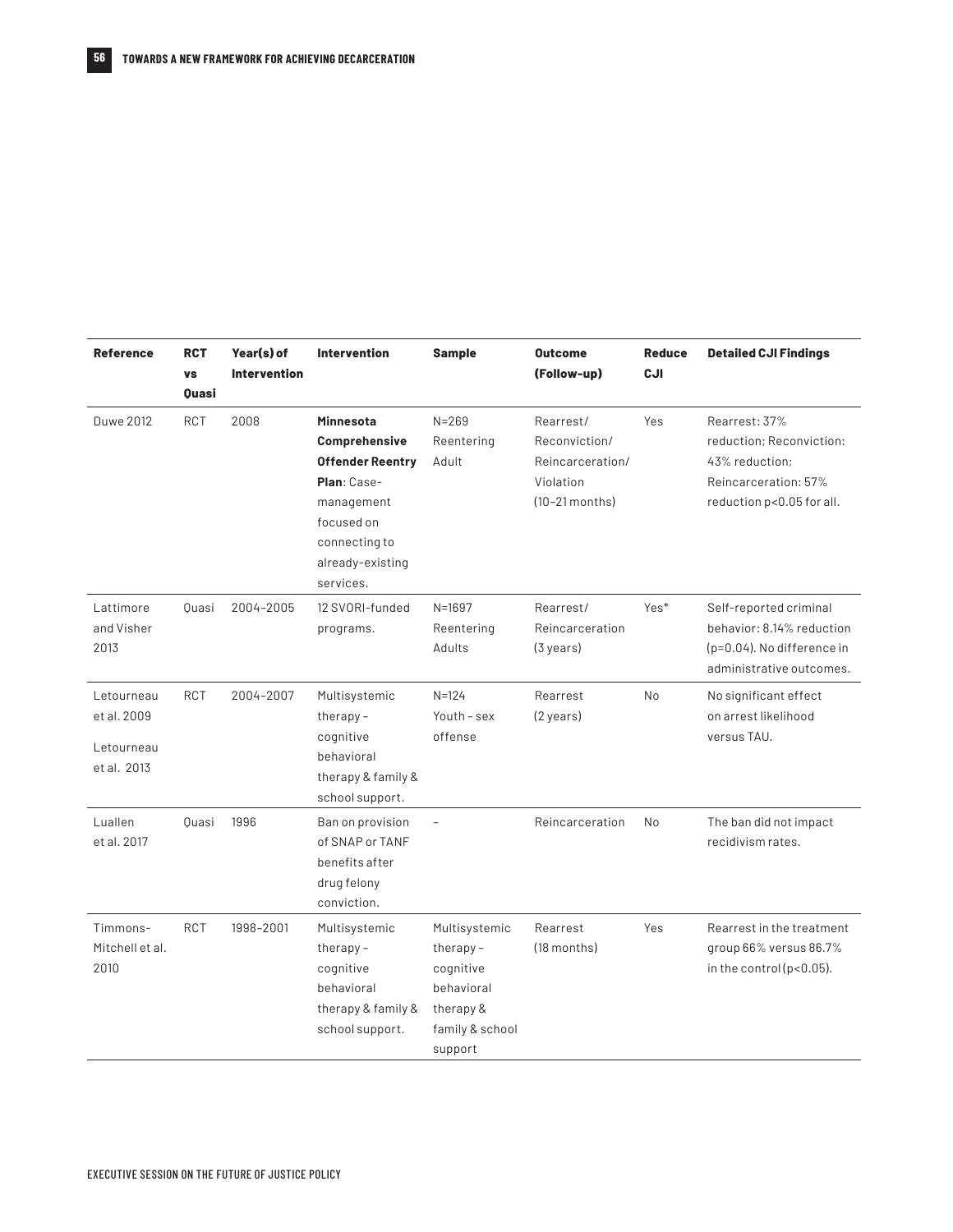| <b>Reference</b>        | <b>RCT</b><br><b>VS</b><br>Quasi | Year(s) of<br><b>Intervention</b> | <b>Intervention</b>                                                                                                                         | <b>Sample</b>                      | <b>Outcome</b><br>(Follow-up)      | <b>Reduce</b><br>CJI | <b>Detailed CJI Findings</b>                                                                                                                          |
|-------------------------|----------------------------------|-----------------------------------|---------------------------------------------------------------------------------------------------------------------------------------------|------------------------------------|------------------------------------|----------------------|-------------------------------------------------------------------------------------------------------------------------------------------------------|
| Veeh<br>et al. 2017     | Ouasi                            | 2006-2010                         | <b>SVORI programs:</b><br>in-prison<br>programing &<br>case management<br>post-release.                                                     | $N = 934$<br>Incarcerated<br>Adult | Reconviction/<br>Reincarceration   | Yes                  | Reconviction: 55%<br>reduction ( $p<0.001$ ); No<br>difference in any return<br>to prison.                                                            |
| Zhang and<br>Zhang 2005 | <b>RCT</b>                       | 1999-2001                         | <b>Repeat Offender</b><br><b>Prevention</b><br><b>Project</b> - soft<br>skills building &<br>mental health/<br>substance<br>abuse programs. | Youth                              | Rerrest/<br>Violation<br>(2 years) | Yes                  | Rearrest: 9.8% reduction<br>at 6 months, but not<br>significant at 18 months<br>$(p<0.05)$ . No difference<br>between group in rate<br>of violations. |

\* indicates soft positive findings, meaning that the intervention reduced CJI only for specific sub-samples.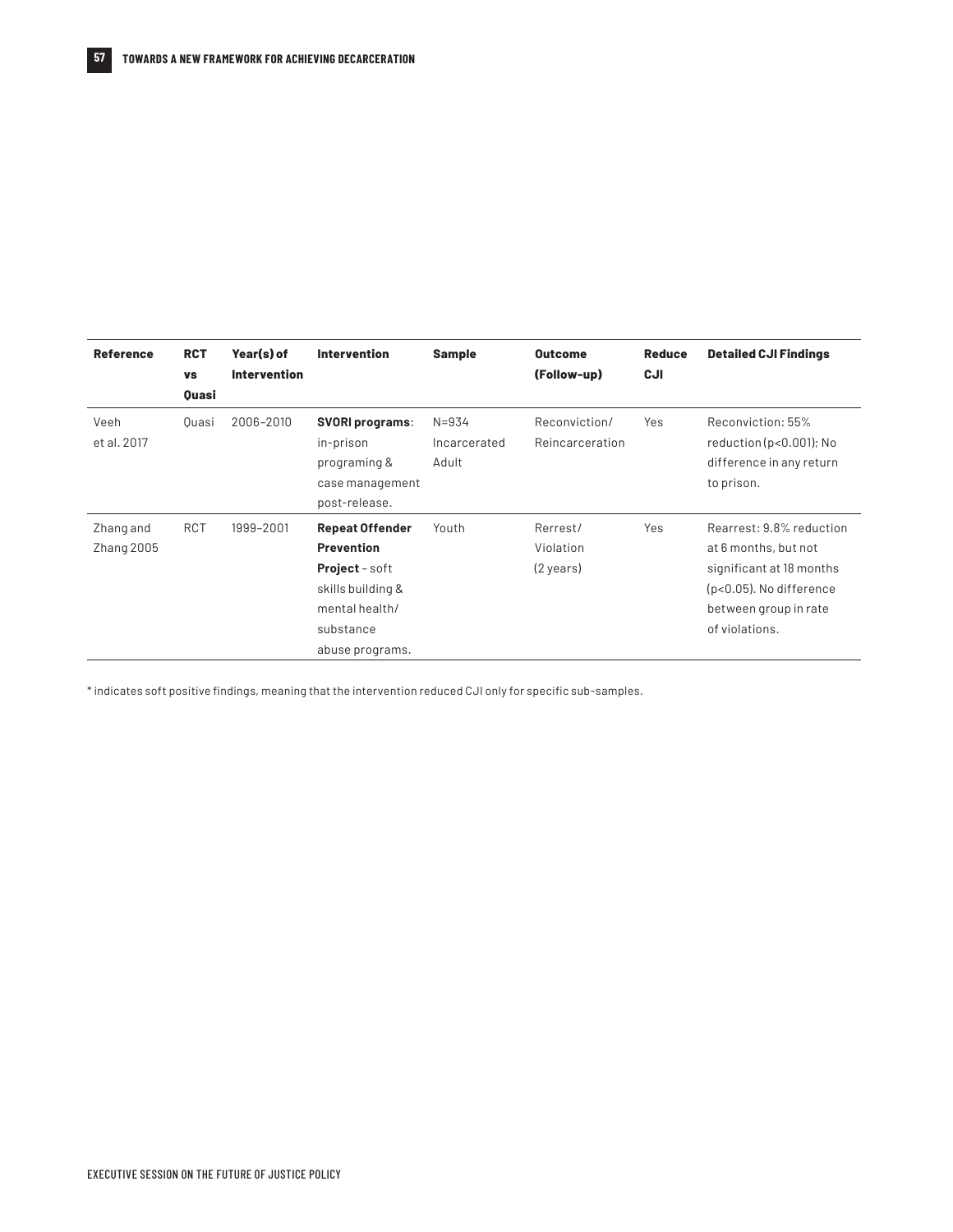

#### **FIGURE 2**

**Interventions that reduced criminal justice involvement: a life cycle**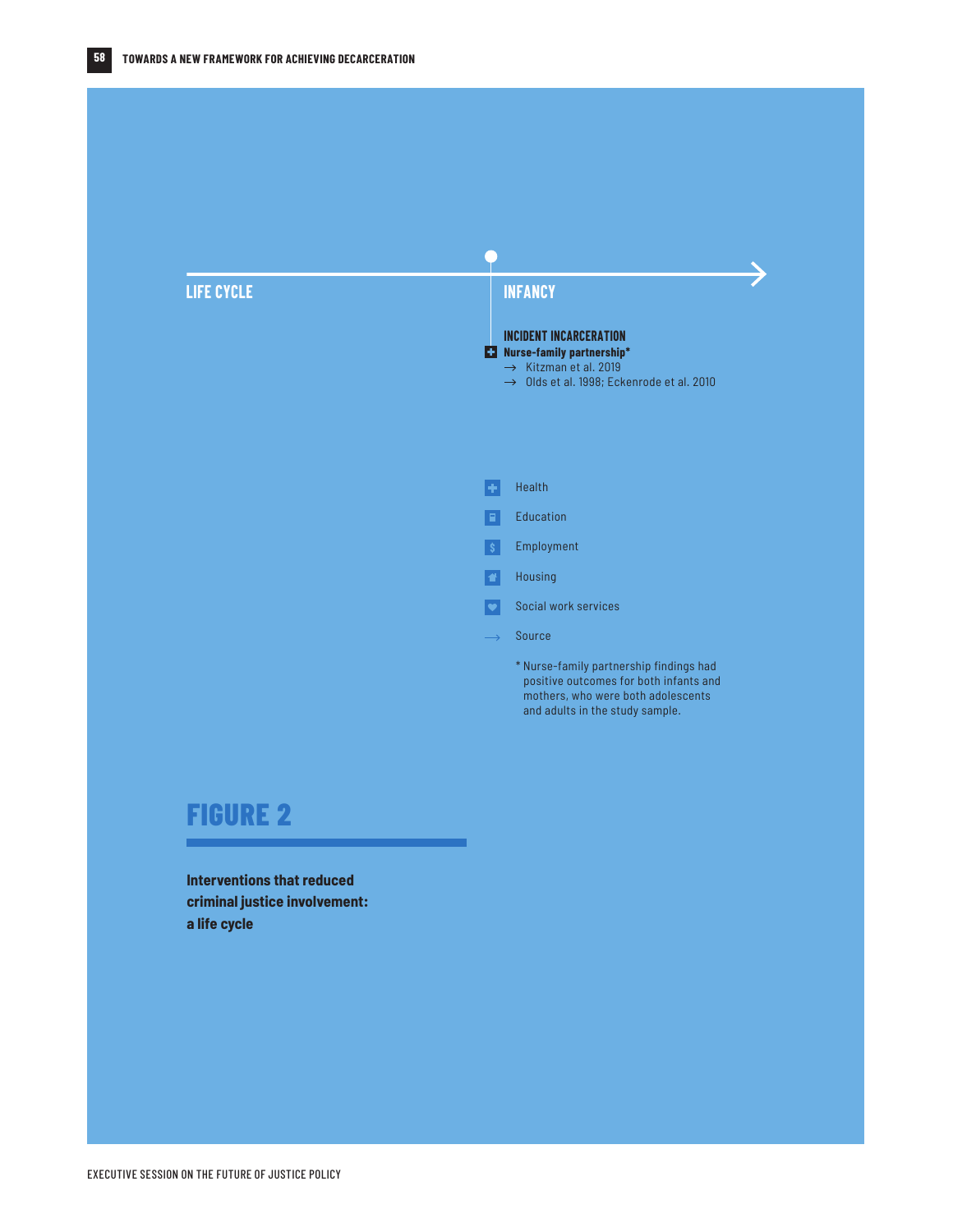

EXECUTIVE SESSION ON THE FUTURE OF JUSTICE POLICY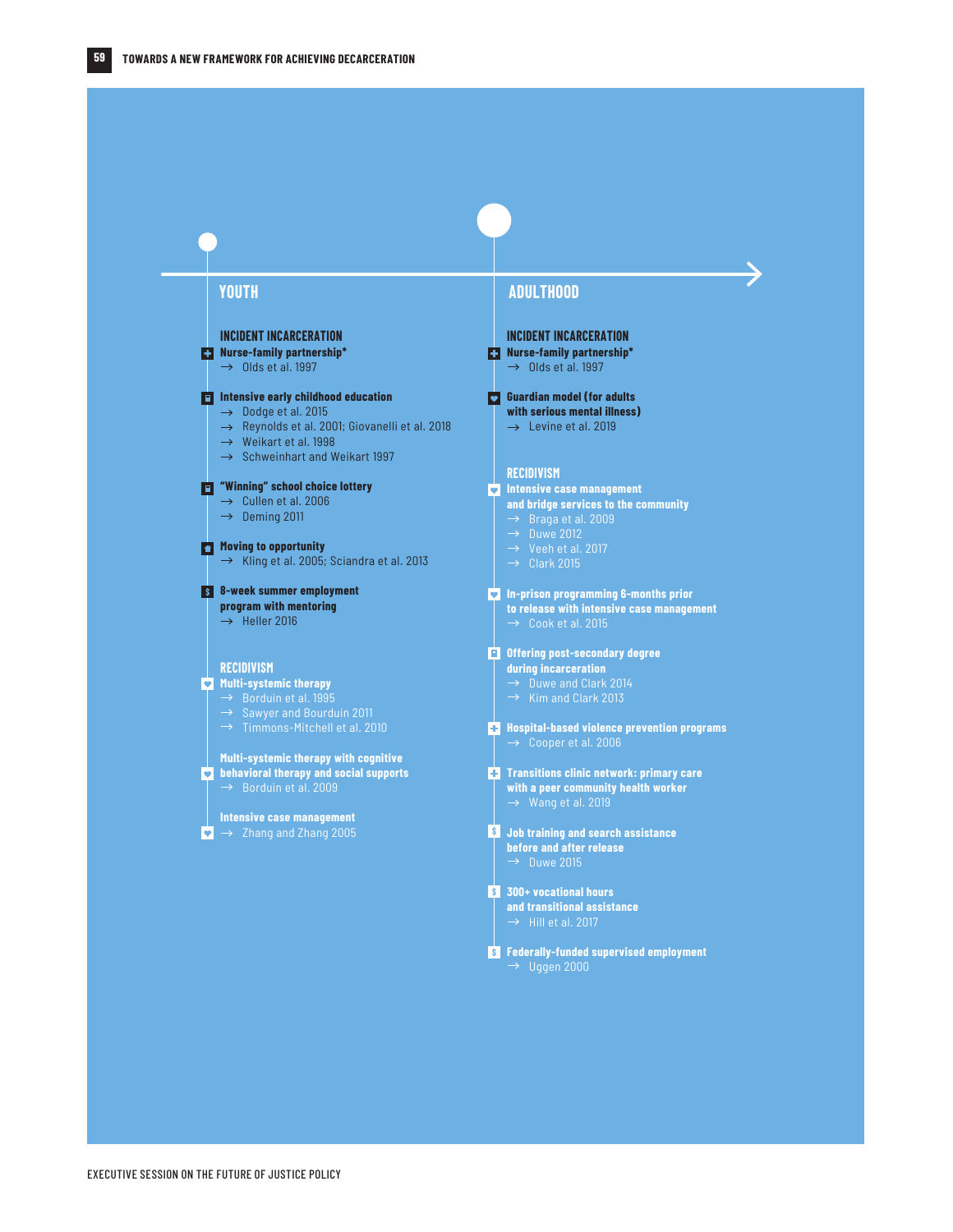# **OVERARCHING THEMES AND TAKE-AWAYS**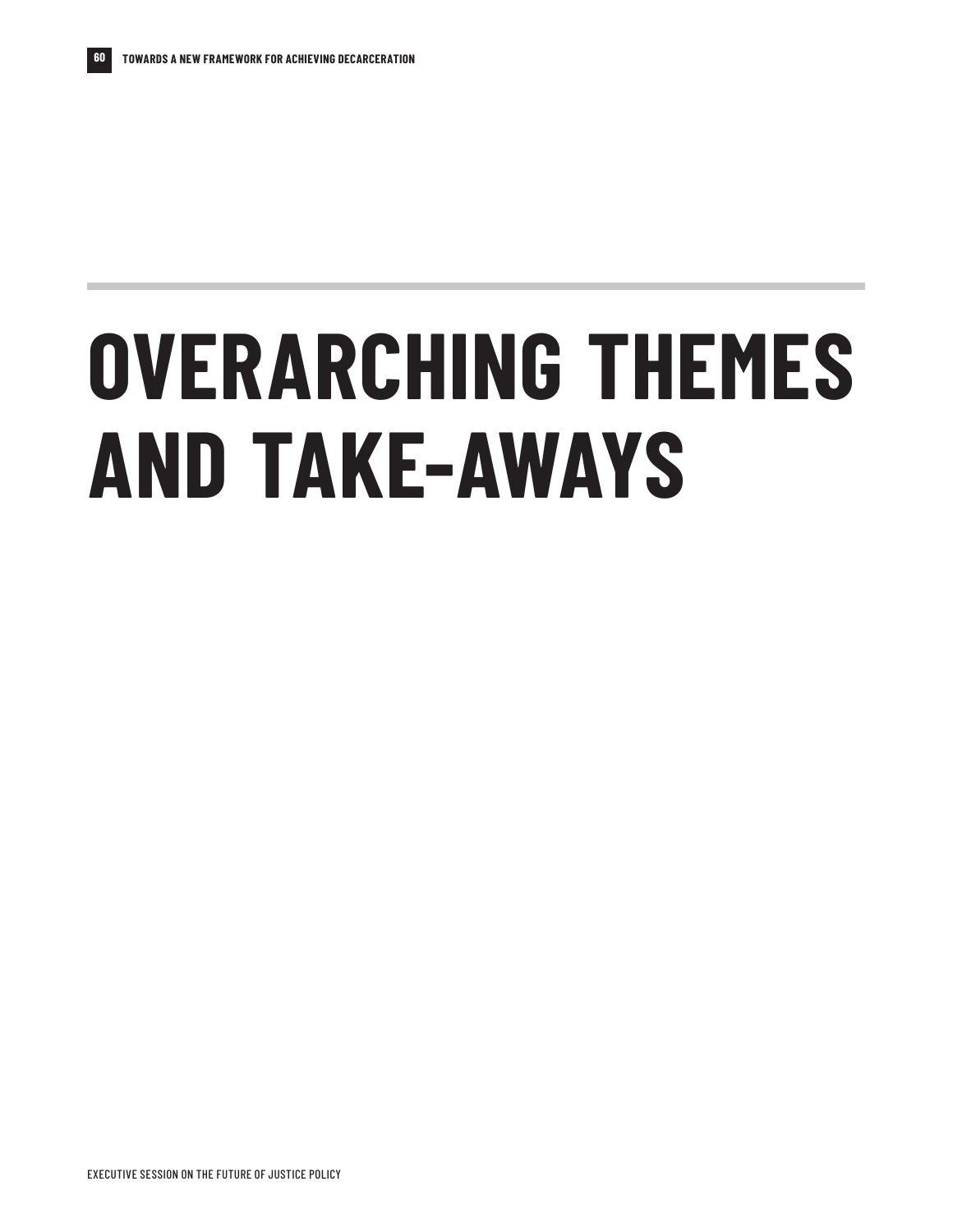# **As a nation, we have collectively struggled to imagine alternative solutions to crime or interpersonal harm other than correctional punishment (Davis 2005).**

As the prison populations continue to decline, we hope this review contributes to an important discourse about the relationship between our societal responsibility to undo the harms of mass incarceration and builds support for effective community investments, even more so for bolstering the imagination for societal programs not yet implemented. As the public health and medical community and general public has come together

in the past few decades to transform prevention and treatment of heart disease with great success, investigators and policy makers must reevaluate our efforts for innovative and imaginative societal programs, paving a new approach to sustainable decarceration. Here, we outline seven take-home points to inform future efforts.

# **WHAT WORKS**

#### **1. INTERVENTIONS WITH INTERGENERATIONAL IMPACT SUPPORT DECARCERATION.**

The impacts of community investment may span generations, creating a reinforcing cycle that contributes to a safe and thriving community. This hypothesis is most strongly supported by the Nurse Family Partnership, from which benefits

to children were documented almost two decades after birth, although the intervention did not last beyond the first two years of life. Formal statistical mediation analyses suggest that the intervention was successful in that it empowered mothers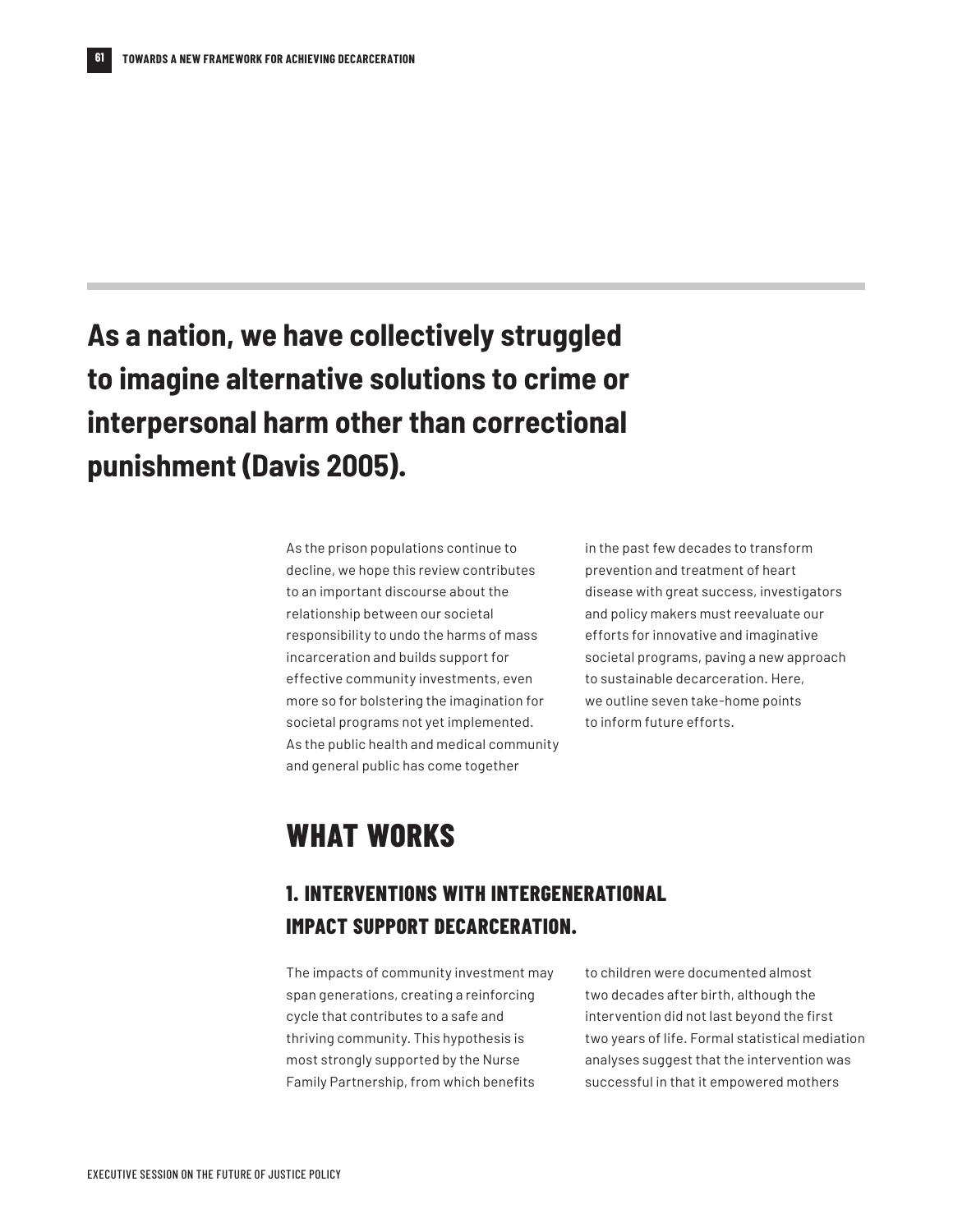#### **THE SUCCESSFUL PROGRAMS IDENTIFIED IN THIS REVIEW CONSISTENTLY PROVIDED A VERY HIGH LEVEL OF MATERIAL WELL-BEING.**

by way of family planning and economic relief, which could benefit children by bolstering stability during their most formative years (Eckenrode et al. 2017). The path analysis of Children-Parent Center intervention—which provided intensive services to preschool-aged children and their parents—additionally found that reduced arrest rates in the treatment group were attributable to increased parental involvement (Reynolds et al. 2001;

Giovanelli et al. 2018). Other studies have suggested that investment in early childhood have effects on families including the following generation. The findings of these studies demand additional research into their potential broad-scale implementation, as well as the potential of enhancing parental support in other sectors.

#### **2. INTERVENTIONS WHICH PROMOTE INCOME STABILITY LEAD TO DECARCERATION AND, WHEN STUDIED, ARE ESSENTIALLY ALWAYS COST-SAVING.**

While no interventions directly targeted multiple domains (i.e., education and employment or social support and housing), several successful approaches promoted income stability, which may have allowed individuals to thrive across domains. We are particularly struck by the durable successes of investments in healthcare and education, which enable stability and promote educational development for children and young mothers, as seen in the evaluations of early education interventions and the Nurse-Family Partnership. A similar theme rang true for older adults involved in the criminal legal system, as evidenced by evaluations of post-secondary education and vocational training with employment

support: pathways offering potential for financial stability, employment opportunity, and educational development were most likely to generate successful interventions and reduce returns to incarceration. Since the initiation of this project, Congress has passed the American Families Act—which functions as a universal income for families with children with minimal means-testing or administrative barriers. Among the many benefits of this program, researchers should consider longer-term impacts.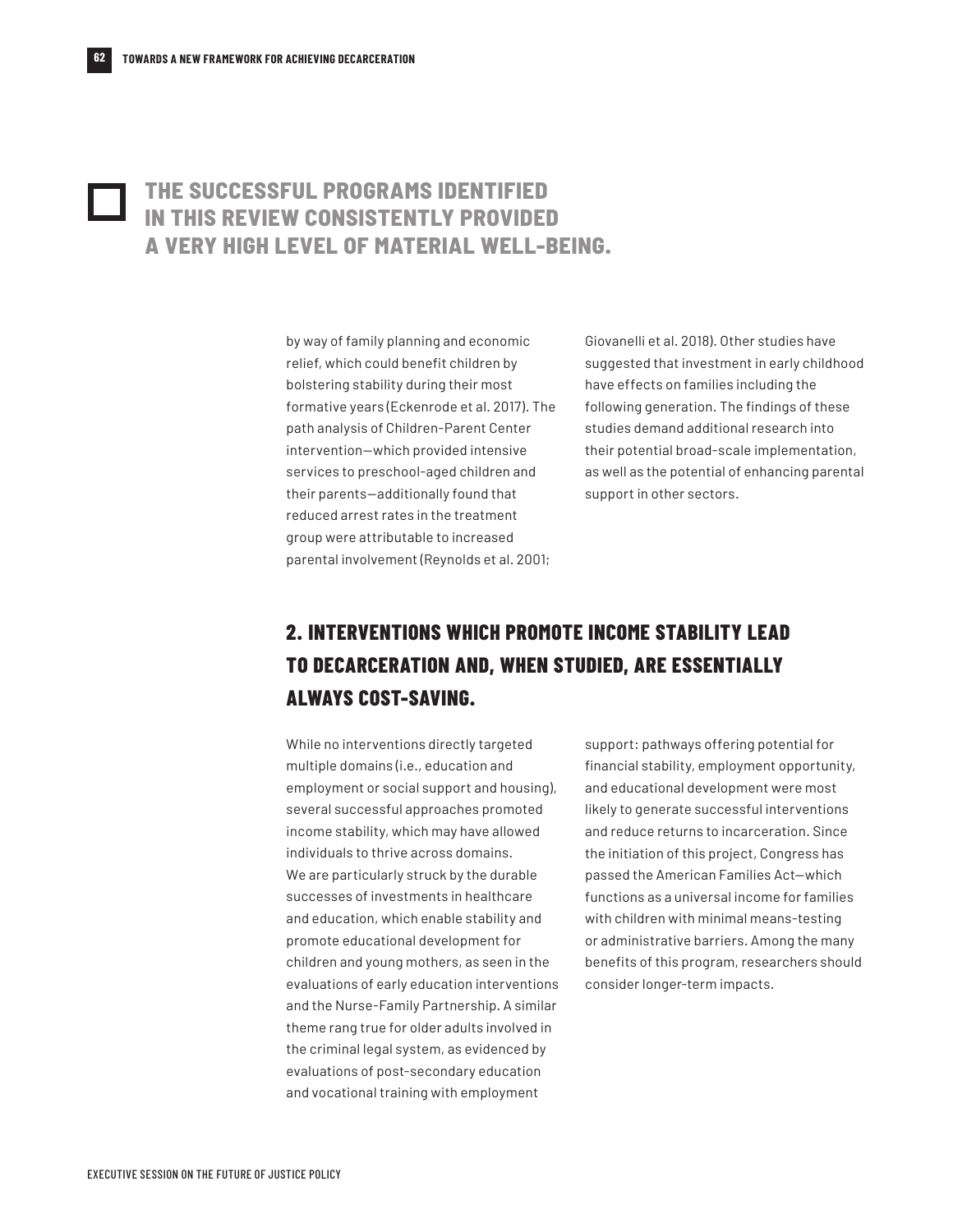#### **3. DOSE MATTERS: HIGHER IMPACT INTERVENTIONS ARE CONSISTENTLY MORE EFFECTIVE.**

The successful programs identified in this review consistently provided a very high level of material well-being. Employment interventions served as a prime example: minimum-wage employment programs have generally proven ineffective, while programs which open doors to a middleclass level of well-being through career jobs, good health care and lifestyle stability were substantially more successful. Similarly, the "lower-dose" educational interventions (high school equivalency programs) did not change recidivism outcomes, while secondary education

programs did. Importantly, while the data support "big dose" programs, the scale of these programs is often tiny compared to the cost of correctional operations. The results of this review suggest the need to study and implement larger, more sophisticated, and perhaps costlier interventions, potentially rivaling the national \$50 billion annual budget for incarceration.

#### **WHAT'S MISSING**

#### **1. TOO FEW STUDIES HAVE FOCUSED ON DECARCERATION.**

We identified only 43 experiments focused on decarceration outcomes—standing in sharp contrast to the tens of thousands of trials on cardiovascular disease outcomes, or even to the hundreds of clusterrandomized community-based trials for reducing heart disease. The conspicuous lack of well-researched solutions for achieving decarceration may be due in part to innate biases regarding research of this

nature. As Berkowitz and Kangovi argue, the "social movement should not leave science behind" (Berkowitz and Kangovi 2020). The deep inhumanity of the criminal legal system, combined with powerful cognitive biases such as the sense that the best way to decarcerate is to just let people out of prison, create a natural and appropriate sense of moral urgency. This may result in a rush to implement policy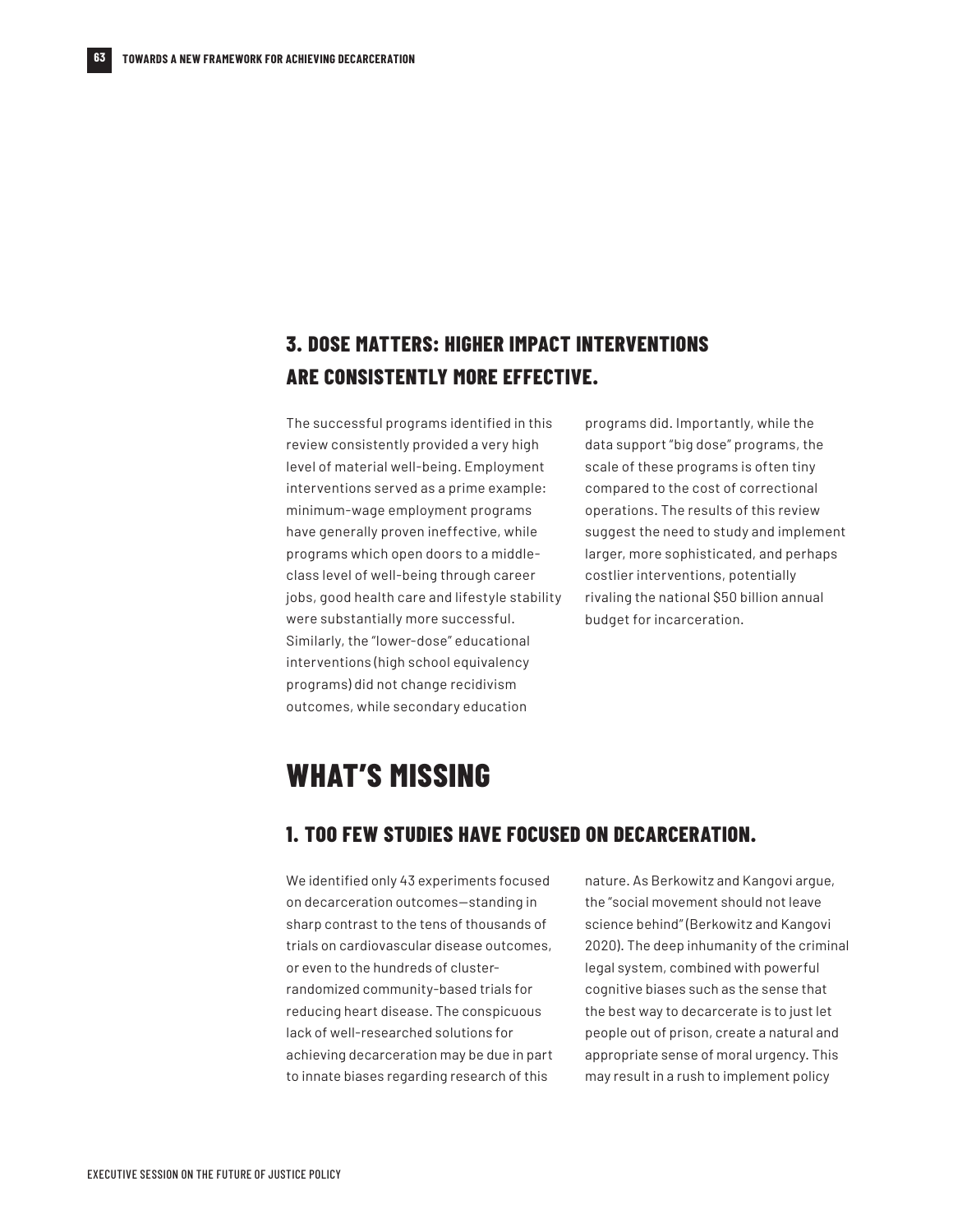without studying it. Berkowtiz and Kangovi go on to argue that familiarity bias might also be at play—while decision makers will yield to experts when considering new medications or gene therapy, they overestimate their own knowledge in everyday issues, such as food, housing, or the criminal legal system (Berkowitz and Kangovi 2020). Even though it doesn't take a clinical trial to reduce the size of the prison population, it may take one (or many) to work out the details of how best to do so.

High quality trials can also be conducted to study community interventions focused on decarceration thanks to the growing field of new sorts of trials: pragmatic

trials, cross-over designs, stepped wedge designs, and rapid cycle, randomized quality improvement trials. These can generate high-quality information for decision makers while respecting important ethical and practical considerations, including the need to release more people from correctional systems, thus better enabling community leaders to lead and make important decisions on how best to decarcerate. These studies can also provide important details about how best to implement decarceration and cost-benefit analysis.

#### **2. INTERVENTIONS WHICH EVEN INADVERTENTLY INCREASE CONTACT WITH COMMUNITY CORRECTIONS MAY PERPETUATE THE CYCLE OF RECIDIVISM.**

By definition, our review does not include interventions based in correctional programming; however, some interventions inadvertently or unexpectedly increased exposure to community correctional systems. When this occurred, assignment to the intervention was consistently associated with increased risk of return to the criminal legal system. Domino et al., who found that the receipt of mental health services after release from prison resulted in increased

risk of reincarceration for a technical violation (and not a new conviction), posited their findings suggest that "mental health treatment can function as a form of monitoring that increased likelihood of technical violations, particularly for individuals in parole or probation." Another example was the Washington State housing voucher study, which found no difference in recidivism between those in the voucher program versus historical controls, but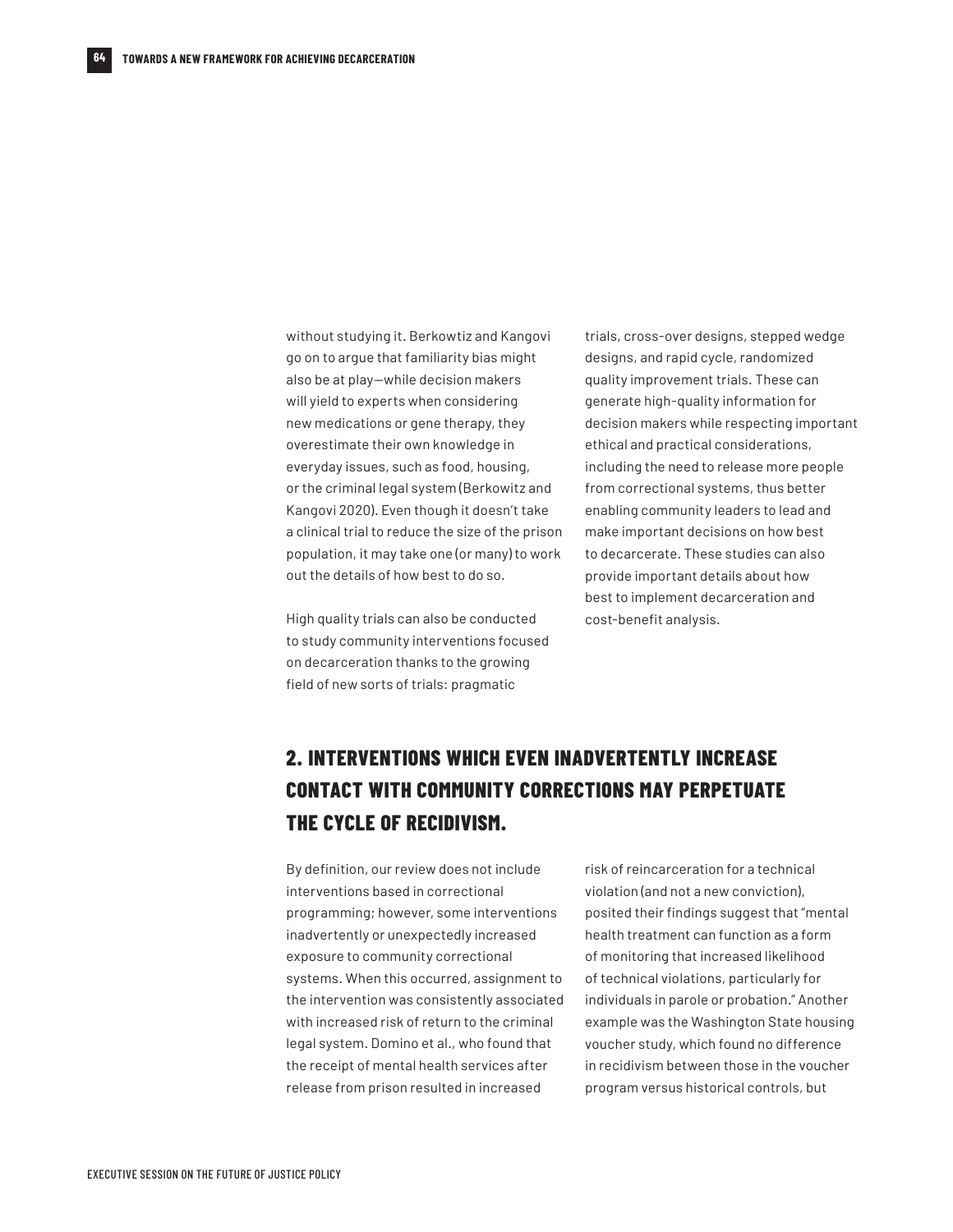those who received housing vouchers were subject to increased supervision requirements. The bulk of recidivism in this group was attributed to technical violations. Our review supports the assertion of many community activists that involvement of correctional agencies in community-supported decarceration efforts may, in fact, augment one's risk of returning back to the correctional system. Diligent efforts should be taken to avoid unintended contact.

#### **3. FUNDING STRUCTURES DO NOT SUPPORT LONG-TERM STUDIES OF DECARCERATION.**

Our synthesis of the studies' financing highlights another contributing explanation for the inadequate research information on decarceration: a dearth of durable funding sources. The most provocative studies in this review were implemented four to six decades ago, funded by government agencies. The current NIH and NIJ-funding mechanisms employ two-to-five-year research cycles. As is notable in our review, significantly more time is required—well over a decade to prove transformative results. The nature of the short grant cycles allows only for small scale interventions that may not be capable of producing meaningful change. Philanthropic organizations may often be willing to fund the evaluation component

of large interventional studies, but they are reluctant or unable to provide the resources needed for the interventions themselves. Significant and durable investment from government organizations such as the Departments of Education, Justice, Health and Human Services, and Housing and Urban Development (which funded the Moving to Opportunity intervention) will be required to create a robust body of research informing decarceration efforts and community investments.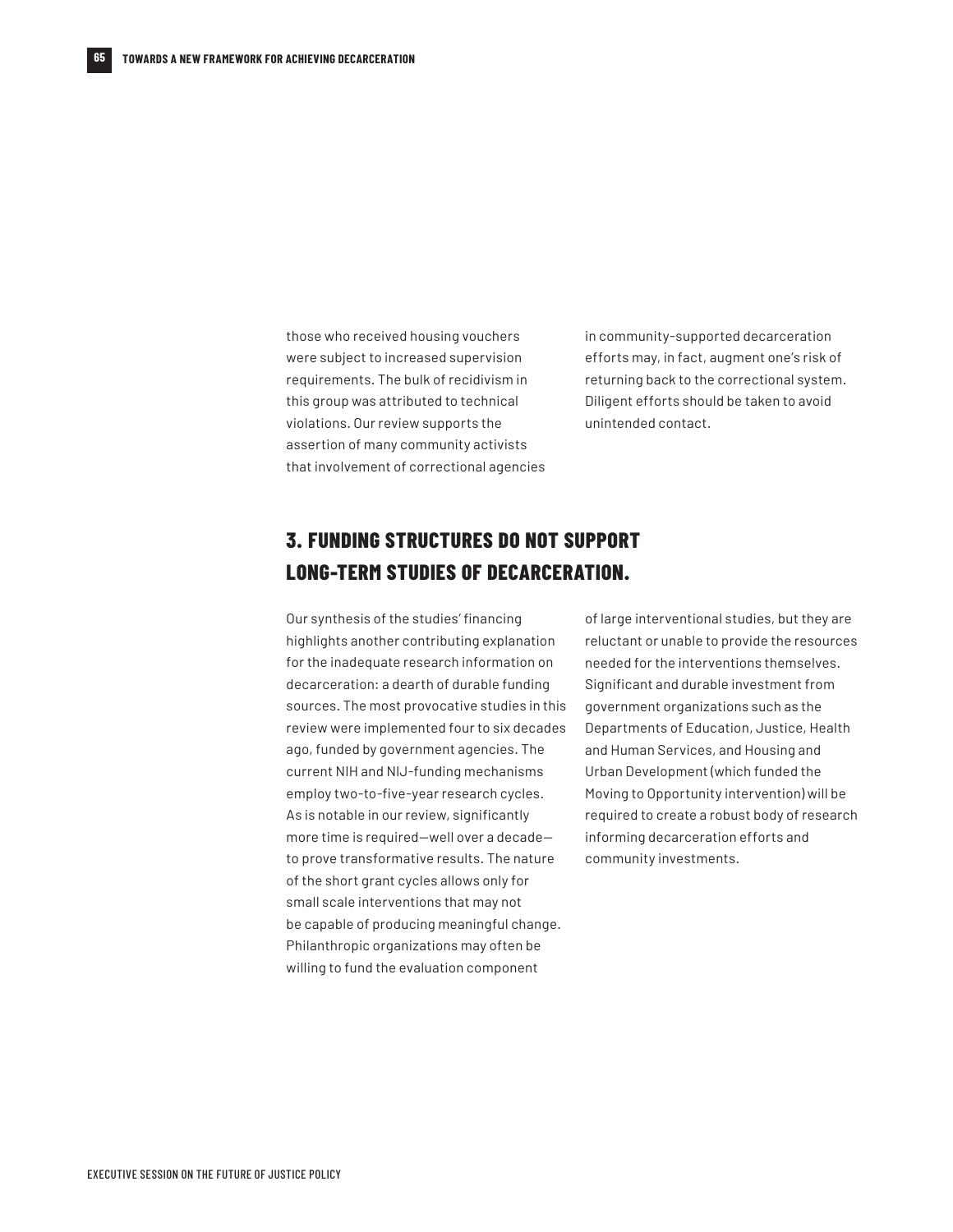#### **4. EFFICACIOUS INTERVENTIONS HAVE NOT BEEN IMPLEMENTED AT SCALE.**

Even among these 43 studied interventions, few have been scaled nationally. Our review identified several superior "treatments" that have faltered in broad implementation efforts. For example, studies have established the long-lasting benefits of the Nurse-Family Partnership for pregnant women and their children—of which reduced criminal legal involvement is among many. It is therefore surprising that there has been no wide-reaching effort to make this intervention the standard of care. Moreover, a RAND corporation analysis found a \$5.70 return for every dollar spent on intervention services for high-risk mothers (Karoly, Kilburn, and Cannon 2005). The national network of NFP organizations reports providing care to 330,000 women (Nurse-Family Partnership 2021). While this is a large number, given that hundreds of thousands

of live births to low-income women occur annually in the United States, it is clear that far more women and children can and should be reached. To our knowledge, one state—Michigan—provides similar services to pregnant low-income women under its Medicaid services. In contrast, coverage for lactation services and breastfeeding supplies—which are recommended by the U.S. Preventive Services Task Force is federally mandated under Medicaid expansion. Such a mandate for home nursing services could have transformative effects (Ranji, Gomez, and Salganicofff 2021).

**WHAT WOULD THESE STUDIES HAVE LOOKED LIKE IF PEOPLE WHO HAD BEEN INCARCERATED OR COMMUNITIES IMPACTED BY MASS INCARCERATION HAD BEEN INVOLVED IN STUDY DESIGN, IMPLEMENTATION, AND ANALYSIS FROM THE BEGINNING?**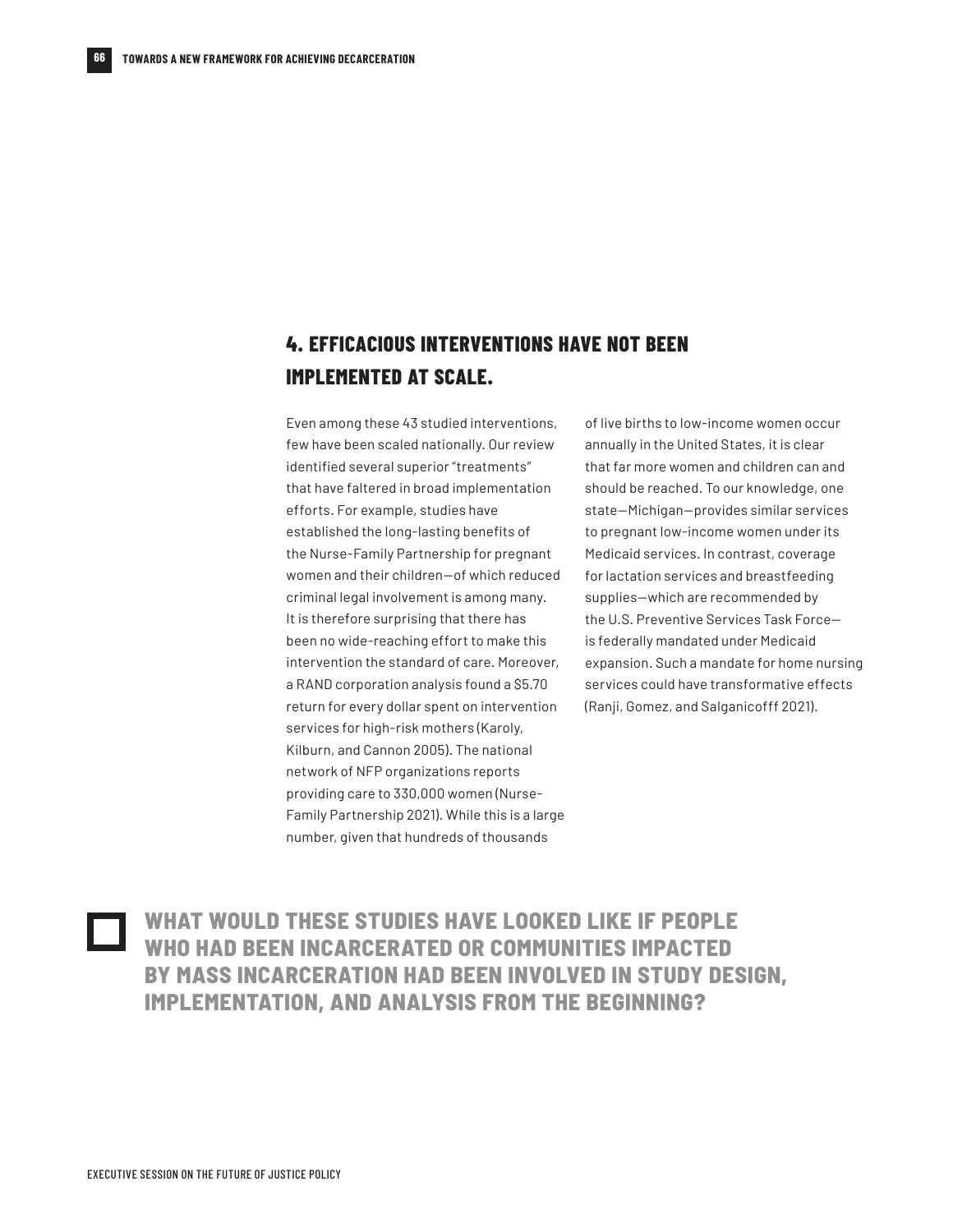#### **5. STAKEHOLDERS, PARTICULARLY SYSTEM-IMPACTED PEOPLE, HAVE NOT BEEN INCLUDED IN EITHER RESEARCH DESIGN CREATION OR FUNDING DECISION-MAKING FOR STUDIES.**

Importantly, key stakeholders, especially those who have been incarcerated and their families, have often been omitted from the process of research question development, study execution, and data analysis and dissemination. This is true of both studies of incident incarceration and recidivism. What would these studies have looked like if people who had been incarcerated or communities impacted by mass incarceration had been involved in study design, implementation, and analysis from the beginning? For instance, if affected community members had a say in designing the Moving to Opportunity study, would there have been less emphasis placed on "moving" and more on place-based revitalization? Many participants who moved reported decreased access to transportation and social isolation after they were provided housing in a new location. It is possible that community revitalization efforts may

be preferred over interventions requiring subjects to leave their own communities. Such questions cannot be asked without inviting the people most impacted by the findings into the study design process. System-involved stakeholders have been key to developing a handful of reentry initiatives, including the Transitions Clinic Network programs, studied in our review. But more needs to be done. Centering interventions around those with lived experience adds crucial insight into what works and what does not, creates opportunities for meaningful work for those with direct experience, and may build trust in communities where generations of neglect and harmful actions have built a foundation of earned distrust (Israel, Schulz, Parker, and Becker 2008).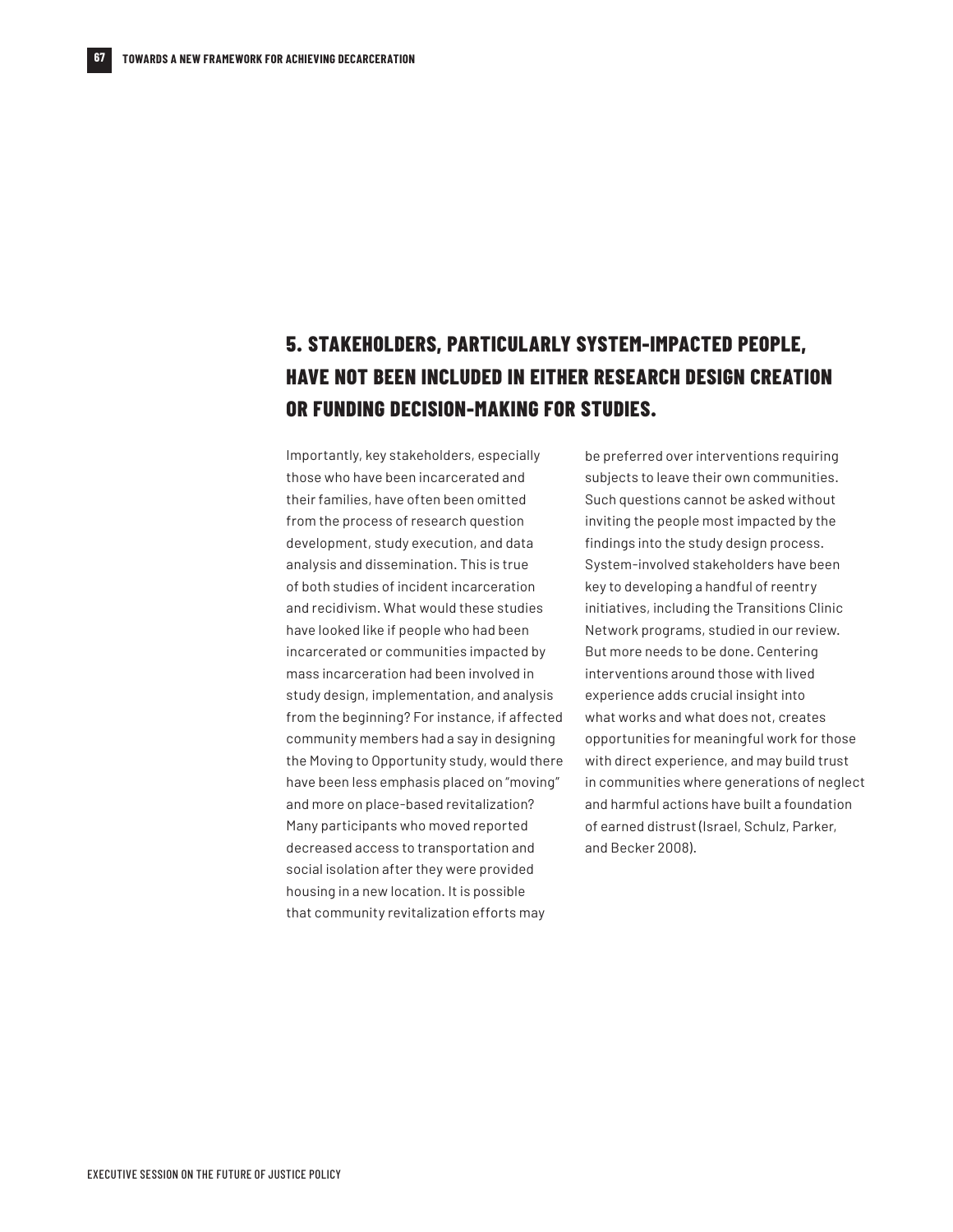# **LIMITATIONS OF THIS REVIEW**

The framing of this review—analyzing interventions outside of correctional operation—inherently omits a substantial amount of research examining corrections programming. We chose to study only those interventions operating outside of the criminal legal systems because prior research suggests that programs that run within this system function largely as a net-widening effect, increasingly likelihood of incarceration or community surveillance with little benefit to public safety (Butts and Schiraldi 2018, Aos, Miller, and Drake 2006). However, we acknowledge an extensive amount of research—indeed an entire field of study—has been devoted to studying the most effective ways to leverage correctional programming aimed at "rehabilitation" to reduce recidivism rates. In the 1990s, a team of psychologists identified the *risk-needsresponsivity* framework for correctional programming, which was designed to be adaptable to the criminogenic profile of the individual in an effort to optimize the rehabilitative benefit of the program

(Taxman and Marlowe 2006). The goal of such programs is to improve an individual's employability and social functioning upon returning to society, presuming that this will thereby reduce the likelihood that he or she will commit another crime. To this day, the model is considered the gold standard for correctional programming.

We additionally acknowledge several important experimental studies which could not be included here because they did not undergo peer-review. One example is the Center for Employment Opportunities, which provides jobs and other services to improve labor market potential for people on return home from prison, which has been shown to reduce incarceration by about 20 percent. CEO was evaluated experimentally, but results were never published using the peer-review process (Redcross, Millenky, Rudd, and Levshin 2012). This and other studies using different inclusion criteria than our review have identified mixed evidence about the effectiveness of various forms of transitional employment programs (Western 2008; Doleac 2018). Recidivism outcomes are particularly mixed; however, this does not bar the possibility of extracting useful details. The studies noted here all support our takeaway that dose matters: interventions which support participants to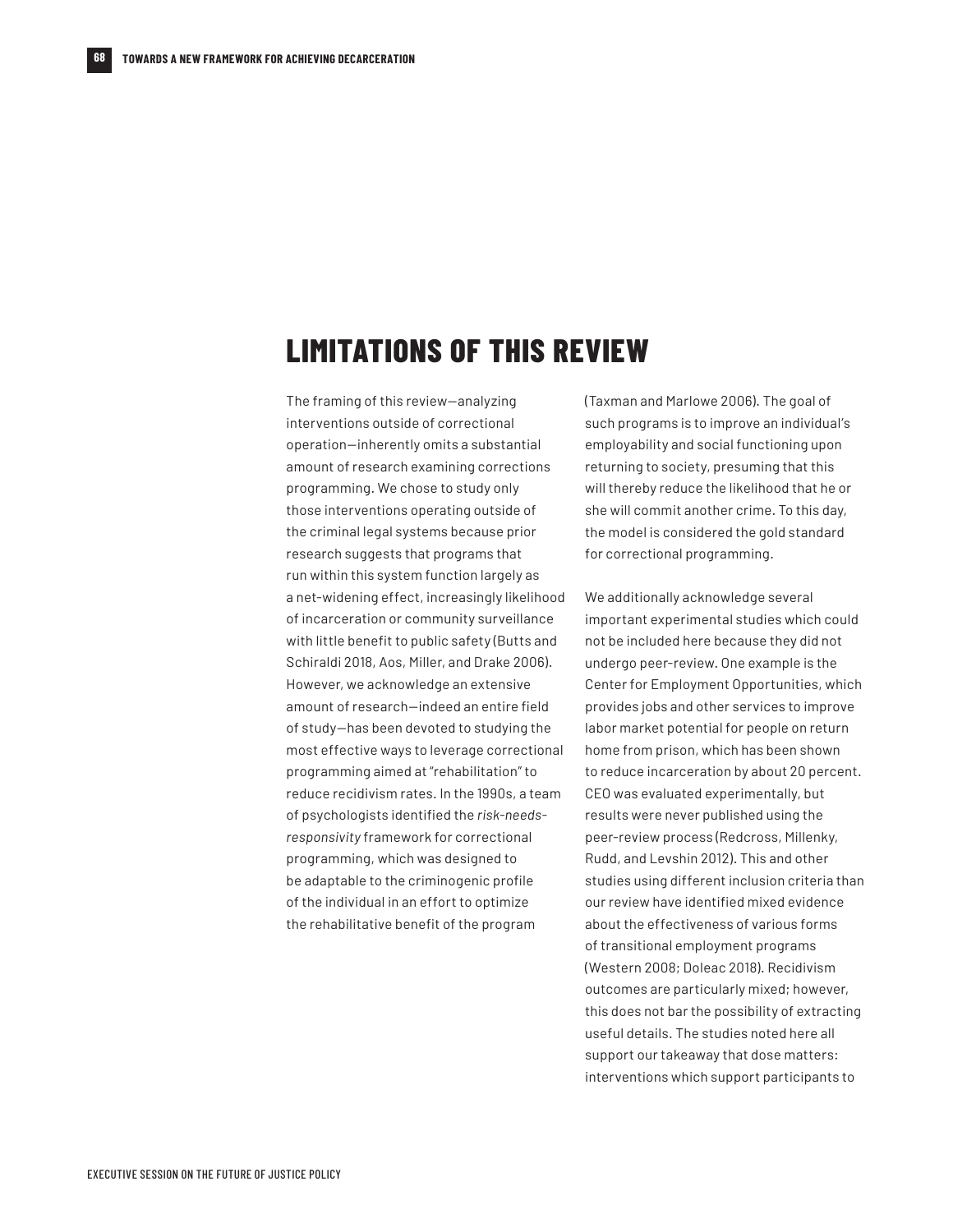greater levels of material stability are more effective. Additional working papers in the field of economics support our take-away that programs which enhance income stability reduce incarceration. Two federal policies, the Earned Income Tax Credit and the expansion of Medicaid as part of the Affordable Care Act, have been causally linked to reduced crime (Vogler 2017; He and Barkowski 2020; Lenhart 2021).

Further, because we only studied individual criminal legal involvement, we did not include several promising studies of interventions which reduced neighborhood-level crime rates, which may be important complements to our findings. Two recent reviews have nicely summed up such work, which includes neighborhood greening of vacant lots (shown to reduce violence and crime), as well as the violence interruption model, which targets the social fabric, employing community members to deescalate tension prior to violent acts (Butts, Gouvis Roman, Bostwick, and

Porter 2015; Kondo, Andreyeva, South, MacDonald, and Branas 2018). Finally, a recently reviewed quasi-experimentally designed study showed that housing repairs for low-income homeowner in Philadelphia reduced neighborhood crime (South, MacDonald, and Reina 2021). We highlight this important work as initiatives which are likely crucial complements to sustainable decarceration efforts.  $\square$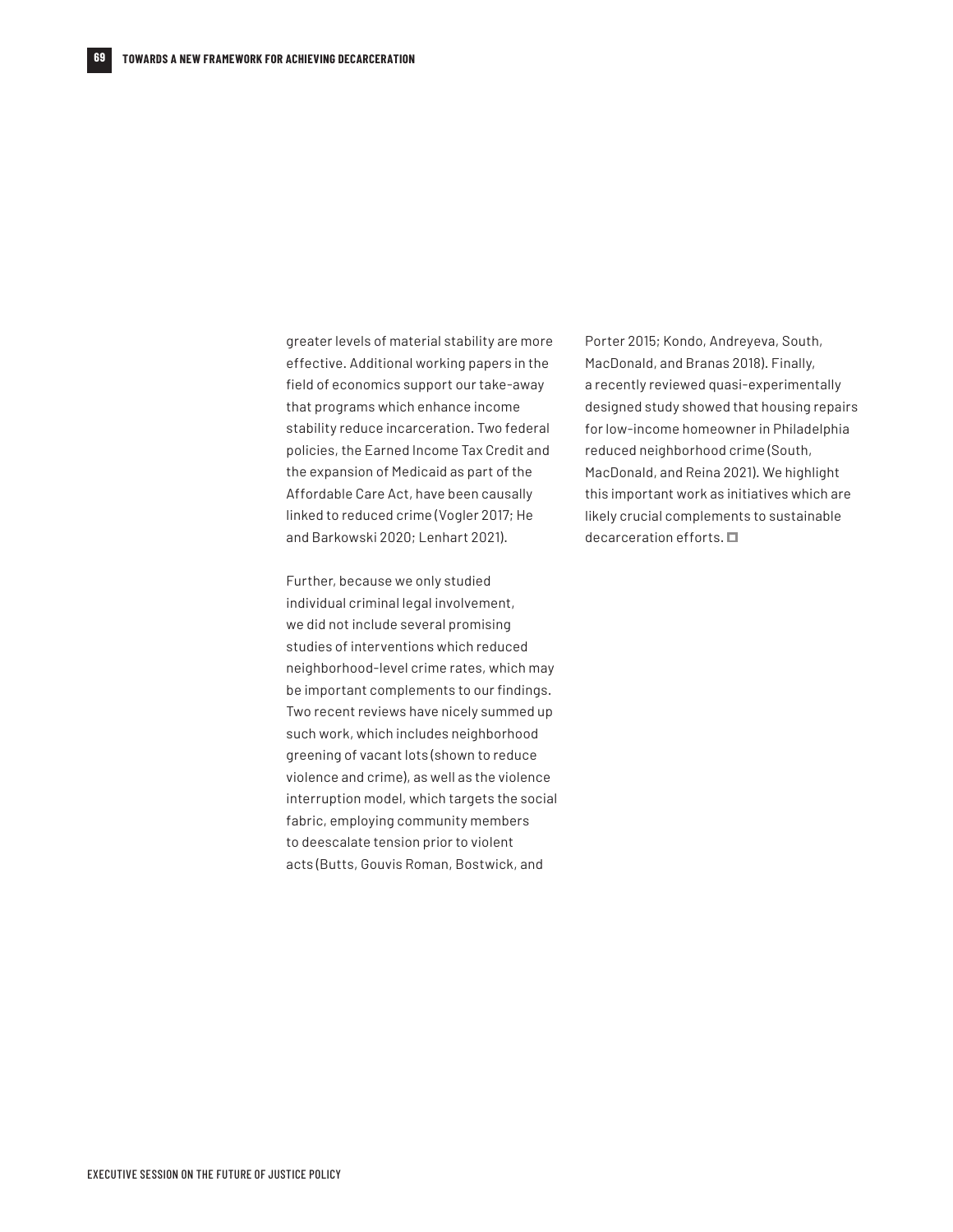# **CONCLUSION**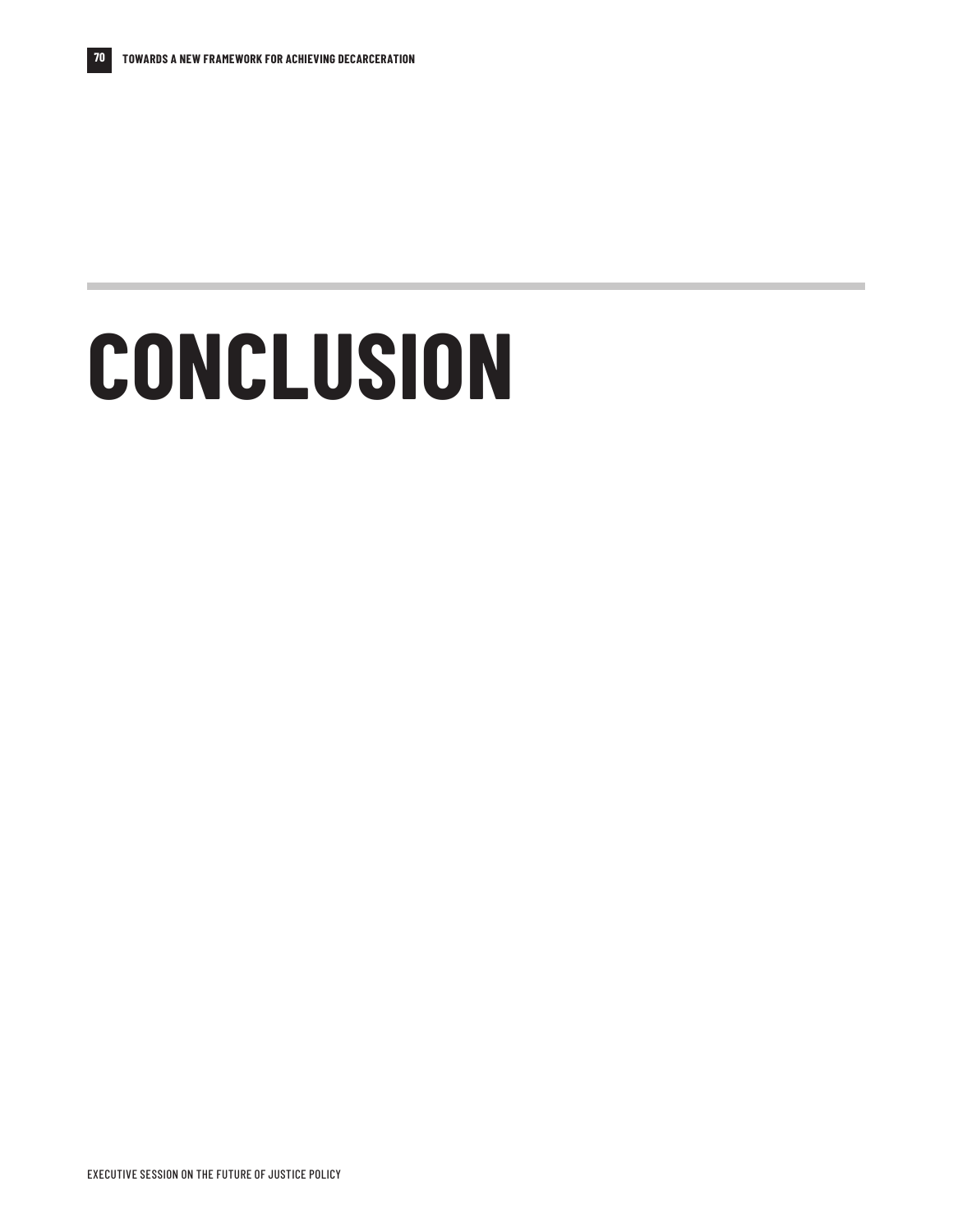To understand how to achieve permanent decarceration, we must ask the right questions and seek evidence-based answers. With this review, we hope to contribute to the existing academic framework for societal interventions that might complement urgently needed policy reform, allowing the United States to drastically reduce its carceral state. We identified promising interventions across multiple societal domains: investment in early education programs has strong experimental support, as does providing a college education to incarcerated students. The role of providing housing has been woefully understudied, but relocation to a safe neighborhood has long-lasting effects, and housing those who would otherwise be homeless upon release may be a safe and cost-effective strategy. Leveraging high touch-point areas of healthcare, such as primary care and the emergency department, to offer additional services or provide peer support is likely to help recently released persons stay in the community. Employment interventions when they open opportunities to meaningful careers and a livable wage– have strong experimental support. And finally, the use of social services care coordination, bridging from the carceral setting to the community,

as well as multisystemic therapy have a robust amount of literature supporting their role in the movement to decarcerate.

We emphasize that this compilation of research is only one part of what is needed to fully visualize the scope of a sustainable decarceration effort, detached entirely from the correctional control system and supported by thriving communities. Sustained commitment to funding, research, and political organizing will be required for their shape to fully materialize. Application of different scientific methodologies, including implementation science, systems science, and cluster randomized communitylevel interventions, will be needed. The scaffolding for decarceration has begun to take form, but careful additional attention and investment must be paid to complete its structure.  $\square$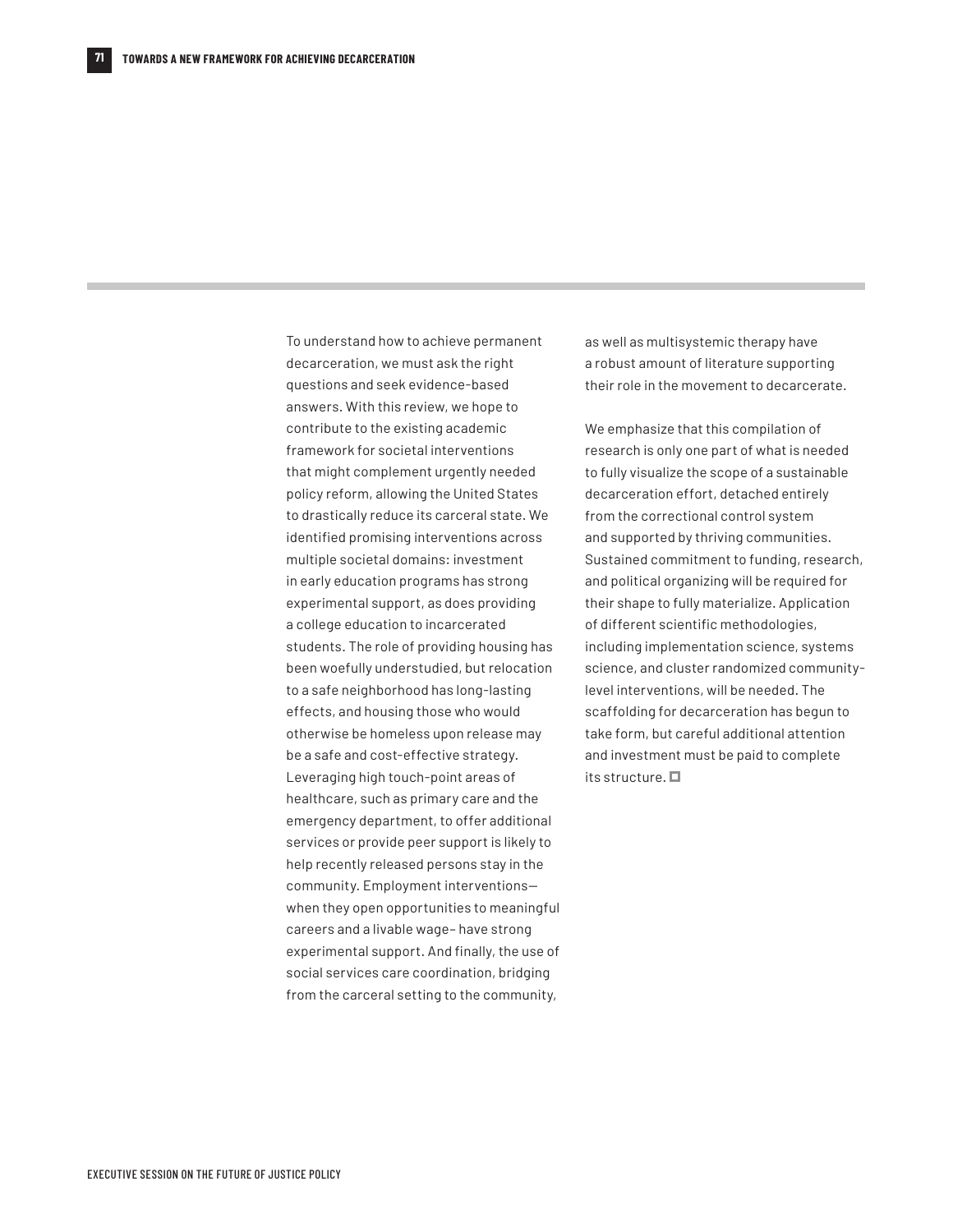### **ENDNOTES**

**1** See [pubmed.gov](http://pubmed.gov) and refine keyword "statin" search to RCTs only.

**2** Patients can determine likely statin benefits through online tools like [https://tools.acc.org/](https://tools.acc.org/ASCVD-Risk-Estimator-Plus/#!/calculate/estimate/) [ASCVD-Risk-Estimator-Plus/#!/](https://tools.acc.org/ASCVD-Risk-Estimator-Plus/#!/calculate/estimate/) [calculate/estimate.](https://tools.acc.org/ASCVD-Risk-Estimator-Plus/#!/calculate/estimate/)

**3** Due to the nature of the paper content—a discussion of a large swath of research literature—we do not continually cite references when they are discussed throughout a paragraph, but include parentheticals upon their first mention.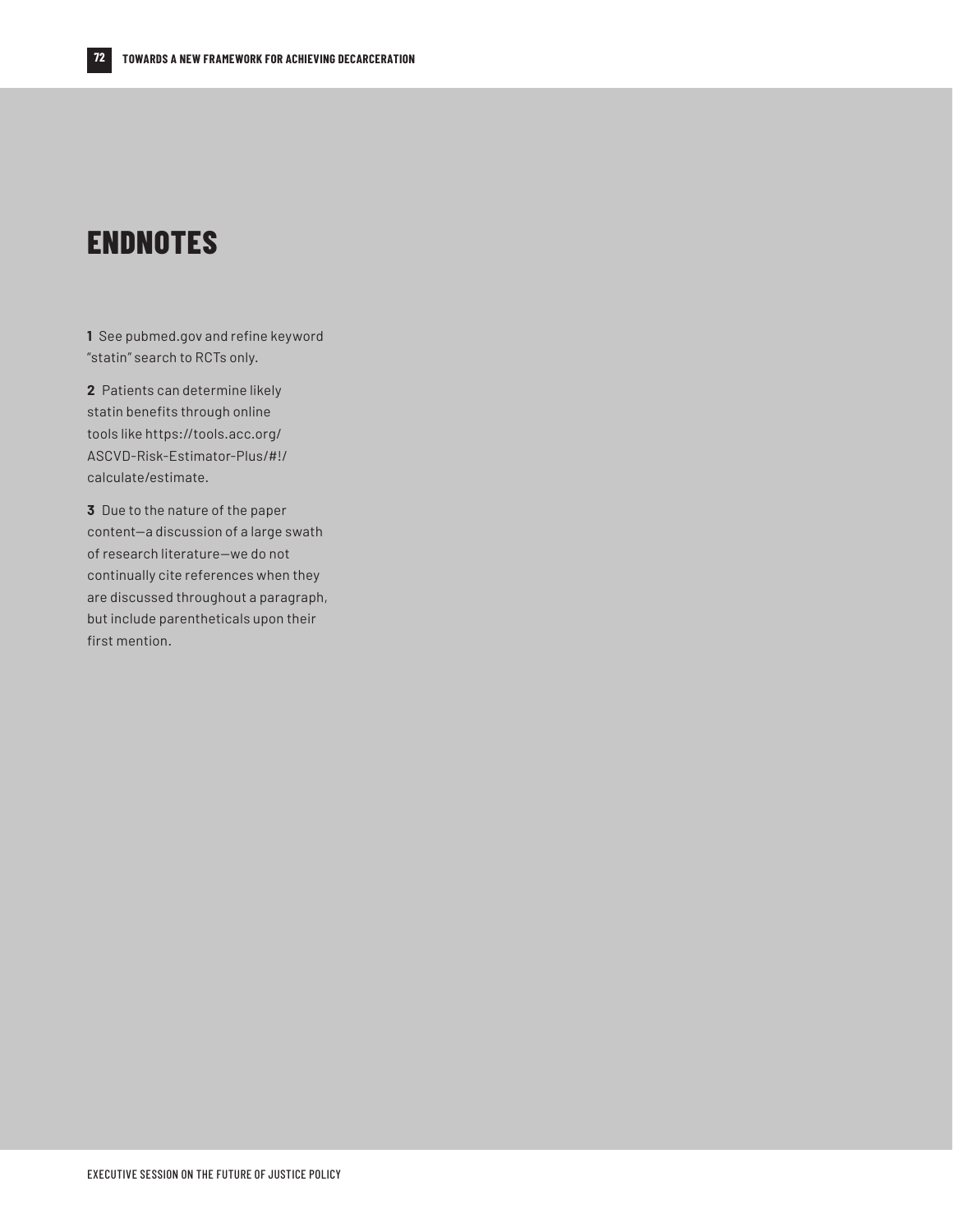## **REFERENCES**

Aos, Steve, Marna Miller, and Elizabeth Drake. 2006. "Evidence-Based Public Policy Options to Reduce Future Prison Construction, Criminal Justice Costs, and Crime Rates. Olympia, WA: Washington State Institute for Public Policy. Retrieved September 6, 2021 [\(www.wsipp.wa.gov/ReportFile/952/](https://www.wsipp.wa.gov/ReportFile/952/Wsipp_Evidence-Based-Public-Policy-Options-to-Reduce-Future-Prison-Construction-Criminal-Justice-Costs-and-Crime-Rates_Full-Report.pdf) [Wsipp\\_Evidence-Based-Public-Policy-](https://www.wsipp.wa.gov/ReportFile/952/Wsipp_Evidence-Based-Public-Policy-Options-to-Reduce-Future-Prison-Construction-Criminal-Justice-Costs-and-Crime-Rates_Full-Report.pdf)[Options-to-Reduce-Future-Prison-](https://www.wsipp.wa.gov/ReportFile/952/Wsipp_Evidence-Based-Public-Policy-Options-to-Reduce-Future-Prison-Construction-Criminal-Justice-Costs-and-Crime-Rates_Full-Report.pdf)[Construction-Criminal-Justice-Costs](https://www.wsipp.wa.gov/ReportFile/952/Wsipp_Evidence-Based-Public-Policy-Options-to-Reduce-Future-Prison-Construction-Criminal-Justice-Costs-and-Crime-Rates_Full-Report.pdf)[and-Crime-Rates\\_Full-Report.pdf\)](https://www.wsipp.wa.gov/ReportFile/952/Wsipp_Evidence-Based-Public-Policy-Options-to-Reduce-Future-Prison-Construction-Criminal-Justice-Costs-and-Crime-Rates_Full-Report.pdf).

Berkowitz, Seth A., and Shreya Kangovi. 2020. "Health Care's Social Movement Should Not Leave Science Behind." *Milbank Quarterly Opinion,* September 3. Retrieved June 21, 2021 [\(www.milbank.](https://www.milbank.org/quarterly/opinions/health-cares-social-movement-should-not-leave-science-behind/) [org/quarterly/opinions/health-cares](https://www.milbank.org/quarterly/opinions/health-cares-social-movement-should-not-leave-science-behind/)[social-movement-should-not-leave](https://www.milbank.org/quarterly/opinions/health-cares-social-movement-should-not-leave-science-behind/)[science-behind\)](https://www.milbank.org/quarterly/opinions/health-cares-social-movement-should-not-leave-science-behind/).

Binswanger, Ingrid A., Marc F. Stern, Richard a. Deyo, Patrick J. Heagerty, Allen Cheadle, Joann G. Elmore, and Thomas D. Koepsell. 2007. "Release from Prison – A High Risk of Death for Former Inmates." *New England Journal of Medicine* 356(2):157–165.

Bond, Gary R., Sunny Jung Kim, Deborah R. Becker, Sarah J. Swanson, Robert E. Drake, Izabela M. Krzos, Virginia V. Fraser, Sheila O'Neil, and Rochelle L. Frounfelker. 2015.

"A Controlled Trial of Supported Employment for People With Severe Mental Illness and Justice Involvement." *Psychiatric Services* 66:1027–1034.

Borduin, Charles M., Barton J. Mann, Lynn T. Cone, and Scott W. Henggeler. 1995. "Multisystemic Treatment of Serious Juvenile Offenders: Long-Term Prevention of Criminality and Violence." *Journal of Consulting and Clinical Psychology* 63(4):569–578.

Borduin, Charles M., Cindy M. Schaeffer, and Naamith Heiblum. 2009. "A Randomized Clinical Trial of Multisystemic Therapy With Juvenile Sexual Offenders: Effects on Youth Social Ecology and Criminal Activity." *Journal of Consulting and Clinical Psychology* 77(1):26–37.

Braga, Anthony A., Anne M. Piehl, and David Hureau. 2009. "Controlling Violent Offenders Released to the Community: An Evaluation of the Boston Reentry Initiative." *Journal of Research in Crime and Delinquency* 46(4):411–436.

Braslow, Joel T. and Luke Messac. 2018. "Medicalization and Demedicalization – A Gravely Disabled Homeless Man with Psychiatric Illness." *The New England Journal of Medicine* 379:1885–1888.

Butts, Jeffrey A., Caterina Gouvis Roman, Lindsay Bostwick, and Jeremy R. Porter. 2015. "Cure Violence: A Public Health Model to Reduce Gun Violence." *Annual Review of Public Health* 36:39–53.

Butts, Jeffrey A., and Vincent Schiraldi. 2018. "Recidivism Reconsidered: Preserving the Community Justice Mission of Community Corrections." Cambridge, MA: Executive Session on Community Corrections, Harvard Kennedy School. Retrieved September 6, 2021 ([https://academiccommons.](https://academiccommons.columbia.edu/doi/10.7916/d8-gky0-5x32) [columbia.edu/doi/10.7916/](https://academiccommons.columbia.edu/doi/10.7916/d8-gky0-5x32) [d8-gky0-5x32](https://academiccommons.columbia.edu/doi/10.7916/d8-gky0-5x32))

Californians for Safety and Justice. 2020. "Proposition 47 Issue Brief." Retrieved June 21, 2021 ([https://safeandjust.org/wp-content/](https://safeandjust.org/wp-content/uploads/Prop47-2020-12.3.2020..pdf) [uploads/Prop47–2020–12.3.2020.pdf\)](https://safeandjust.org/wp-content/uploads/Prop47-2020-12.3.2020..pdf).

Campbell, Frances A., Elizabeth P. Pungello, Margaret Burchinal, Kirsten Kainz, Yi Pan, Barbara H. Wasik, Oscar A. Barbarin, Joseph J. Sparling, Craig T. Ramey. 2012. *Developmental Psychology* 48(4):1033–1043.

Carney, Michelle M., and Frederick Buttell. 2003. "Reducing Juvenile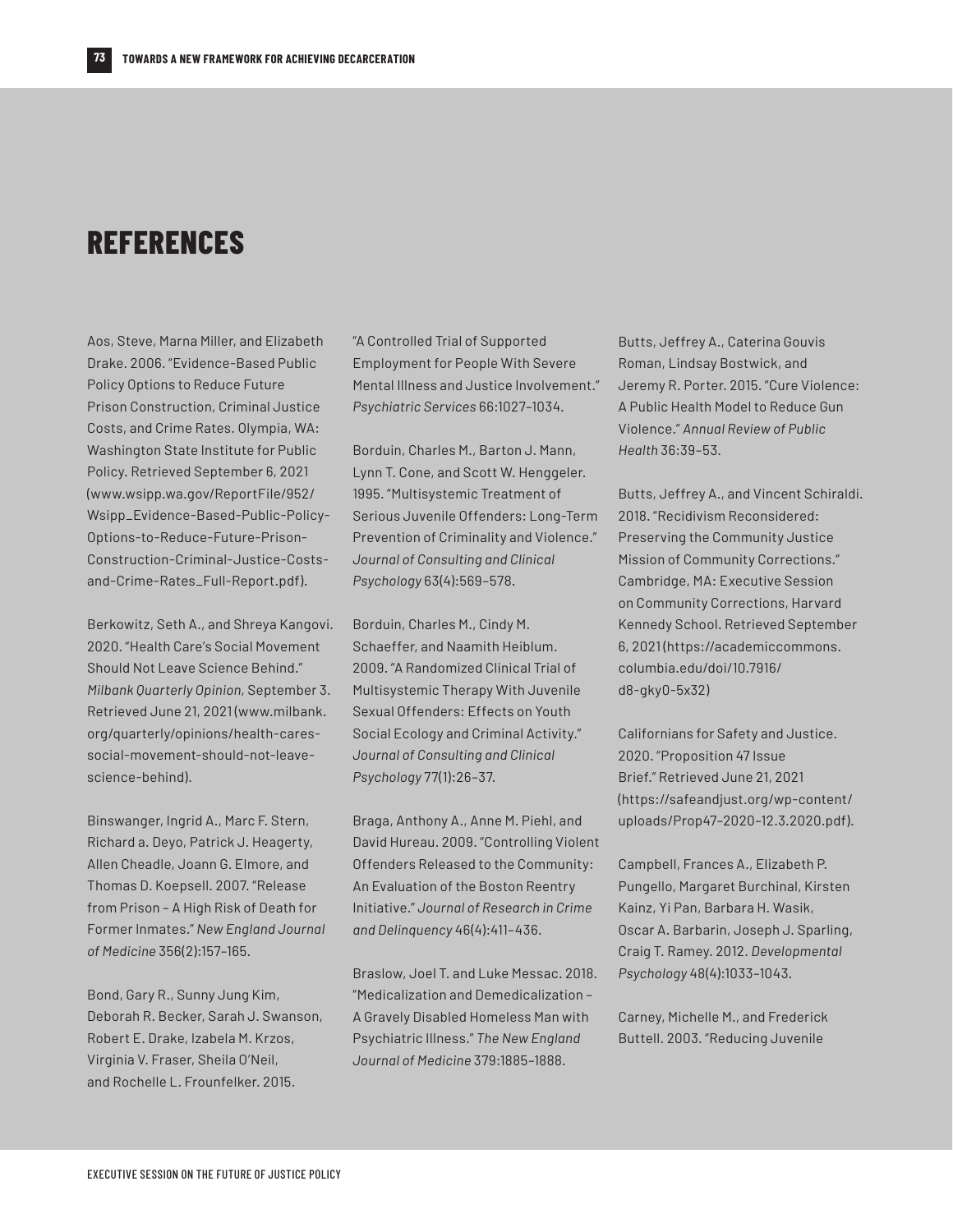Recidivism: Evaluating the Wraparound Services Model." *Research on Social Work Practice* 13(5):551–568.

Chaiyachati, Krisda H., Rebecca A. Hubbard, Alyssa Yeager,.Brian Mugo, Stephanie Lopez, Elizabeth Asch, Catherine Shi, Judy A. Shea, Roy Rosin, and David Grande. 2018. "Association of Rideshare-Based Transportation Services and Missed Primary Care Appointments: A Clinical Trial." *Journal of the American Medical Association Internal Medicine* 178(3):383–389.

Chettiar, Inimai, and Priya Raghavan. 2019. "Ending Mass Incarceration: Ideas from Today's Leaders." New York, NY: Brennan Center for Justice, New York University. Retrieved August 24, 2021 [\(www.brennancenter.org/](https://www.brennancenter.org/sites/default/files/2019-08/Report_EndingMassIncarceration_2.pdf) [sites/default/files/2019–08/Report\\_](https://www.brennancenter.org/sites/default/files/2019-08/Report_EndingMassIncarceration_2.pdf) [EndingMassIncarceration\\_2.pdf\)](https://www.brennancenter.org/sites/default/files/2019-08/Report_EndingMassIncarceration_2.pdf).

Chetty, Raj, Nathaniel Hendren, and Lawrence F. Katz. 2016. "The Effects of Exposure to Better Neighborhoods on Children: New Evidence from the Moving to Opportunity Experiment." *American Economic Review*  106(4):855–902.

Clark, Valerie A. 2014. "Making the most of second changes: an evaluation of Minnesota's high-risk revocation reduction reentry program." *Journal of Experimental Criminology* 11:193–215.

Cook, Philip J., Songman Kang, Anthony A. Braga, Jens Ludwig, and Mallory E. O'Brien. 2015. "An Experimental Evaluation of a Comprehensive Employment-Oriented Prisoner Re-entry Program." *Journal of Quantitative Criminology*  31:355–382.

Colorado Criminal Justice Reform Coalition. 2021. "Community Reinvestment in Colorado." Denver, CO: Colorado Criminal Justice Reform Coalition. Retrieved June 22, 2021 [\(www.ccjrc.org/wp-content/](https://www.ccjrc.org/wp-content/uploads/2021/04/April-2021-Community-Reinvestment-in-Colorado.pdf) [uploads/2021/04/April-2021-](https://www.ccjrc.org/wp-content/uploads/2021/04/April-2021-Community-Reinvestment-in-Colorado.pdf) [Community-Reinvestment-in-](https://www.ccjrc.org/wp-content/uploads/2021/04/April-2021-Community-Reinvestment-in-Colorado.pdf)[Colorado.pdf\)](https://www.ccjrc.org/wp-content/uploads/2021/04/April-2021-Community-Reinvestment-in-Colorado.pdf).

Cooper, Carnell, Dawn M. Eslinger, and Paul D. Stolley. 2006. "Hospital-based violence intervention programs work." *Journal of Trauma* 61(3):534–537.

Cullen, Julie Berry, Brian A. Jacob, and Steven Levitt. 2006. "The Effect of School Choice on Participants: Evidence from Randomized Lotteries." *Econometrica* 74(5):1191–1230.

Davis, Angela Y. 2005. *Are Prisons Obsolete?* New York: Seven Stories Press.

Deaton, Angus and Nancy Cartwright. 2018. "Understanding and misunderstanding randomized controlled trials." *Social Science & Medicine* 210:2–21.

Deming, David J. 2011. "Better Schools, Less Crime?" *Quarterly Journal of Economics* 126(4):2063–2115.

Dodge, Kenneth A., Karen L. Bierman, John D. Coie, Mark T. Greenberg, John E. Lochman, Robert J. McMahon, Ellen E Pinderhughes, and Conduct Problems Prevention Research Group. 2015. "Impact of early intervention on psychopathology, crime, and well-being at age 25." *American Journal of Psychiatry* 172(1):59–70.

Doleac, Jennifer L. 2018. "Strategies to Productively Reincorporate the Formerly-Incarcerated into Communities: A Review of the Literature." Bonn, DE: IZA Institute of Labor Economics. Retrieved June 28, 2021 ([http://ftp.iza.org/](http://ftp.iza.org/dp11646.pdf) [dp11646.pdf](http://ftp.iza.org/dp11646.pdf)).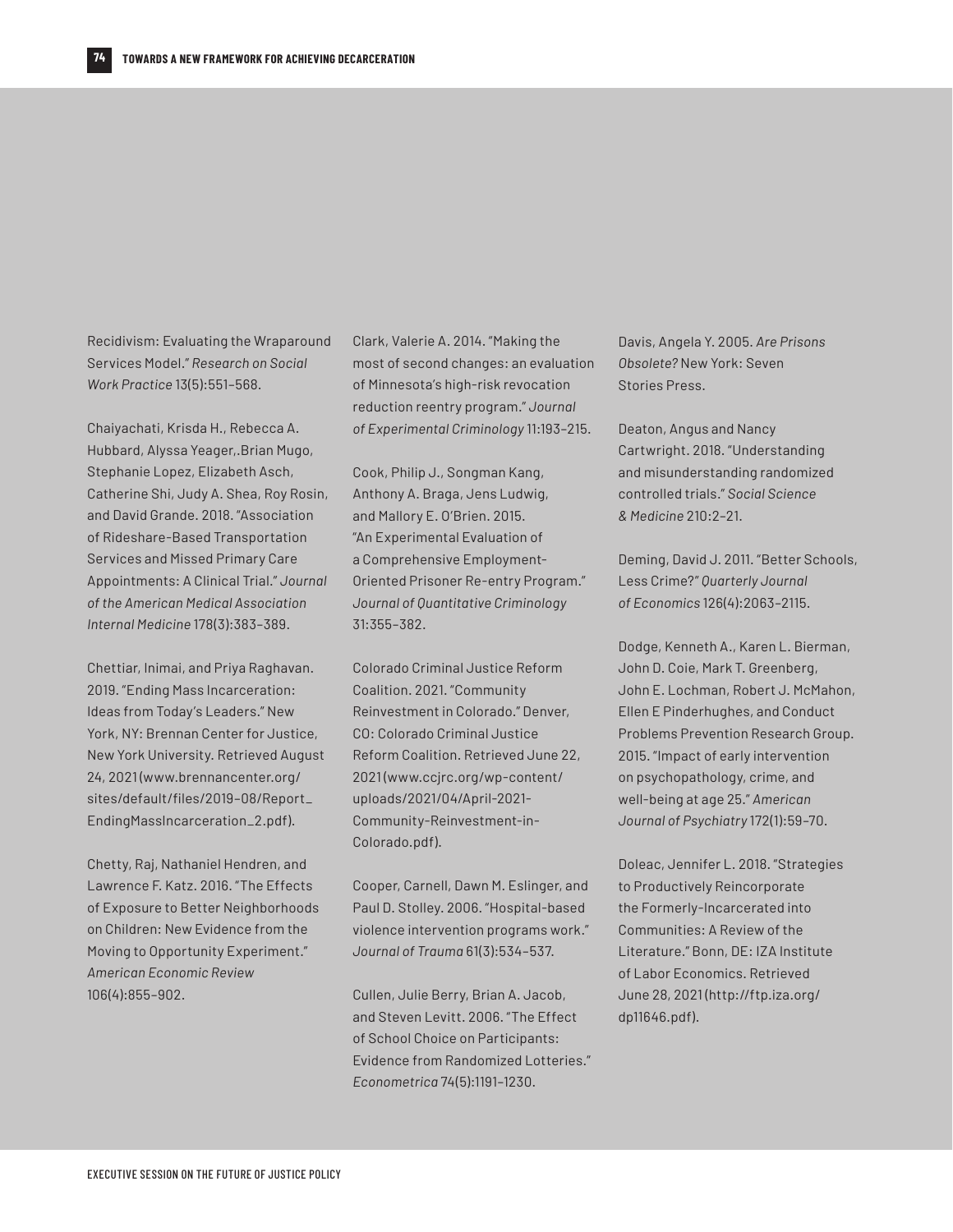Domino, Marisa Elena, Alex Gertner, Brigid Grabert, Gary S. Cuddeback, Trenita Childers, and Joseph P. Morrissey. 2019. "Do timely mental health services reduce re-incareration among prison releasees with severe mental illness?" *Health Services Research* 54(3):592–602.

Duwe, Grant. 2012. "Evaluating the Minnesota Comprehensive Offender Reentry Plan (MCORP): Results from a Randomized Experiment." *Justice Quarterly* 29(3):347–383.

Duwe, Grant. 2015. "An Outcome Evaluation of a Prison Work Release Program: Estimating Its Effects on Recidivism, Employment, and Cost Avoidance." *Criminal Justice Policy Review* 26(6):531–554.

Duwe, Grant and Valerie Clark. 2014. "The Effects of Prison-Based Educational Programming on Recidivism and Employment." *The Prison Journal* 94(4):454–478. Eckenrode, John, Mary Campa, Dennis W. Luckey, Charles R. Henderson, Jr., Robert Cole, Harriet Kitzman, Elizabeth Anson, Kimberly Sidora-Arcoleo, Jane Powers, and David L. Olds. 2010. "Long-term effects of prenatal and infancy nurse home visitation on the life course of youths: 19-year follow-up of a randomized trial." *Archives of Pediatric and Adolescent Medicine* 164(1):9–15.

Eckenrode, John, Mary Campa, Pamela Morris, Charles R. Henderson, Jr., Kerry Bolger, Harriet Kitzman, and David L. Olds. 2017. "The Prevention of Child Maltreatment Through the Nurse Family Partnership Program: Meditating Effects in a Long-Term Follow-Up Study." *Child Maltreatment*  22(2):92–99.

Farabee, David, Sheldon X. Zhang, and Benjamin Wright. 2014. "An experimental evaluation of a nationally recognized employment-focused offender reentry program." *Journal of Experimental Criminology*  10:309–322.

Finkelstein, Amy, Annetta Zhou, Sarah Taubman, and Joseph Doyle. 2020. "Health Care Hotspotting – A Randomized, Controlled Trial." *New England Journal of Medicine* 382:152-162

Fullilove, Mindy Thompson and Rodrick Wallace. 2011. "Serial Forced Displacement in American Cities, 1916–2010." *Journal of Urban Health*  88(3):381–389.

Frost, Natasha A., Todd R. Clear, and Carlos E. Monteiro. 2018. "Ending Mass Incarceration: Six Bold Reforms." In *Decarcerating America: from mass punishment to public health,*  edited by Ernest Drucker. New York: The New Press.

Geronimus, Arline, and J. Phillip Thompson. 2004. "To Denigrate, Ignore, or Disrupt: Racial Inequality in Health and the Impact of a Policy-Induced Breakdown of African American Communities." *Du Bois Review* 1(2):247–279.

Ghandnoosh, Nazgol. 2021. "Can We Wait 60 Years to Cut the Prison Population in Half?" Washington, DC: The Sentencing Project. Retrieved June 23, 2021 ([www.sentencingproject.org/](https://www.sentencingproject.org/publications/can-we-wait-60-years-to-cut-the-prison-population-in-half/?eType=EmailBlastContent&eId=d92324a2-f326-450b-a53b-af5f23993c9a) [publications/can-we-wait-60-years](https://www.sentencingproject.org/publications/can-we-wait-60-years-to-cut-the-prison-population-in-half/?eType=EmailBlastContent&eId=d92324a2-f326-450b-a53b-af5f23993c9a)[to-cut-the-prison-population-in-half/](https://www.sentencingproject.org/publications/can-we-wait-60-years-to-cut-the-prison-population-in-half/?eType=EmailBlastContent&eId=d92324a2-f326-450b-a53b-af5f23993c9a) [?eType=EmailBlastContent&eId=d9232](https://www.sentencingproject.org/publications/can-we-wait-60-years-to-cut-the-prison-population-in-half/?eType=EmailBlastContent&eId=d92324a2-f326-450b-a53b-af5f23993c9a) [4a2-f326–450b-a53b-af5f23993c9a](https://www.sentencingproject.org/publications/can-we-wait-60-years-to-cut-the-prison-population-in-half/?eType=EmailBlastContent&eId=d92324a2-f326-450b-a53b-af5f23993c9a)).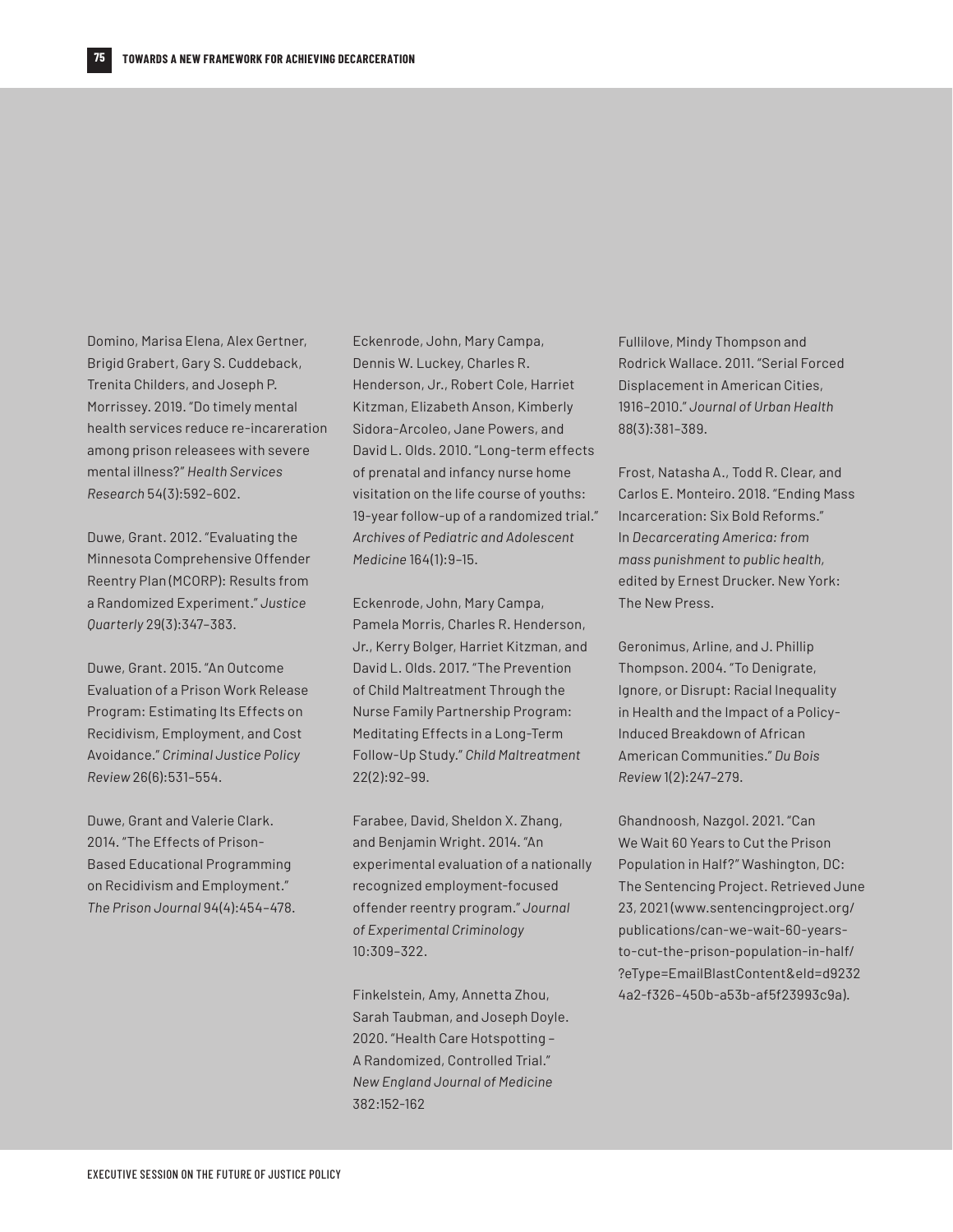Giovanelli, Alison, Momoko Hayakawa, Michelle M. Englund, and Arthur J. Reynolds. 2018. "African-American males in Chicago: Pathways from early childhood intervention to reduced violence." *Journal of Adolescent Health*  62(1):80–86.

Goldman, Anna L. and Benjamin D. Sommers. 2018. "Kansas and Medicaid: New Evidence on Potential Expansion and Work Requirements." New York: The Commonwealth Fund. Retrieved June 21, 2021 [\(www.commonwealthfund.org/](https://www.commonwealthfund.org/publications/issue-briefs/2018/sep/kansas-medicaid-expansion-work-requirements) [publications/issue-briefs/2018/sep/](https://www.commonwealthfund.org/publications/issue-briefs/2018/sep/kansas-medicaid-expansion-work-requirements) [kansas-medicaid-expansion-work](https://www.commonwealthfund.org/publications/issue-briefs/2018/sep/kansas-medicaid-expansion-work-requirements)[requirements](https://www.commonwealthfund.org/publications/issue-briefs/2018/sep/kansas-medicaid-expansion-work-requirements)).

Grabert, Brigid K., Alex K. Gertner, Marisa Elena Domino, Gary S. Cuddeback, and Joseph P. Morrissey. 2017. "Expedited Medicaid Enrollment, Service Use, and Recidivism at 36 Months Among Released Prisoners With Severe Mental Illness." *Psychiatric Services* 68(1):1079–1082.

Hamilton, Zachary, Alex Kigerl, and Zachary Hays. 2015. "Removing Release Impediments and Reducing Correctional Costs: Evaluation of Washington State's Housing Voucher Program." *Justice Quarterly*  32(2):255–287.

Hawks, Laura, Steffie Woolhandler, and Danny McCormick. 2020. "COVID-19 in Prisons and Jails in the United States." *Journal of the American Medical Association Internal Medicine*  180(8):1041–1042.

He, Qiwei and Scott Barkowski. 2020. "The effect of health insurance on crime: Evidence from the Affordable Care Act Medicaid Expansion." *Health Economics* 29(3):261–277.

Heller, Sara B. 2014. "Summer jobs reduce violence among disadvantaged youth." *Science Magazine*  346(6214):1219–1223.

Hill, Leslie, Samuel J.A. Scaggs, and William D. Bales. 2017. "Assessing the statewide impact of the Specter Vocational Program on reentry outcomes: A propensity score matching analysis." *Journal of Offender Rehabilitation* 56(1):61–86.

Israel, B.A., A.J. Schulz, Edith Parker, and Adam Becker. 2008. "Critical issues in developing and following CBPR principles." Pp. 31–46 in *Community-Based Participatory Research for Health: Advancing Social and Health Equity,* edited by N. Wallerstein, B. Duran, J.G. Oetzel, and M. Minkler. San Francisco: Jossey-Bass.

Karoly, Lynn A., M. Rebecca Kilburn, and Jill S. Cannon. 2005. "Early Childhood Interventions: Proven Results, Future Promise." Arlington, VA: The RAND Corporation. Retrieved June 28, 2021 ([www.rand.org/content/](https://www.rand.org/content/dam/rand/pubs/monographs/2005/RAND_MG341.pdf) [dam/rand/pubs/monographs/2005/](https://www.rand.org/content/dam/rand/pubs/monographs/2005/RAND_MG341.pdf) [RAND\\_MG341.pdf\)](https://www.rand.org/content/dam/rand/pubs/monographs/2005/RAND_MG341.pdf).

Kling, Jeffrey R, Jens Ludwig, and Lawrence F. Katz. 2005. "Neighborhood Effects on Crime for Female and Male Youth: Evidence from a Randomized Housing Voucher Experiment." *Quarterly Review of Economics*  120(1):87–130.

Kim, Ryan Huul and David Clark. 2013. "The effect of prison-based college education programs on recidivism: Propensity Score Matching approach." *Journal of Criminal Justice*  41(3):196–204.

Kirk, David S., Geoffrey C. Barnes, Jordan M. Hyatt, and Brook W. Kearley. 2018. "The impact of residential change and housing stability on recidivism: pilot results from the Maryland Opportunities through Vouchers Experiment (MOVE)." *Journal of Experimental Criminology* 14:213–226.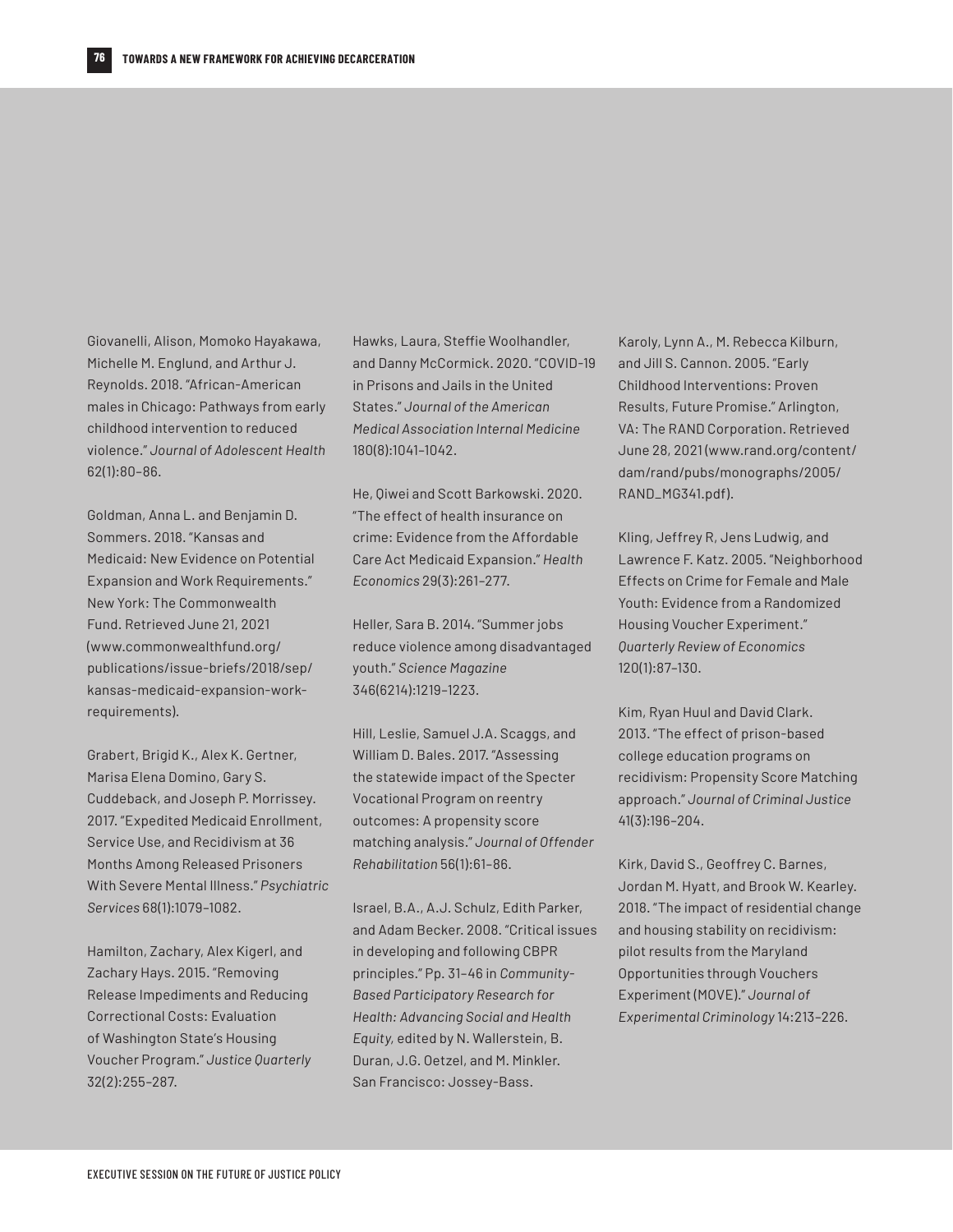Kitzman, Harriet, David L. Olds, Michael D. Knudtson, Robert Cole, Elizabeth Anson, Joyce A. Smith, Diana Fishbein, Ralph DiClemente, Gina Wingwood, Angela M. Caliendo, Christian Hopfer, Ted Miller, and Gabriella Conti. 2019. "Prenatal and Infancy Nurse Home Visiting and 18-Year Outcomes of a Randomized Trial." *Pediatrics* 144(6):82–94.

Kondo, Michelle C., Elena Andreyeva, Eugenia C. South, John M. MacDonald, and Charles C. Branas. 2018. "Neighborhood Interventions to Reduce Violence." *Annual Review of Public Health* 39:253–271.

Lattimore, Pamela K. and Christy A. Visher. 2013. "The Impact of Prison Reentry Services on Short-Term Outcomes: Evidence From a Multisite Evaluation." *Evaluation Review* 37(3–4):274–313.

Lenhart, Otto. 2021. "Earned income tax credit and crime." *Contemporary Economic Policy* 39(3):589–607.

Letourneau, Elizabeth J., Scott W. Henggeler, Charles M. Borduiin, Paul A. Schewe, Michael M. McCart, and Jason E. Chapman. 2009. "Multisystemic Therapy for Juvenile Sexual Offenders: 1-Year Results From a Randomized Effectiveness Trial." *Journal of Family Psychology*  23(1):89–102.

Letourneau, Elizabeth J., Scott W. Henggeler, Michael R. McCart, Charles M. Borduin, Paul A. Schewe, and Kevin S. Armstrong. 2013. "Two-Year Follow-Up of a Randomized Effectiveness Trial Evaluating MST for Juveniles Who Sexually Offend." *Journal of Family Psychology*  27(6):978–985.

Levine, Eliot, Catherine Jett, Jeremiah Johnson, and Heather Connors. 2020. "Outcomes of a Care Coordination Guardianship Intervention for Adults with Severe Mental Illness: An Interrupted Time Series Analysis." *Administration and Policy in Mental Health Services Research* 47:468–474.

Lofstrom, Magnus and Brandon Martin. 2015. "Public Safety Realignment: Impacts So Far." San Francisco, CA: Public Policy Institute of California. Retrieved June 21, 2021 [\(www.ppic.org/](https://www.ppic.org/publication/public-safety-realignment-impacts-so-far/) [publication/public-safety-realignment](https://www.ppic.org/publication/public-safety-realignment-impacts-so-far/)[impacts-so-far\)](https://www.ppic.org/publication/public-safety-realignment-impacts-so-far/).

Luallen, Jeremy, Jared Edgerton, and Deirdre Rabideau. 2018. "A Quasi-Experimental Evaluation of the Impact of Public Assistance on Prisoner Recidivism." *Journal of Quantitative Criminology* 34:741–773.

Munn, Zachary, Micah D.J. Peters, Cindy Stern, Catalin Tufanaru, Alexa McArthur, and Edoardo Aromataris. 2018. "Systematic review or scoping review? Guidance for authors when choosing between a systematic or scoping review approach." *BMC Medical Research Methodology* 18(143):1–7.

National Center for Health Statistics. 1985. "Vital Statistics of the United States, 1980: Volume II-Mortality." Washington, DC: US Department of Health and Human Services. Retrieved August 24, 2021 ([www.cdc.gov/nchs/](https://www.cdc.gov/nchs/data/vsus/mort80_2a.pdf) [data/vsus/mort80\\_2a.pdf](https://www.cdc.gov/nchs/data/vsus/mort80_2a.pdf)).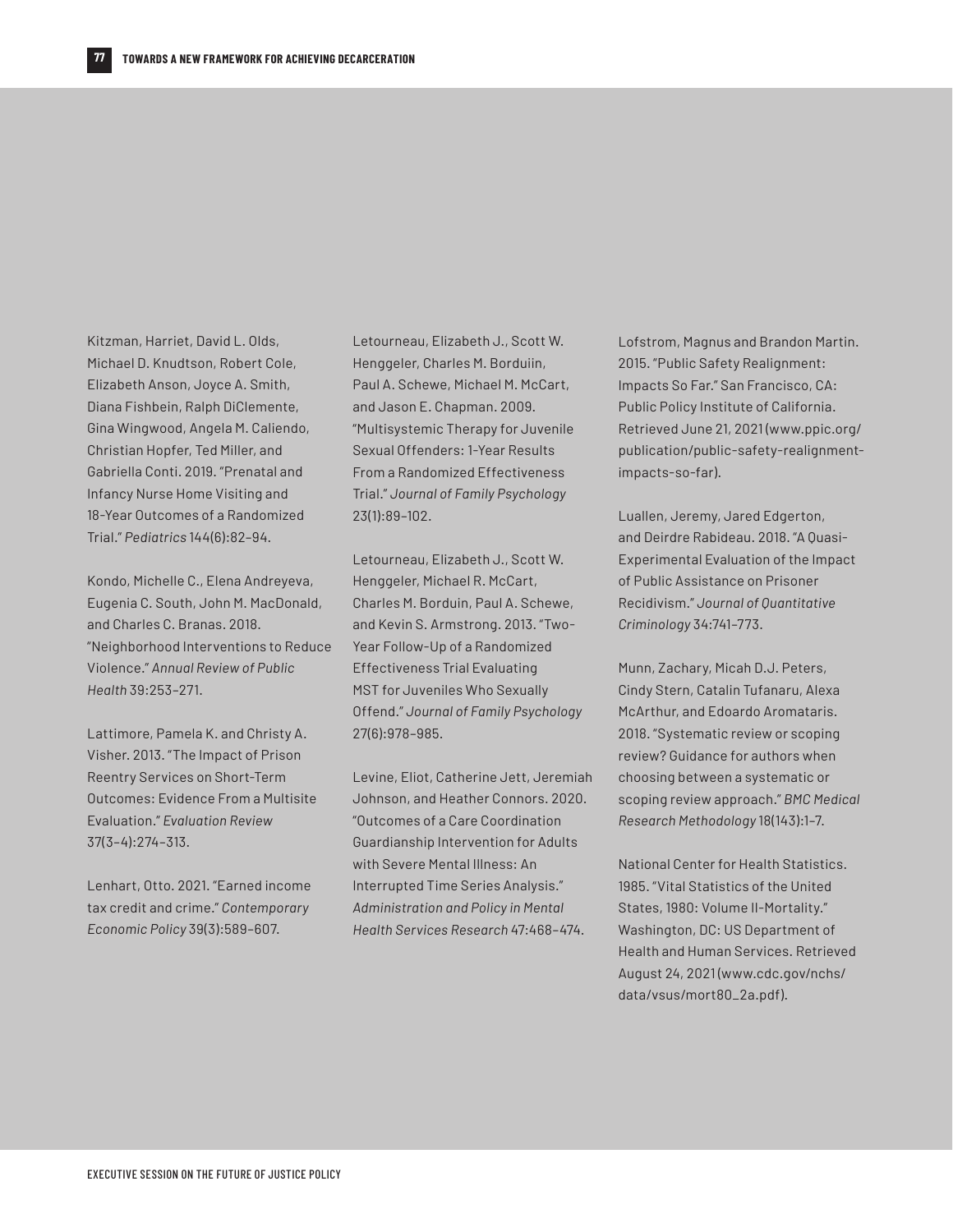National Center for Health Statistics. 2020. "Mortality in the United States, 2019." Washington, DC: US Department of Health and Human Services. Retrieved August 24, 2021 [\(www.cdc.gov/nchs/data/databriefs/](https://www.cdc.gov/nchs/data/databriefs/db395-H.pdf) [db395-H.pdf\)](https://www.cdc.gov/nchs/data/databriefs/db395-H.pdf).

National Institute of Justice. 2013. "Evaluation of the Serious and Violent Offender Reentry Initiative." Washington, DC: US Department of Justice, Office of Justice Programs. Retrieved June 28, 2021 [\(https://nij.ojp.gov/topics/](https://nij.ojp.gov/topics/articles/evaluation-serious-and-violent-offender-reentry-initiative#:~:text=The%20SVORI%20evaluation%20examined%20the,adult%20females%20and%20juvenile%20boys) [articles/evaluation-serious](https://nij.ojp.gov/topics/articles/evaluation-serious-and-violent-offender-reentry-initiative#:~:text=The%20SVORI%20evaluation%20examined%20the,adult%20females%20and%20juvenile%20boys)[and-violent-offender-reentry](https://nij.ojp.gov/topics/articles/evaluation-serious-and-violent-offender-reentry-initiative#:~:text=The%20SVORI%20evaluation%20examined%20the,adult%20females%20and%20juvenile%20boys)[initiative#:~:text=The%20SVORI%](https://nij.ojp.gov/topics/articles/evaluation-serious-and-violent-offender-reentry-initiative#:~:text=The%20SVORI%20evaluation%20examined%20the,adult%20females%20and%20juvenile%20boys) [20evaluation%20examined%20](https://nij.ojp.gov/topics/articles/evaluation-serious-and-violent-offender-reentry-initiative#:~:text=The%20SVORI%20evaluation%20examined%20the,adult%20females%20and%20juvenile%20boys) [the,adult%20females%20and%](https://nij.ojp.gov/topics/articles/evaluation-serious-and-violent-offender-reentry-initiative#:~:text=The%20SVORI%20evaluation%20examined%20the,adult%20females%20and%20juvenile%20boys) [20juvenile%20boys](https://nij.ojp.gov/topics/articles/evaluation-serious-and-violent-offender-reentry-initiative#:~:text=The%20SVORI%20evaluation%20examined%20the,adult%20females%20and%20juvenile%20boys)).

Northcutt Bohmert, Miriam and Grant Duwe. 2012. "Minnesota's Affordable Homes Program: Evaluating the Effects of a Prison Work Program on Recidivism, Employment, and Cost Avoidance." *Criminal Justice Policy Review* 23(3):327–351.

Nosrati, Elias, Jacob Kang-Brown, Michael Ash, Martin McKee, Michael Marmot, and Lawrence P. King. 2021. "Incarceration and mortality in the United States." *SSM-Population Health* 15:1–7.

Nurse-Family Partnership. 2021. "About." Retrieved June 28, 2021 [\(www.nursefamilypartnership.org/](https://www.nursefamilypartnership.org/about/) [about\)](https://www.nursefamilypartnership.org/about/).

Olds, David L., Charles R. Henderson, Jr., Robert Cole, John Eckenrode, Harriet Kitzman, Dennis Luckey, Lisa M. Pettit, Kimberly Sidora, Pamela Morris, and Jane Powers. 1998. "Long-term Effects of Nurse Home Visitation on Children's Criminal and Antisocial Behavior.: 15-Year Follow-Up of a Randomized Controlled Trial." *Journal of the American Medical Association* 280(14):1238–1244.

Olds, David L., John Eckenrode, Charles R. Henderson, Jr., Harriet Kitzman, Jane Powers, Robert Cole, Kimberly Sidora, Pamela Morris, Lisa M. Pettitt, and Dennis Luckey. 1997. "Long-term Effects of Home Visitation on Maternal Life Course and Child Abuse and Neglect." *Journal of the American Medical Association*  278(8):637–643.

Paschal, Angelia M., Rhonda K. Lewis, Arneatha Martin, Donna Dennis Shipp, and Donna Sanders Simpson. 2006. "Evaluating the impact of a hypertension program for African Americans." *Journal of the National Medical Association* 98(4):607–615.

Pew Research Center. 2014. "California Proposition 47: The Safe Neighborhoods and Schools Act." Washington, DC: Pew Charitable Trusts. Retrieved June 21, 2021 [\(www.](https://www.pewtrusts.org/en/research-and-analysis/data-visualizations/2015/hia-map/state/california/california-proposition-47-the-safe-neighborhoods-and-schools-act) [pewtrusts.org/en/research-and](https://www.pewtrusts.org/en/research-and-analysis/data-visualizations/2015/hia-map/state/california/california-proposition-47-the-safe-neighborhoods-and-schools-act)[analysis/data-visualizations/2015/](https://www.pewtrusts.org/en/research-and-analysis/data-visualizations/2015/hia-map/state/california/california-proposition-47-the-safe-neighborhoods-and-schools-act) [hia-map/state/california/](https://www.pewtrusts.org/en/research-and-analysis/data-visualizations/2015/hia-map/state/california/california-proposition-47-the-safe-neighborhoods-and-schools-act) [california-proposition-47-the-safe](https://www.pewtrusts.org/en/research-and-analysis/data-visualizations/2015/hia-map/state/california/california-proposition-47-the-safe-neighborhoods-and-schools-act)[neighborhoods-and-schools-act](https://www.pewtrusts.org/en/research-and-analysis/data-visualizations/2015/hia-map/state/california/california-proposition-47-the-safe-neighborhoods-and-schools-act)).

Public Welfare Foundation. 2021. "Community Reinvestment." Retrieved June 22, 2021 [\(www.publicwelfare.org/our-work/](https://www.publicwelfare.org/our-work/issue-areas/adult-criminal-justice/community-reinvestment/) [issue-areas/adult-criminal-justice/](https://www.publicwelfare.org/our-work/issue-areas/adult-criminal-justice/community-reinvestment/) [community-reinvestment\).](https://www.publicwelfare.org/our-work/issue-areas/adult-criminal-justice/community-reinvestment/)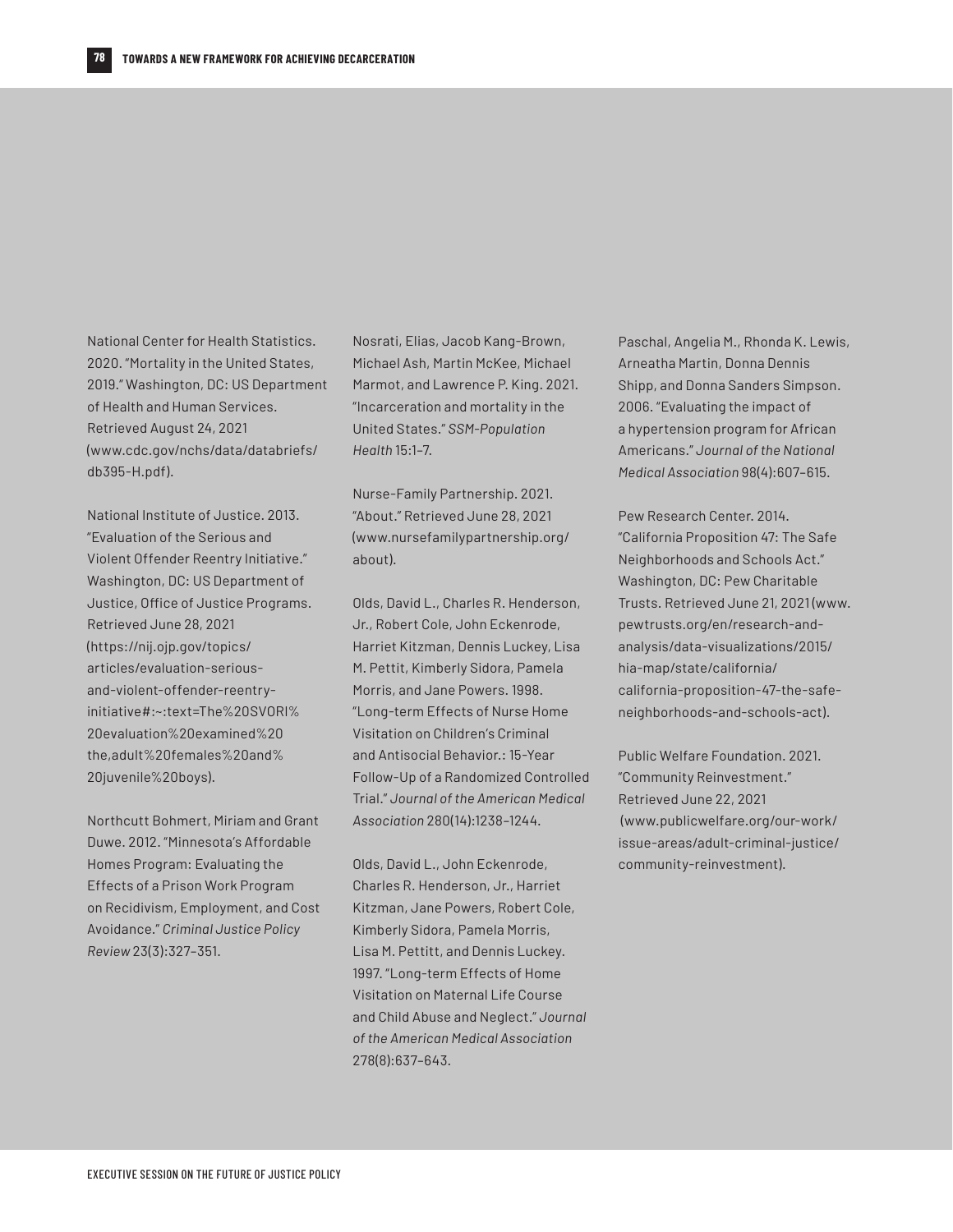RAND Corporation and KH Consulting Group. 2019. "Two-Year Interim Evaluation of LA Door: Proposition 47 Grant Program." Sacramento, CA: California Board of State and Community Corrections. Retrieved August 24, 2021 [\(www.bscc.ca.gov/](http://www.bscc.ca.gov/wp-content/uploads/Los-Angeles-City-Attorneys-Office.pdf) [wp-content/uploads/Los-Angeles-](http://www.bscc.ca.gov/wp-content/uploads/Los-Angeles-City-Attorneys-Office.pdf)[City-Attorneys-Office.pdf](http://www.bscc.ca.gov/wp-content/uploads/Los-Angeles-City-Attorneys-Office.pdf)).

Ranji, Usha, Ivette Gomez, and Alina Salganicoff. 2021. "Expanding Postpartum Medicaid Coverage." San Francisco: Kaiser Family Foundation. Retrieved June 28, 2021 ([www.kff.org/](https://www.kff.org/womens-health-policy/issue-brief/expanding-postpartum-medicaid-coverage/#) [womens-health-policy/issue-brief/](https://www.kff.org/womens-health-policy/issue-brief/expanding-postpartum-medicaid-coverage/#) [expanding-postpartum-medicaid](https://www.kff.org/womens-health-policy/issue-brief/expanding-postpartum-medicaid-coverage/#)[coverage/#](https://www.kff.org/womens-health-policy/issue-brief/expanding-postpartum-medicaid-coverage/#):~:text=For%20pregnant %20women%20who%20are,folic%20 acid%20supplements%20as%20well).

Redcross, Cindy, Megan Millenky, Timothy Rudd, and Valerie Levshin. 2012. "More Than a Job: Final Results from the Evaluation of the Center for Employment Opportunities (CEO) Transitional Jobs Program." Washington, DC: US Department of Health and Human Series, Office of Planning, Research and Evaluation. Retrieved August 24, 2021 [\(www.mdrc.org/sites/](https://www.mdrc.org/sites/default/files/full_451.pdf) [default/files/full\\_451.pdf](https://www.mdrc.org/sites/default/files/full_451.pdf)).

Reinhart, Eric, and Daniel L. Chen. 2021. "Incarceration and Its Disseminations: COVID-19 Pandemic Lessons From Chicago's Cook County Jail." *Health Affairs* 39(8):1412–1418.

Reinhart, Eric, and Daniel L. Chen. 2021. "Carceral-community epidemiology, structural racism, and COVID-19 disparities." *Proceedings of the National Academy of Sciences of the United States of America* 118(21):1–9.

Reitman, Janet. 2020. "'Something Is Going to Explode': When Coronavirus Strikes a Prison." *New York Times,*  April 18. Retrieved June 21, 2021 [\(www.nytimes.com/2020/04/18/](https://www.nytimes.com/2020/04/18/magazine/oakdale-federal-prison-coronavirus.html) [magazine/oakdale-federal-prison](https://www.nytimes.com/2020/04/18/magazine/oakdale-federal-prison-coronavirus.html)[coronavirus.html](https://www.nytimes.com/2020/04/18/magazine/oakdale-federal-prison-coronavirus.html)).

Resnick, Barbara, Marianne Shaughnessy, Elizabeth Galik, Ann Scheve, Rachel Fitten,Tyree Morrison, Kathleen Michael, and Chanel Agness. 2009. "Pilot testing of the PRAISEDD intervention among African American and low-income older adults." *Journal of Cardiovascular Nursing*  24(5):352–361.

Reynolds, Arthur J., Judy A. Temple, Dylan L. Robertson, and Emily A. Mann. 2001. "Long-term Effects of an Early Childhood Intervention on Educational Achievement and Juvenile Arrest: A 15-Year Follow-Up of Low-Income Children in Public Schools." *Journal of the American Medical Association*  285(18):2339–2346.

Sawyer, Aaron M. and Charles M. Borduin. 2011. "Effects of Multisystemic Therapy Through Midlife: A 21.9-Year Follow-Up to a Randomized Clinical Trial With Serious and Violent Juvenile Offenders." *Journal of Consulting and Clinical Psychology* 79(5):643–652.

Schaffer, Cindy M., Scott W. Henggeler, Julian D. Ford, Marc Mann, Rocio Chang, and Jason E. Chapman. 2014. "RCT of a Promising Vocational/Employment Program for High-Risk Juvenile Offenders." *Journal of Substance Abuse Treatment* 46(2).

Schweinhart, Lawrence J., and David P. Weikart. 1997. "The high/scope preschool curriculum comparison study through age 23." *Early Childhood Research Quarterly* 12(2):117–143.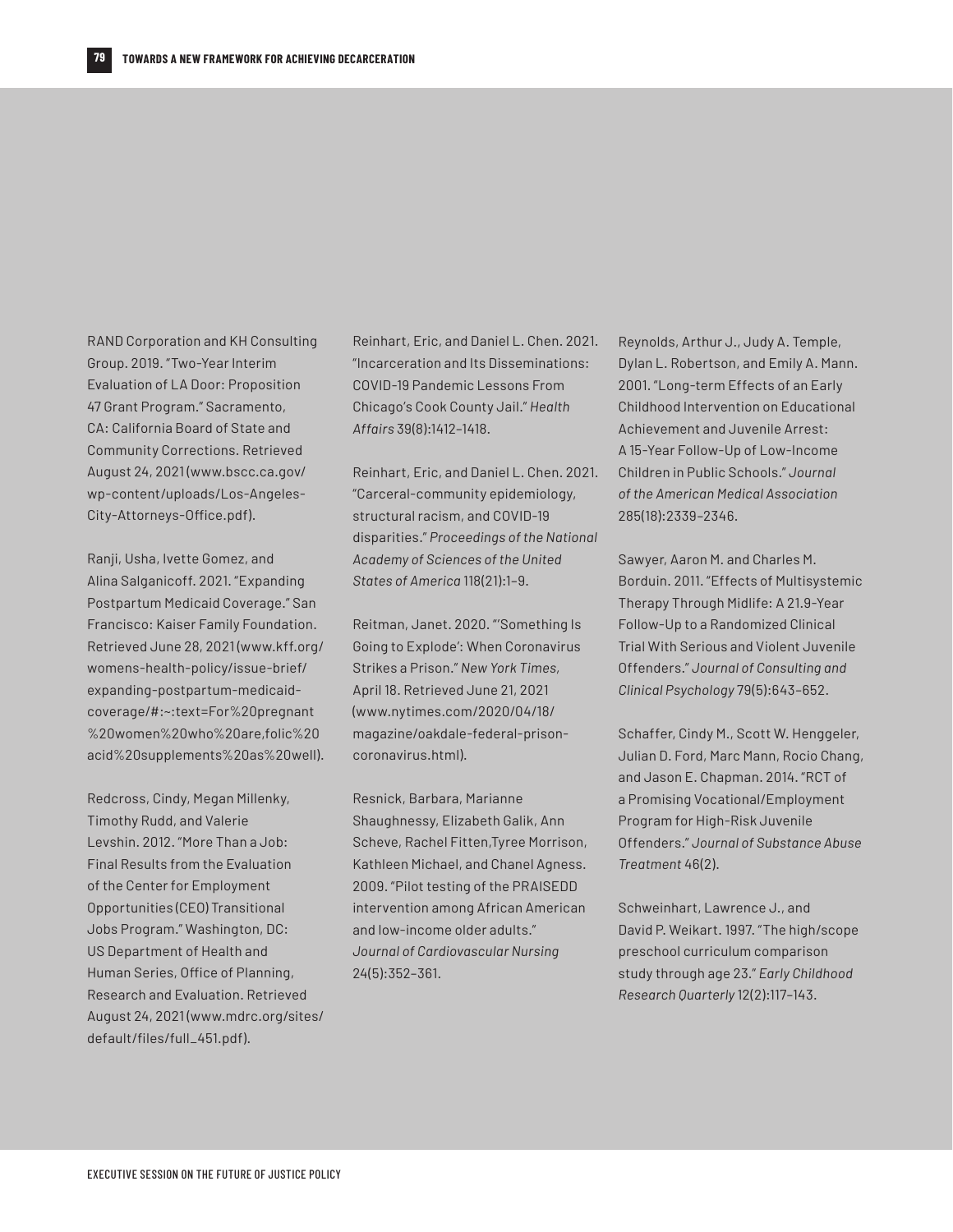Sciandra, Matthew, Lisa Sanbonmatsu, Greg J. Duncan, Lisa A. Gennetian, Lawrence F. Katz, Ronald C. Kessler, Jeffery R. Kling, and Jens Ludwig. 2013. "Long-term effects of the Moving to Opportunity residential mobility experiment on crime and delinquency." *Journal of Experimental Criminology* 9(4):1–38.

Second Chance Center. 2020. "Services." Retrieved June 22, 2021 [\(www.scccolorado.org/services\)](https://www.scccolorado.org/services).

Sommers, Benjamin D., Anna L. Goldman, Robert J. Blendon, E. John Orav, and Arnold M. Epstein. 2019. "Medicaid Work Requirements – Results from the First Year in Arkansas." *The New England Journal of Medicine*  381:1073–1082.

South, Eugenia C., John MacDonald, and Vincent Reina. "Association Between Structural Housing Repairs for Low-Income Homeowners and Neighborhood Crime." *Journal of the American Medical Association Network Open.* 4(7):1-12.

Sugie, Naomi F. and Kristin Turney. 2017. "Beyond Incarceration: Criminal Justice Contact and Mental Health." *American Sociological Review* 82(4): 719–743.

Taxman, Faye S., and Douglas Marlowe. 2006. "Risk, Needs, Responsivity: In Action or Inaction?" *Crime & Delinquency* 52(1):3–6.

The White House. 2016. "CEA report: Economic Perspectives on Incarceration and the Criminal Justice System." Washington, DC: The White House of President Barack Obama, Office of the Press Secretary. Retrieved October 5, 2021 (https://obamawhitehouse.archives. gov/the-press-office/2016/04/23/ cea-report-economic-perspectivesincarceration-and-criminal-justice).

Timmons-Mitchell, Jane, Monica B. Bender, Maureen A. Kishna, and Clare C. Mitchell. 2006. "An Independent Effectiveness Trial of Multisystemic Therapy With Juvenile Justice Youth." *Journal of Clinical Child & Adolescent Psychology* 35(2):227-236.

Tyler, John H. and Jeffrey R. Kling. 2006. "Prison-Based Education and Re-Entry into the Mainstream Labor Market." *National Bureau of Economic Research Working Paper 12114.*

Uggen, Christopher. 2000. "Work as a Turning Point in the Life Course of Criminals: A Duration Model of Age, Employment, and Recidivism." *American Sociological Review*  67:529–546.

Veeh, Christopher A., Margaret E. Severson, and Jaehoo Lee. 2017. "Evaluation of a Serious and Violent Offender Reentry Initiative (SVORI) Program in a Midwest State." *Criminal Justice Policy Review* 28(3):238–254.

Vogler, Jacob. 2017. "Access to Health Care and Criminal Behavior: Short-Run Evidence from the ACA Medicaid Expansions." *SSRN Working Paper.* Retrieved August 24, 2021 ([https://dx-doi-org.ezproxy.cul.](https://dx-doi-org.ezproxy.cul.columbia.edu/10.2139/ssrn.3042267) [columbia.edu/10.2139/ssrn.3042267](https://dx-doi-org.ezproxy.cul.columbia.edu/10.2139/ssrn.3042267)).

Wang, Emily A., Bruce Western, and Donald M. Berwick. 2020. "COVID-19, Decarceration, and the Role of Clinicians, Health Systems, and Payers: A Report From the national Academy of Sciences, Engineering, and Medicine." *Journal of the American Medical Association* 324(22):2257–2258.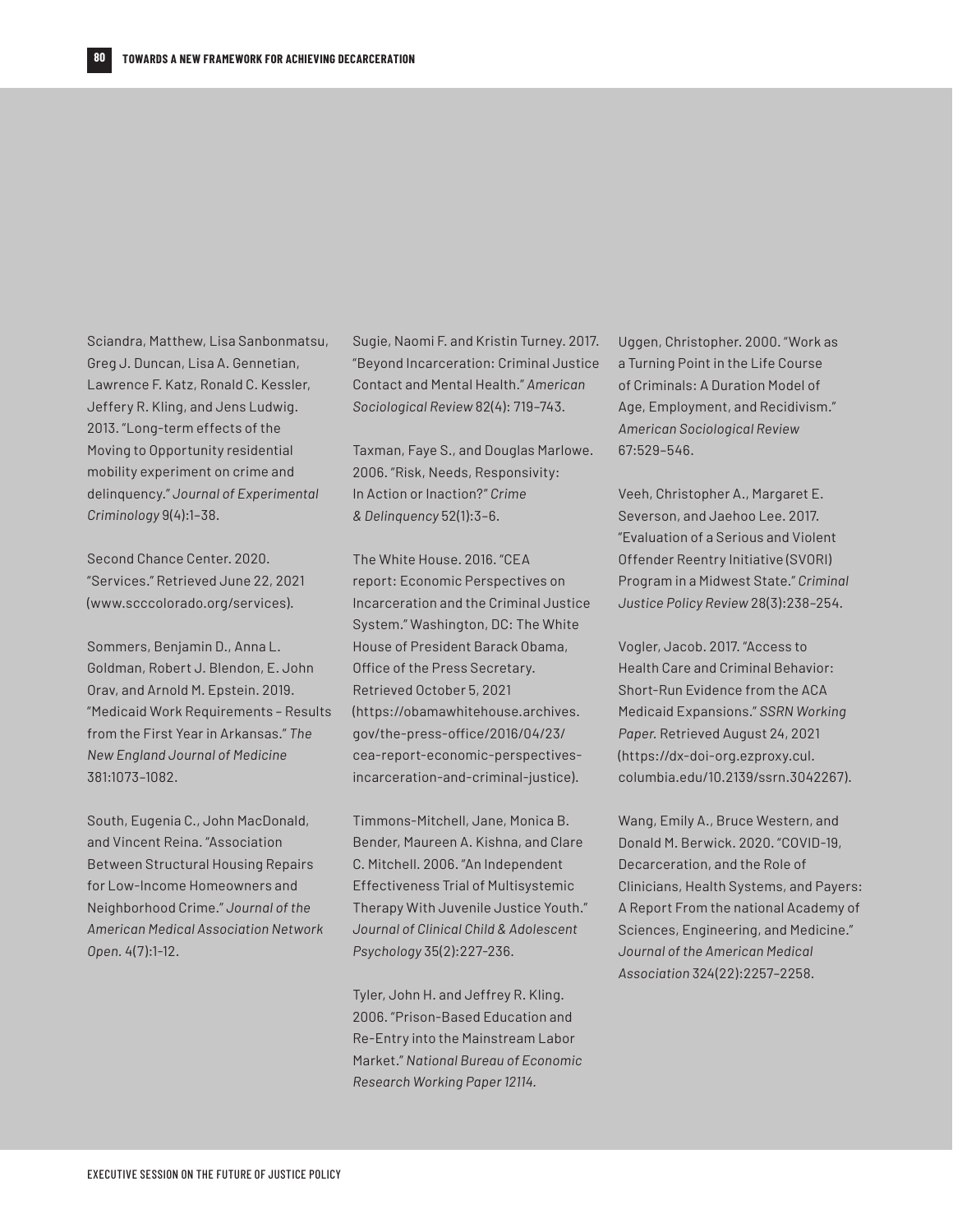Wang, Emily A., Clemens S. Hong, Shira Shavit, Ronald Sanders, Eric Kessell, and Margot B. Kushel. 2012. "Engaging Individuals Recently Released From Prison Into Primary Care: A Randomized Trial." *American Journal of Public Health*  102(9):e22-e29.

Wang, Emily A., Hsiu-ju Lin, Jenerius A. Aminawung, Susan H. Busch, Colleen Gallagher, Kathleen Maurer, Lisa Puglisi, Shira Shavit, and Linda Frisman. 2019. "Propensity-matched study of enhanced primary care on contact with the criminal justice system among individuals recently released from prison to New Haven." *BMJ Open* 2019(5):1–9.

Weikart, David P. 1998. "Changing early childhood development through educational intervention." *Preventative Medicine: An International Journal Devoted to Practice and Theory*  27(2):233–237.

Weiss, Bahr, Susan Han, Vicki Harris, Thomas Catron, Victoria K. Ngo, Annalise Caron, Robert Gallop, and Carol Guth. 2013. "An independent randomized clinical trial of multsystemic therapy with non-court-referred adolescents with serious conduct problems." *Journal of Consulting and Clinical Psychology*  81(6):1027–1039.

Western, Bruce. 2008. "From Prison to Work: A Proposal for a National Prisoner Reentry Program." Washington, DC: The Brookings Institution. Retrieved June 28, 2021 [\(www.brookings.edu/wp-content/](https://www.brookings.edu/wp-content/uploads/2016/06/12_prison_to_work_western.pdf) [uploads/2016/06/12\\_prison\\_to\\_work\\_](https://www.brookings.edu/wp-content/uploads/2016/06/12_prison_to_work_western.pdf) [western.pdf\)](https://www.brookings.edu/wp-content/uploads/2016/06/12_prison_to_work_western.pdf).

Wilson Gilmore, Ruth. 2007. *Golden Gulag: Prisons, Surplus, Crisis, and Opposition in Globalizing California.* Berkeley, CA: University of California Press.

Yohanna, Daniel. 2013. "Deinstitutionalization of People with Mental illness: Causes and Consequences." *AMA Journal of Ethics* 15(10):886–891.

Zhang, Sheldon X. and Lening Zhang. 2005. "An Experimental Study of the Los Angeles County Repeat Offender Prevention Program: Its Implementation and Evaluation." *Criminology & Public Policy* 4(2):205–236.

Zgoba, Kristen M., Sabrina Haugebrook, and K. Jenkins. 2008. "The Infleunce of GED Obtainment on Inmate Release Outcome." *Criminal Justice and Behavior* 35(3):375–387.

Zun, Leslie S., Lavonne Downey, and Jodi Rosen. 2006. "The effectiveness of an ED-based violence prevention program." *American Journal of Emergency Medicine* 24(1):8–13.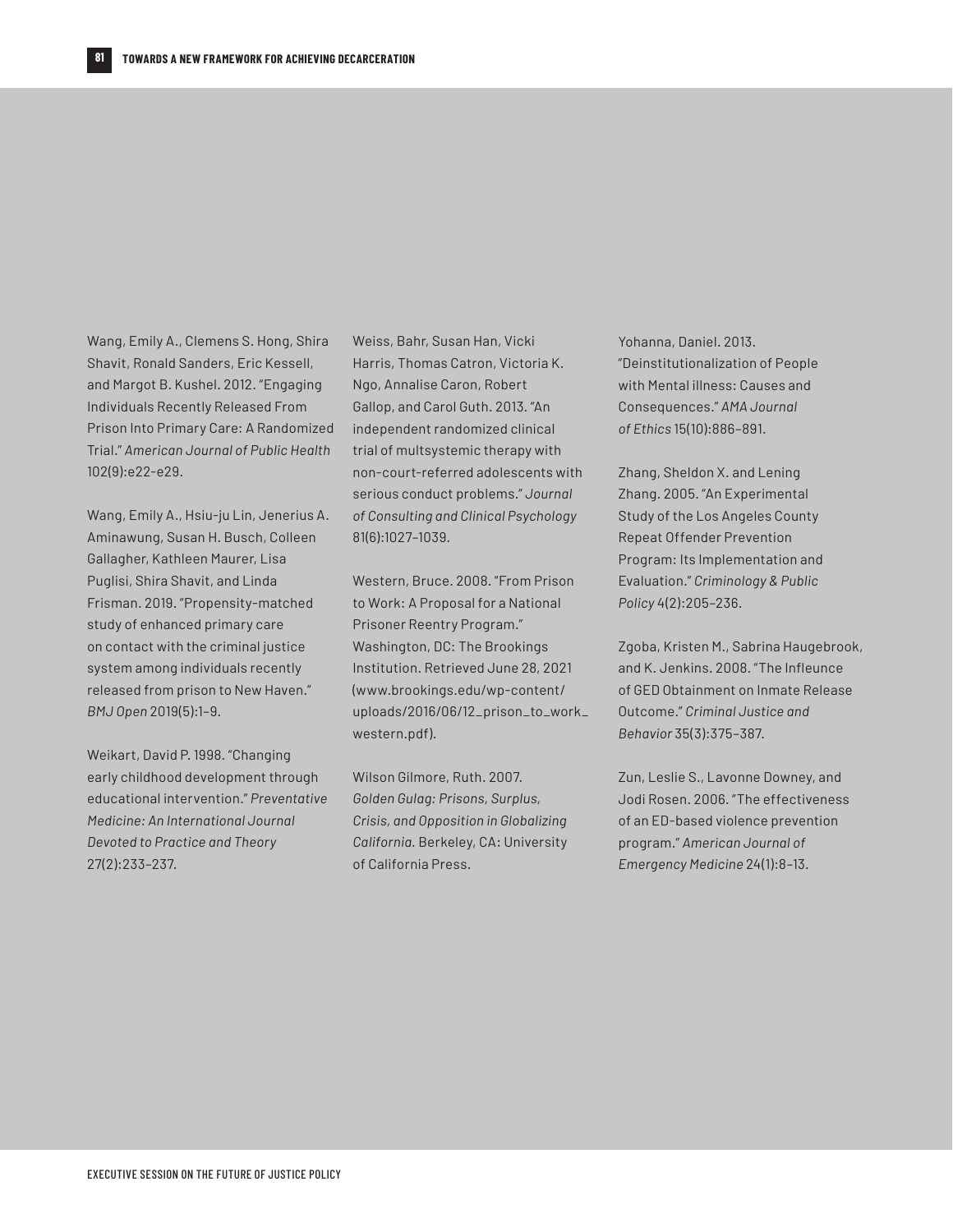## **ACKNOWLEDGEMENTS AUTHOR NOTES**

**The authors have many people to thank for their contributions to this multi-year project: First, an immense thank you to Jacqueline Cellini, who put together the library search; we are also indebted to Kietra Thompson, Destiny Tolliver, Alex Halberstam, and Stephen Martinez-Hamilton for participating in the scoping review. We'd also like to thank Nneka Jones-Tapia, Bruce Western, Katharine Huffman, and Anamika Dwivedi for their reviews of prior drafts. Lastly, we thank Bryn Healy, Courtney Holsworth, and Madison Dawkins for their help in conceptualizing the figure shown on pages 58-59.**

**Laura Hawks, MD, is an Assistant Professor in the Division of General Internal Medicine and the Center for Advancing Population Science at the Medical College of Wisconsin.** 

**Evangeline (Evie) Lopoo is a Project Manager of Research and Writing for the Square One Project, housed at the Columbia University Justice Lab. She is also Special Research Assistant to the Commissioner for the New York City Department of Correction.**

**Lisa Puglisi, MD, is an Assistant Professor at the Yale School of Medicine and Director of the Transitions Clinic-New Haven.**

**Emily Wang, MD, is a Professor at the Yale School of Medicine and Director of the SEICHE Center for Health and Justice. She is also the co-Founder of the Transitions Clinic Network.**

[www.designbysoapbox.com](http://www.designbysoapbox.com)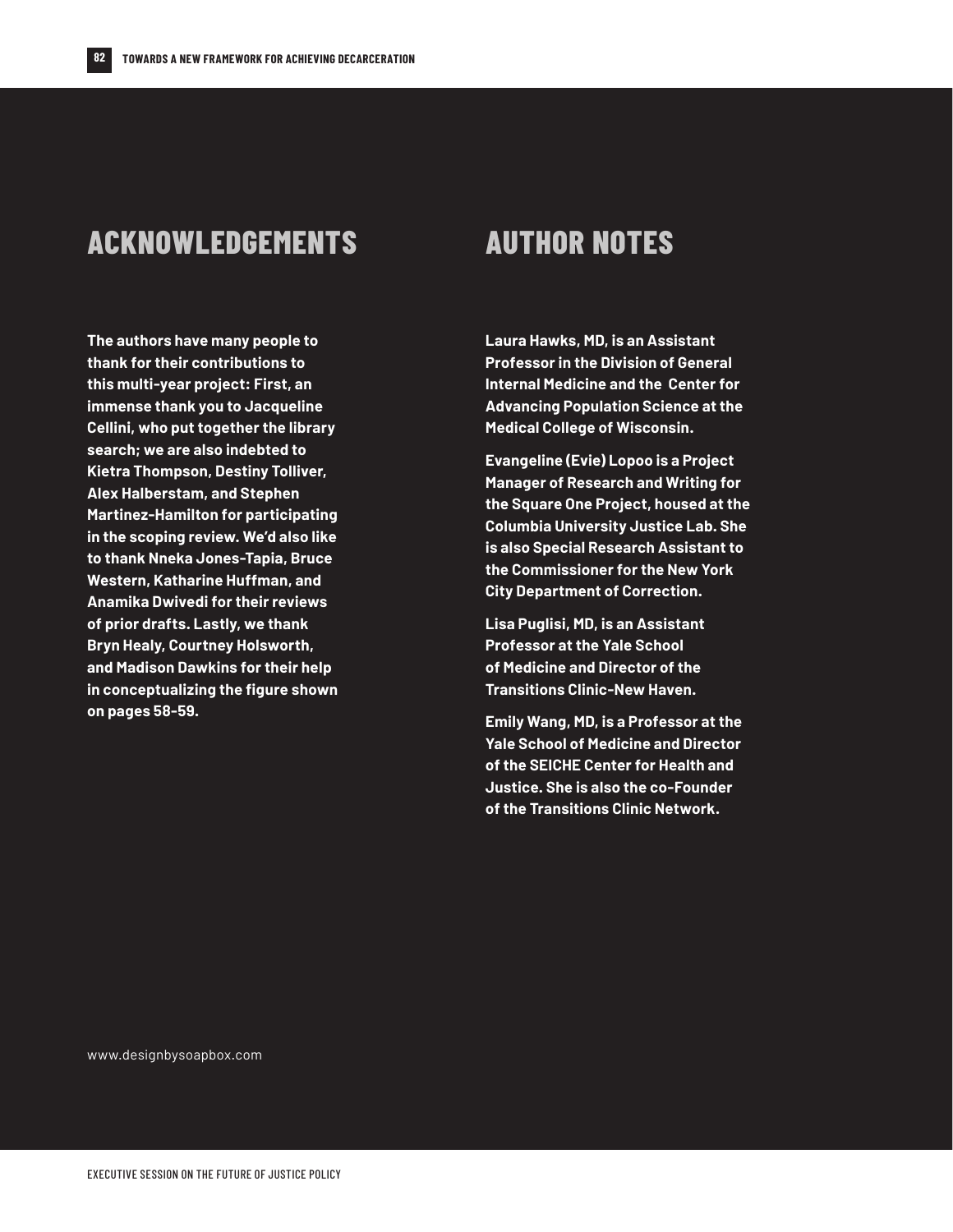## **MEMBERS OF THE EXECUTIVE SESSION ON THE FUTURE OF JUSTICE POLICY**

**Abbey Stamp** | Executive Director, Multnomah County Local Public Safety Coordinating Council

**Amanda Alexander** | Founding Executive Director, Detroit Justice Center & Senior Research Scholar, University of Michigan School of Law

**Arthur Rizer** | Vice President of Technology, Criminal Justice and Civil Liberties, Lincoln Network

**Bruce Western** | Co-Founder, Square One Project; Co-Director, Justice Lab & Bryce Professor of Sociology and Social Justice, Columbia University

**Danielle Sered** | Executive Director, Common Justice

**Daryl Atkinson** | Founder and Co-Director, Forward Justice

**Elizabeth Glazer** | Former Director, New York City's Mayor's Office of Criminal Justice

**Elizabeth Trejos-Castillo** | C. R. Hutcheson Endowed Associate Professor, Human Development & Family Studies, Texas Tech University

**Elizabeth Trosch** | Chief District Court Judge, 26th Judicial District of North Carolina

**Emily Wang** | Professor of Medicine, Yale School of Medicine; Director, SEICHE Center for Health and Justice; & Co-Founder, Transitions Clinic Network

**Greisa Martinez** Rosas | Executive Director, United We Dream

**Jeremy Travis | Co-Founder, Square** One Project; Executive Vice President of Criminal Justice, Arnold Ventures; President Emeritus, John Jay College of Criminal Justice

**Katharine Huffman** | Executive Director, Square One Project, Justice Lab, Columbia University & Founding Principal, The Raben Group

**Kevin Thom** | Sheriff, Pennington County, SD

**Kris Steele** | Executive Director, TEEM

**Laurie Garduque** | Director, Criminal Justice, John D. and Catherine T. MacArthur Foundation

**Lynda Zeller** | Senior Fellow Behavioral Health, Michigan Health Endowment Fund

**Matthew Desmond** | Professor of Sociology, Princeton University & Founder, The Eviction Lab

**Melissa Nelson** | State Attorney, Florida's 4th Judicial Circuit

**Nancy Gertner** | Professor, Harvard Law School & Retired Senior Judge, United States District Court for the District of Massachusetts

**Nneka Jones** Tapia | Managing Director of Justice Initiatives, Chicago Beyond

**Patrick Sharkey** | Professor of Sociology and Public Affairs, Princeton University & Founder, [AmericanViolence.org](http://AmericanViolence.org)

**Robert Rooks** | Chief Executive Officer, REFORM Alliance & Co-Founder of Alliance for Safety & Justice

**Sylvia Moir** | Former Police Chief, Napa, CA; Former Chief of Police, Tempe, AZ

**Thomas Harvey** | Director, Justice Project, Advancement Project

**Tracey Meares** | Walton Hale Hamilton Professor, Yale Law School & Founding Director, The Justice Collaboratory

**Vikrant Reddy** | Senior Fellow, Charles Koch Institute

**Vincent Schiraldi** | Commissioner, New York City Department of Correction

**Vivian Nixon** | Writer-in-Residence, Racial Justice and Abolition Democracy Project, Square One Project